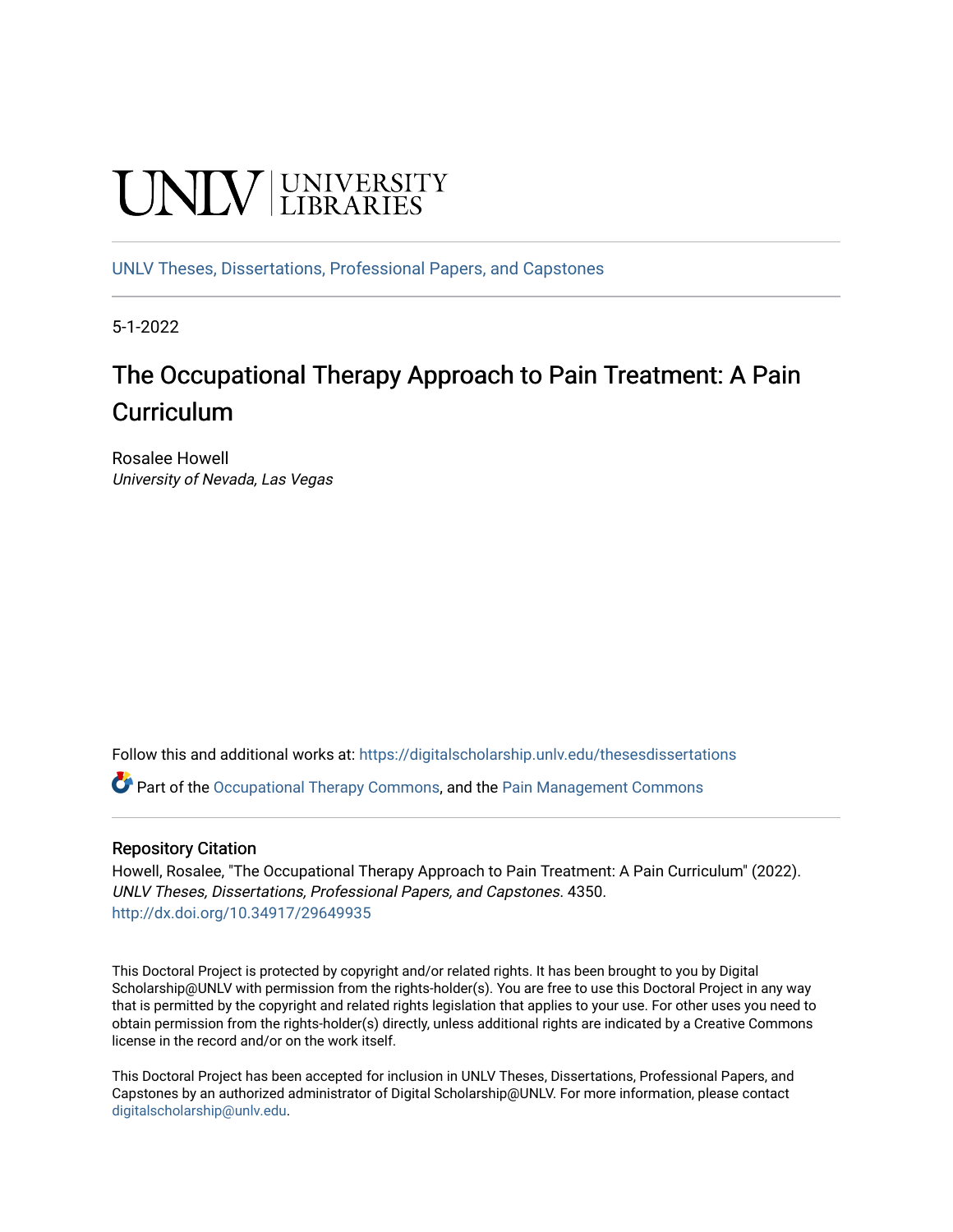#### THE OCCUPATIONAL THERAPY APPROACH TO PAIN TREATMENT

#### A PAIN CURRICULUM

By

Rosalee A. Howell

Bachelor of Science – Occupational Therapy York College – City University of New York 1997

Master of Business Administration – Healthcare Management Jones International University 2007

> A doctoral project submitted in partial fulfillment of the requirements for the

Post-professional Occupational Therapy Doctorate

Department of Brain Health School of Integrated Health Sciences The Graduate College

University of Nevada, Las Vegas May 2022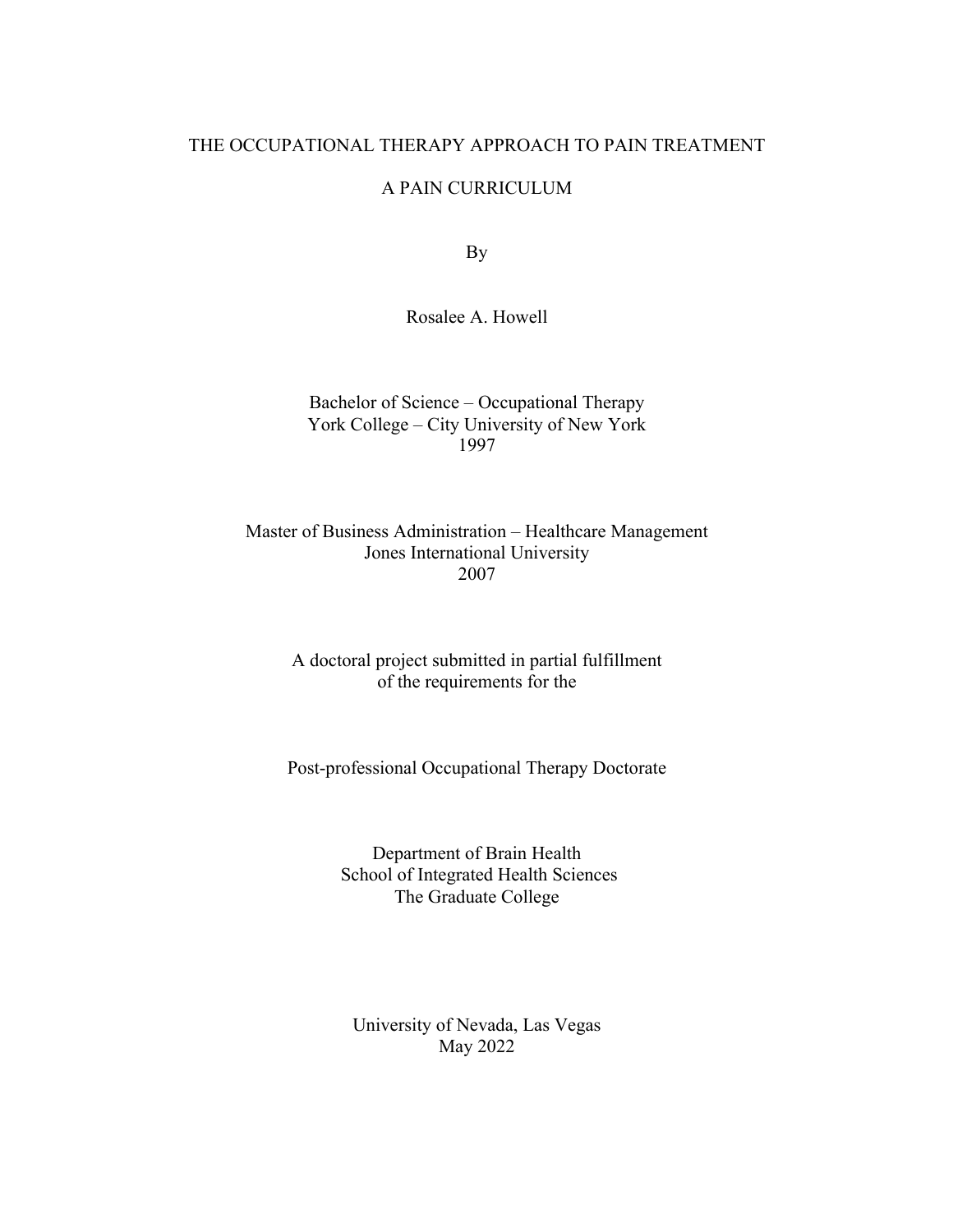Copyright by Rosalee A. Howell, 2022

All Rights Reserved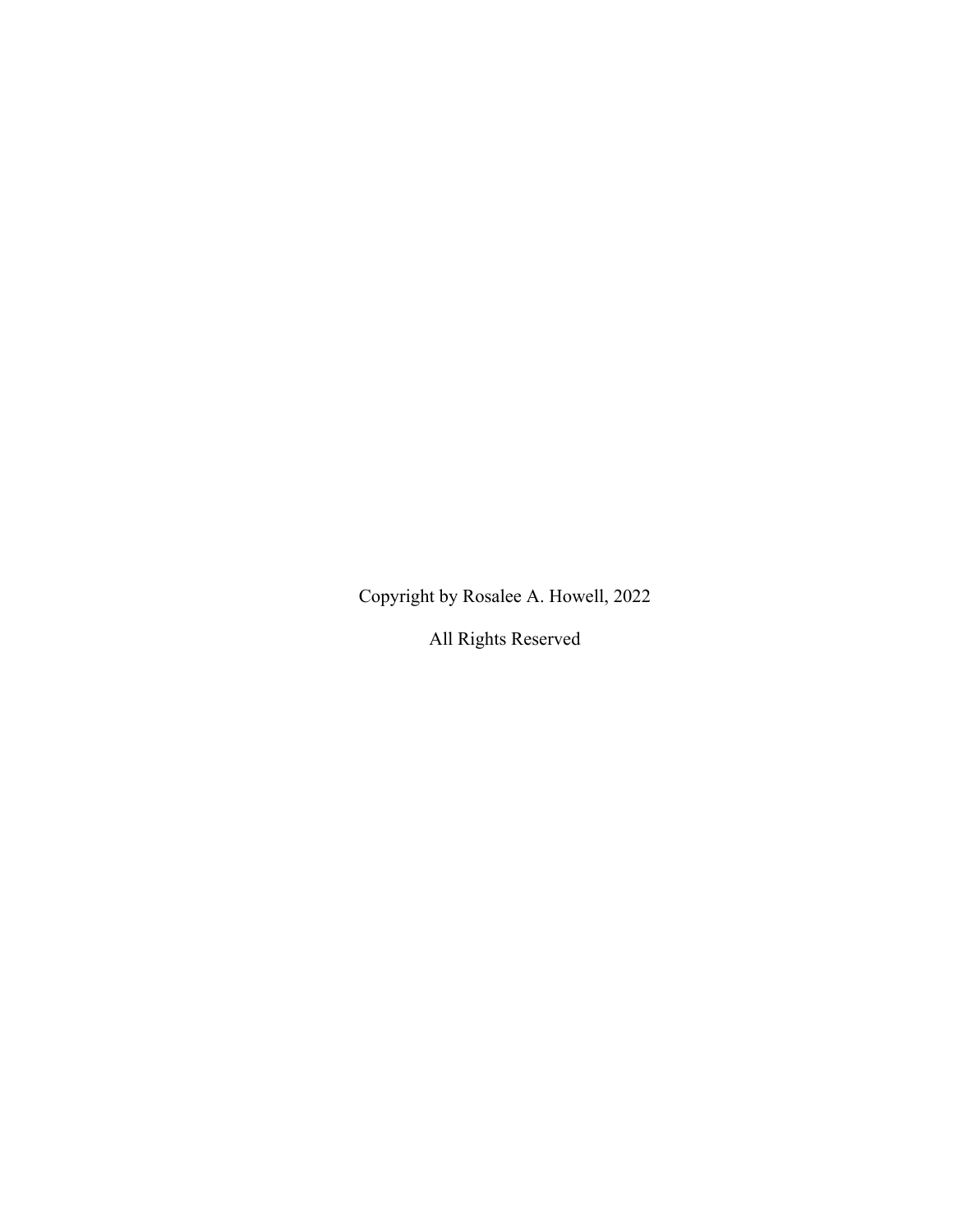

### **Doctoral Project Approval**

The Graduate College The University of Nevada, Las Vegas

April 7, 2022

This doctoral project prepared by

Rosalee Howell

entitled

The Occupational Therapy Approach to Pain Treatment : A Pain Curriculum

is approved in partial fulfillment of the requirements for the degree of

Post-Professional Occupational Therapy Doctorate Department of Brain Health

 Donna Costa, DHS, OTR/L, FAOTAKathryn Hausbeck Korgan, Ph.D. *Graduate Coordinator Vice Provost for Graduate Education &* 

Jefferson Kinney, Ph.D. *Graduate Program Chair*

 *Dean of the Graduate College*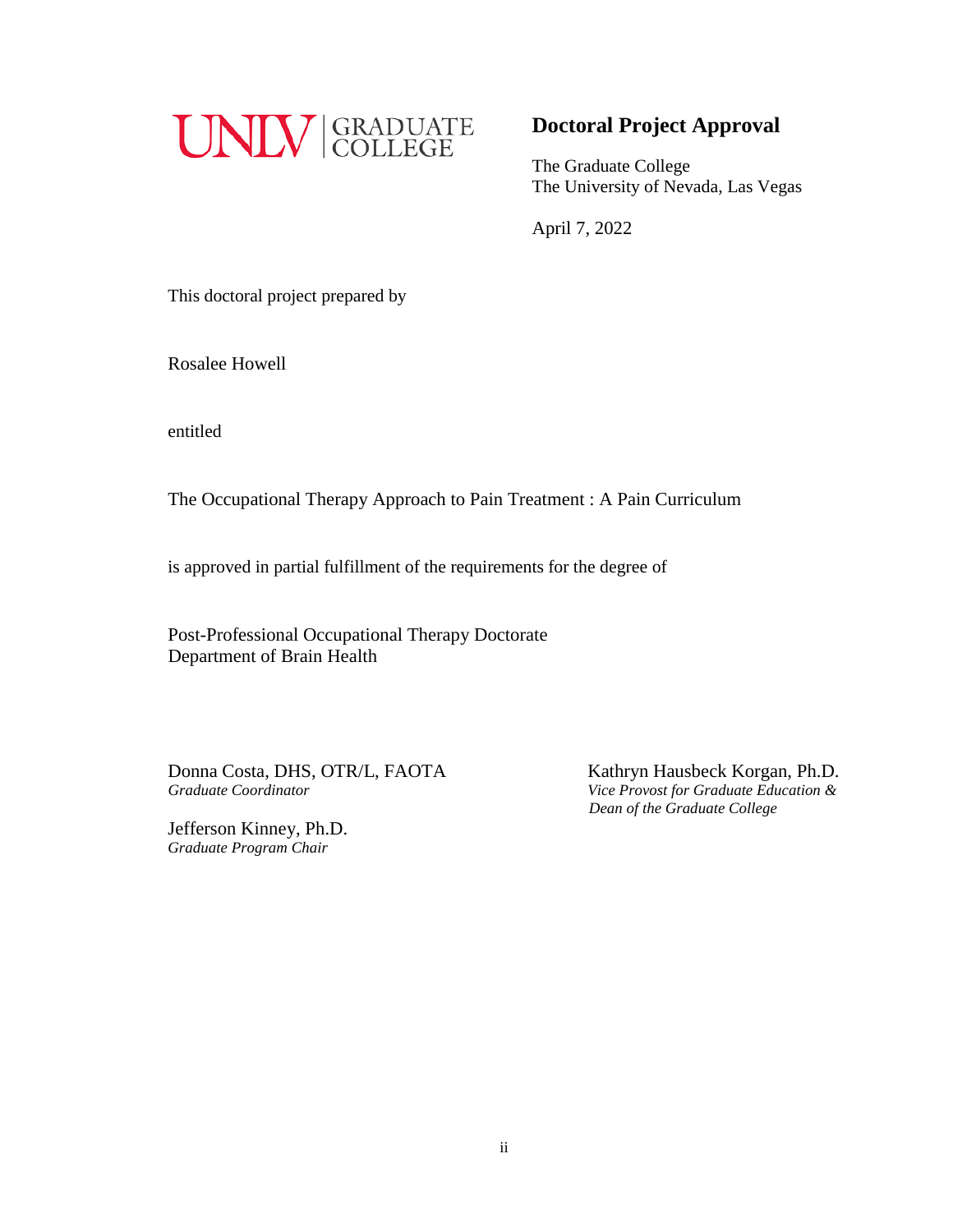#### **Abstract**

It is within the scope of the occupational therapy profession to treat patients experiencing pain. The holistic approach used to assess and treat patients to improve functional performance is vital in treating pain. The focus is to decrease the detrimental impact of pain on the patient's mental health, enhancing their ability to function in social and vocational roles. However, education is not adequately addressed in occupational therapy programs and is vital in preparing clinicians to meet the patient's needs effectively.

This Doctoral Capstone was developed to highlight the importance and the benefit of education in preparing clinicians to treat patients experiencing pain confidently. The curriculum focused on identifying methods of assessment and treatment and environmental and social factors that may exacerbate the condition. Occupational therapists will be responsible for using evidence-based practice to ensure the most effective methods are used to promote the best outcomes.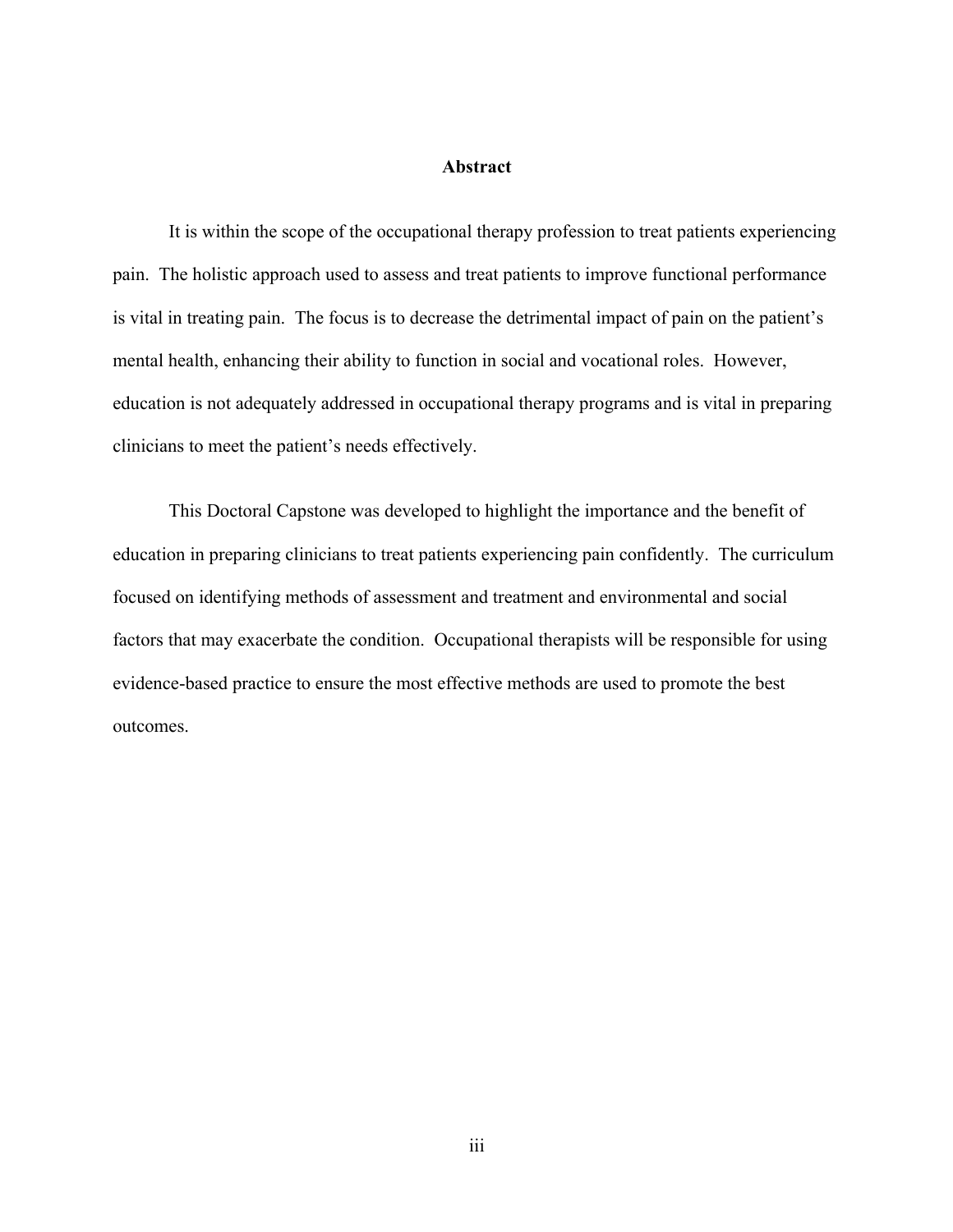#### **Acknowledgements**

I want to thank Dr. Donna Costa, Program Director, for guiding me through the development of this course. Dr. Dona Costa and Dr. Janeene Sibla both served as members of my graduate committee, and I appreciate all the direction provided through the process. I would be remiss if I did not mention Dr. Donna Marie Krause for all the opportunities she provided to present to her classes. She was a continued source of encouragement and support throughout my academic journey. All my professors who shared such great content and were willing to assist were Dr. Amy Lamb, Dr. Jana Cason, Dr. Janis Davis, and Dr. Jonathan Legarte. My family and friends have been a constant source of encouragement, always ready with assurance that I would be able to finish this task. My daughter, Rosedaveia, provided technological assistance shared her opinions on assignments, despite the time constraint to complete her many school responsibilities. I must also extend my appreciation to my cohort, who provided great insight into our course discussions, and was ready with humor when we faced deadlines that seemed almost impossible.

Talina, Nicole, and Hosia, we made it!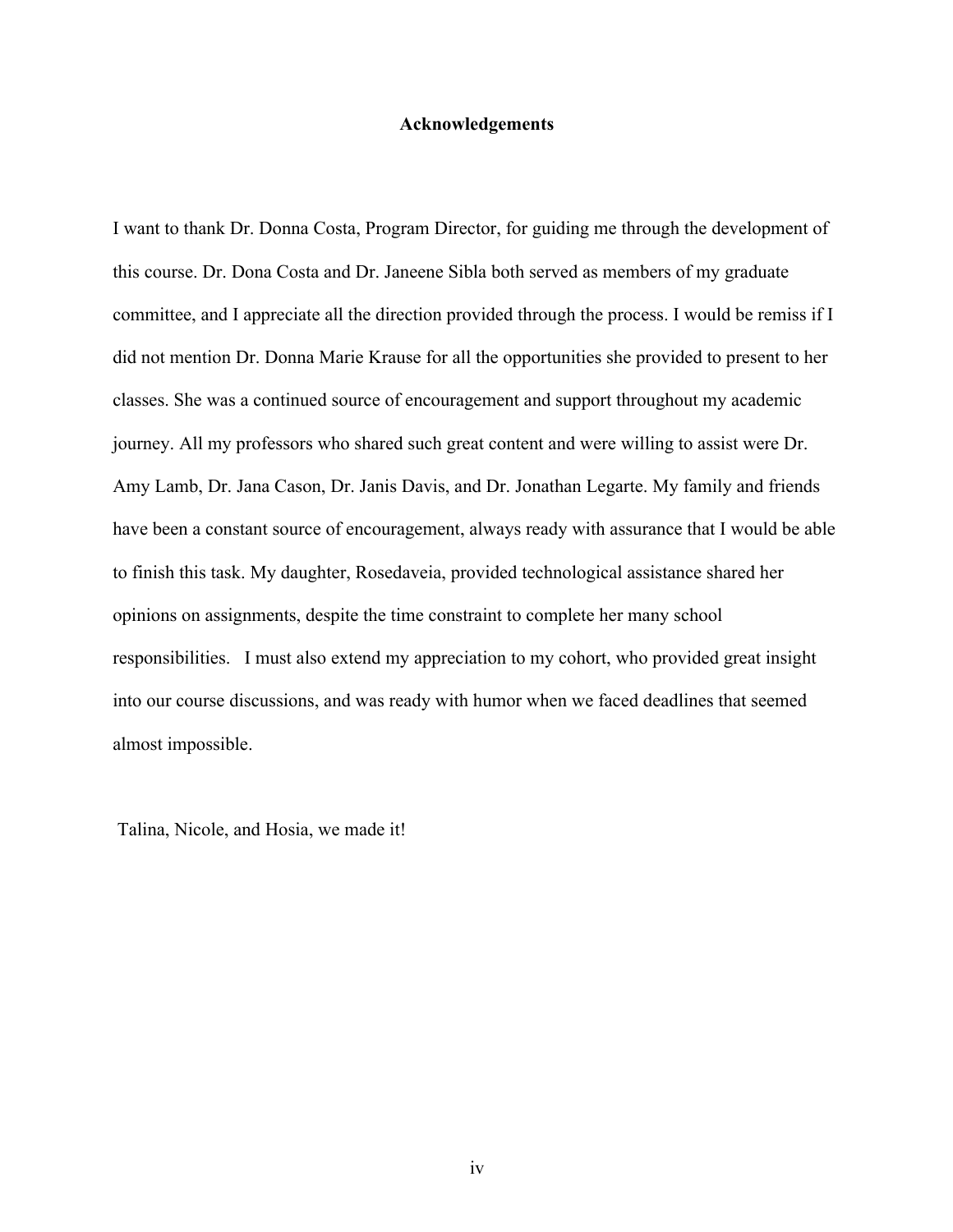## **Table of Contents**

| Management of pain symptoms with Coronavirus disease 2019 (COVID-19) 12 |  |
|-------------------------------------------------------------------------|--|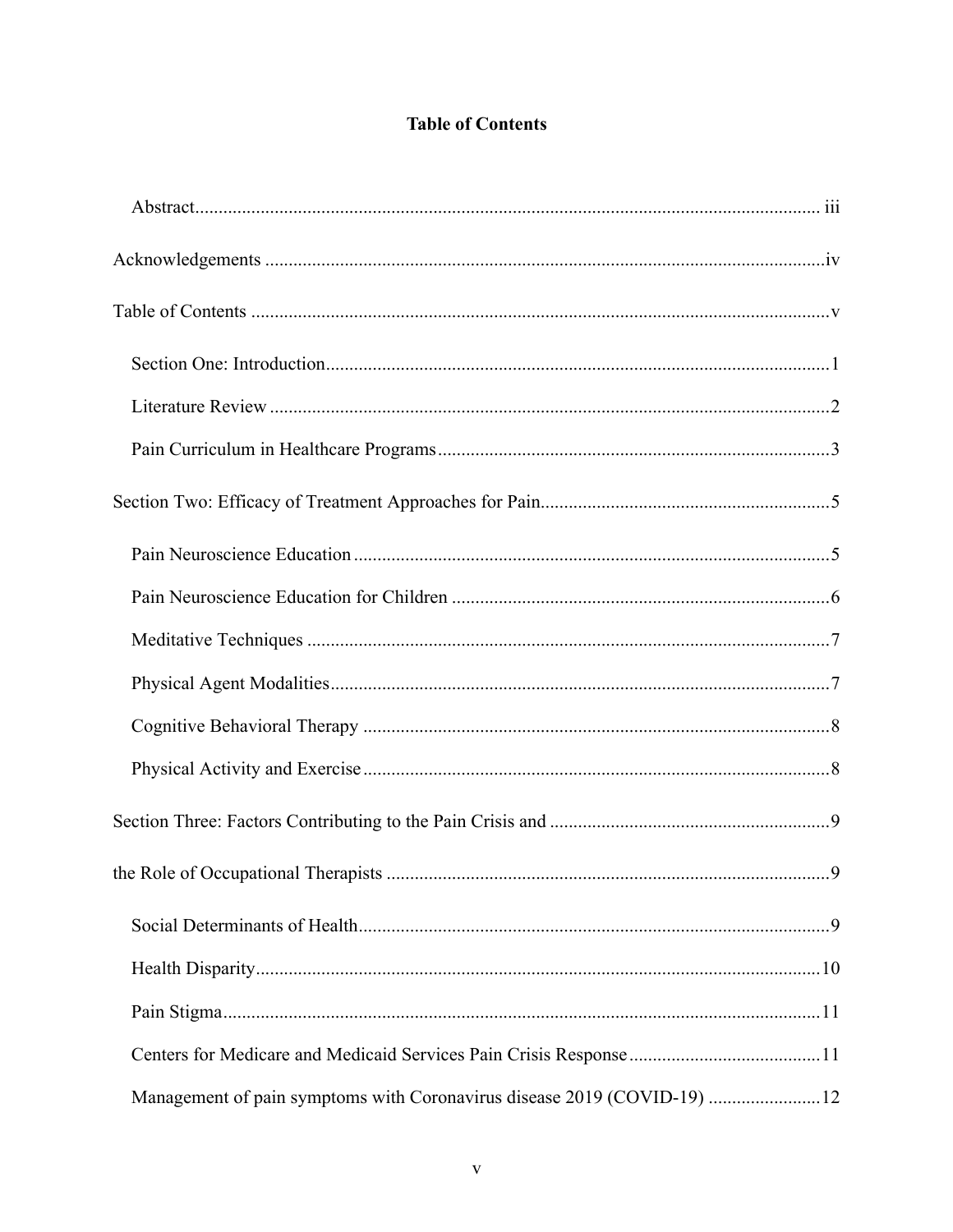| The American Occupational Therapy Association (AOTA) position on pain 13 |    |
|--------------------------------------------------------------------------|----|
|                                                                          |    |
|                                                                          |    |
|                                                                          |    |
|                                                                          |    |
|                                                                          |    |
|                                                                          |    |
|                                                                          |    |
|                                                                          |    |
|                                                                          |    |
|                                                                          |    |
|                                                                          |    |
|                                                                          |    |
|                                                                          |    |
|                                                                          |    |
|                                                                          | 26 |
|                                                                          |    |
|                                                                          |    |
|                                                                          |    |
|                                                                          |    |
|                                                                          |    |
|                                                                          |    |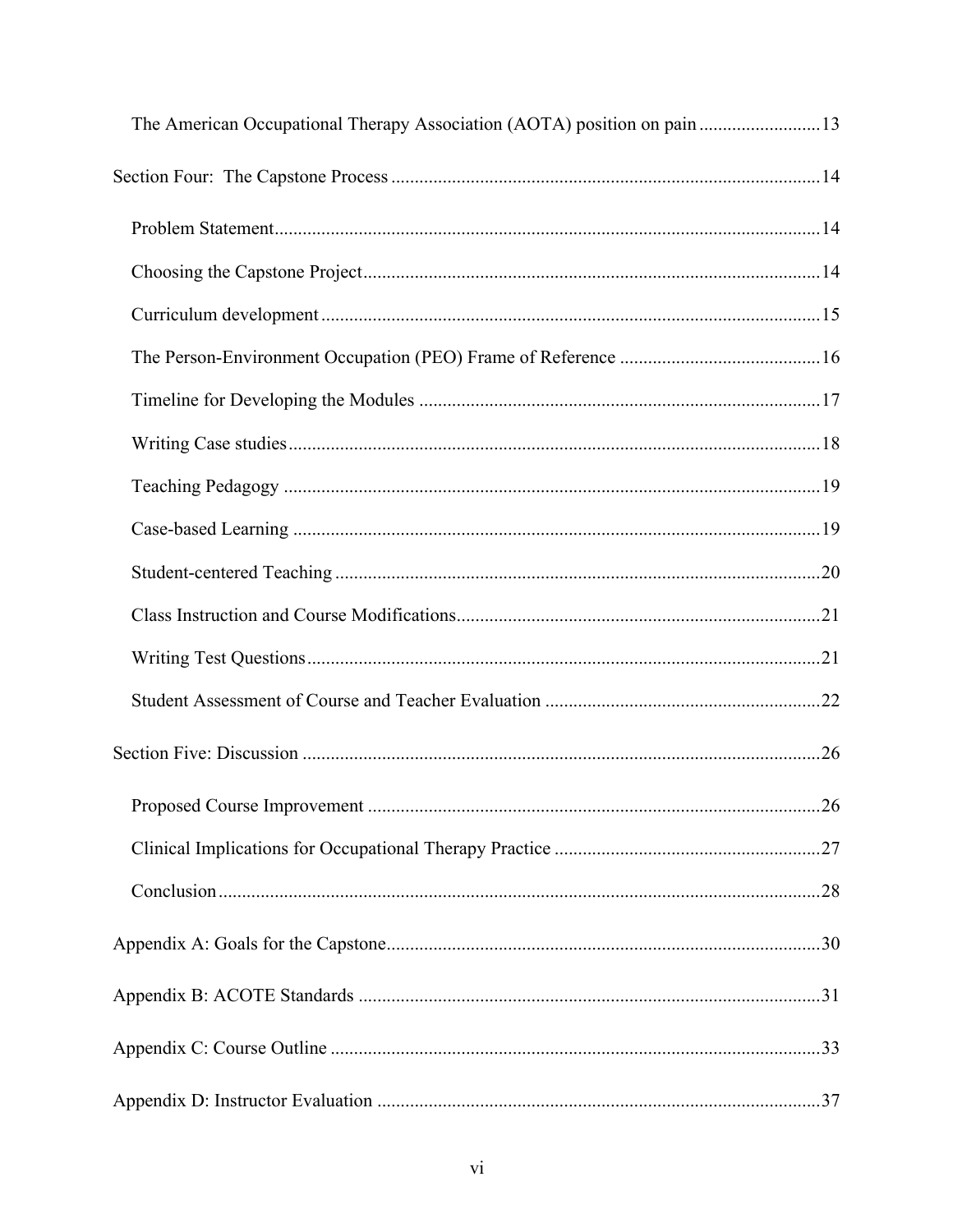| Appendix H: Neuroanatomy of Nociceptive System PowerPoint Lecture 41 |  |
|----------------------------------------------------------------------|--|
|                                                                      |  |
|                                                                      |  |
|                                                                      |  |
|                                                                      |  |
|                                                                      |  |
|                                                                      |  |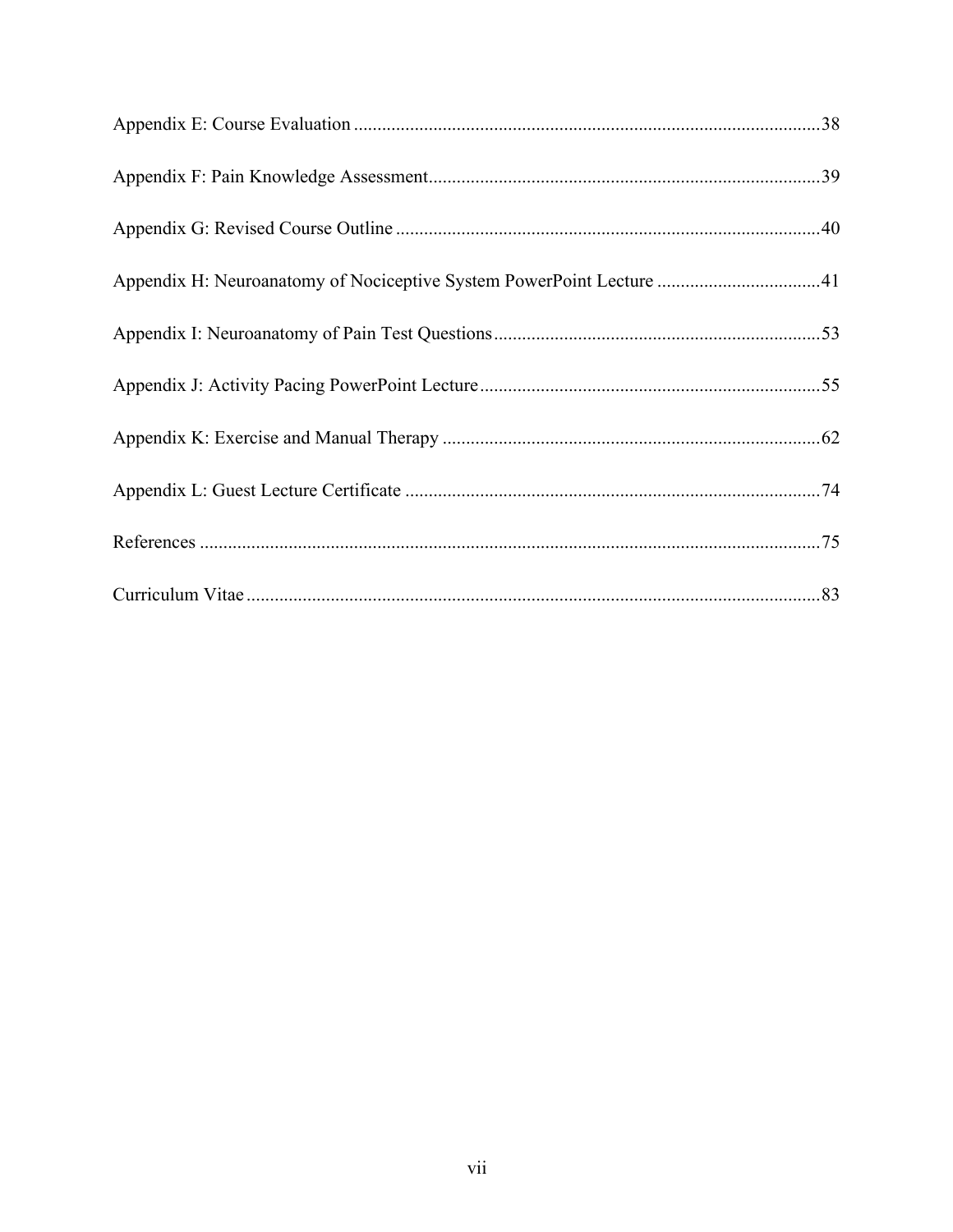#### **Section One: Introduction**

Opioid addiction has become an epidemic, and healthcare professionals struggle to address chronic pain in our patient population, expanding options to include alternative treatment approaches. Chronic pain has a significant impact on the quality of life of individuals. For example, it limits work leisure activities and can lead to a decline in mental health. (Centers for Disease Control and Prevention [CDC], 2020). Adults seeking healthcare due to pain are estimated to be  $11 - 40$  % of the population, approximately 50 million individuals at greater than \$50 billion annually (Dahlhamer et al., 2018). In addition, there are reports that about 1.7 million children experience moderate to severe pain daily (Robins et al., 2016). Such high numbers of adults and children in our population make finding effective treatment methods of great import.

Pain in children is a common occurrence that is not readily recognized or treated (Friedrichsdorf & Goubert, 2020). Though children may experience pain and are often treated with similar methodologies as adults, there has been limited research on these treatment interventions. Therefore, a Cochrane systematic review was completed to assess the impact of psychological therapy approaches (behavioral and cognitive therapy) on pain in adolescents and children. The study focused on the patient's pain report for mixed conditions, headaches, and their impact on functional performance. The research revealed that psychological therapies provided immediate pain relief and reduced the inability to function after children and adolescents received treatment for up to 12 months (Fisher et al., 2018).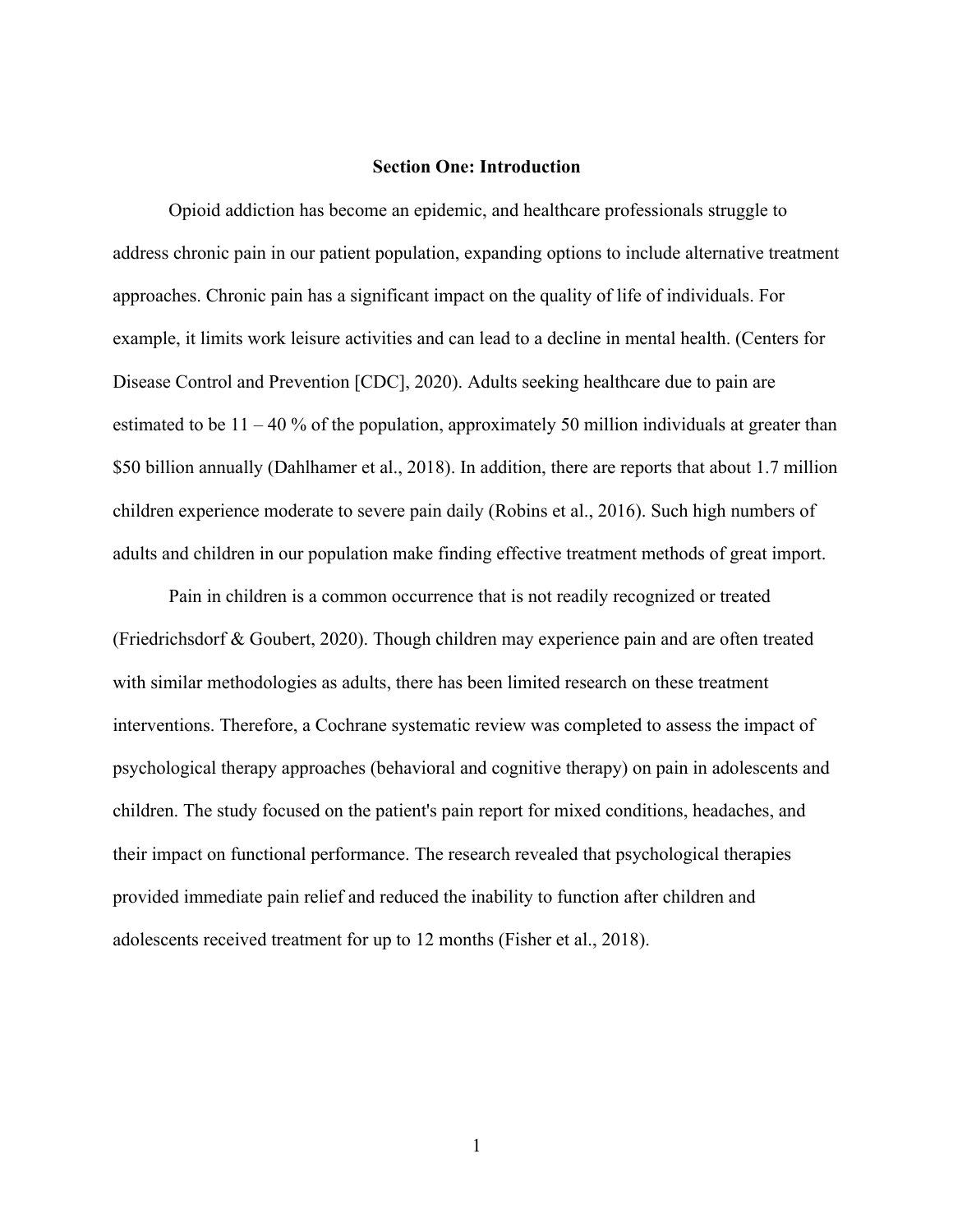#### **Literature Review**

The pain crisis in the United States has a profound impact on individuals due to the challenge of obtaining adequate care. As a result, an Inter-Agency Task Force (Task Force) was assembled by The United States Department of Defense, the United States Department of Veterans Affairs with the Office of National Drug Control Policy to deal with the opioid crisis. A lack of adequate services to meet the needs of individuals experiencing pain resulted in the overuse of opioid prescriptions to manage reports of pain. The resultant devastating impact on individuals' social, emotional, and physical states reporting acute and chronic pain was the catalyst for the Task Force. (Langjahr, 2019).

The Task Force was designed to develop best practices for meeting the demand for care of the general population experiencing acute and chronic pain. The loss of lives over the past two decades attributed to prescribed opioids, heroin, and synthetic opioids is staggering, resulting in the collaboration between agencies forming the Task Force to address the pain crisis. The Task Force identified the importance of individualized assessment and treatment of pain for treatment to be effective. The Task Force reported that the approach to pain must be multidisciplinary and multimodal, including medications, nerve blocks, physical therapy, and other modalities considered effective in treating pain. The emphasis was placed on assessment and goal development to achieve an improved quality of life (QOL), activities of daily living (ADLs), and improved functionality (Langjahr, 2019).

Improving education on pain for clinicians and patients was deemed necessary in the fight to address the pain crisis. Increasing knowledge of pain across the clinical training continuum was emphasized as an effective measure to combat the pain crisis. In addition, the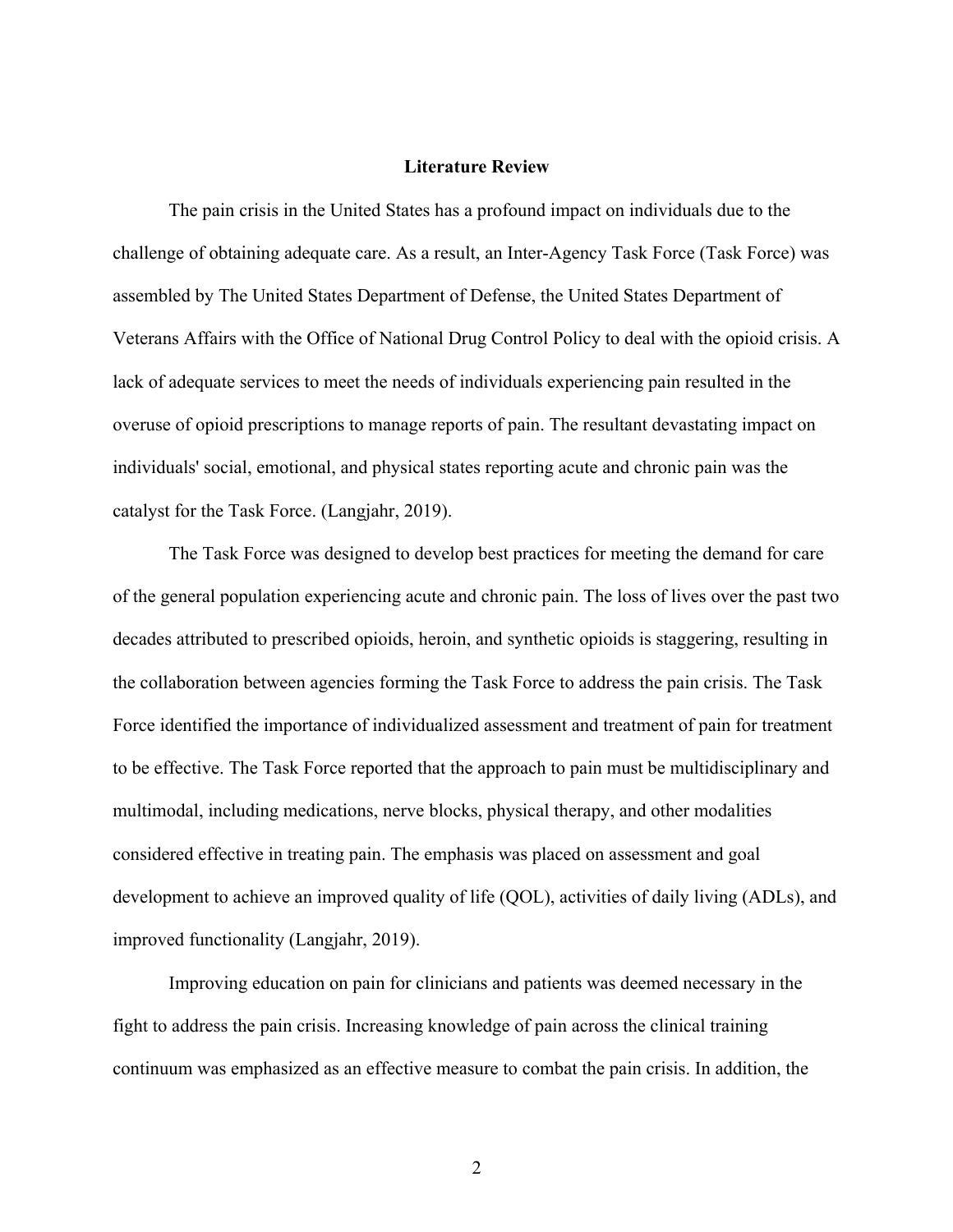Task Force highlighted the importance of improving education by including cutting-edge research on the best practices for treating pain. This executive summary of the Task Force's findings was promising in specifying the measures to be employed and must be adapted to achieve positive results (Langjahr, 2019).

#### **Pain Curriculum in Healthcare Programs**

The importance of pain education has been emphasized in literature for more than two decades. Educational programs with a pain curriculum are vital for preparing clinicians to meet the growing needs of the patient population to promote a positive change in the treatment of pain. However, there has been a limited focus in undergraduate and professional programs on expanding the curriculum on pain to address this growing concern (Thompson et al., 2018). Though pain is mentioned in the coursework of different disciplines, it is not the primary focus. A consensus report completed by the National Academies of Sciences, Engineering, and Medicine cited the importance of Interprofessional education and an interdisciplinary treatment approach when addressing patients' pain (Bain et al., 2019). In a summit identifying elements of a pain program for health professionals, essential components included focusing on pain recognition, contextual factors' effects on pain, and treatment approaches within the health professional's scope of practice (Fishman et al., 2013).

Though pain management education programs are promoted in the research literature on pain treatment, less emphasis has been placed on the effectiveness of the individual treatment strategies for pain. In a scoping review of pain management education programs (PMEPs), the research examined how the education provided to surgical nurses would positively impact patients' pain. The studies reviewed were conducted in the United States of America, and pain management topics were covered for approximately one hour within the curriculum. The PMEPs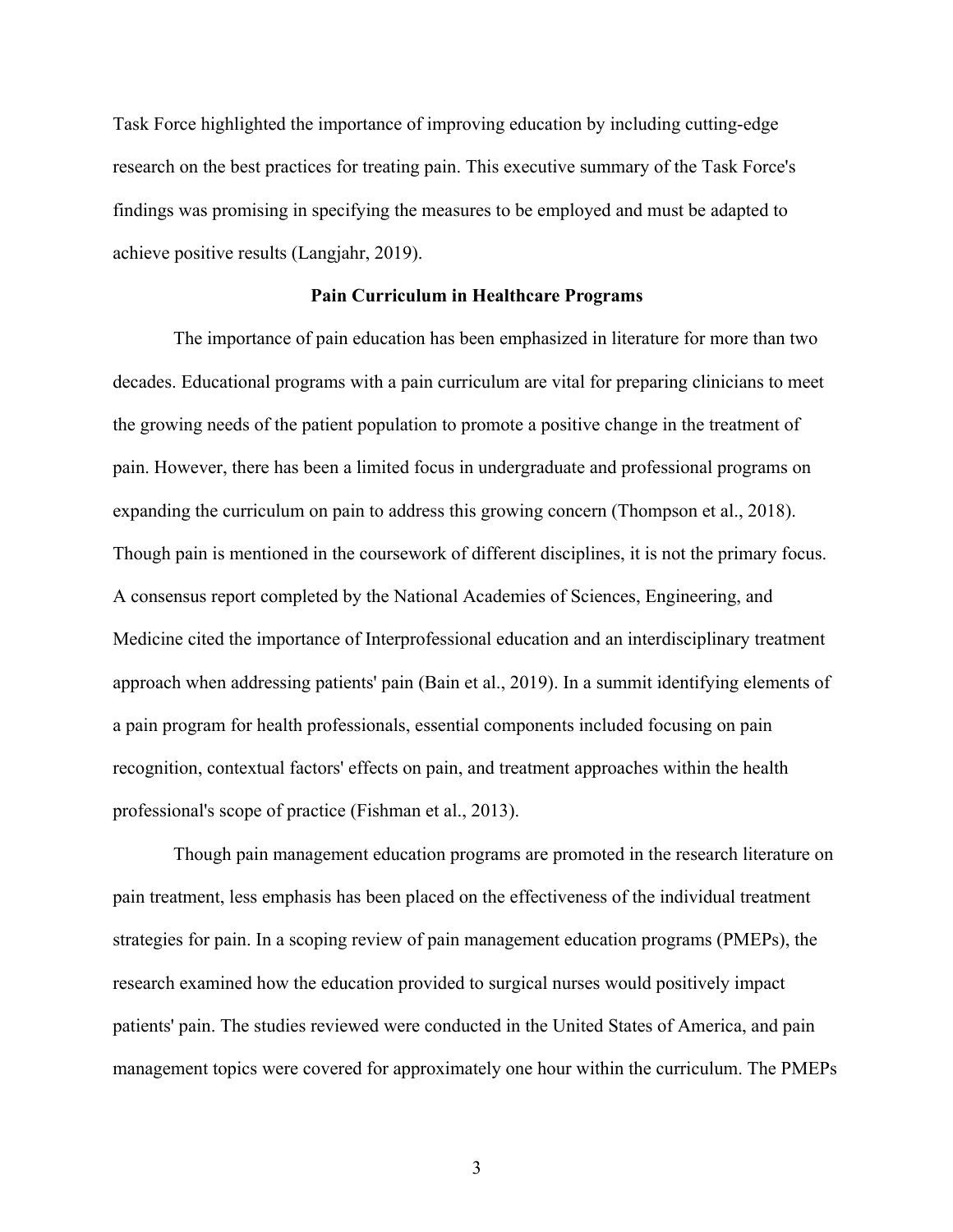were determined effective in improving the nurses' knowledge of pain and providing patient care. In addition, some studies evaluated the patient's satisfaction with the pain management provided, the cost of treatment, length of stay, pre-and postoperative pain relief. The studies showed an improvement in all areas, with patients reporting greater satisfaction with pain management strategies noting decreased time for pain relief after surgical procedures (Chatchumni et al., 2020).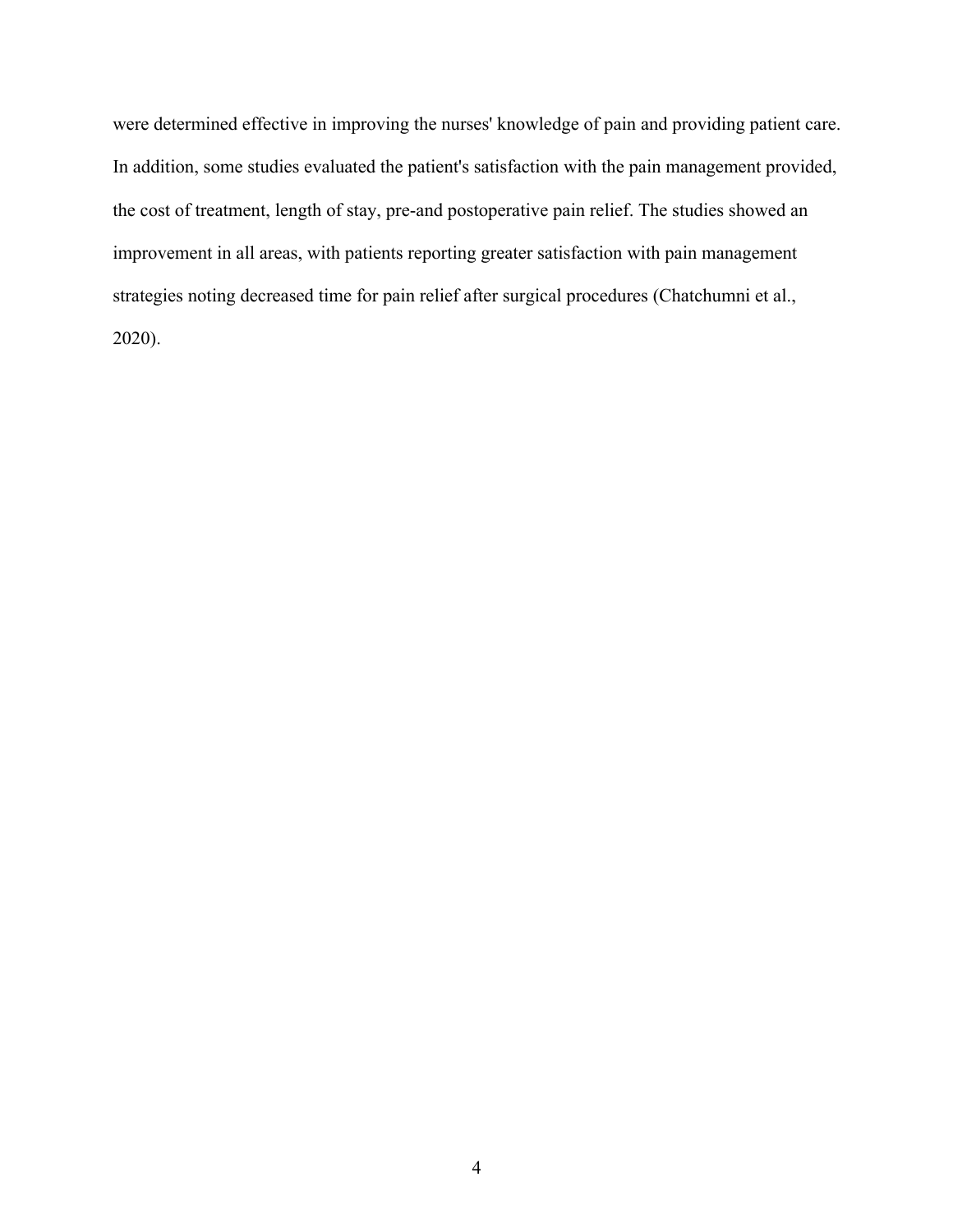#### **Section Two: Efficacy of Treatment Approaches for Pain**

#### **Pain Neuroscience Education**

Pain Neuroscience Education (PNE) is an approach used to lower the pain response of patients through the use of education, which may change the patient's perception of pain, thus improving their engagement in functional tasks (Robins et al., 2016). Pontin (2021) completed a study to demonstrate the effects of this method gathered data from 24 patients experiencing chronic pain with a mean age of 57 years over one year. The patients participated in a pain program that included information on the body's response to pain and topics on acceptance, sleep, relaxation methods, negative thoughts, relationships, and functional activities. The participants were assessed using several instruments before and after the intervention to determine its impact. The Tampa Scale for Kinesophobia (TSK) addressed pain and intensity of symptoms; the Illness Perception Questionnaire (Brief-IPQ); the Pain Catastrophizing Scale (BP-PCS); the Short-Form Health Survey (SF-36), and The Central Sensitization Questionnaire (BP-CSI). The data analysis revealed overall improvement assessed in perceived disability and pain level areas. In addition, quality of life measures showed significant improvement, demonstrating the positive impact of the intervention. Though the results were overall positive, the research sample was small compared to the population experiencing pain. Furthermore, there was no control group in the experiment. Consequently, the study results lend to more opportunities for more extensive research on the topic (Pontin et al., 2021).

PNE has reduced patients' fear-avoidance behaviors improving their participation in other activities. Siddall (2021) conducted a systematic review, researching PubMed, MEDLINE, CINAHL, and Cochrane Central Register of Controlled Trials (CENTRAL); research studies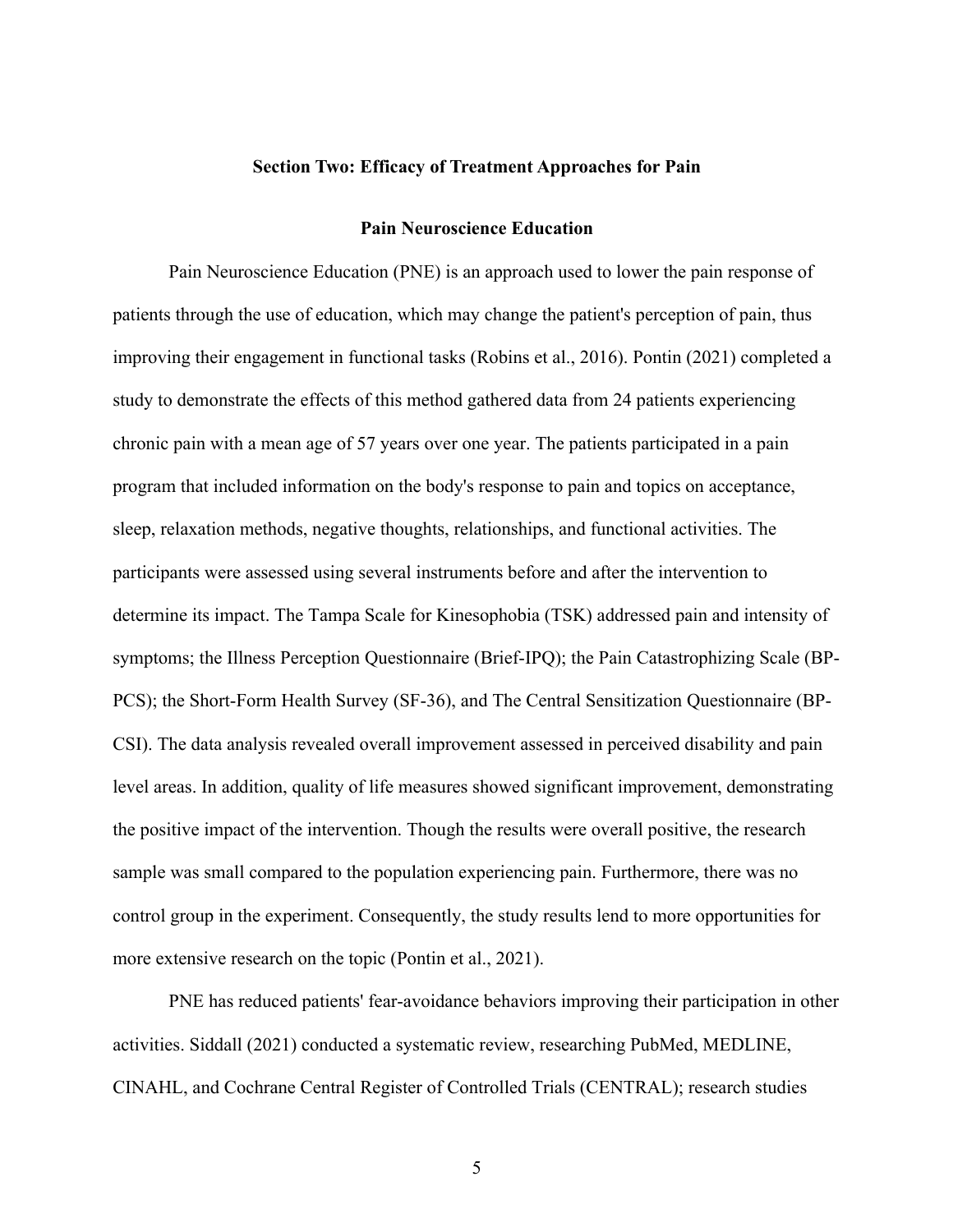were reviewed to include those comparing the effects of PNE and exercise therapy. The focus of the study was to determine whether PNE and exercise combined were more effective in treating chronic pain than exercise offered independently. A total of 5 studies were included in the review, and the effects on pain, disability, and kinesophobia were considered. The results showed more positive outcomes for PNE and exercise combined than exercise offered alone for patients experiencing chronic musculoskeletal pain. The research findings are viewed cautiously due to variations in intervention timeframes and analysis of results. However, there were positive implications for combining PNE with exercise for improved patient outcomes (Siddall et al., 2021).

#### **Pain Neuroscience Education for Children**

Children and adolescents experience chronic pain, affecting school attendance and participation in leisure activities. In addition, the pain experience can result in children's inability to build and maintain relationships with peers and result in poor academic performance (Pas et al., 2018). Consequently, effective pain management strategies are essential to support their participation in age-appropriate activities.

Pain neuroscience education (PNE) is utilized to educate adult patients about pain, improving their response and ability to cope with pain. The success with PNE led to the development of a similar program for children called the pain neuroscience education program for children (PNE4Kids). The program explains the neurophysiology of pain, the body's adaptive response to persistent pain, and how to apply the information in daily activities. However, the program's effectiveness has not been explored, and studies are encouraged to validate the approach's efficacy in the pediatric and adolescent population (Pas et al., 2018).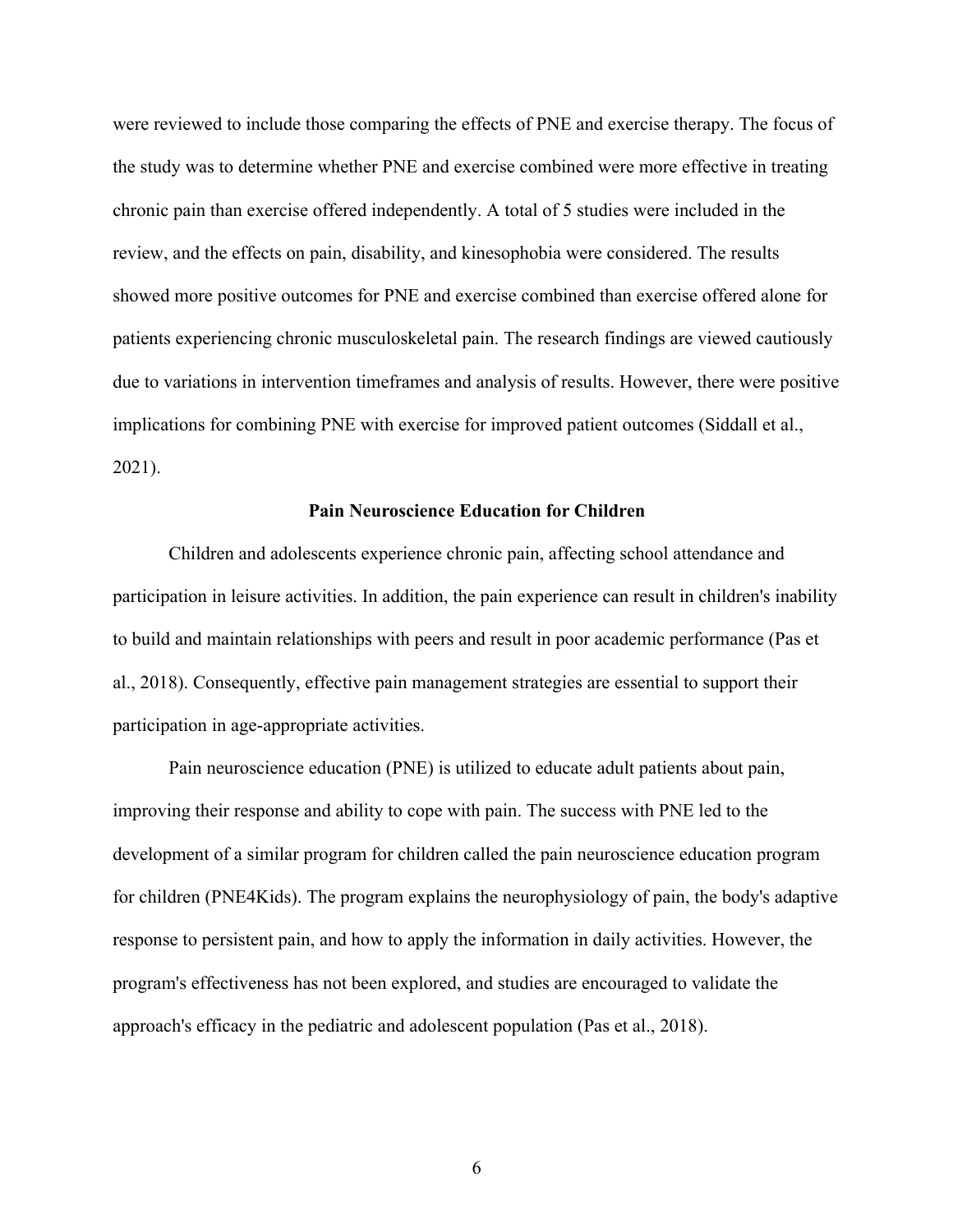#### **Meditative Techniques**

Patients who experience chronic pain frequently report difficulty getting adequate sleep, which increases pain sensitivity (Staffe et al., 2019). Relaxation has been recommended as a technique used to decrease anxiety and improve sleep patterns and address pain. Systematic research on studies to evaluate whether relaxation does decrease pain was completed. Several studies showed that the pain was reduced while the technique was used, and the practice needed to be continued for more significant benefits. Other studies reported relaxation with exercise as more effective (Vambheim et al., 2021).

Aromatherapy uses essential oils absorbed by the skin, stimulates the olfactory system, and is used to treat pain. Lakhan et al. (2016) performed a systematic review and reported that aromatherapy effectively reduced pain reports from different body parts. The studies were conducted in different parts of the world, and the techniques were not limited to aromatherapy, but some included elements of massage. However, the positive effects cannot be denied, and the negligible cost of using this method (Lakhan et al., 2016).

#### **Physical Agent Modalities**

Physical agent modalities that treat pain include cold packs, heating packs, ultrasound, shortwave diathermy, electrical stimulation, paraffin, and whirlpool. The choice of modality is determined by the patient's medical history, as some modalities may be contraindicated and based on the type of pain the patient reports (Nall, 2019). A study was performed by Nall (2019) with seven patients using electrical stimulation, ultrasound, and shortwave diathermy for acute and chronic pain. All experienced a reduction in pain symptoms, though each experienced pain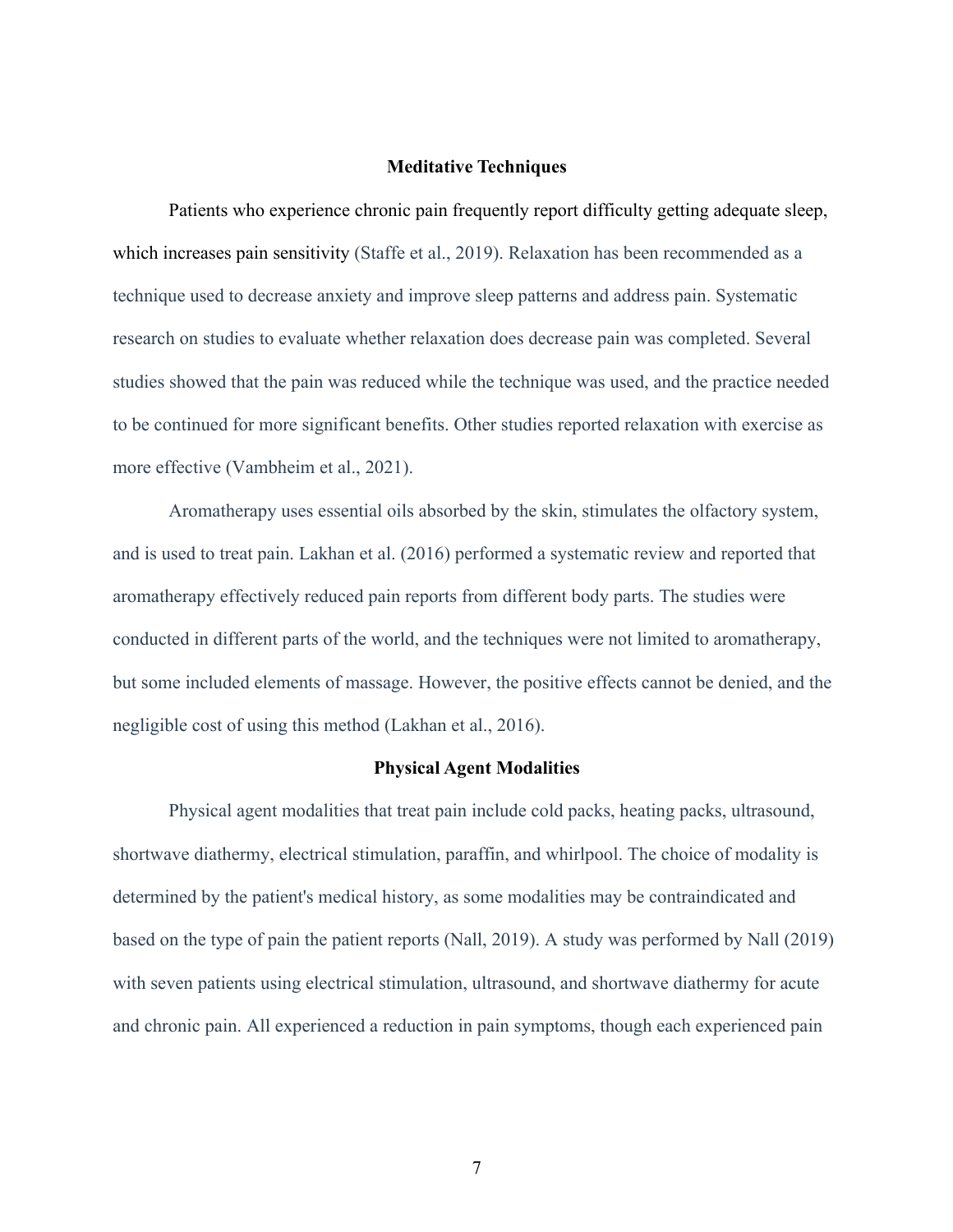reduction for varying timeframes. In addition, patients needed pain medication, but the time between taking the medications was extended (Nall, 2019).

#### **Cognitive Behavioral Therapy**

Cognitive Behavioral Therapy (CBT) is a psychological intervention designed to challenge negative thought patterns that lead to undesirable behaviors and can be used to treat patients with chronic pain. According to Ehde et al. (2014), CBT is effective in helping patients adjust to chronic pain, positively impacting social and psychosocial function. According to Williams et al. (2012), after a Cochrane review, it was determined that CBT had some positive effects on the pain experience (Williams et al., 2012). The intent of CBT is not to produce a pain-free experience for the patient but to produce a realistic view of the pain experience resulting in improved functional performance.

#### **Physical Activity and Exercise**

Physical activity and exercise have been recommended by physicians to treat back pain since the 1980s, where previously, rest was recommended (Waddell, 1987). The Cochrane Review (Geneen et al., 2017) examined research regarding pain with a wide variety of activities, including yoga, Pilates, tai chi, balance training, aerobic exercises, core or balance training programs, and motor control exercises. According to Geneen et al. (2017), the pain was not reduced due to the interventions, but improved functional performance and quality of life were reported.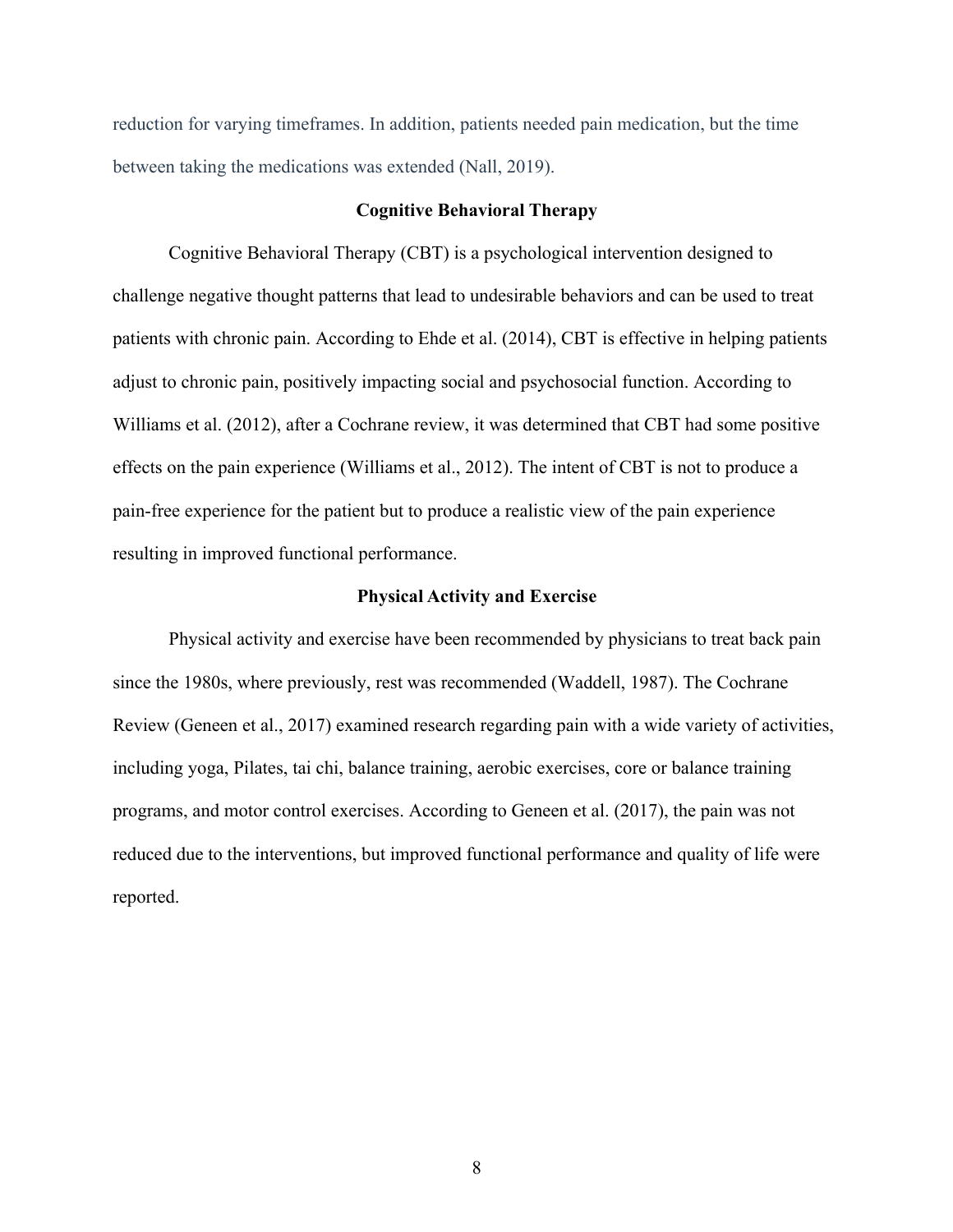#### **Section Three: Factors Contributing to the Pain Crisis and**

#### **the Role of Occupational Therapists**

#### **Social Determinants of Health**

Identifying measures that impact health is vital to developing practical solutions, but what happens when the most affected individuals cannot attain services? The social determinants of health consider a persons' childhood development, income, education, housing, gender, employment, social support, and their impact on their health. Many of these social factors are influenced by upstream systems outside the individual's control but contribute to their limited resources (Williams et al., 2008). Those living within a lower socioeconomic status live in areas with limited resources and higher exposure to factors that cause health impairment (Wang  $\&$ Geng, 2019). These factors include living in areas with high crime rates resulting in increased stress levels that significantly impact the health of residents in these communities (Woolf, 2019).

Many people live in communities with grocery stores that do not offer a wide variety of foods such as fresh fruit and vegetables to meet the nutritional needs of the residents (Woolf, 2019). Though areas like these, called food deserts, have declined, non-white residents are 30 percent more likely to reside in food deserts than white residents (Karpyn et al., 2012). As a result, the quality of life for non-whites is lower, resulting in being prone to more pain, decreased health, and high mortality rates (Karpyn et al., 2012). Clinicians are apt to make recommendations to patients about improvements needed to positively impact their health without adequate knowledge of the social factors that make implementing these choices a considerable challenge. In addition, the lack of awareness of practitioners about their patients' limited resources and environmental limitations may lead to the misleading perception of patient non-compliance. As a result, the clinician's perception of patient compliance may inadvertently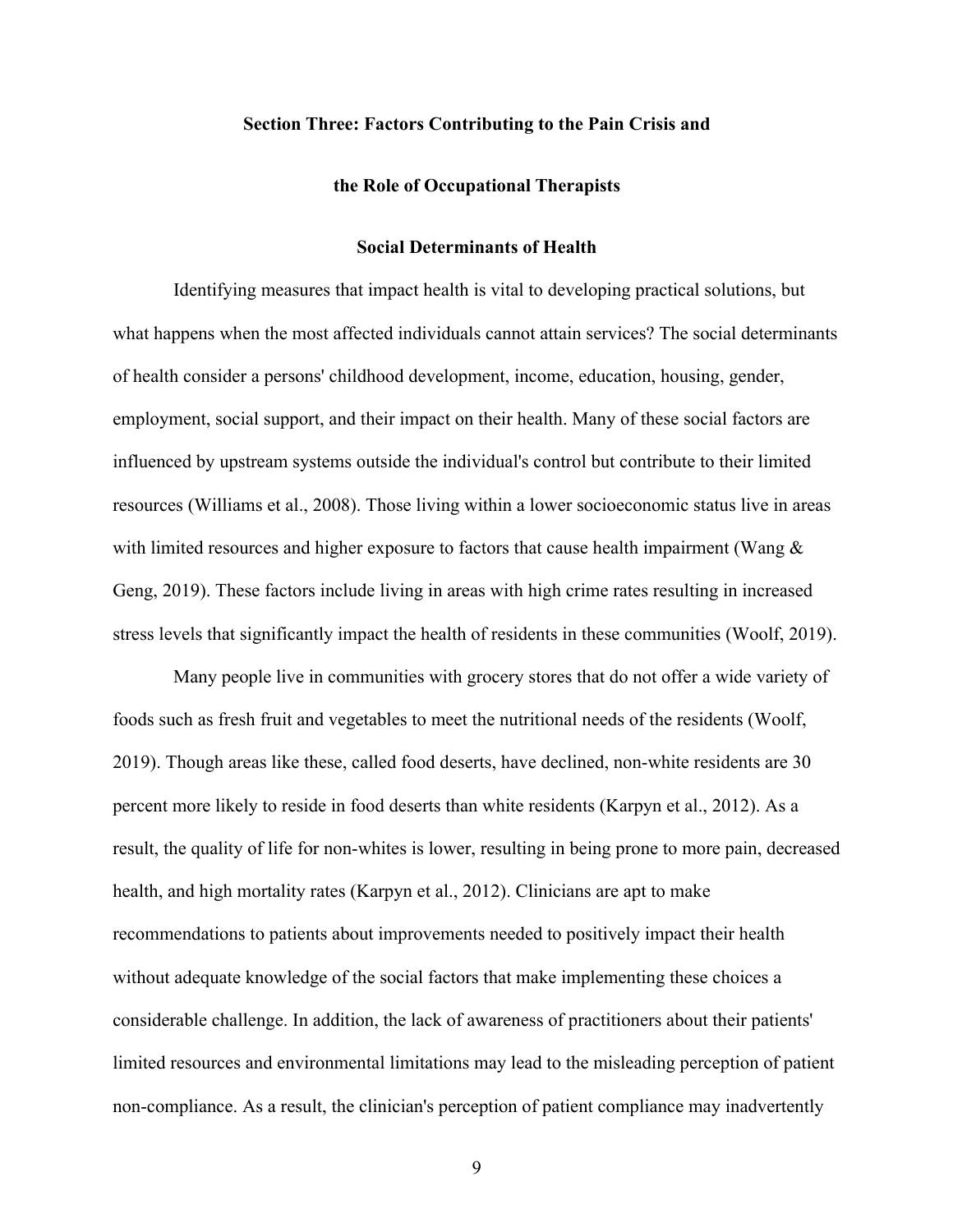be communicated, creating a lack of trust in the clinical interaction (Andermann, 2016). Ultimately, the clinician views the patient as non-compliant, and the patient views the clinician as judgmental and not committed to their care.

#### **Health Disparity**

There are many factors contributing to disparities in healthcare. Healthcare accessibility differs in communities predominantly housing residents of a lower socioeconomic status. These areas are often plagued with poor housing accommodations, with residents having trouble with indoor temperature modulation, mold, and other factors impacting their health (Rolfe et al., 2020). The environment commonly has poor air quality from industry and exhaust emissions from vehicles traveling through the neighborhoods (Hajat et al., 2015). These communities lack features such as safe parks, grocery stores stocked with various foods, and well-equipped schools. (Kim et al., 2016). As a result, residents in these areas are at a higher risk for hypertension, diabetes, stroke, and pain (Tahir et al., 2019) and are less likely to obtain adequate healthcare because of a lack of available medical facilities (Nguyen et al., 2019). Residents in communities with poor access to health care are frequently unable to work because of common untreated ailments. Many residents in these communities are primarily uninsured or have Medicaid, and many physicians are unwilling to accept this insurance for reimbursement. Many physicians are located in more affluent areas with privately insured residents (Schnake-Mahl & Sommers, 2017).

Significant differences have been noted in treating chronic pain between ethnic groups. In a literature review, between 2000 and 2020, the studies revealed that non-Hispanic patients had not been prescribed opioids as frequently as non-Hispanic patients (Morales & Yong, 2020). In addition, Black patients were less likely to receive a prescription for opioids to manage pain than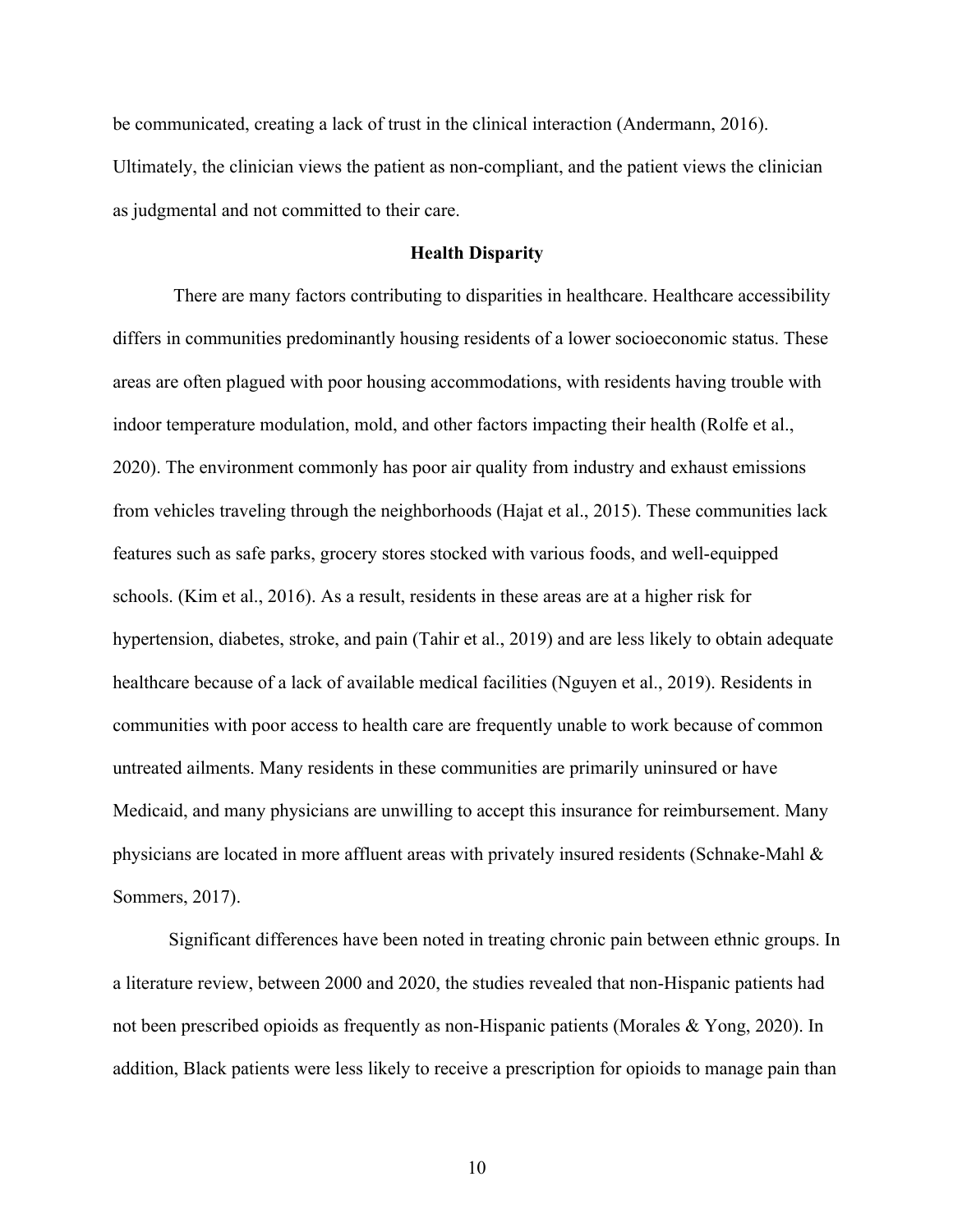non-Hispanic White patients. Health providers who stereotype patients by race and socioeconomic status are ineffective when providing treatment, resulting in poor patient outcomes. Healthcare professionals need the education to improve their awareness of implicit and explicit biases that influence medical treatment. It is crucial to enhance future interventions and provide equal and effective treatment for patients in all racial groups (Morales & Yong, 2020).

#### **Pain Stigma**

There is a stigma associated with individuals experiencing chronic pain, severely impacting the patient's ability to seek treatment and achieve positive treatment outcomes. The patients experience negative perceptions from healthcare providers, social support systems, and the community. A lack of understanding of the pain experience is noted in the clinician's response to the patient's chronic pain report (Cohen et al., 2011). The expectation of the clinician that the traditional methods for treating pain should be adequate results in care providers responding with a lack of urgency and dismissing patient reports. The incorrect assessment of the patients' pain experience often results in pain being under-assessed and under-treated by the clinician. In addition, patients may react by over-or under-reporting their pain, compounding the inadequate treatment they receive from these professionals (Sosio & Demean, 2021).

#### **Centers for Medicare and Medicaid Services Pain Crisis Response**

The Centers for Medicare and Medicaid Services (CMS) of the US Department of Health and Human Services have responded to the pain crisis by approving payments for alternative treatment approaches to address chronic pain. For example, acupuncture was approved effective January 20, 2020, for limited sessions to manage chronic back pain. In some limited capacity, occupational and physical therapy and chiropractors are also approved to address patients' pain.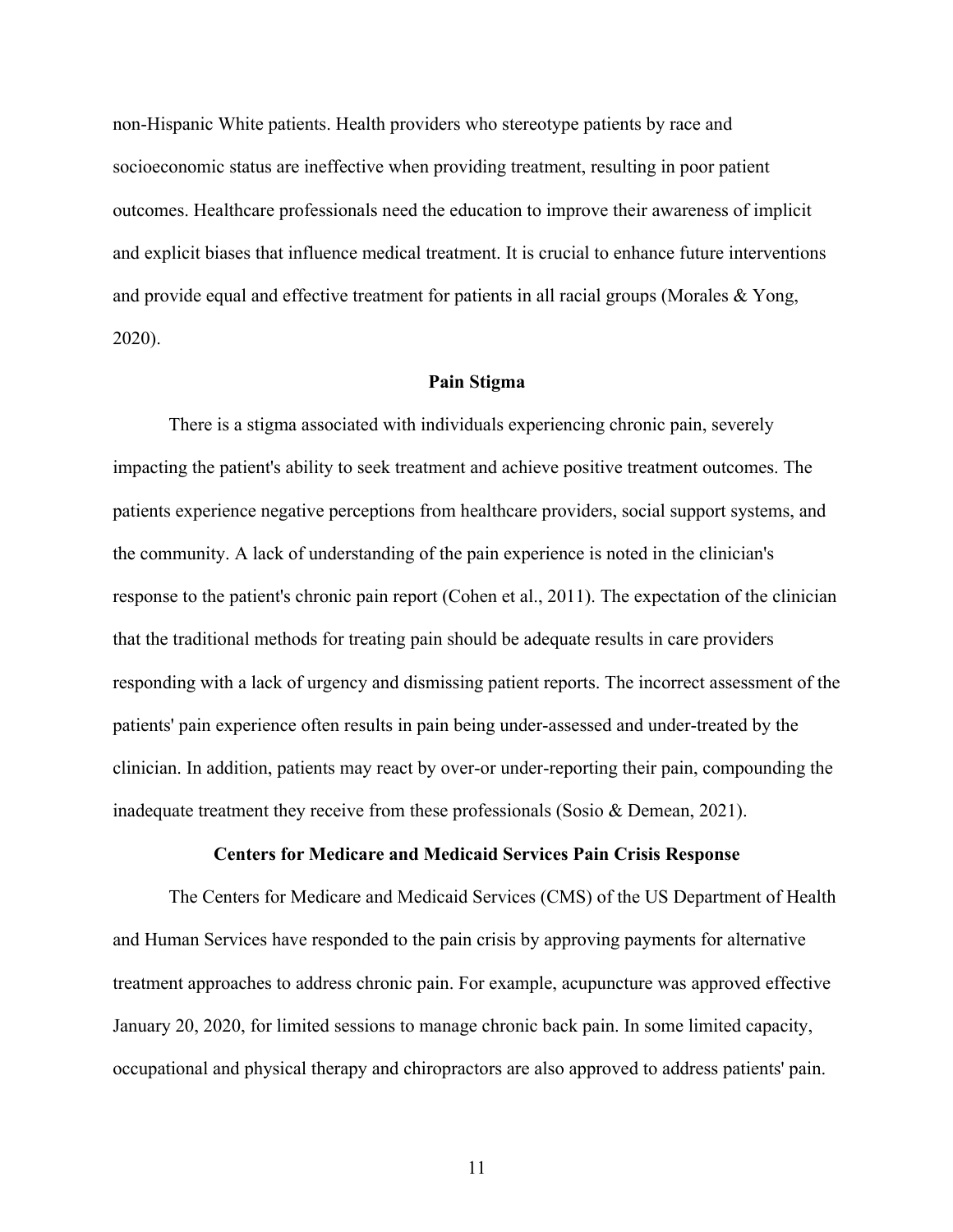However, CMS has not approved reimbursement for many alternative approaches such as yoga, tai-chi, mindfulness therapy, massage therapy, Qigong, and meditation. Some private insurance will reimburse for limited visits to a chiropractor, massage therapist, acupuncturist, and other approaches, but a co-payment is required (Langjahr, 2019).

In its initiative to combat the opioid crisis, CMS has a prevention model of educating providers about drug utilization by encouraging safeguards that increase communication between providers and pharmacists on prescription refills. In addition, CMS is educating providers about non-pharmacological treatment approaches to opioid prescriptions for treating pain to reduce the reliance on prescription drugs in pain management (CMS Opioid Roadmap: Strategy to Fight the Opioid Crisis, 2020).

#### **Management of pain symptoms with Coronavirus disease 2019 (COVID-19)**

In the United States of America, approximately 20 percent of the population experience chronic pain (Dahlhamer et al., 2018). During the COVID-19 pandemic, members of the population of lower socioeconomic status were more susceptible to the disease because of poor housing conditions and work environments with less protective measures in place, placing them at a severe health risk. In addition, members of the population working in environments with less protection, contracting the COVID-19 virus, suffered job loss, increasing the number of people experiencing a financial crisis. While chronic pain is already viewed with stigma, negatively impacting the effective treatment of the condition, clinicians and researchers attempted to alert policymakers of the impact the COVID-19 pandemic had on this vulnerable population (Dassieu et al., 2021). The residual pain and the impact on psychosocial performance were of grave concern.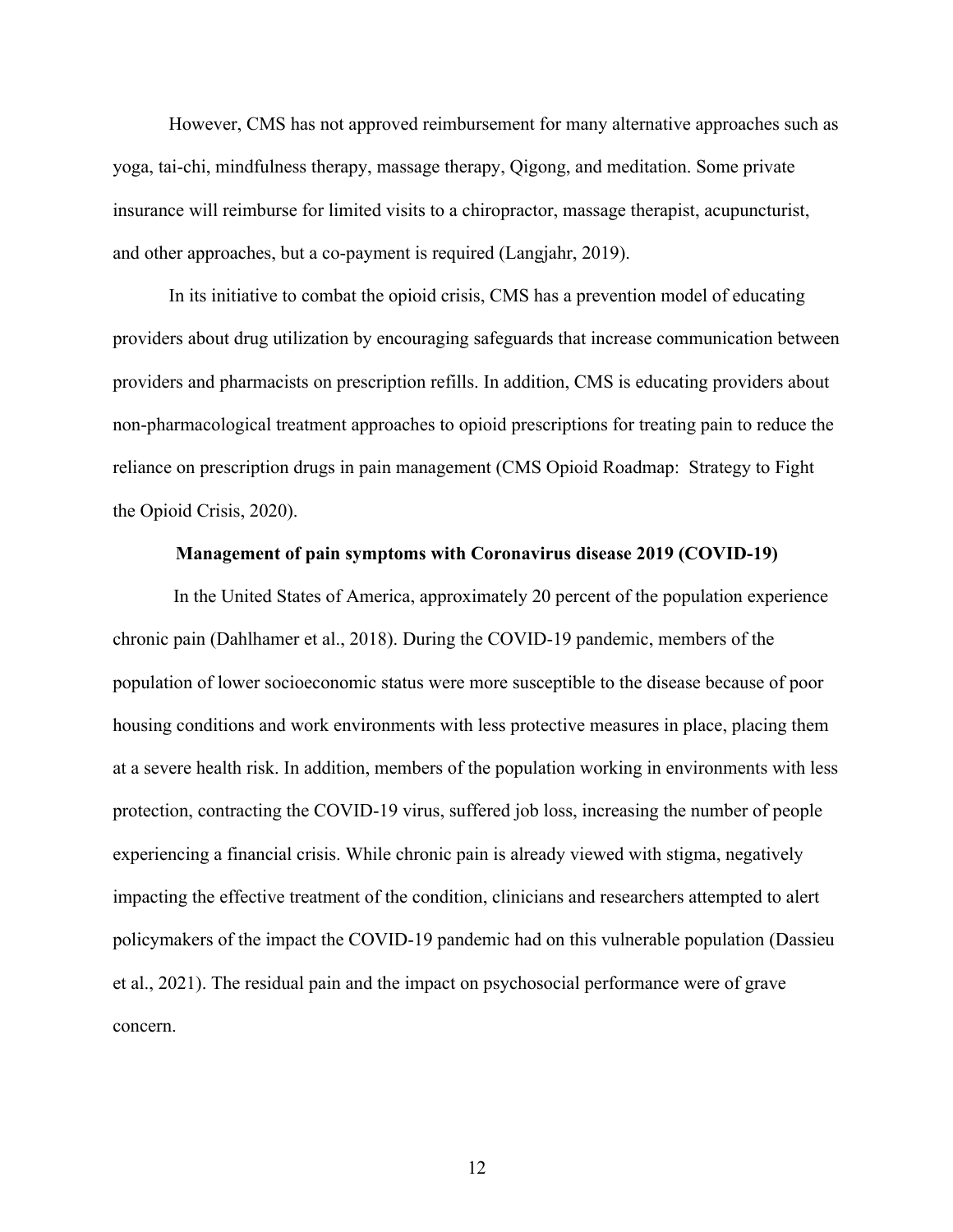The global pandemic caused by COVID-19 resulted in patients experiencing residual pain. Patients report joint pain, muscular pain, and neuropathic pain requiring a multimodal approach to managing the pain experience. While muscular and joint pain may respond to traditional and non-traditional pain relief methods, neuropathic pain is not as responsive. Furthermore, because of the challenge of addressing neuropathic pain, patients may be in danger of experiencing psychosocial disorders like depression. Consequently, healthcare professionals must be diligent in assessing and treating patients with COVID-19 to prevent or decrease the risks associated with pain because of this disease (Widyadharma et al., 2020).

#### **The American Occupational Therapy Association (AOTA) position on pain**

The American Occupational Therapy Association (AOTA), in its position statement, shared the impactful role occupational therapy (OT) practitioners play in the treatment of pain. The white paper definitively outlines why OT practitioners can treat independently and contribute to effective measures collaboratively with interprofessional teams. Occupational therapists use a holistic approach in assessing and treating patients, engaging the patients in meaningful occupations to combat pain effects (Role of Occupational Therapy in Pain Management, 2021).

The AOTA position paper outlines occupational therapists' intervention strategies and modalities to treat patients experiencing pain. The report asserts that an OT practitioner can effectively use our skills to promote their ability to meet this population's needs. The importance of continuing education in pain management was encouraged to promote the best outcomes for our patient population (Role of Occupational Therapy in Pain Management, 2021).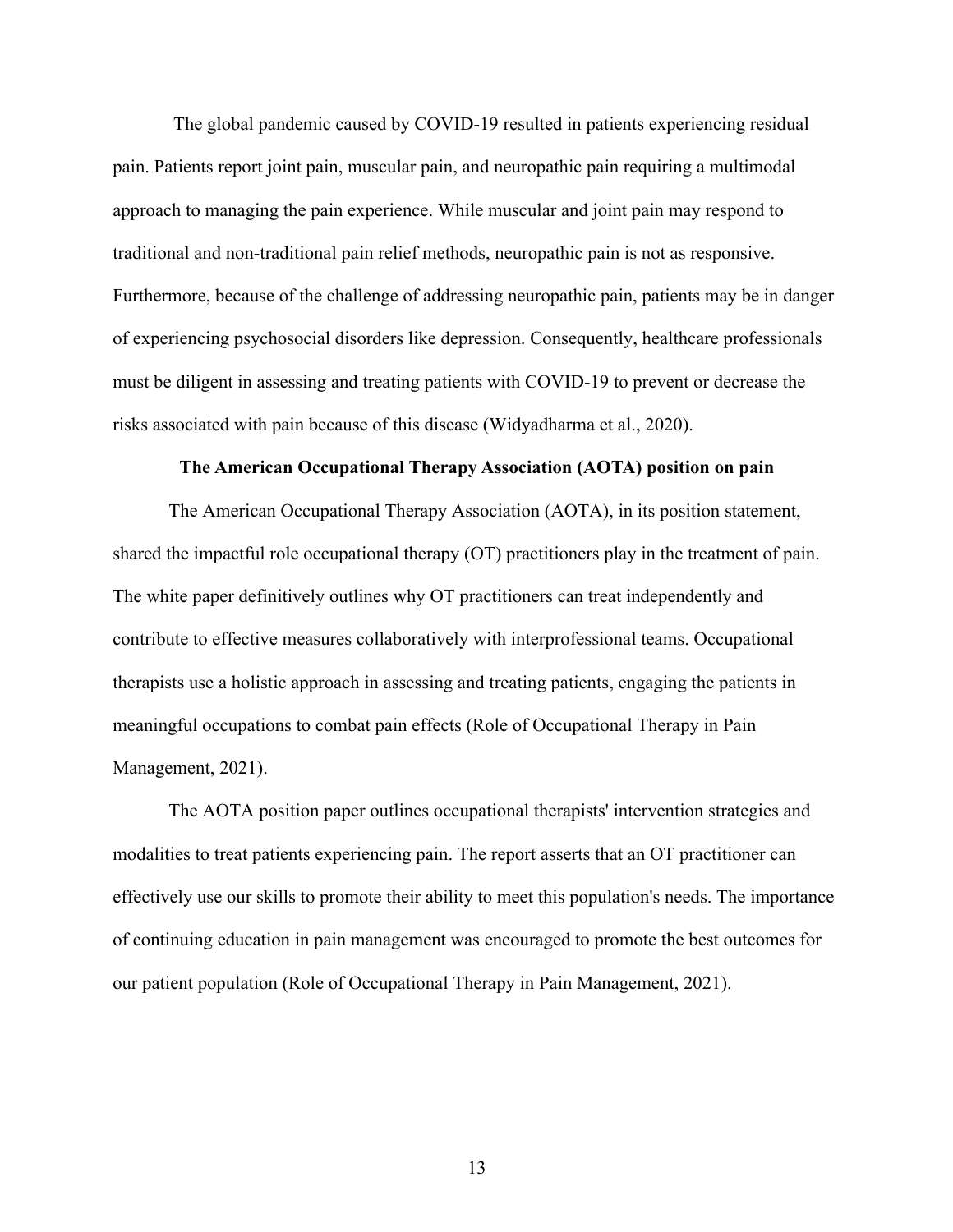#### **Section Four: The Capstone Process**

#### **Problem Statement**

Based on the literature review and ongoing lack of education for undergraduate and professional programs, it was determined that an educational course addressing pain would be advantageous to the entry-level occupational therapy doctorate program at the University of Las Vegas. This course on assessing and treating pain is a step towards preparing occupational therapy students to share viable options to improve functional performance with patients. Entrylevel occupational therapy (OT) students must use evidence-supported interventions to provide a more pragmatic approach to pain intervention. However, the question is, will educating entrylevel OT students on pain assessments and non-pharmacological pain management strategies help treat and manage patients' pain?

#### **Choosing the Capstone Project**

During the first semester of the post-professional doctoral program, the instructors' encouraged thinking about topics for a capstone project. Our cohort was encouraged to consider topics of interest that positively impact our profession. Initially, I considered addressing students' clinical reasoning skills and completed a few guest lectures covering this topic. However, in the third semester of the doctoral program, during the Social Determinants of Health course, OCT 706, a class discussion highlighted the crisis of opioid dependency in the population. My interest was piqued and led to a change of direction to addressing effective strategies for treating pain and reducing reliance on the pharmacological approach.

Consultation with faculty members to make the change was successful but required intense research to facilitate the capstone defense promptly. Multiple search engines including but not limited to Google Scholar, Wiley Online Library, Pub Med, and Research Gate, to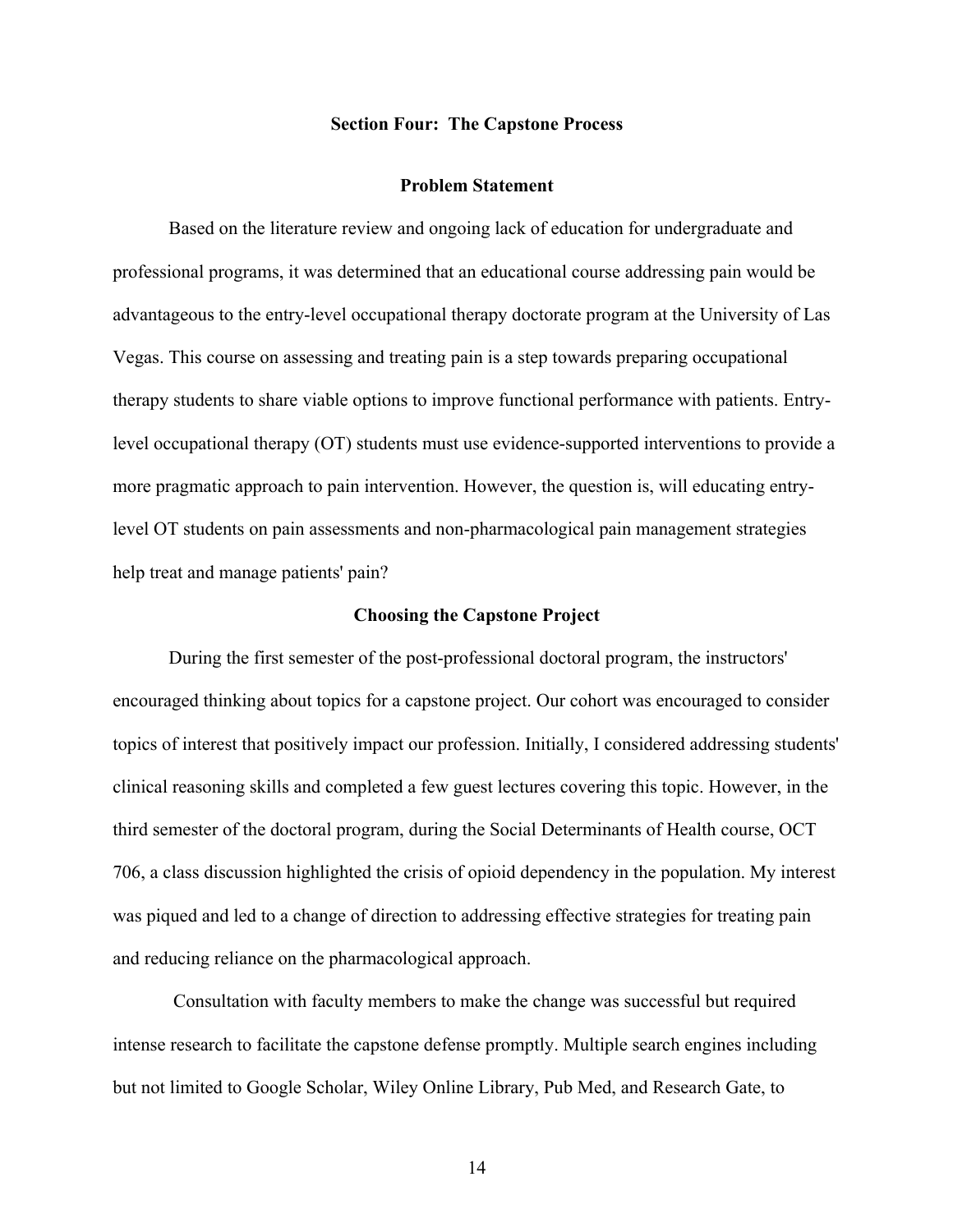research treatments for pain using non-pharmacological means, and the efficacy of these approaches were reviewed. In addition, I reviewed the curriculum listed on some school websites was completed to determine if there were any classes exclusively on the treatment of pain. Unfortunately, I could not locate courses focused on the anatomy, assessment, and treatment of pain. As a result, I determined it was essential to develop a course to prepare entry-level occupational therapy students to assess and treat patients with a complaint of pain.

#### **Curriculum development**

The capstone project is titled "The Occupational Therapy Approach to Pain Treatment: A Pain Curriculum." The capstone defense was presented to the graduate committee members, Dr. Janeene Sibla and Dr. Donna Costa, in November 2021, at which time I received committee approval. Writing a curriculum was a daunting process, but I focused on developing a curriculum that would adequately prepare students to address the pain experience of the patient population. I began the process by creating goals for the program and defining the course objectives (Appendix A). Then, I reviewed the Accreditation Council for Occupational Therapy Education (ACOTE) standards to meet the program's educational requirements (Appendix B). The material needed to cover the multi-contextual factors that impact pain to improve the students' understanding of their role in assessing and treating the condition. Research on pain and its impact on functional performance was reviewed from multiple websites, including but not limited to Research Gate, Pub Med, Academic Search Premier, and Google Scholar, and an outline of the modules was formulated from the research (Appendix C). The course content was purposefully designed to inform students of pain mechanisms and the factors impacting patients' pain experience and challenge their clinical reasoning related to pain management through case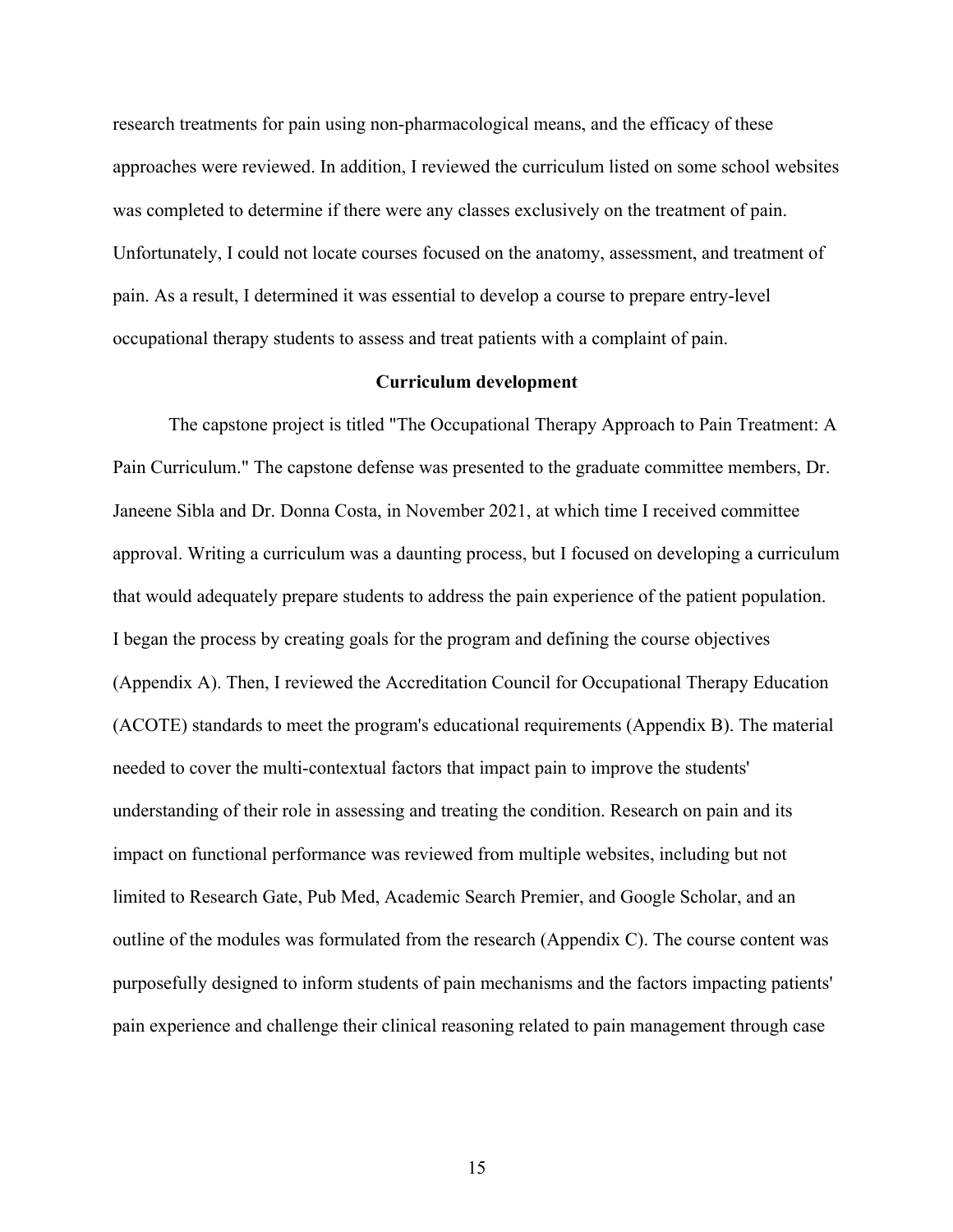application. As a result, the order of the modules was changed multiple times with the intent to have the material flow seamlessly to the next topic.

#### **The Person-Environment Occupation (PEO) Frame of Reference**

The theoretical approach used in developing this capstone is the Person, Environment, and Occupation Frame of Reference (PEO). The theory of PEO focuses on the interaction between the listed domains, which are interdependent and change across the lifespan. (Occupational Therapy & Arthritis | Arthritis NSW, 2021) The model is the framework for communication between the therapist and patient, resulting in a thorough assessment of the patient's occupational performance and influencing the choice of interventions. The model has guided interventions across the age continuum in pediatric settings, rehabilitative services, and mental health. The application of the PEO Model is multi-faceted, but it helps therapists identify, explain, and implement interventions with functional applications (Strong et al., 1999).

The PEO model considers the person's view of the interconnectedness of their experience, environmental interaction, and their occupation. The person's perception of the quality of the experience changes over their lifespan as it is affected by age, health, and immediate environment. The PEO model operates on the assumption that the person and the environment are interdependent, and individual behaviors are not separate from the environment in which the behavior takes place (Maclean et al., 2012). The PEO considerations can guide therapeutic interactions leading to a collaboration between therapist and patients to improve functional performance (Strong et al., 1999).

The PEO model effectively assesses individuals' challenges in achieving optimal function within various environmental contexts. Using this model, the occupational therapist can evaluate a person's environment and determine how their interaction within the environment impacts their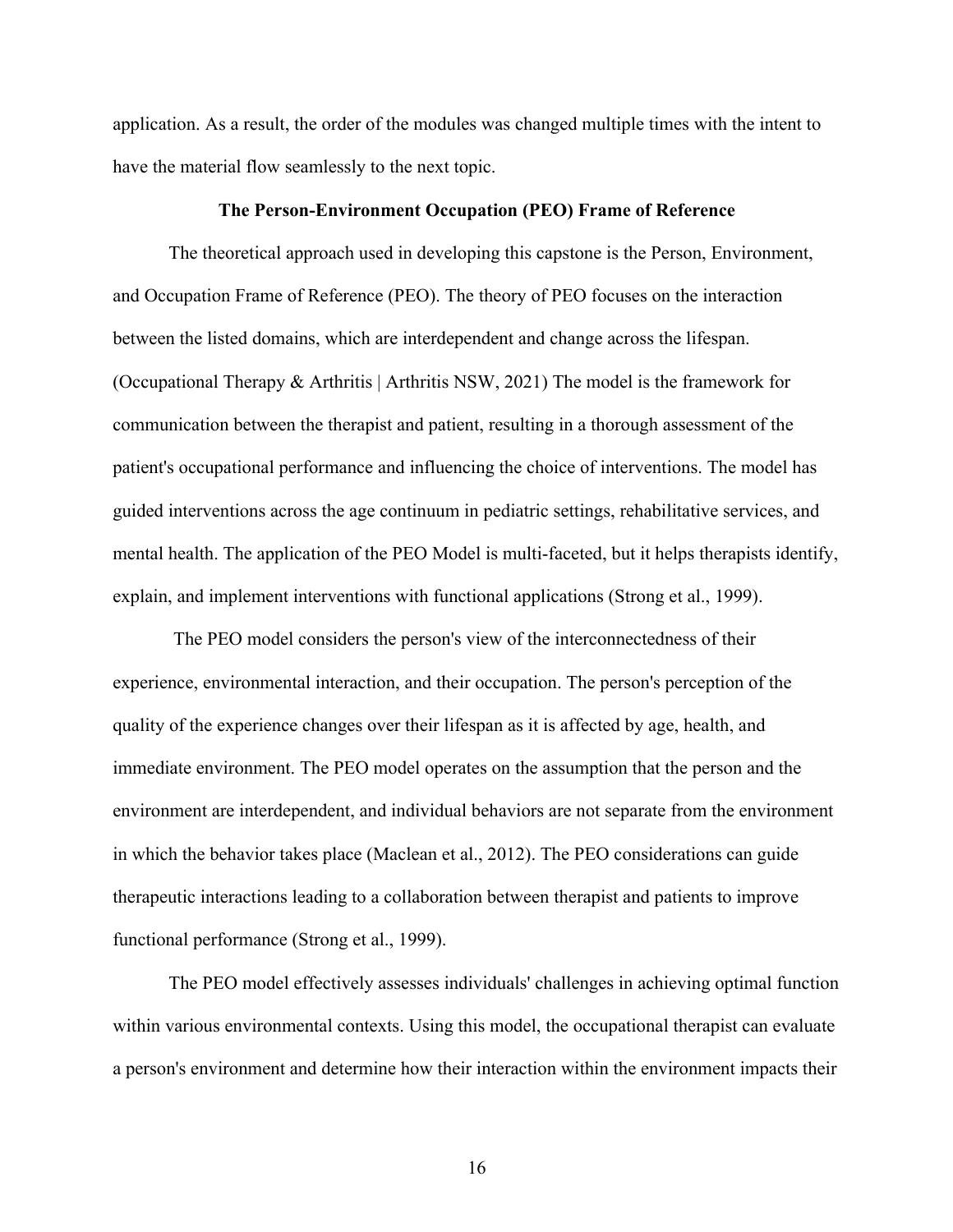functional performance. Analyzing how the person's function is affected by interacting within the environment is essential in identifying and implementing the appropriate intervention. The curriculum was designed to educate the occupational therapy students on pain due to its prevalence as a diagnosis for patients seeking medical intervention. Pain education and strategies addressed children and adults with methods and techniques to mitigate its effects and improve functional performance in their environment. The expectation is that patients will report less pain after education and treatment from therapists familiar with the course material.

#### **Timeline for Developing the Modules**

The modules for the course were developed using the textbook and the studies amassed from the research on the topic of pain (See Table 1). The textbook was chosen in collaboration with a member of my graduate committee, Dr. Donna Costa, to complement the course materials. The textbook *Pain: A textbook for health professionals* was last updated in 2014 and was the most comprehensive book on the topic that could be found. Therefore, it was helpful to review the book's contents and include current research available on pain. The course outline was modified, and book chapters were assigned to provide the students with a reference from which they were tested (See Appendix D).

Compiling the research and the information from the text into a PowerPoint presentation was challenging. It was not the same as the guest speaking presentations, where I used the topic of the presentation and shared what I thought was pertinent. The information needed to resonate with the students as vital points for recall and essential to clinical practice.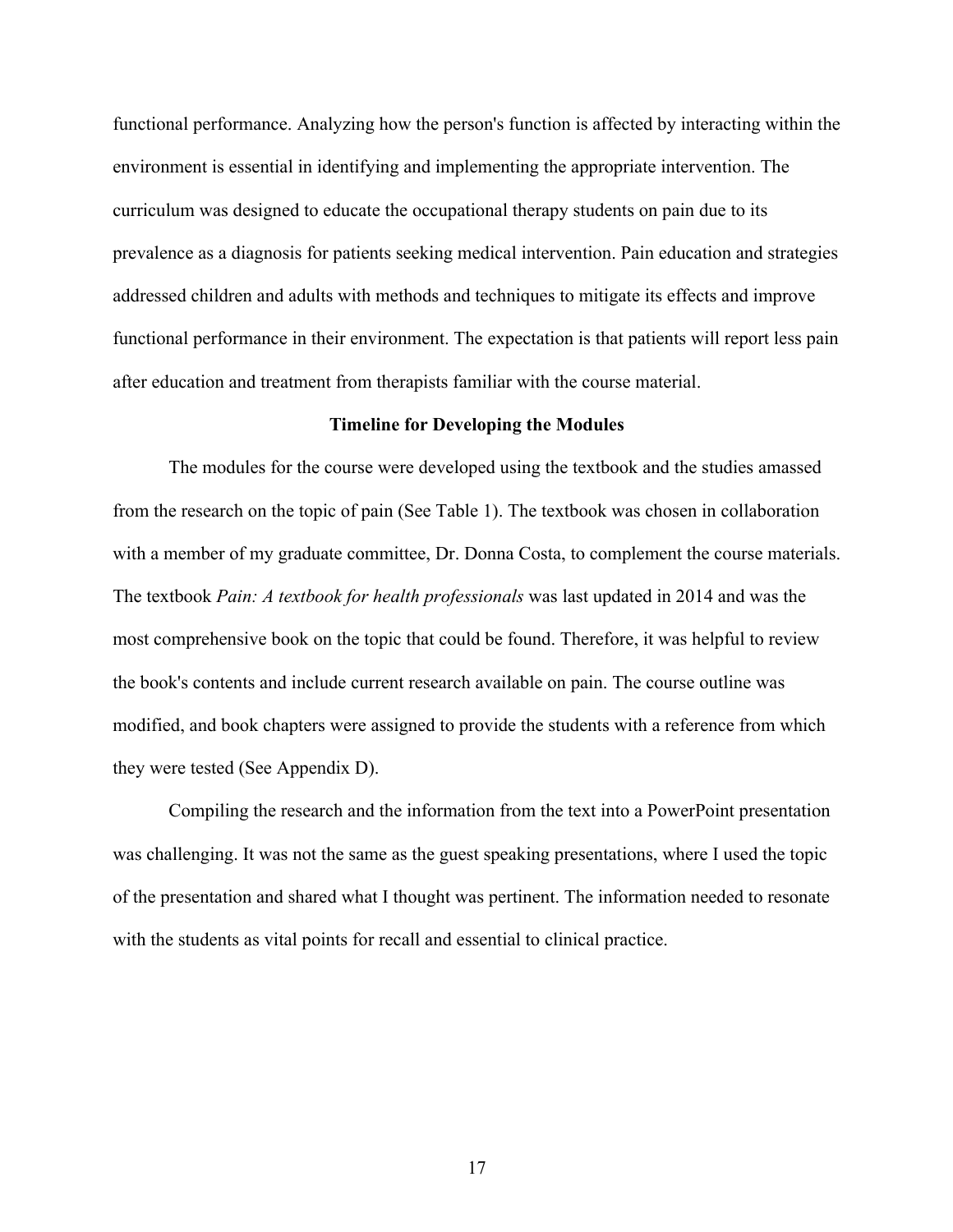| <b>Curriculum Development Timeline</b>                                   | Start date | End date   |  |
|--------------------------------------------------------------------------|------------|------------|--|
| Idea Development                                                         | 08/01/2021 | 08/01/2021 |  |
| Choosing a Capstone Topic                                                | 09/02/2021 | 09/02/2021 |  |
| Capstone Topic Defense                                                   | 10/22/2021 | 12/02/2021 |  |
| Collaboration with Graduate<br>Committee Member and Mentor on<br>content | 09/01/2021 | 11/21/2021 |  |
| <b>Creating Goals/Objectives</b>                                         | 09/04/2021 | 09/10/2021 |  |
| <b>Research - Literature Review</b>                                      | 09/10/2021 | 03/30/2022 |  |
| <b>Creating Course Content</b>                                           | 12/05/2021 | 01/23/2022 |  |
| <b>Writing Case Studies</b>                                              | 12/05/2021 | 01/23/2022 |  |
| Approval of Content                                                      | 01/25/2022 | 01/25/2022 |  |
| <b>Class Instruction Begins</b>                                          | 01/24/2022 | 01/24/2022 |  |
| <b>Capstone Presentation</b>                                             | 04/05/2022 | 04/05/2022 |  |

**Table 1: Curriculum Development Timeline**

#### **Writing Case studies**

Developing critical thinking, clinical reasoning, and clinical judgment will lead occupational therapy students to become competent and effective clinicians. The terms are used interchangeably at times, but according to Victor-Chil (2013), there are differences in these concepts worth highlighting. First, critical thinking skills is used to evaluate the information available. Clinical reasoning is defined as using critical thinking skills in clinical situations to address patients' areas of concern. Finally, clinical judgment is the action taken to synthesize critical thinking and clinical reasoning to the clinical problem (Victor-Chil, 2013).

Upon completing a module for the course, an activity for applying the material was included. The task was carefully chosen to provide practice and determine how it could be best applied to meet patient needs. The application is provided to increase the students' comfort with the task and its relevance in the patients' treatment. The case studies were derived from my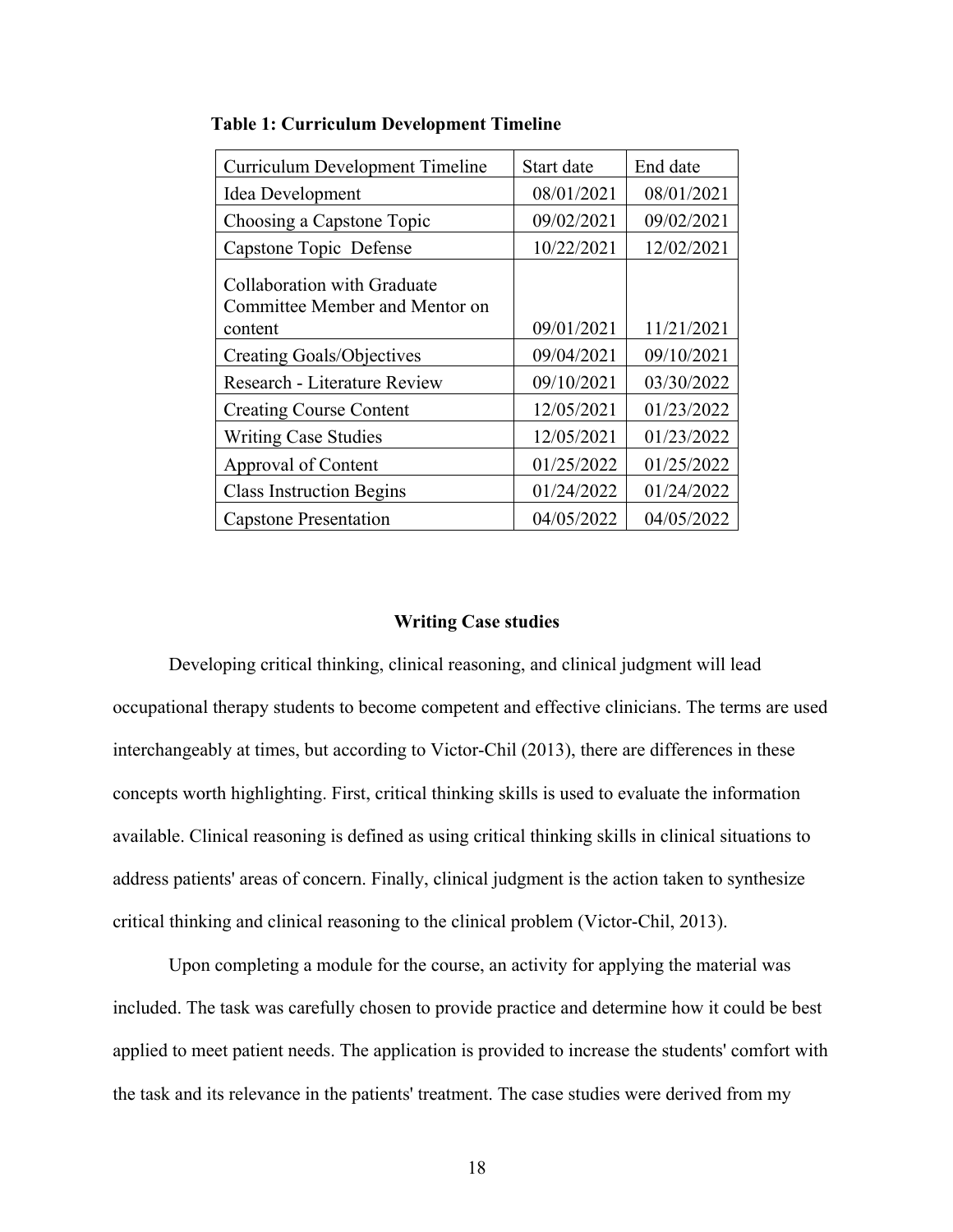interactions with past patients. More details on the medical history and test results allowed students to use critical thinking skills to create solutions. These opportunities for clinical applications are staged to allow the students to build confidence in using the strategies and influence the frequency with which the skills are implemented in fieldwork and future clinical practice (Allen & Toth-Cohen, 2019).

#### **Teaching Pedagogy**

I placed much consideration on how to present the information to keep the students engaged while keeping in mind that they had a variety of learning styles. According to Hu (2020), effective instructors are cognizant of the many learning styles of students and vary the style of presentation to accommodate the students. In addition, making connections between theory and practice was essential to engagement in the classroom and for students to see the relevance of the shared information (Hu, 2020). Instructors with a strong command of the topic who allow students to share their opinions in class and opportunities to apply the knowledge demonstrate effective teaching.

Hu (2020) developed a study to understand what college students considered effective teaching. As a result, 14 participants in the study volunteered to share their views on teaching effectiveness in a video-recorded interview by responding to open-ended questions about effective teaching. The students shared similar beliefs that effective teachers use teaching methods adapted to meet the students' learning needs. In addition, they are engaging and approachable and allow students to share their opinions in class (Hu, 2020).

#### **Case-based Learning**

Case-based learning was utilized in the classroom to ensure the proper application of theoretical material to practical applications. Case studies were used to practice the concepts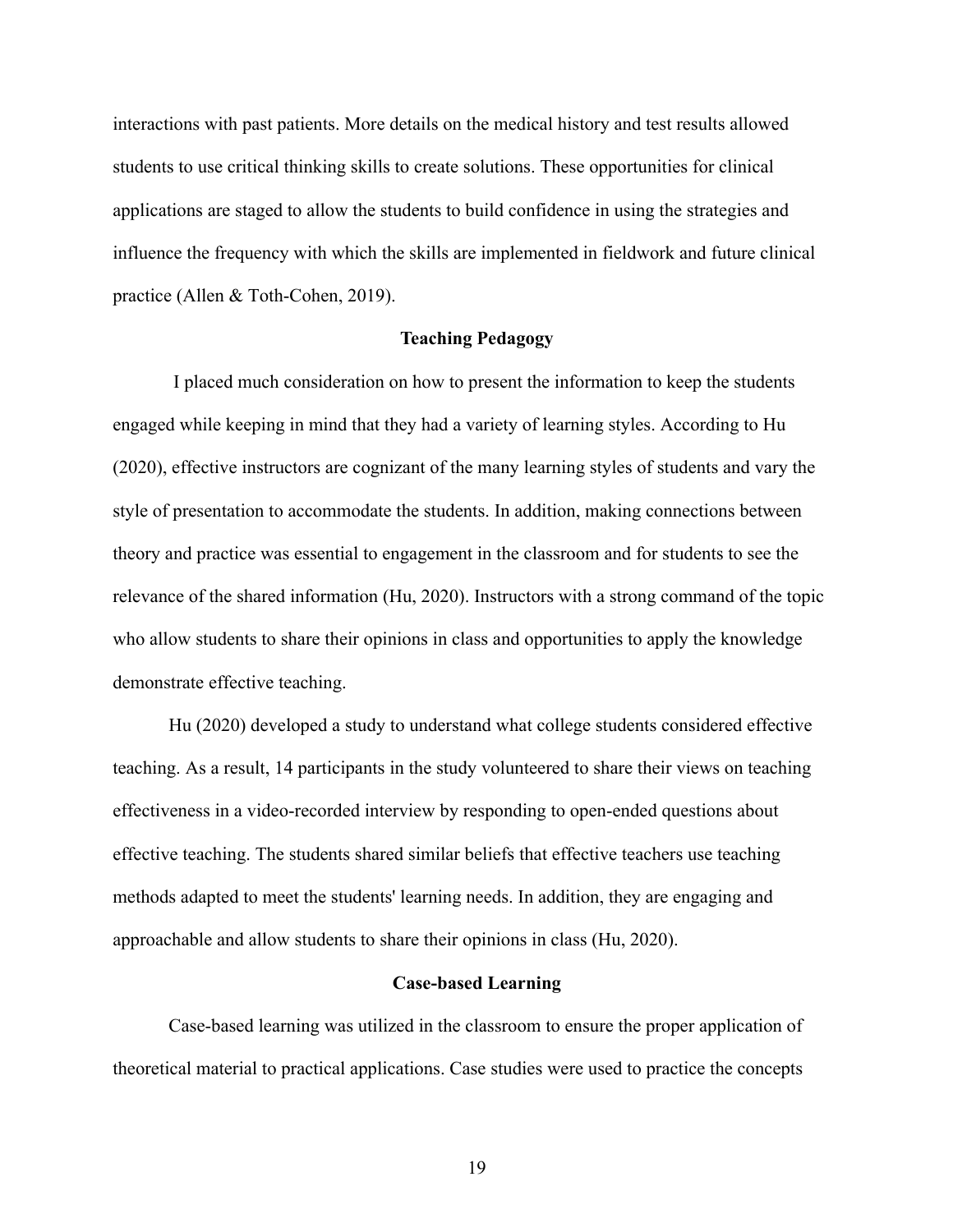taught in the class for greater ease of application in a clinical setting. The students asked questions, and I guided the inquiry with open-ended questions to achieve the solution. This process engaged the entire class to respond and provide input to achieve a solution and, as a result, facilitated the development of their clinical reasoning skills.

Case-based learning (CBL) merits integration in the classroom as it fosters student engagement and is more enjoyable than the traditional lecturing format (Williams, 2005). CBL has been closely related to problem-based learning (PBL), an open inquiry approach with the student or group of students completing research independent of guidance to determine the problem and solution. In a comparison study, medical students and faculty members compared their perception of problem-based learning, and case-based learning, used in their curriculum. In the first through the program's third year, the medical students shifted from PBL (open inquiry) to CBL (guided inquiry). Ten months after the shift in learning approach, the faculty and students completed a 24-item questionnaire comparing the CBL and PBL approaches. Of the 255 students who completed the survey, 189 students chose CBL, and of the 26 faculty members, 18 chose CBL. The medical students believed CBL provided more opportunities to apply the skills they learned in practice settings. Faculty members chose CBL, citing that it was more effective and required less time for students to derive a solution (Srinivasan et., 2007).

#### **Student-centered Teaching**

Student-centered teaching stresses the importance of the student in the learning experience and the consideration of their learning styles. To embrace this approach, I had to ensure that the student's prior knowledge of the topic was considered. I made some assumptions when covering topics like the "Neuroanatomy of Pain," knowing that Neuroanatomy was already addressed in the curricula. Questioning strategies were used to encourage class communication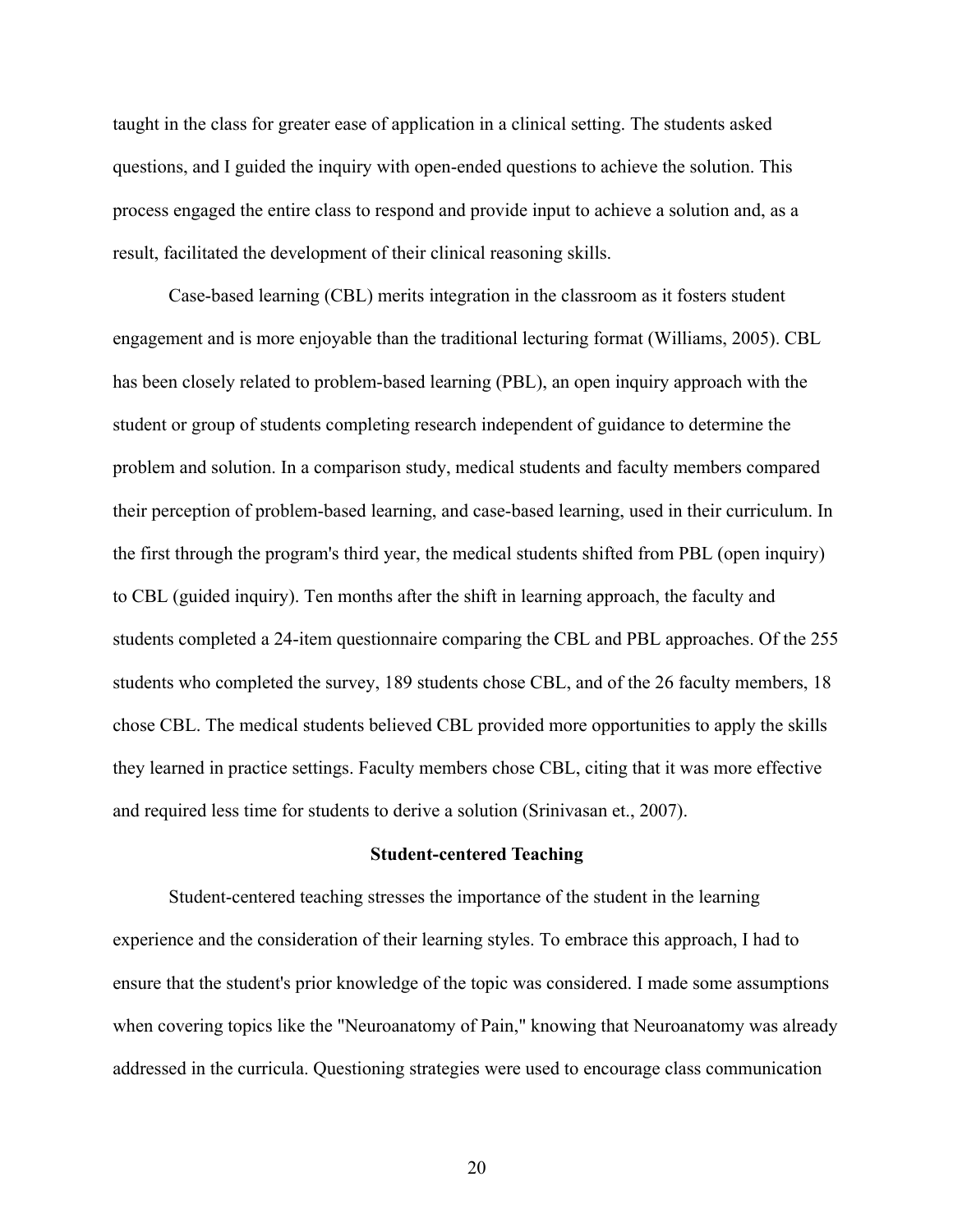and redirect questions so students could obtain their answers. Using scenarios in class to allow students to use critical reasoning effectively stimulated class discourse.

#### **Class Instruction and Course Modifications**

I quickly learned that modifications of assignments would be needed as the course progressed. Time passed quickly, and the information planned for a class was not always covered because extended time was needed on the topic, resulting in more than one week to cover the material thoroughly. In addition, case studies were not always completed as assigned due to time constraints, resulting in group tasks being reassigned for individual completion. These adjustments meant I had to modify planned material for future sessions to ensure that pertinent topics were covered. Nevertheless, the focus remained to provide a rigorous program that increased the students' understanding of pain, the factors contributing to the pain experience, and pain management strategies (Bingolbali & Bingolbali, 2015).

#### **Writing Test Questions**

Testing is a method used to assess students' understanding and application of learned material. However, the student's understanding of the material cannot be assessed accurately if the testing material is not well written. I have had little practice in writing test questions and sought resources to assist me in completing the task. I discovered the pros and cons of writing different questions and the benefits to the students when a variety of questions are used. True/False questions are easy to correct and require the recall of specific information. Multiplechoice questions are also easy to correct, test the recall of specific information, analyzing details and applications of the principles taught in the course. Short answer questions are easy to correct as the student must recall the information to have the correct response. Finally, essay questions are not easy to grade, but they allow students to demonstrate their understanding of the material.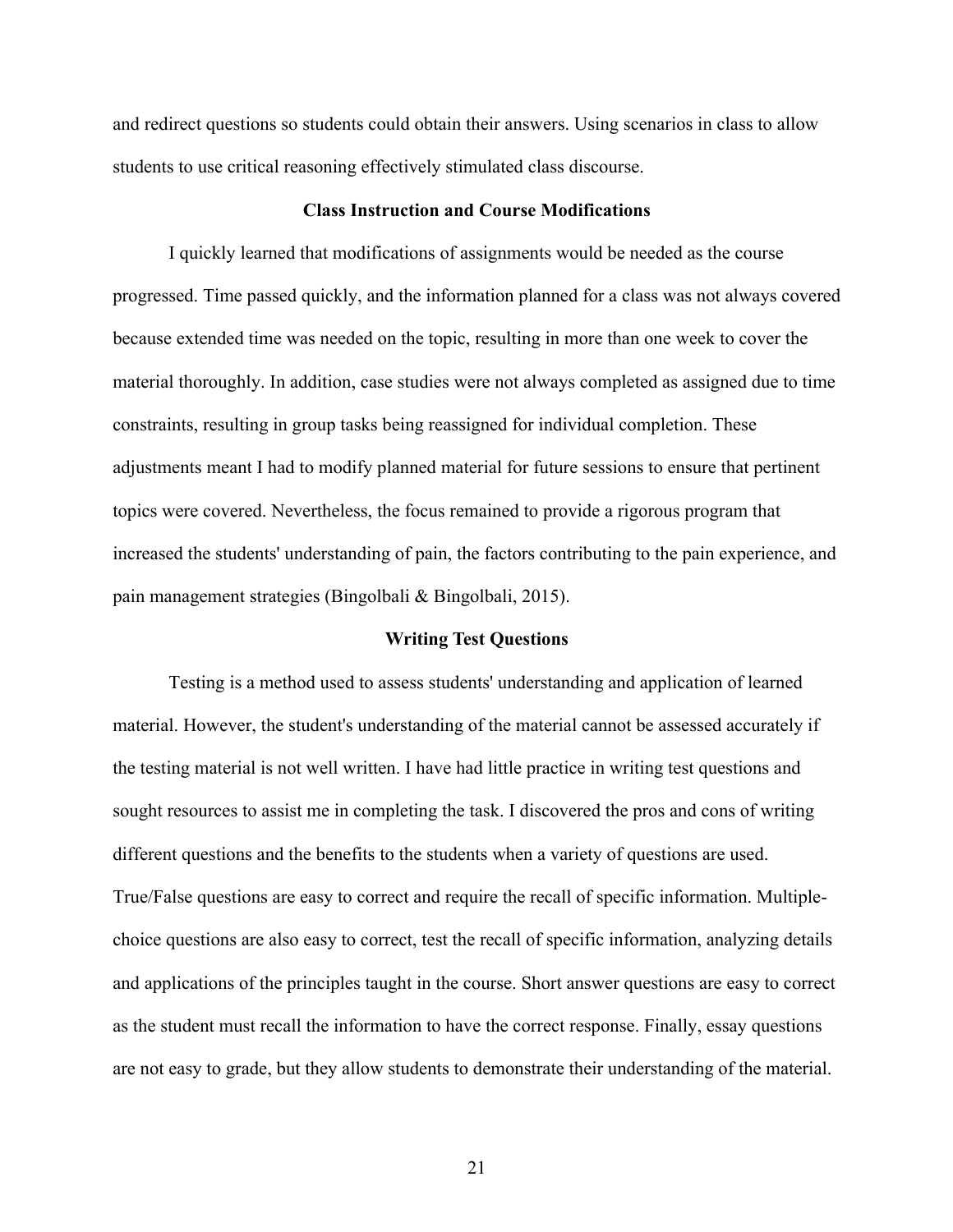As a result, I used all four types of questions in the quiz to provide an advantage to all students who may perform better with a specific type of questioning. In addition, it provided a clearer picture of the students who understood the information on the quiz.

#### **Student Assessment of Course and Teacher Evaluation**

After week three, I issued the students an evaluation sheet to determine their perception of the course and whether my instruction style met their needs. Of the 35 students in the class, 30 students returned their evaluation sheets. I was eager to receive feedback so adjustments could be made in the course as needed. My main concern was to ensure the students would better understand the patients' pain experience and how these views can impact the patient/clinician collaboration process.

The classroom assessment was completed without forms of identification to provide a feeling of safety and comfort when completing the assessment. A few students collected all the completed evaluation forms at the end of the class and placed them face down on my desk. At the beginning of the class, I asked the students to be as honest as possible to help me improve the course content and adapt my teaching style to meet their needs. I hoped that the anonymity and my plea were enough to get the honest feedback I sought.

The instructor evaluation was favorable in all areas, so the students perceived a strong connection with my teaching style and connected the theoretical principles with practical examples (Figure 1). However, opportunities existed for improvement, particularly in time management. Adequate time was seldom left to allow for the group activities initially planned to practice the skills taught in class. In addition, there was not enough time to answer students' questions in class. Collaboration after class or texting chains were developed to answer questions and provide feedback on the content of the class, " The Neuroanatomy of Pain."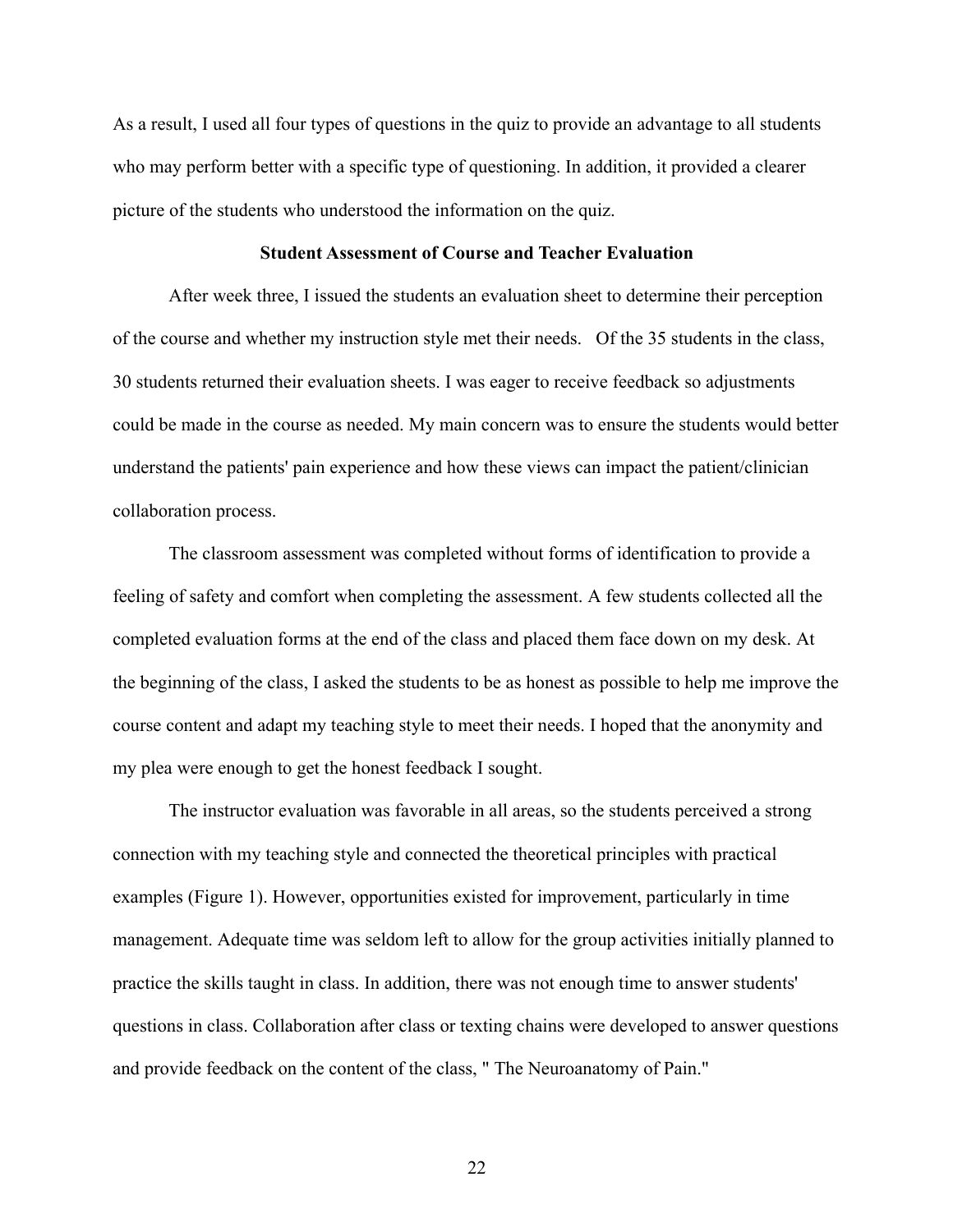#### **Figure 1: Instructor Evaluation**

| <b>Instructor Evaluation</b>                                                                              | Strongly<br>Agree | Agree | Dis-<br>agree | Strongly<br>Disagree |
|-----------------------------------------------------------------------------------------------------------|-------------------|-------|---------------|----------------------|
| Demonstrates an understanding of the subject<br>matter by explaining concepts clearly                     | 27                | 3     |               |                      |
|                                                                                                           |                   |       |               |                      |
| Connect what is to be learned to student's prior<br>knowledge and experience                              | 27                | 3     |               |                      |
|                                                                                                           |                   |       |               |                      |
| Use instructional strategies that help students                                                           | 27                | 3     |               |                      |
|                                                                                                           |                   |       |               |                      |
| Provides students with an opportunity to apply<br>information and relate it to course intent              | 27                | 3     |               |                      |
|                                                                                                           |                   |       |               |                      |
| Assess student learning and adapt teaching to<br>student needs                                            | 23                | 7     |               |                      |
|                                                                                                           |                   |       |               |                      |
| Provide constant feedback, and opportunities for<br>questions to clarify work material                    | 24                | 6     |               |                      |
|                                                                                                           |                   |       |               |                      |
| Develop and effectively manage a collaborative<br>classroom and encourages all students to<br>participate | 25                | 5     |               |                      |

Evaluation of the modules though favorable, demonstrated opportunities for improvement (Figure 2). The organization of the course material and adequate time to discuss the information was cited as areas in need of improvement. The survey used a 4-point Likert Scale to gauge the students' opinion of the class, and though they could share their opinion, it did not allow them to state how to make improvements. I was able to get ideas of how to improve the organization of the course work from questions that the students asked about reviewing for quizzes or tests. The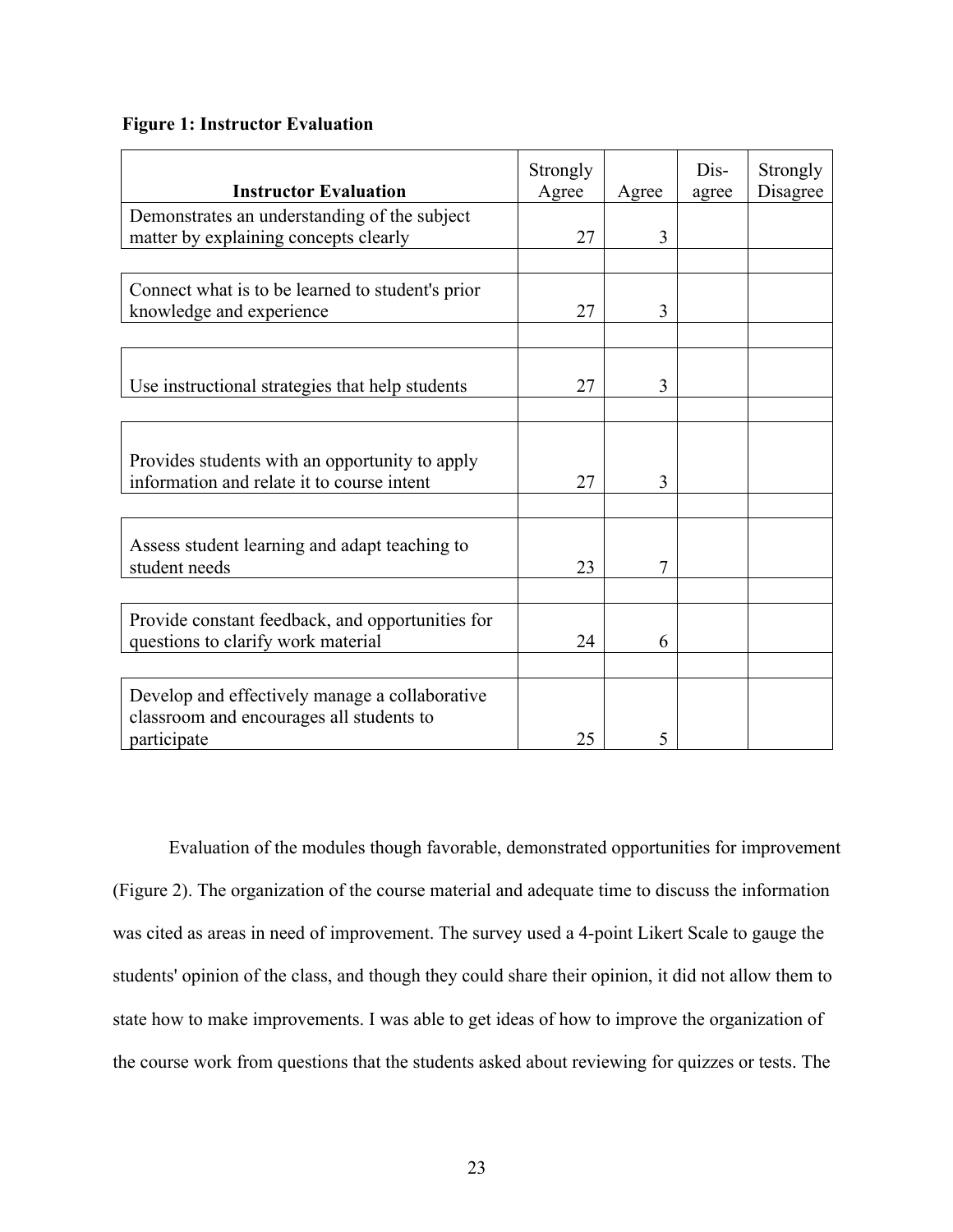students wanted more congruence between the lectures and the text to determine where to focus when reviewing for tests. The creation of testing material should have been included when I prepared lecture content, making it easier at the time of student assessment. In addition, the responses from the survey implied that the students would have benefited from more time discussing and completing case studies in class to practice the skills introduced. The students were also issued an assessment form to identify new concepts that they would use in their future practice. The responses for a large majority were very detailed, demonstrating some understanding and receptiveness to the course material. Some highlighted an understanding of how their perceptions of the patient and their pain are essential for an effective patient/clinician collaboration.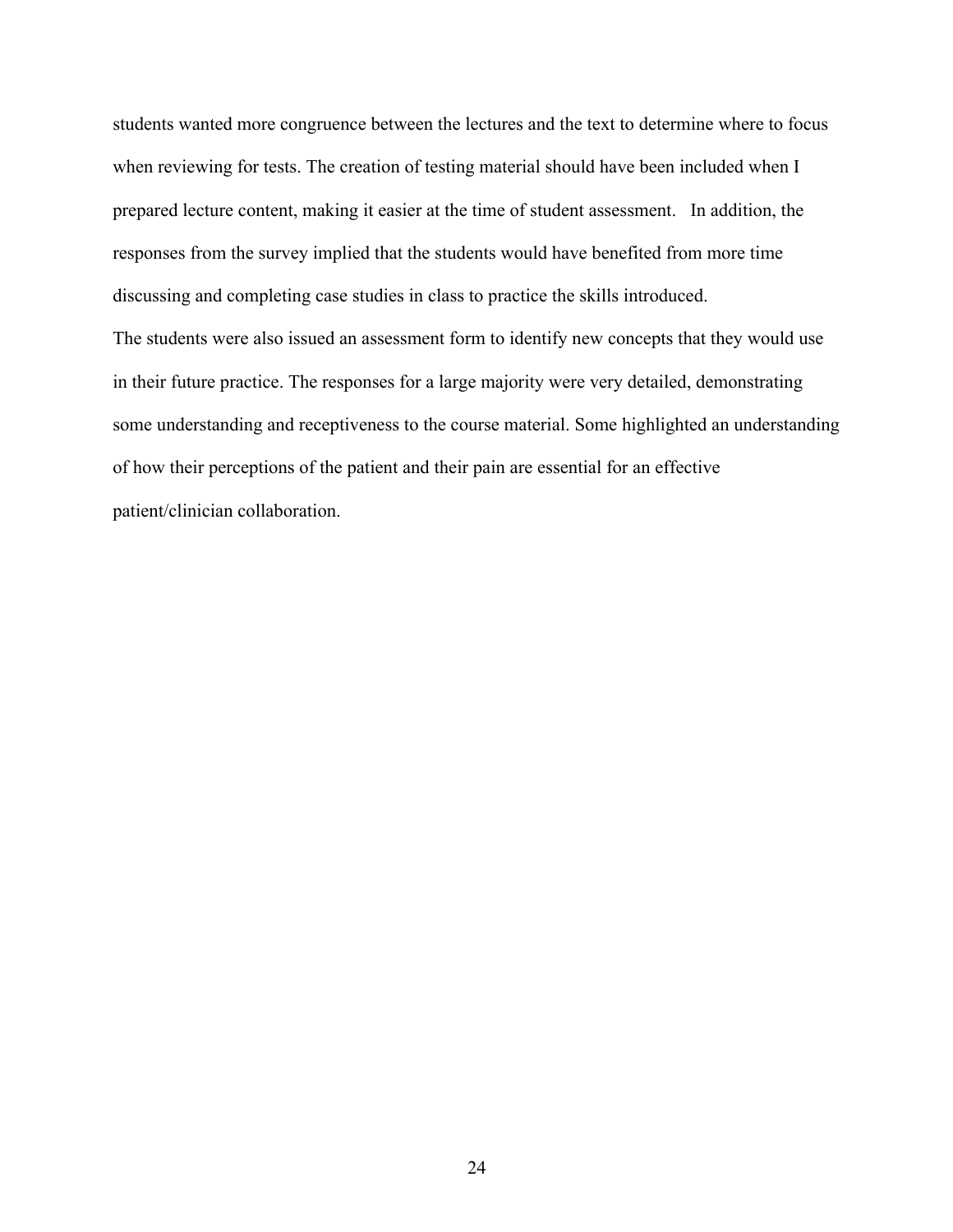## **Figure 2: Module Evaluation**

| <b>Module Evaluation</b>                                                       | Strongly<br>Agree | Agree | Dis-<br>agree  | Strongly<br><b>Disagree</b> |
|--------------------------------------------------------------------------------|-------------------|-------|----------------|-----------------------------|
| The relevance of the course material to<br>professional practice was explained | 27                | 3     |                |                             |
|                                                                                |                   |       |                |                             |
| The course material was organized                                              | 17                | 11    | $\mathbf{2}$   |                             |
| The objectives reflected the material taught in<br>the class                   | 19                | 11    |                |                             |
|                                                                                |                   |       |                |                             |
| The material was relevant for future<br>professional application               | 24                | 6     |                |                             |
|                                                                                |                   |       |                |                             |
| The information was organized and easy to<br>follow                            | 25                | 5     |                |                             |
|                                                                                |                   |       |                |                             |
| There was opportunity to apply the<br>information from the Module              | 21                | 7     | $\overline{2}$ |                             |
|                                                                                |                   |       |                |                             |
| There was adequate time to discuss the<br>information in the module            | 17                | 12    | 1              |                             |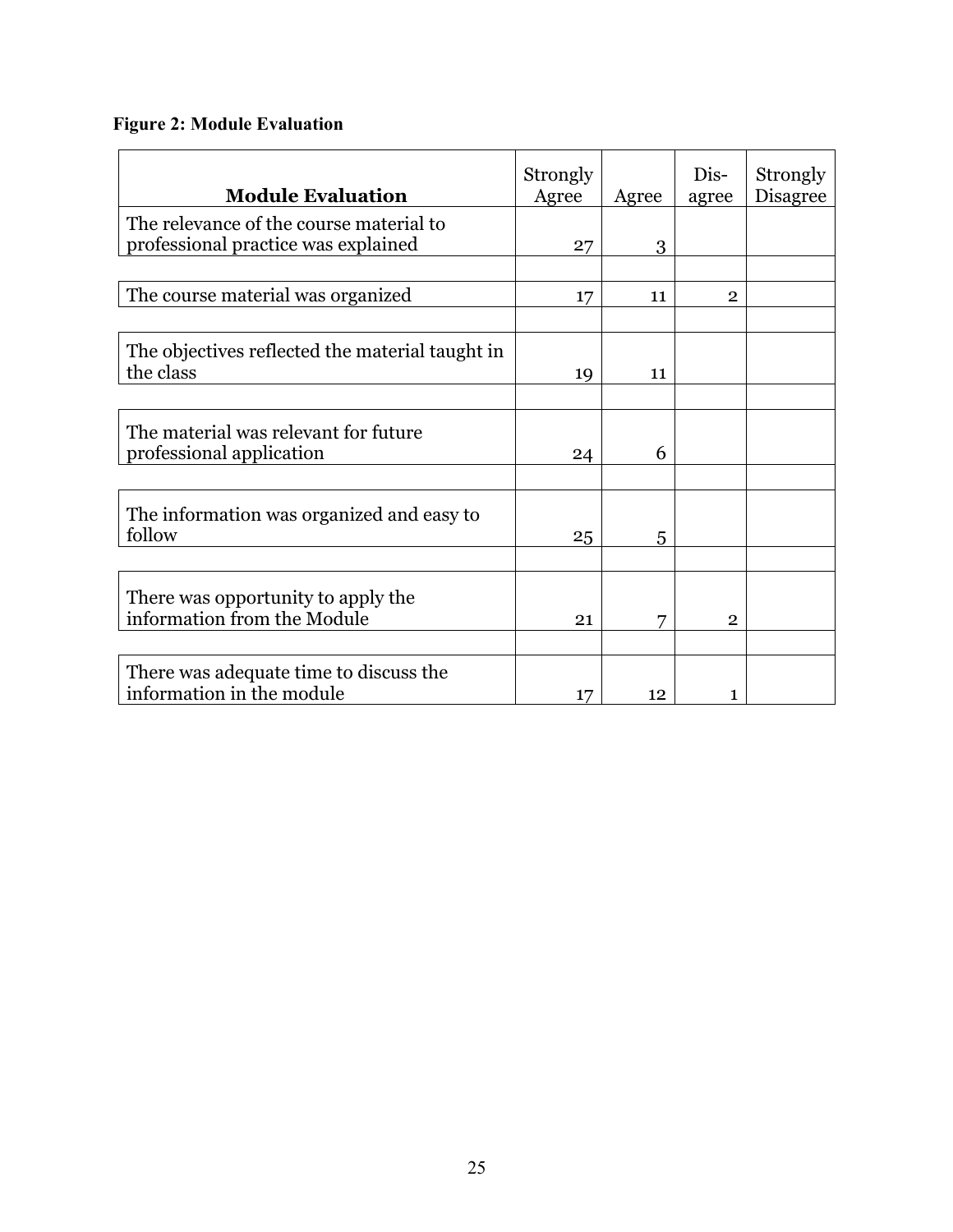#### **Section Five: Discussion**

#### **Proposed Course Improvement**

I have learned from this experience that teaching a course to future clinicians is two-fold, learning content and application of content. This pain course required much personal reflection. The student must become more attuned to their own implicit and explicit biases that will negate their intent to help patients improve. An important factor is an awareness of the social determinants of health and the health disparity that results in the challenge patients face in being compliant with recommendations. In addition, the student must be provided the opportunity to discuss these factors that are not in harmony with meeting the patient's goal in the classroom. Case studies to allow utilization of the skills discussed in the course, practicing assessments, writing goals, and planning treatments are integral to developing comfort in using the taught strategies.

It would be necessary to tailor the content in the lectures to an hour and allow more time for skills practice that would generate more student questions. Practice is essential for these students as they may be entering fieldwork with clinicians that are not knowledgeable in treating pain. The student will be able to implement these skills more readily if they have a sense of comfort with the topic and ease with utilizing the tools. This comfort would allow a more seamless transition from theory to practical application in clinical practice.

The text currently used for this course covers a wealth of information needed to provide well-rounded knowledge for the clinician. The text material should be streamlined to specific chapters and can be supplemented with research material that may reflect more updated resources where applicable. Using current research would also support students referring to more current information garnished from research in their practice. In addition, I would simplify the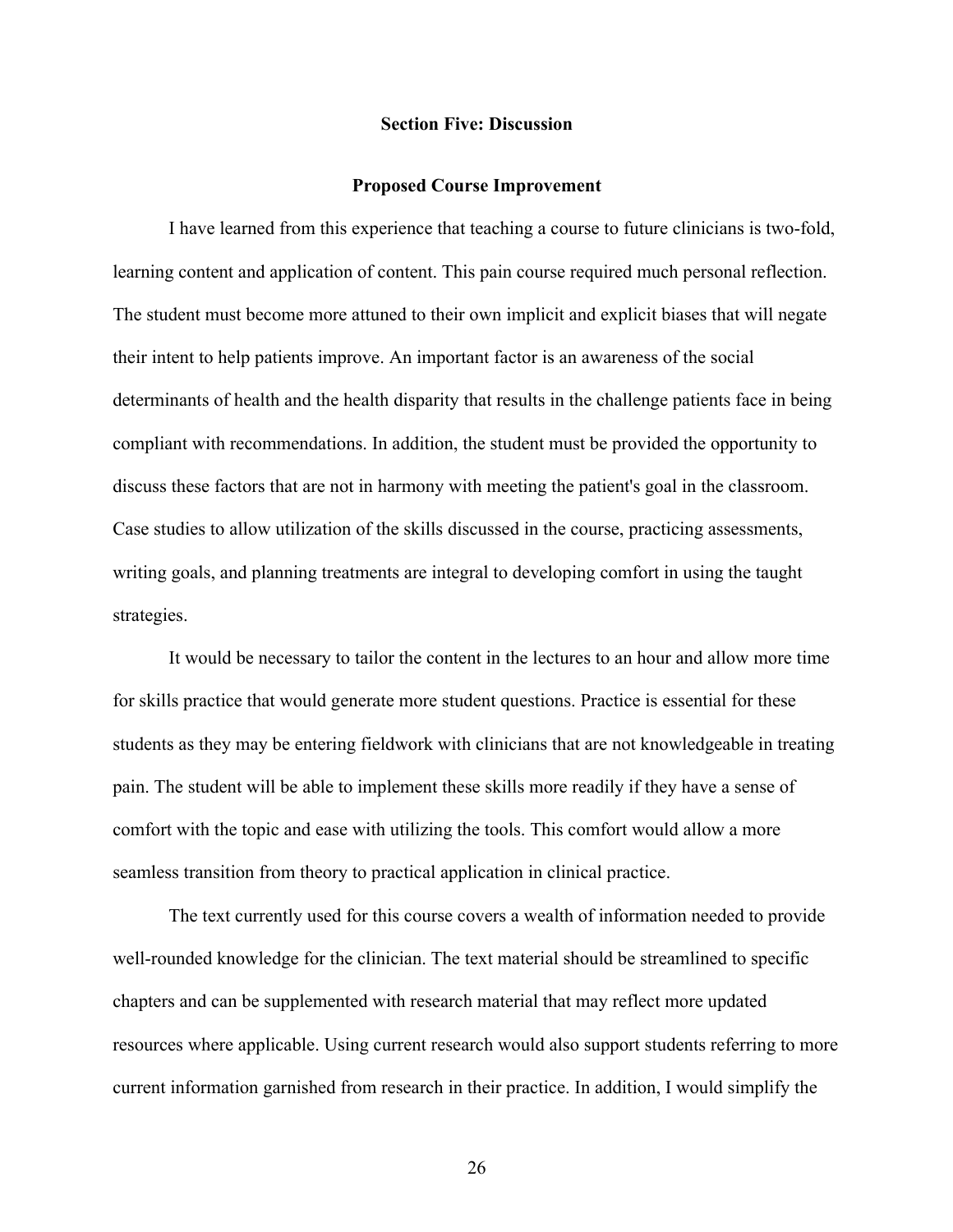information on pain transmission and inhibition and provide more opportunities to practice the explanation of the process using the PNE approach used to improve patients' understanding of pain.

#### **Clinical Implications for Occupational Therapy Practice**

Occupational therapists' foundational principles are based on improving functional performance, where the person experiencing pain has the most deficit. With the increased number of patients seeking medical care due to chronic pain, the opportunity to address this concern is vital to ensure the patients maintain productive lives. Occupational therapists must increase their knowledge of pain to confidently address the patients' concerns providing more effective strategies to improve the quality of their lives. It is well documented that the quality of life of patients experiencing chronic pain is significantly lower than that of the population at large (Hadi et al., 2018). Chronic pain impacts patients' professional and personal lives, relationships, and social life, affecting mood and sleep. These disturbances are disruptive and lead to depression. Occupational therapists are prepared to assess the patient holistically, addressing social and psychosocial factors. Addressing the patient's experience with pain and relating it to contextual factors that are equally affected will significantly benefit our patients. Our documentation chronicling the impact of interventions will aid in validating methodologies used in treatment.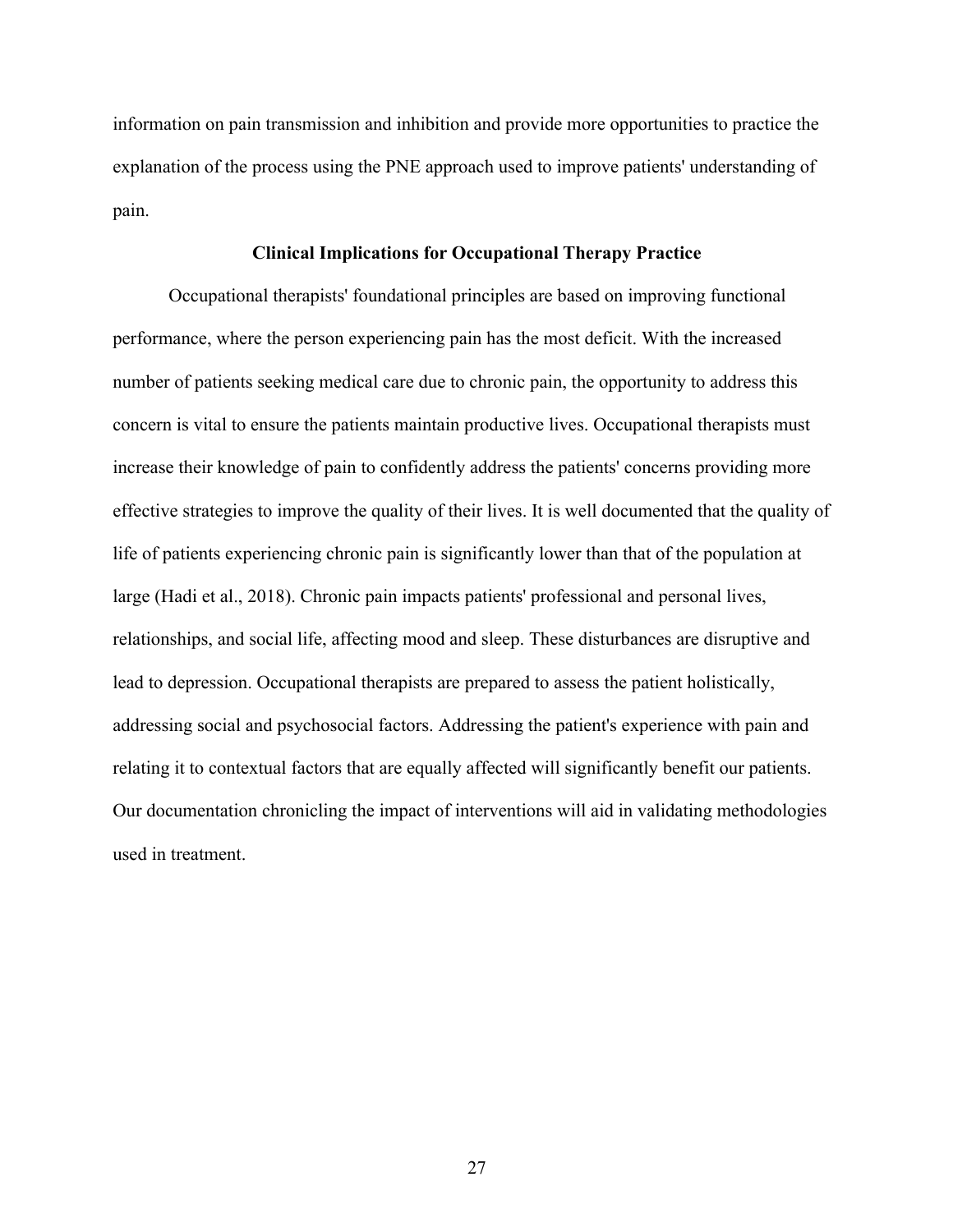#### **Conclusion**

The pain crisis has resulted in strategic initiatives outlined by multiple healthcare regulatory bodies to meet the exponential need of the general population. With over 50 million people seeking healthcare intervention to address pain, costing the healthcare system over 50 billion dollars annually, it has the attention of the healthcare community. Unfortunately, though the literature has outlined this crisis for more than two decades, our healthcare system and educational institutions have lagged in our preparation to meet the needs of our patient population. Consequently, heavy reliance on prescription medications, heroin, and synthetic opioids has resulted in a crisis of epic proportions leaving our healthcare system floundering to overturn the devastating effects on our patient population.

The educational system continues to be slow in preparing healthcare professionals for assessing and managing pain symptoms. The literature has supported the development of pain curricula in health professional programs to prepare practitioners better to evaluate and treat patients and reduce reliance on opioids to manage pain. However, healthcare providers have a limited understanding of the mechanisms of chronic pain because minimal education on the topic is offered in professional programs. In addition, most undergraduate and postgraduate health programs' curricula have a narrow focus on pain in the coursework. The lack of emphasis on pain is evident as there is limited focus on competencies related to pain during the accreditation process of healthcare professionals.

The Center for Medicare and Medicaid Services (CMS)is slowly expanding reimbursement to cover non-pharmacological approaches to chronic pain. However, the opioid crisis has highlighted the importance of a multimodal approach that includes alternative therapies to treat pain. In addition, research continues to stress the importance of education of health

28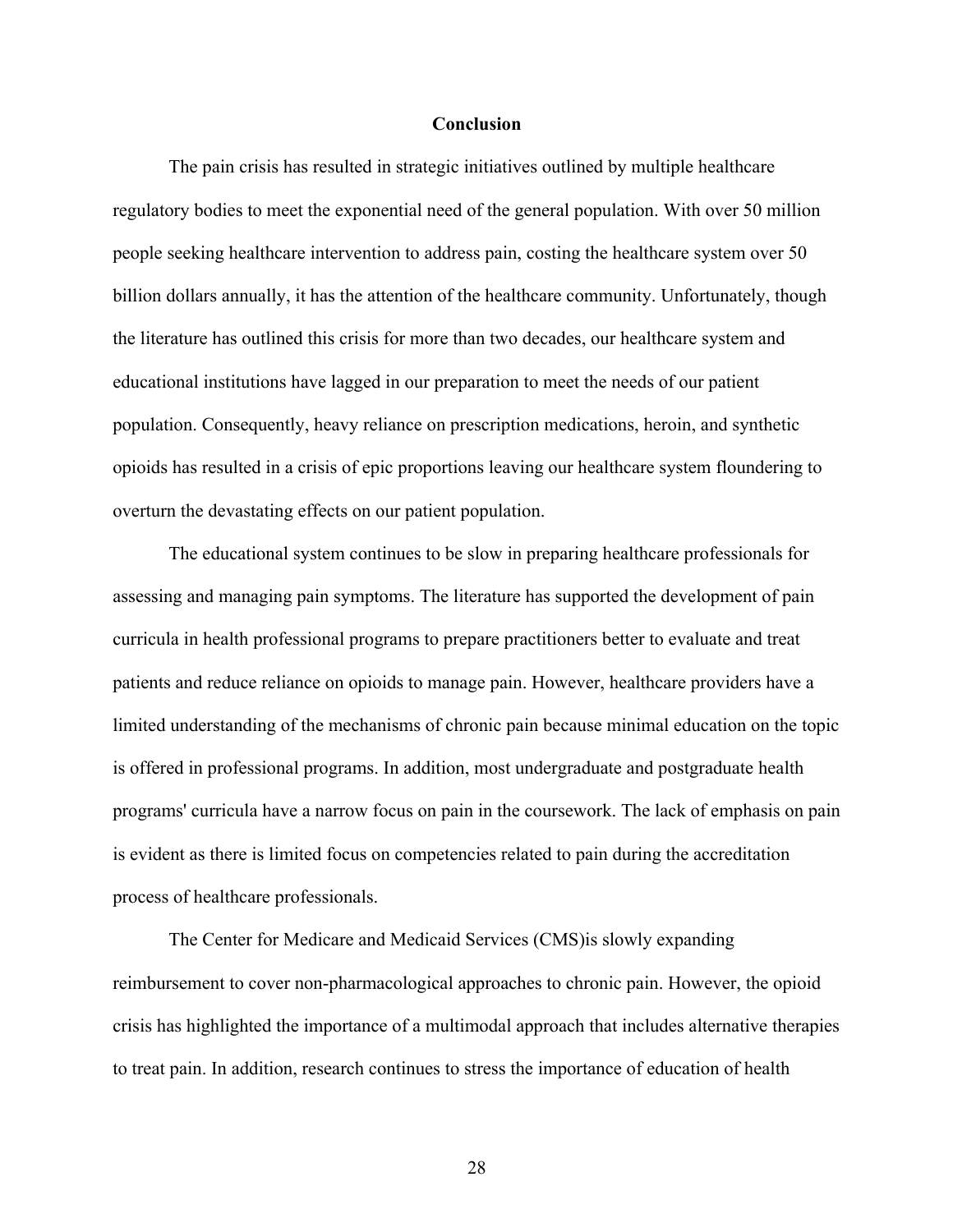professionals to be better prepared to educate patients on pain management strategies. For this reason, the pain course would be timely in preparing entry-level occupational therapy students to assess and provide interventions while addressing the patients' quality of life and functional performance.

The designed curriculum for the capstone educated entry-level occupational therapy doctoral students on pain due to its prevalence as a diagnosis for patients seeking medical intervention. The students considered the interwoven environmental factors that influence the person's pain perception to identify treatment strategies to improve functional performance. The education on pain addressed children and adults with methods and techniques to mitigate the effects of pain and improve functional performance in their environment.

Though education is a critical factor, documentation to support the benefits of pain management strategies is needed to validate the approaches employed. Continued research will be required to determine the strategies' effectiveness and to validate their continued use as practical tools for pain management. Occupational therapists are expected to be lifelong learners and are dedicated to expanding our knowledge on effective evidence-based practice interventions to promote the best outcomes (Briggs, 2012). We must also validate our practice by documenting the effectiveness of our interventions. Most importantly, collaboration should exist between disciplines to address the patient's pain, thus highlighting the importance of interdisciplinary collaboration.

29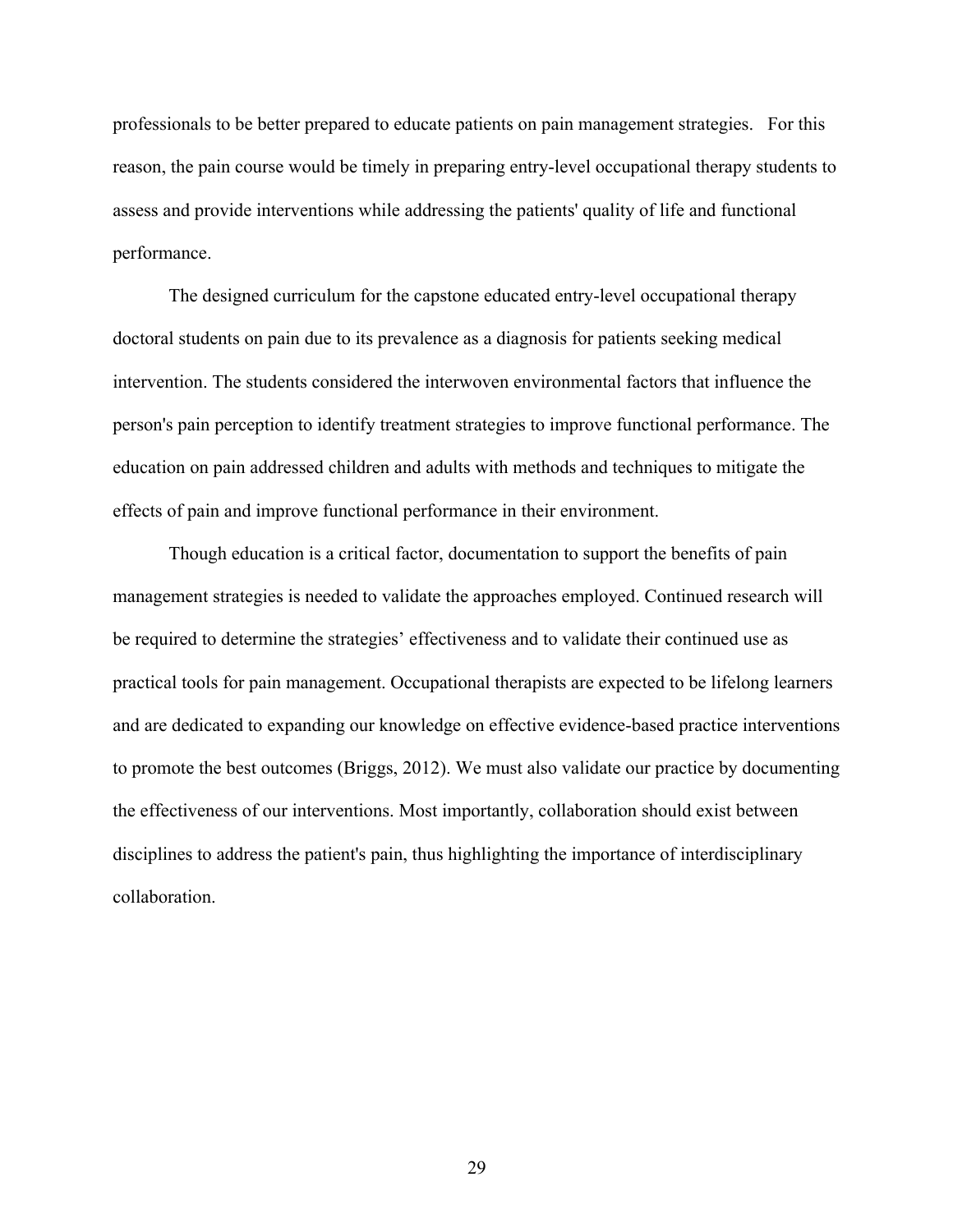## **Appendix A: Goals for the Capstone**

On completion of the course curriculum, entry-level occupational therapy doctoral (OTD) students will:

- 1. Demonstrate an understanding of the neuroscience of pain.
- 2. Identify non-pharmacological strategies for pain.
- 3. Compare the benefits of different non-pharmacological strategies for use within a case study application.
- 4. Choose and utilize assessment tools for evaluating pain from a simulated activity and case study.
- 5. Demonstrate an understanding of documenting a pain assessment and goals for treatment from a case study or simulated activity.

## **Objectives**

Entry-level occupational therapy doctoral students will be able to:

- 1. Apply the principle of neuroscience in case studies or simulated activities.
- 2. Select the appropriate non-pharmacological strategies for use in a case study or simulated activity.
- 3. List the pros and cons of using a chosen activity from a case study example.
- 4. Identify the benefits of using specific pain tools for pediatric or adult population.
- 5. Develop pain goals from a simulated activity or a case study.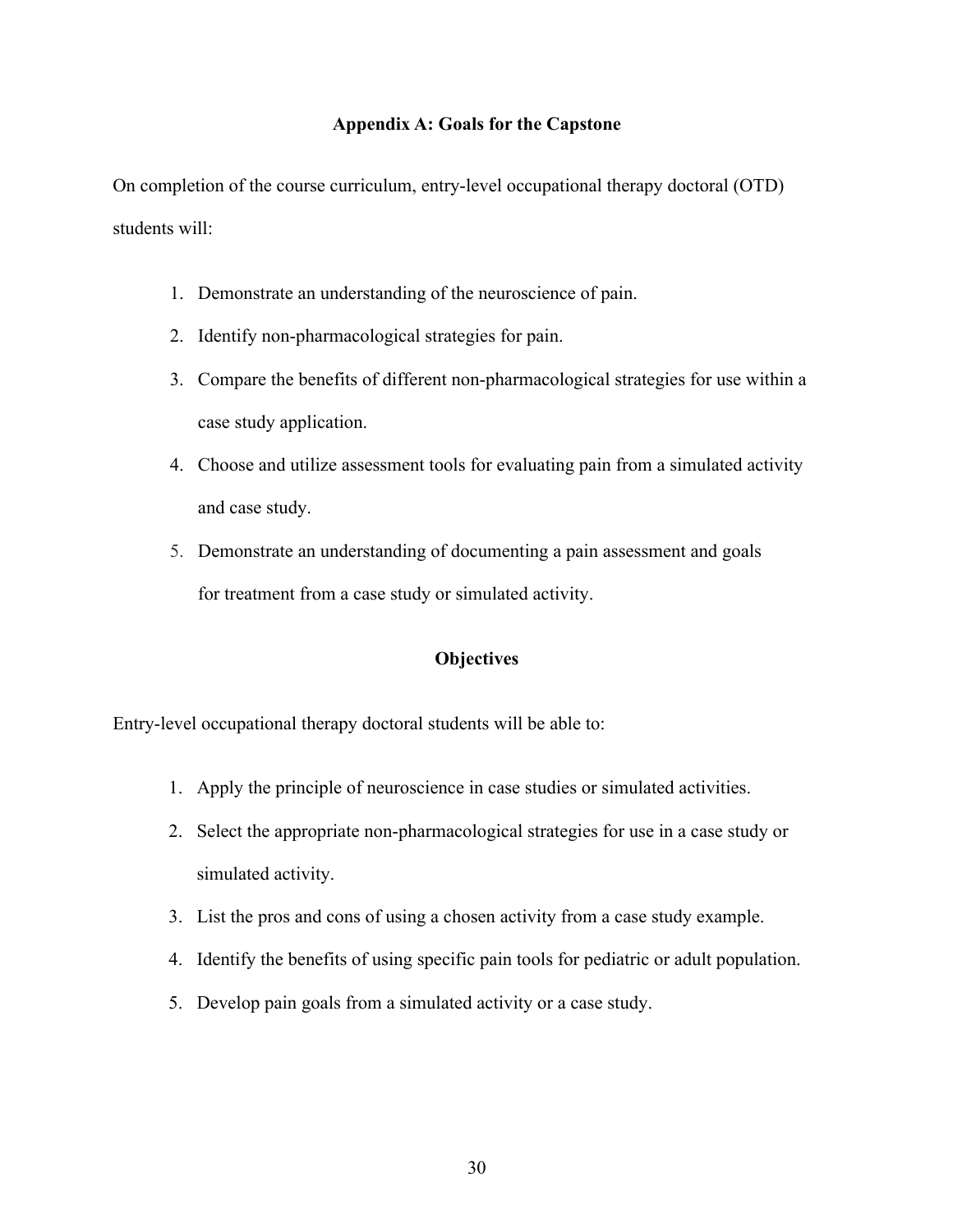#### **Appendix B: ACOTE Standards**

#### *B.1.2. Sociocultural, Socioeconomic, Diversity Factors, and Lifestyle Choices*

Apply, analyze, and evaluate the role of sociocultural, socioeconomic, and diversity factors, as well as lifestyle choices in contemporary society to meet the needs of persons, groups, and populations. Course content must include, but is not limited to, introductory psychology, abnormal psychology, and introductory sociology or introductory anthropology.

#### *B.1.3. Social Determinants of Health*

Demonstrate knowledge of the social determinants of health for persons, groups, and populations with or at risk for disabilities and chronic health conditions. This must include an analysis of the epidemiological factors that impact the public health and welfare of populations.

#### *B.1.4. Quantitative Statistics and Qualitative Analysis*

Demonstrate the ability to use quantitative statistics and qualitative analysis to interpret tests and measurements for the purpose of establishing and delivering evidence-based practice.

#### *B.3.2. Interaction of Occupation and Activity*

Apply, analyze, and evaluate the interaction of occupation and activity, including areas of occupation, performance skills, performance patterns, context(s) and environments, and client factors.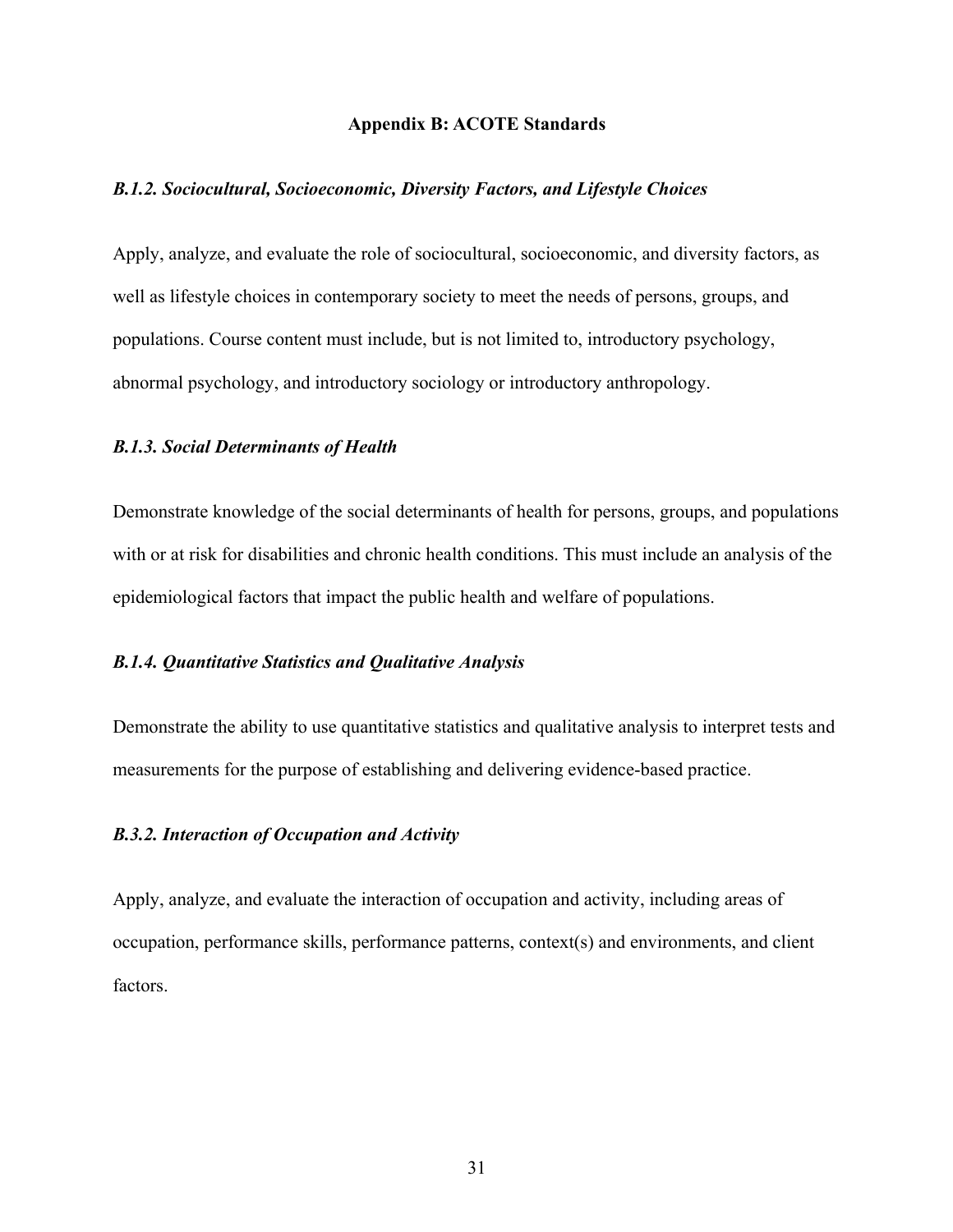#### *B.3.3. Distinct Nature of Occupation*

Explain to consumers, potential employers, colleagues, third-party payers, regulatory boards, policymakers, and the general public the distinct nature of occupation and the evidence that occupation supports performance, participation, health, and well-being.

#### *B.3.4. Balancing Areas of Occupation, Role in Promotion of Health, and Prevention*

Apply, analyze, and evaluate scientific evidence to explain the importance of balancing areas of occupation; the role of occupation in the promotion of health; and the prevention of disease, illness, and dysfunction for persons, groups, and populations.

## *B.3.5. Effects of Disease Processes*

Analyze and evaluate the effects of disease processes including heritable diseases, genetic conditions, mental illness, disability, trauma, and injury on occupational performance.

### *B.3.6. Activity Analysis*

Demonstrate activity analysis in areas of occupation, performance skills, performance patterns, context(s) and environments, and client factors to formulate the intervention plan.

### *B.5.2. Advocacy*

Identify, analyze, and advocate for existing and future service delivery models and policies, and their potential effect on the practice of occupational therapy and opportunities to address societal needs.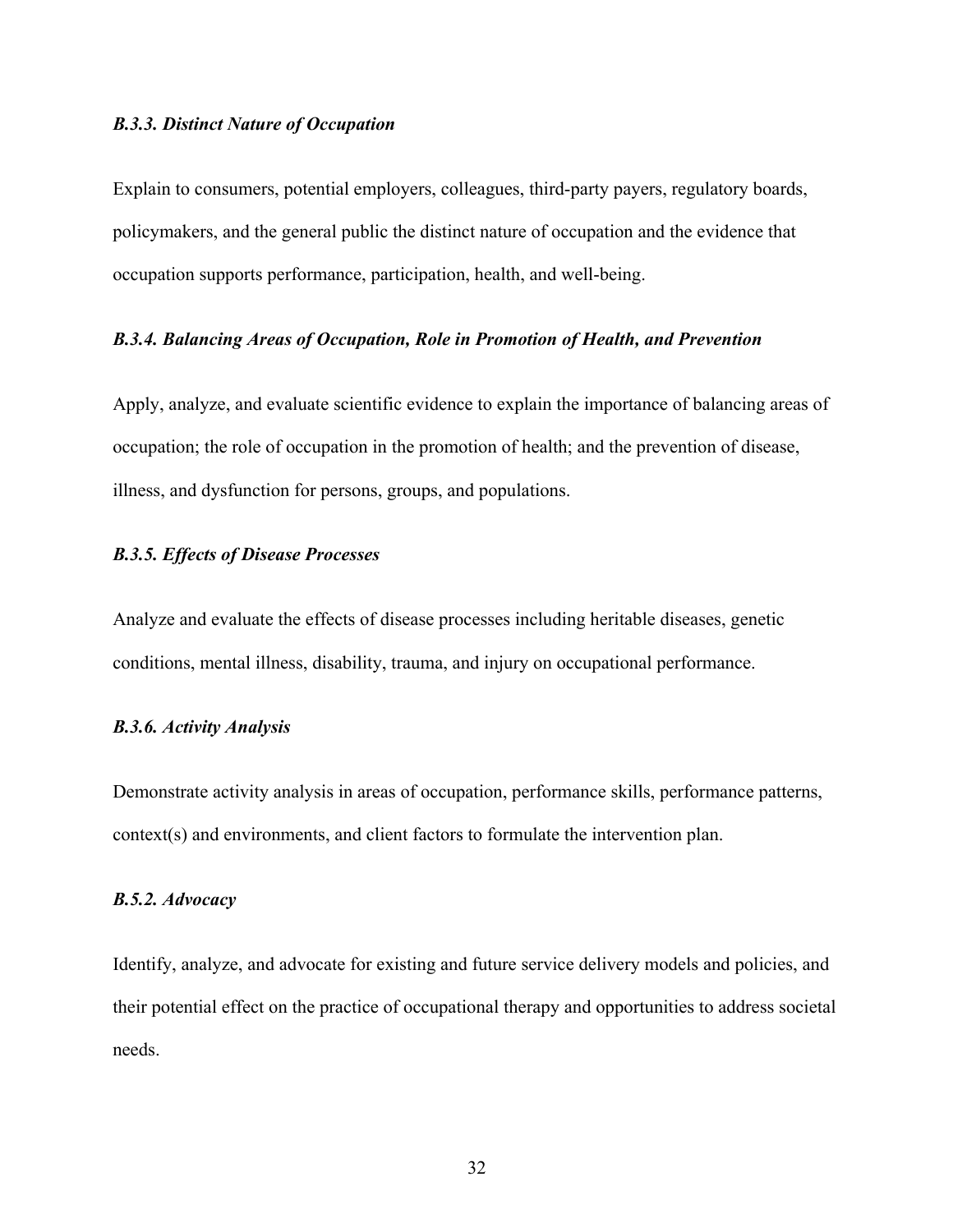## **Appendix C: Course Outline**

1. Introduction

- Statistical information of pain reported in the population.
- The Occupational therapy role in chronic pain management
- A summary of the American Occupational Therapy Association (AOTA) position paper on pain.
- Movement improves functional Performance
- Educational programs on pain management.
- 2. Pain Theory Models and Pain Beliefs

- Review the various models and their contributions to increasing knowledge of the pain process.

- i). Specificity Theory
- ii) Pattern Theory
- iii) Gate Control Theory
- iv). Neuromatrix Model
- vi). Biopsychosocial Model
- The impact of cultural beliefs on functional performance.
- 3. Social Determinants of Health (SDOH) and its Contributions to Patients Experiencing Pain
- The impact of demographic, psychological and socioeconomic factors on reports of chronic pain.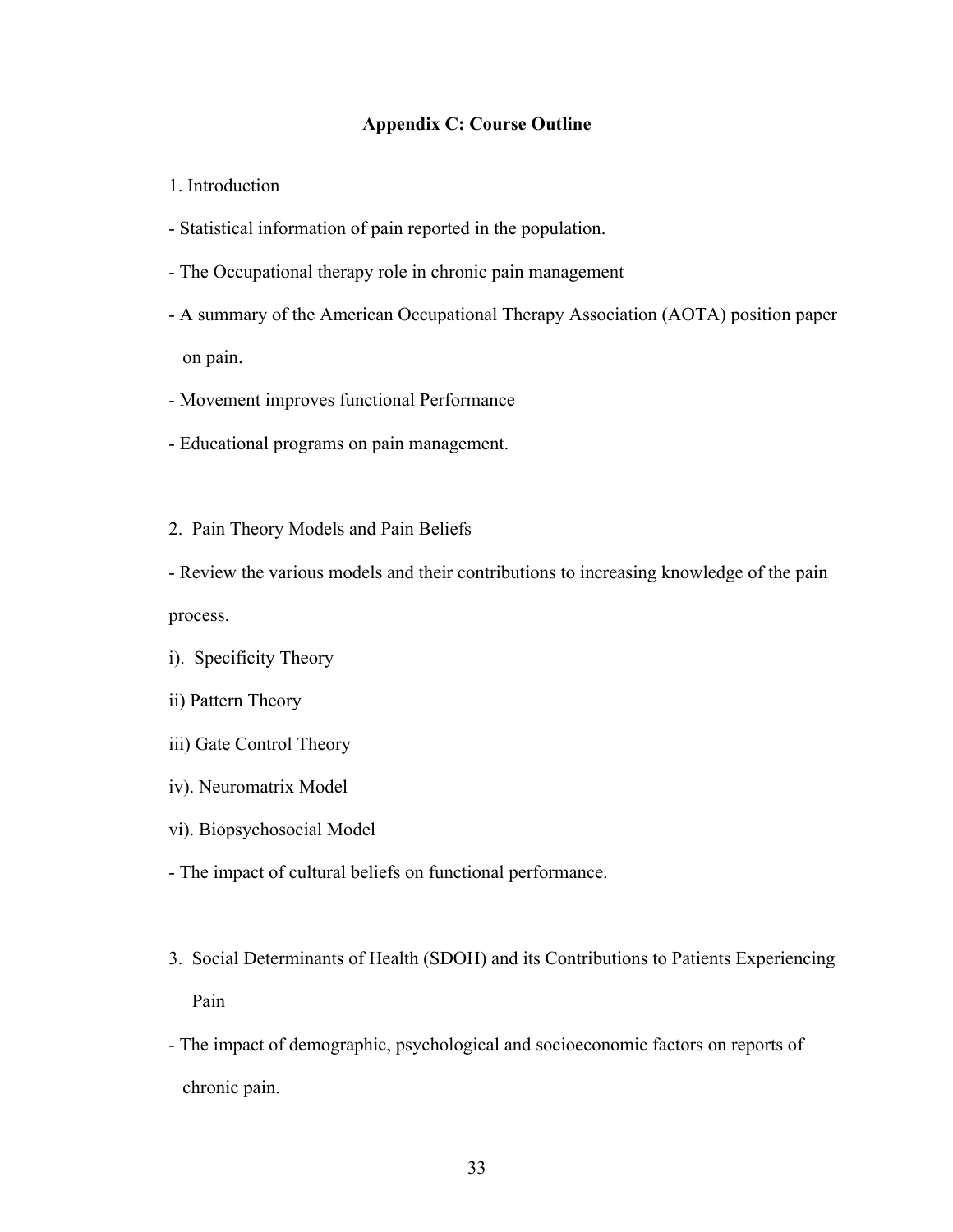- The impact of income, educational level and employment on the patients' report of pain.
- How Improving knowledge of SDOH helps healthcare professionals promote more positive outcomes for their patients.

#### 4. Neuroanatomy of Pain

- The Nociceptive Process
- The Ascending Tract
- The Descending Tract
- The Neuropsychology of pain Acute to Chronic pain
- 5. Pain Assessment Tools and Documentation
- i) Adults

#### - Patient interview

- Review various tools used to assess pain
- Documentation
- 6. Pain Neurophysiology Education (PNE)
- What is PNE?
- Explaining the pain mechanism to Adult patients
- Avoiding pain triggers
- Patient response to pain neurophysiology education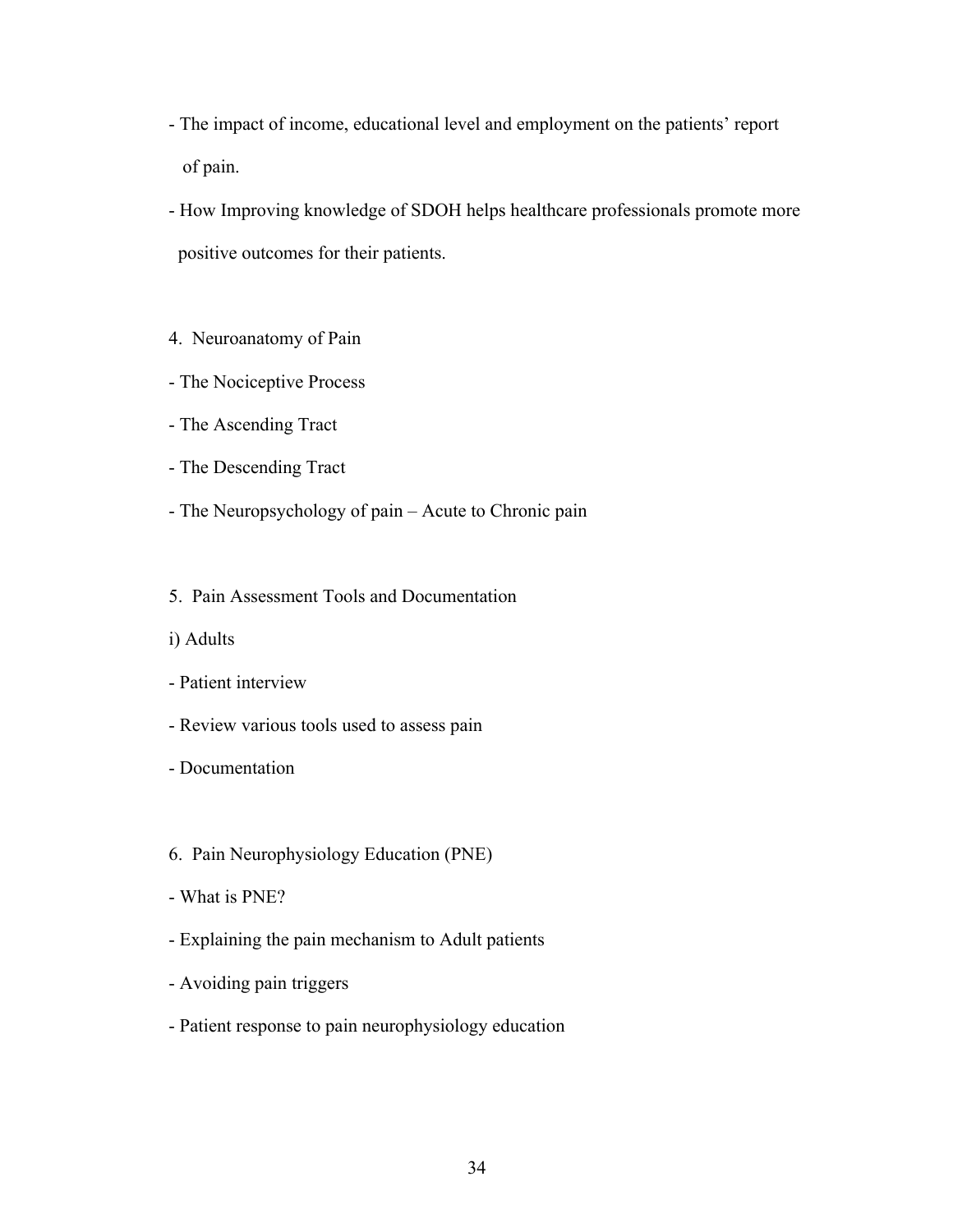- 7. Traditional approaches to Pain Intervention in Occupational therapy
- Review different types of pain interventions and the research to support their effectiveness.
- Exercise
- Manual Therapy
- Physical Modalities
- Thermal Modalities
- 8. Complementary Treatment for Pain
- Review alternative approaches for pain and their effectiveness
- Yoga & Tai Chi
- Acupuncture
- Aromatherapy
- Music Therapy
- Meditation
- 9. Pain in Children
- Parent and patient interview
- Assessment tools
- Documentation
- Explaining the pain mechanism to pediatric patients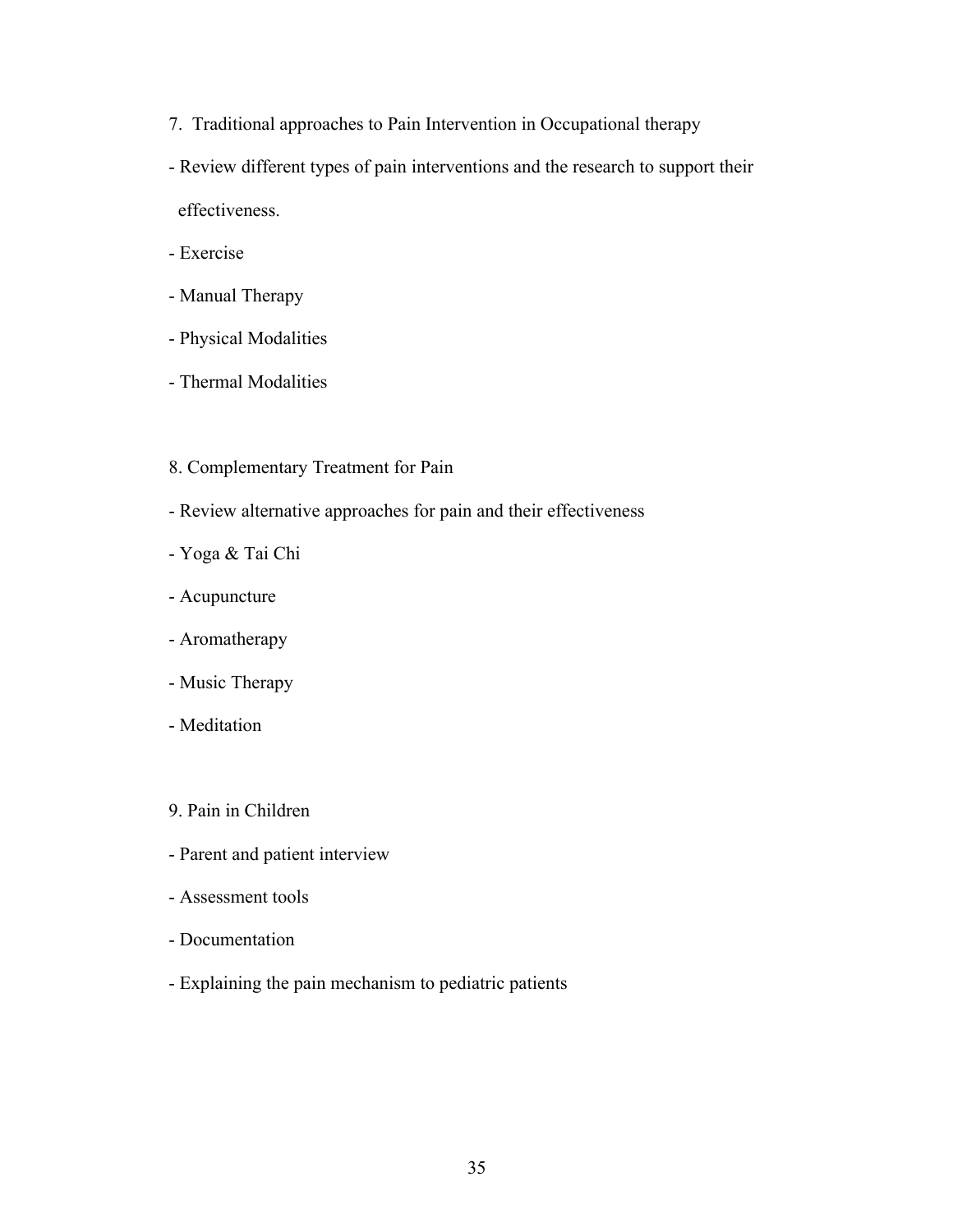- 10. Pain in the Elderly population
- Chronic Pain
- Pain Assessment
- Treatment strategies
- Assessing the patient with Dementia
- Impact of implementing pain management strategies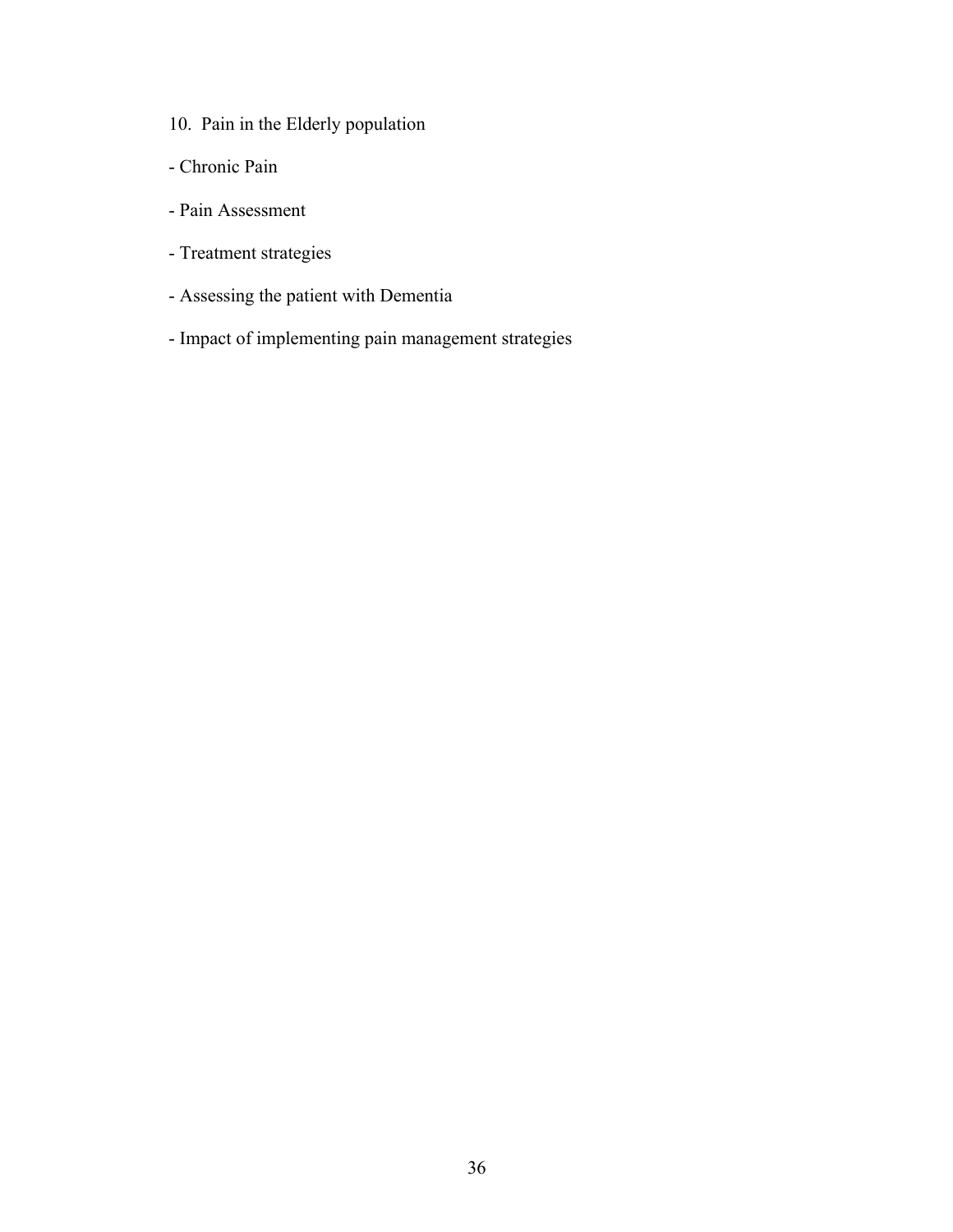# **Appendix D: Instructor Evaluation**

| <b>Instructor Evaluation</b>                                                                           | Strongly<br>Agree | Agree | Dis-<br>agree | Strongly<br>Dis-<br>agree |
|--------------------------------------------------------------------------------------------------------|-------------------|-------|---------------|---------------------------|
| Demonstrates an understanding of the subject<br>matter by explaining concepts clearly                  |                   |       |               |                           |
| Connect what is to be learned to student's prior<br>knowledge and experience                           |                   |       |               |                           |
| Use instructional strategies that help students                                                        |                   |       |               |                           |
| Provides students with an opportunity to apply<br>information and relate it to course intent           |                   |       |               |                           |
| Assess student learning and adapt teaching to<br>student needs                                         |                   |       |               |                           |
| Provide constant feedback, and opportunities for<br>questions to clarify work material                 |                   |       |               |                           |
|                                                                                                        |                   |       |               |                           |
| Develop and effectively manage a collaborative<br>classroom and encourages all students to participate |                   |       |               |                           |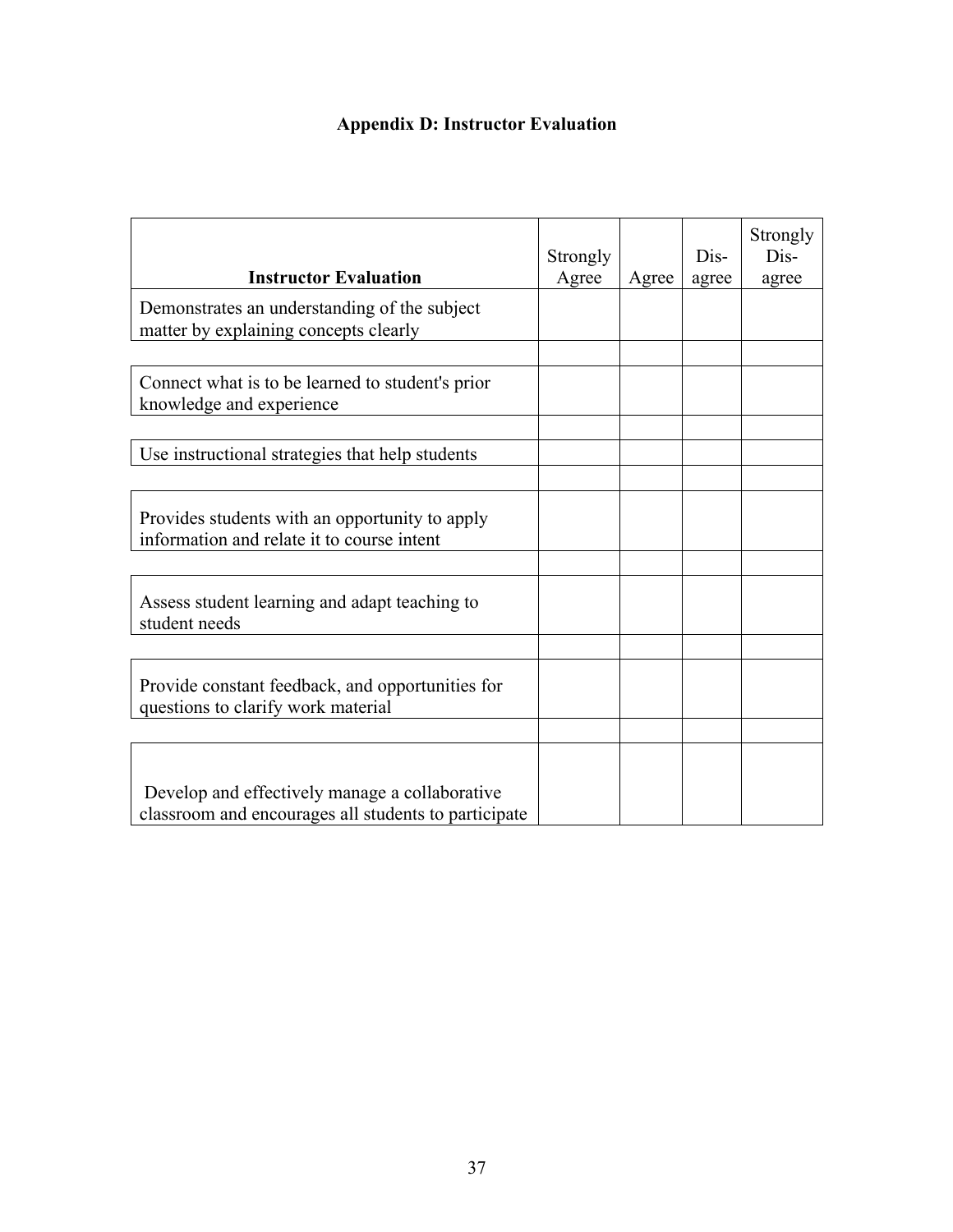# **Appendix E: Course Evaluation**

| <b>Course Evaluation</b>                                                       | Strongly<br>Agree | Agree | Dis-<br>agree | Strongly<br>Dis-<br>agree |
|--------------------------------------------------------------------------------|-------------------|-------|---------------|---------------------------|
| The relevance of the course material to professional<br>practice was explained |                   |       |               |                           |
| The course material was organized                                              |                   |       |               |                           |
| The objectives reflected the material taught in the<br>class                   |                   |       |               |                           |
| The material was relevant for future professional<br>application               |                   |       |               |                           |
| The information was organized and easy to follow                               |                   |       |               |                           |
|                                                                                |                   |       |               |                           |
| There was opportunity to apply the information<br>from the Module              |                   |       |               |                           |
|                                                                                |                   |       |               |                           |
| There was adequate time to discuss the information<br>in the module            |                   |       |               |                           |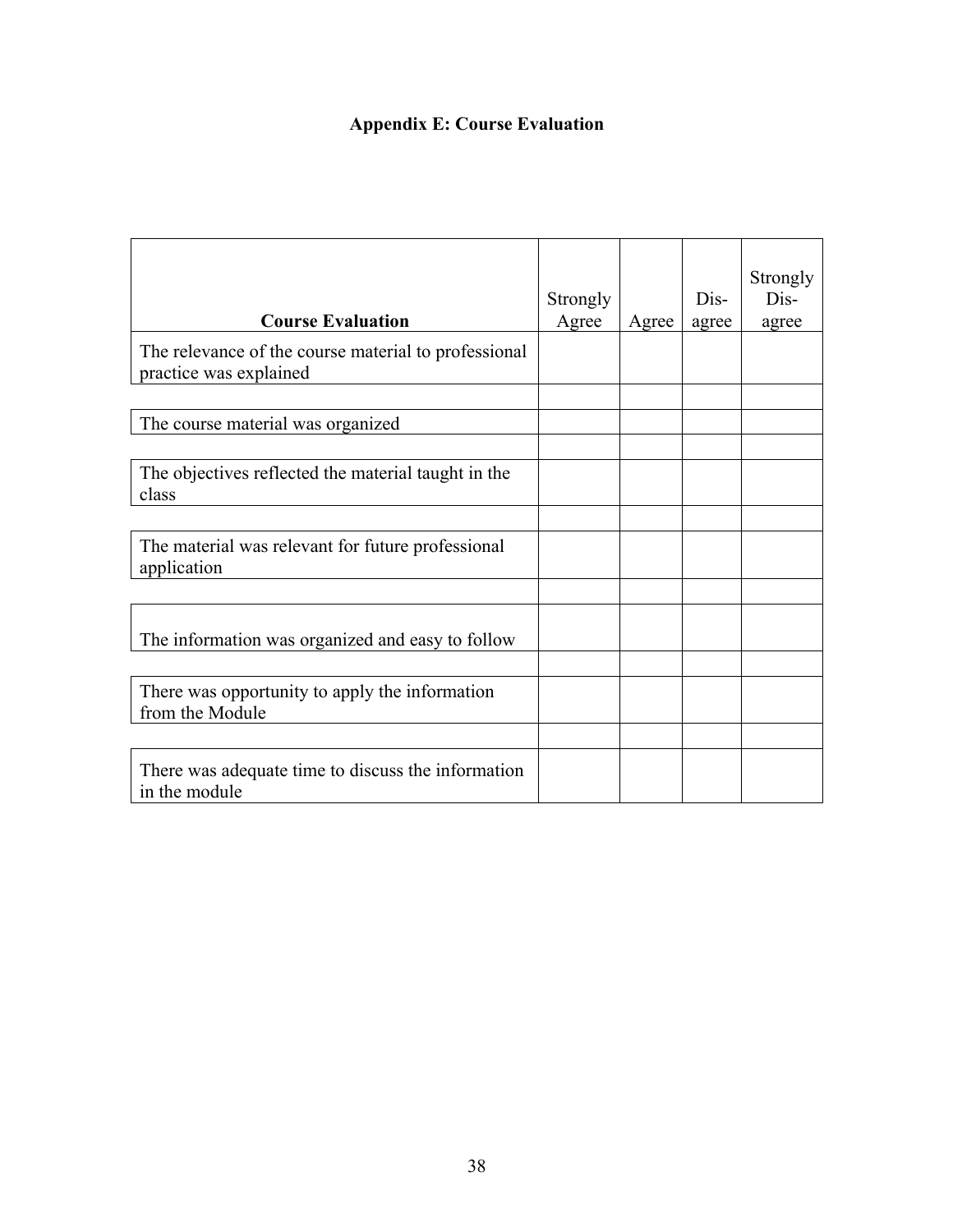## **Appendix F: Pain Knowledge Assessment**

# **Pain Knowledge Assessment**

1. Identify one strategy that can be implemented when treating a patient with pain that you learned from the course.

2. What skill have you learned from the course that improved your ability to work with patients experiencing pain.

3. Identify an assessment tool or a treatment intervention introduced in the course that you did not know previously.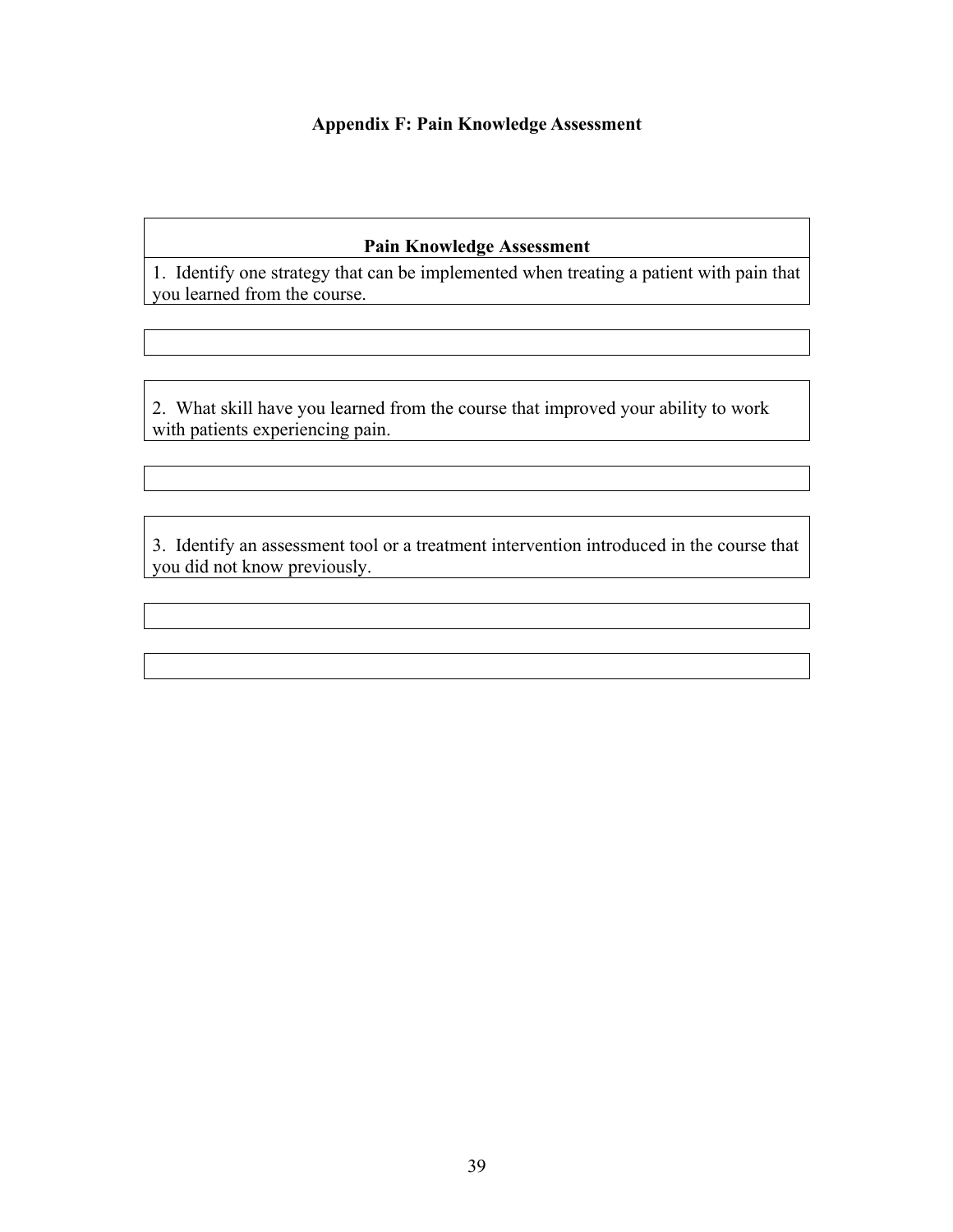# **Appendix G: Revised Course Outline**

# **The Occupational Therapy Approach to Pain Treatment: A Pain Curriculum**

| Week 1/Module 1  | Intro to Pain and Social Determinants of Pain                    |
|------------------|------------------------------------------------------------------|
| Week 2/Module 2  | Neurophysiology of Pain                                          |
| Week 3/Module 3  | Pain Neuroscience Education                                      |
| Week 4/Module 4  | Pain Assessment (Adults and Children)                            |
| Week 5/Module 5  | Pain Assessment and Administer the Pain Catastrophizing Scale to |
|                  | Peers                                                            |
| Week 6/Module 6  | Psychological Interventions for Pain                             |
| Week 7/Module 7  | <b>Activity Pacing and Case Study</b>                            |
| Week 8/Module 8  | Virtual Reality for Pain                                         |
| Week9/Module 9   | Pain Pharmacology, PAMS for Pain and Medication Management       |
| Week10/Module 10 | Neuropathic pain, CPRS and Cancer Pain                           |
| Week 11/Module   | Exercise and Manual therapy for pain                             |
| Week 12/Module   | Chronic Low Back Pain                                            |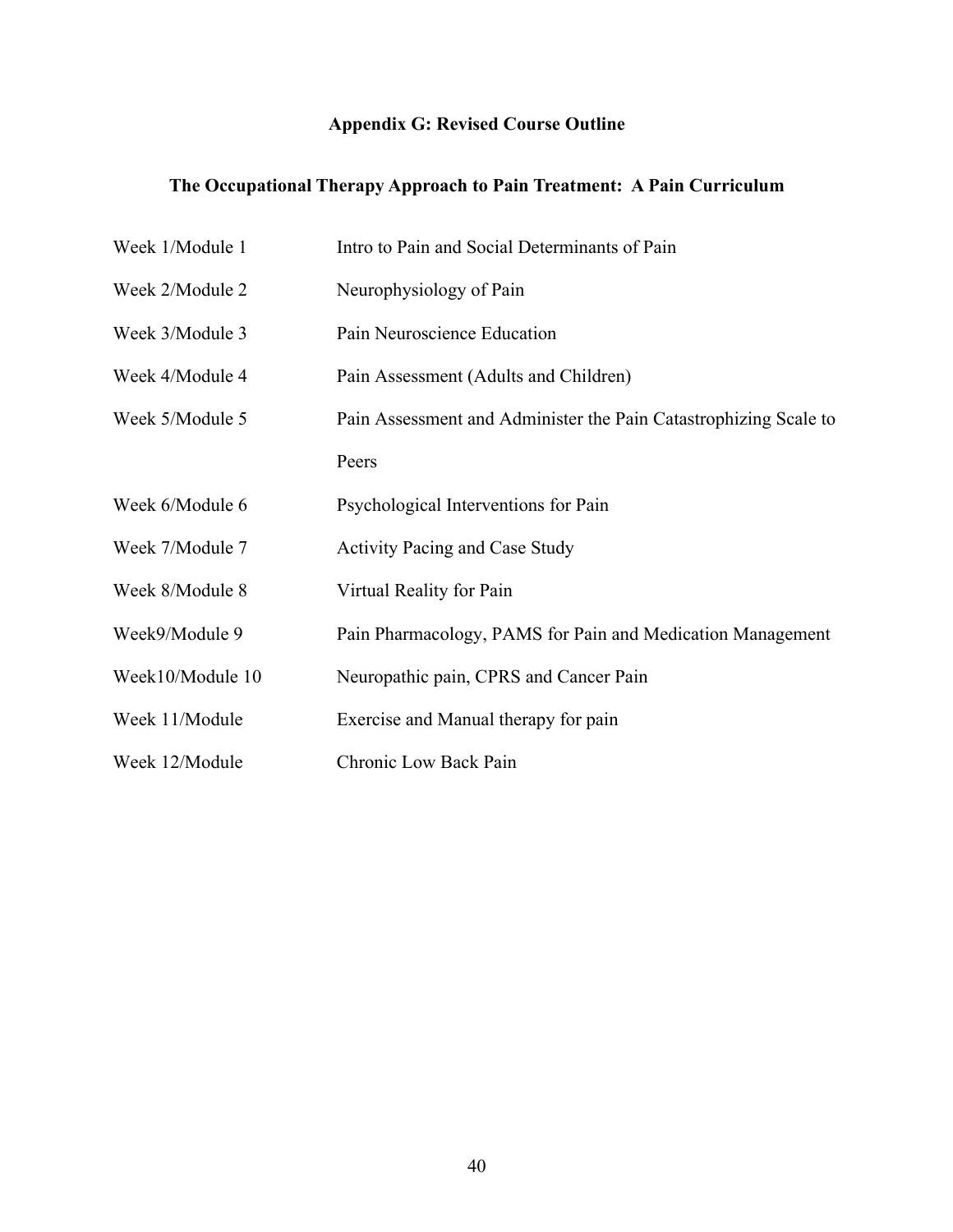## **Appendix H: Neuroanatomy of Nociceptive System PowerPoint Lecture**

## **Overview**

Pain is a signal alerting the body of possible harm.

- The response to protect from further injury.
- Pain signals are transmitted by sensory nerve endings called nociceptors (pain receptors) that make contact with a painful or noxious (harmful) stimuli.
- The nerve impulse moves from the sensory nerve ending to the spinal cord where this impulse is quickly sent to the brain via nerve tracts in the spinal cord and brainstem.
- The brain processes the information and responds with a motor response to stop the action causing the pain.

## Types of Afferent Neurons

There are three types of afferent neurons in the nociceptive pathway:

- Primary sensory neurons
- Secondary sensory neurons
- Tertiary sensory neurons

## Afferent neuron

- Afferent neurons (takes information from the the sensory receptors of the skin and other organs to the central nervous system (brain and spinal cord)

## Efferent Neurons

- Motor neurons that carry neural impulses away from the central nervous system and towards muscles to cause movement.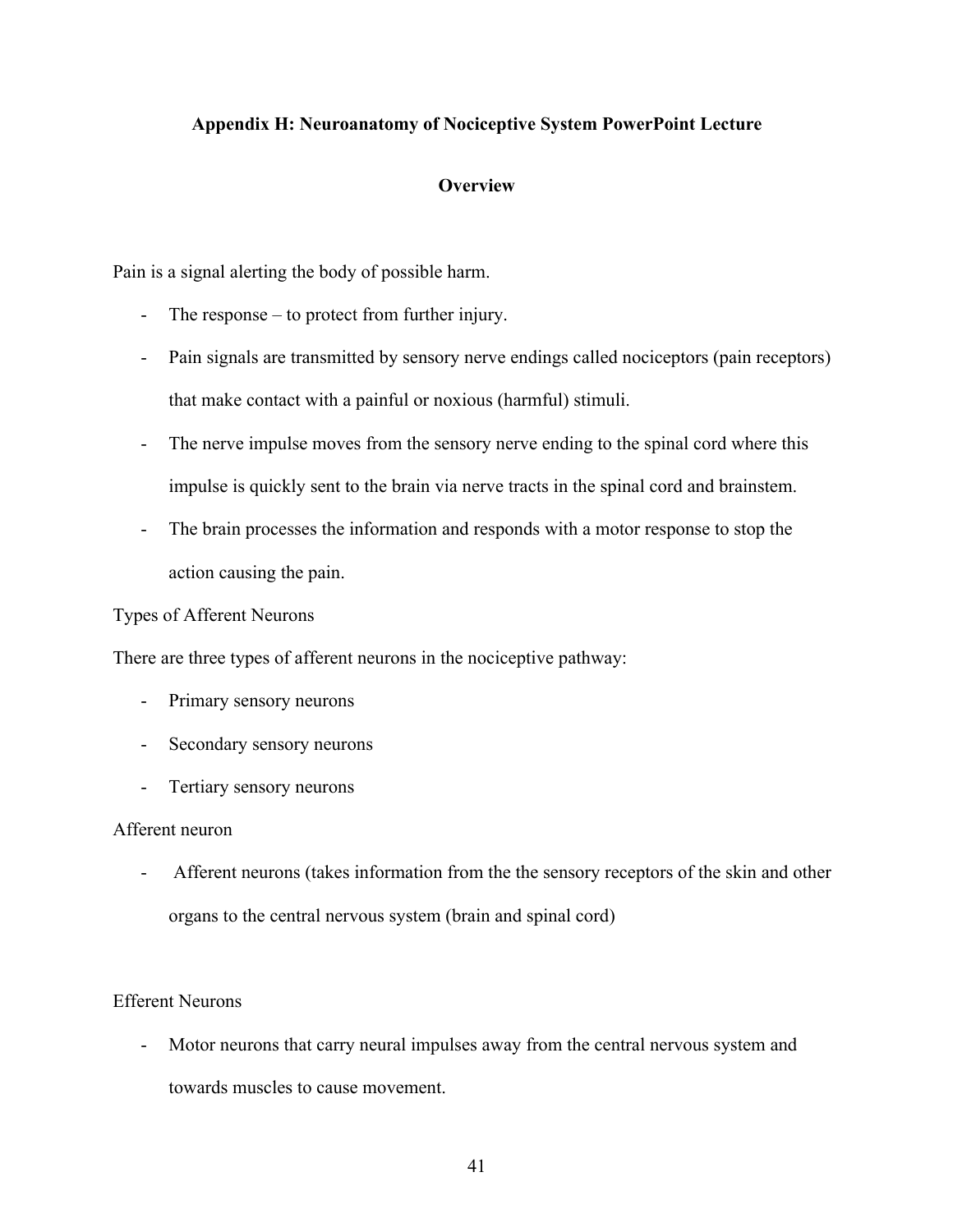Interneurons

- Interneurons relay the signals between afferent and efferent neurons.
- Primary sensory neuron (afferent neuron).

Secondary sensory neuron.

- Located in the spinal cord or brain stem
- Transmits the painful sensation to the thalamus

The thalamus processes the nociceptive information before transmitting the information to the somatosensory areas of the cerebral cortex

Tertiary sensory neurons

- Locates pain and assess the intensity of the pain transmitted.
- Transmits pain sensation from the thalamus to the somatosensory areas of the cerebral cortex.

The somatosensory area located in the postcentral gyrus of the parietal lobe and lies behind the primary motor cortex of the frontal lobe.

Nerve fibers associated with pain

- 1. Unmyelinated C fibers
- 2. Myelinated A-delta fibers

Unmyelinated C fibers

- They are small and conduct impulses very slowly.
- Nerve endings spread over a large area.
- Difficult to pinpoint pain location

They respond to:

Thermal - heat or cold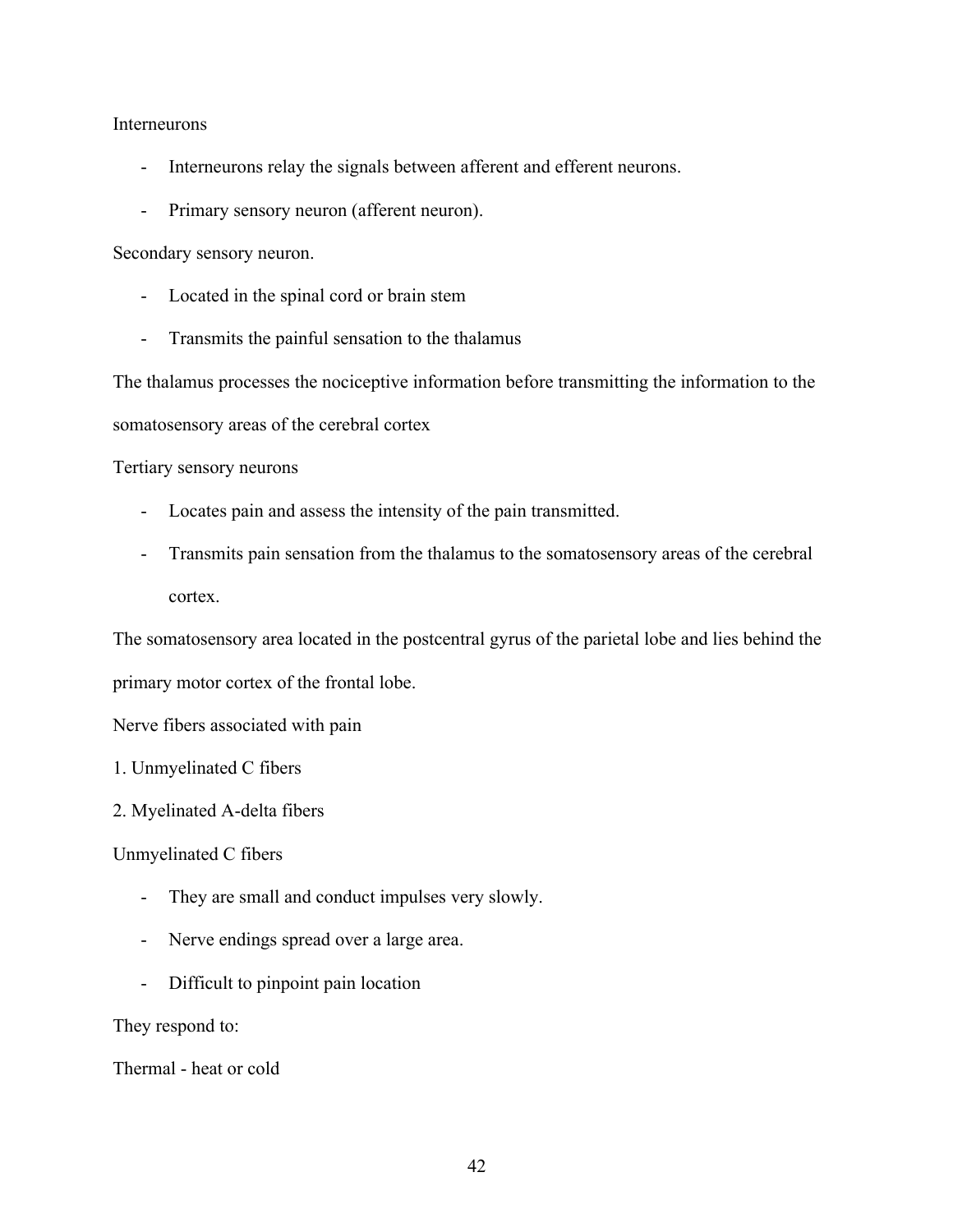Mechanical - overstretch of a muscle fiber, over-rotation of a joint

Chemical - change occurring as a result of taste (gustatory) or smell (olfactory) receptors.

## Unmyelinated fibers

- Do not contain a myelin sheath
- Slower conduction of nerve impulses
- Gray in color
- Most axons are short
- Do not consist of nodes of Ranvier
- Found in the CNS (brain and spinal cord) and in the post-sympathetic nerve fibers of the PNS (nerves and ganglia outside the brain and spinal cord).
- Can lose nerve impulse during conduction

## Myelinated A-delta fibers

- Conduct impulses quickly.
- Respond to mechanical stimulus (pressure).
- Produce pains sensation that is localized (maximum pain experienced in a specific area).
- Pain is experienced quickly and is usually sharp.

## Myelinated fibers

- Insulated by myelin sheath (fatty white substance)
- White in color
- Most of peripheral nerves is myelinated
- Transmission of nerve impulses occur through nodes of Ranvier so transmission is fast (high speed)
- They have longer axions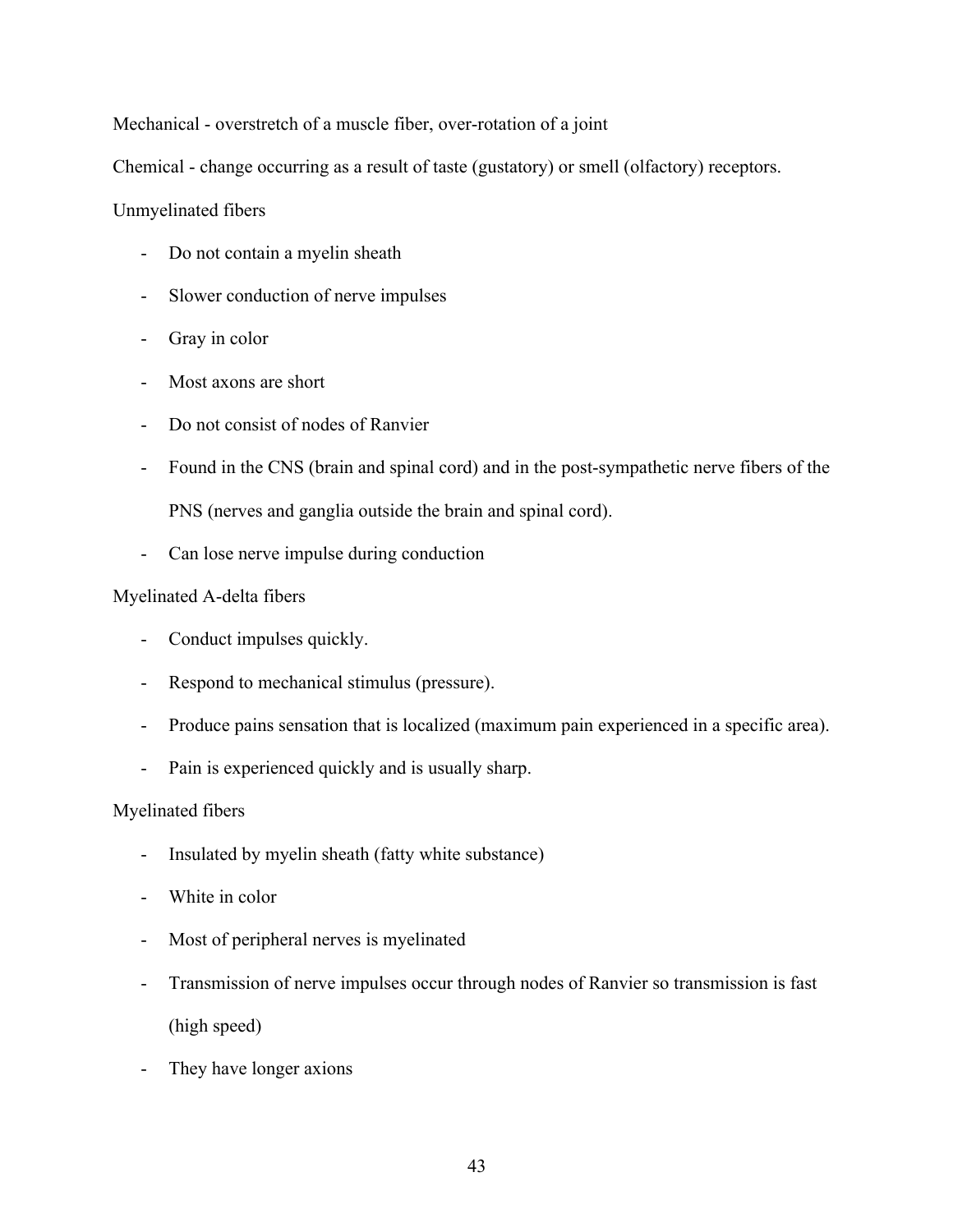- There is less loss of impulse during conduction of nerve impulses

Myelinated & Unmyelinated Nerve fibers

- Both found in the nervous system
- Myelinated contain myelin insulation
- Unmyelinated- does not contain myelin insulation

Anatomy of a Neuron (Nerve cell)

Cell body (Soma) - Nucleus found in the soma; protein synthesis occurs; proteins are made

Dendrites - Receives and processes incoming information (excitatory or inhibitory)

Axon - Carries nerve impulses away from the body.

Myelin - insulating substance that helps to convey nerve impulses quickly.

Axon terminal - Found at the end of axons with stored neurotransmitters to communicate with

other neurons

Nodes of Ranvier – non-myelinated portions of the nerve fiber

Synapse – the site where nerve impulses between two nerve cells take place.

The Spinothalamic Tract

- The most important central pain pathway
- Originates in the spinal cord
- Extends to the thalamus
- Carries nociceptive, temperature, crude touch and pressure from skin to somatosensory area of the thalamus.
- Responsible for quick withdrawal response. (Al-Chalabi et al., 2021)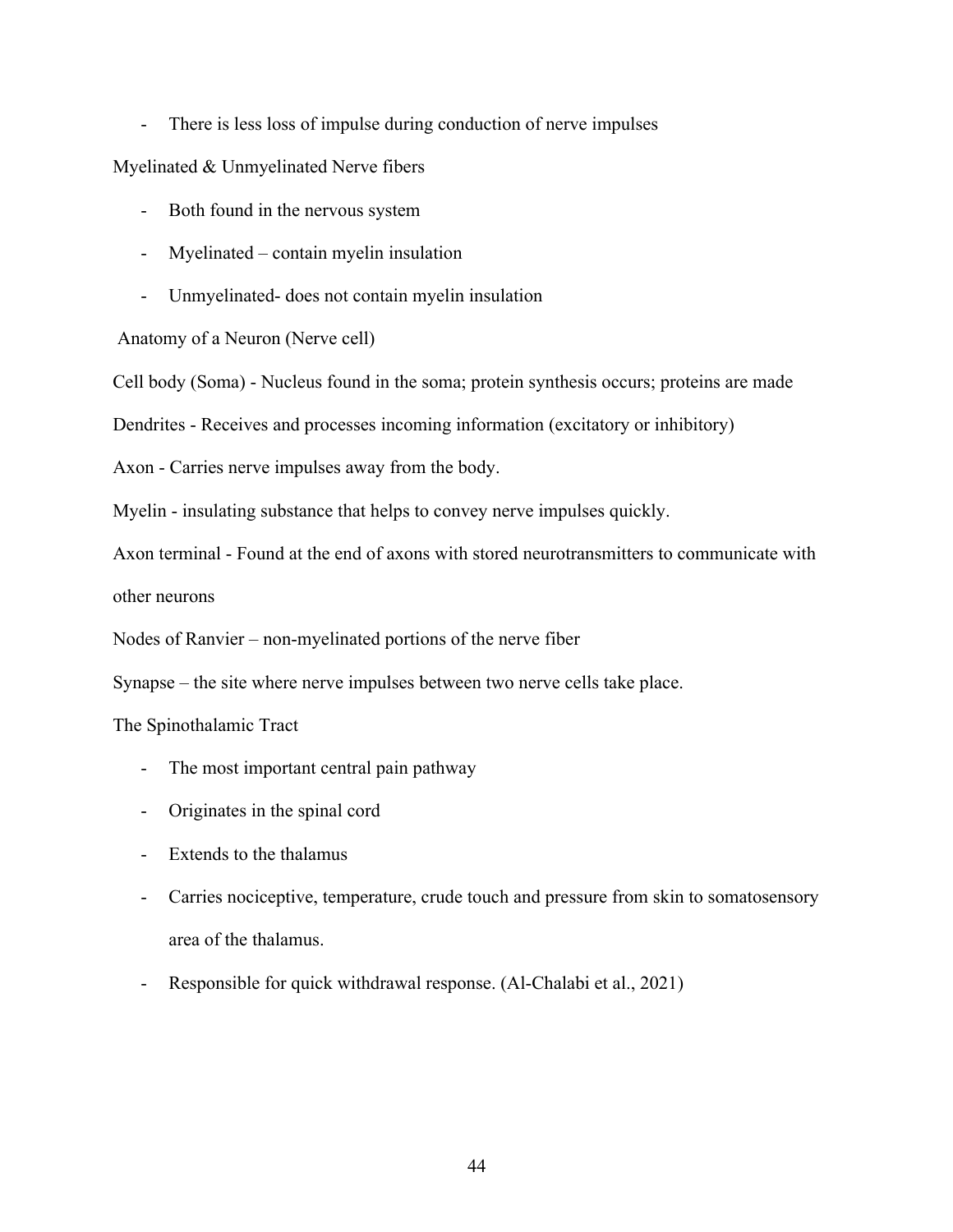The Spinoreticular Tract

- Involved in nociceptive processing.
- Responsible for increasing our level of arousal/alertness in response to pain or temperature.
- Stimulated similarly to the spinothalamic tract by sensory fibers but ascends and ends in the brainstem.

The Spinothalamic, spinoreticular and the spinomesencephalic tract make up the anterolateral system which is responsible for perception of pain starting from the nociceptors of our skin.

## Pain Mechanism

Pain can be caused by:

- Mechanical
- Chemical or Inflammatory
- Thermal
- Mechanical origin
- Acute trauma, injury or overuse; may be constant, intermittent or variable
- Affected by movement and position

When you have pain that comes and goes or changes with different movements and/or positions

it is mechanical.

- Ex. Stretching your calf muscles, release it the pain goes away.

## Thermal origin

- Excessive heat or cold

Pain Mechanism

- Chemical or Inflammatory origin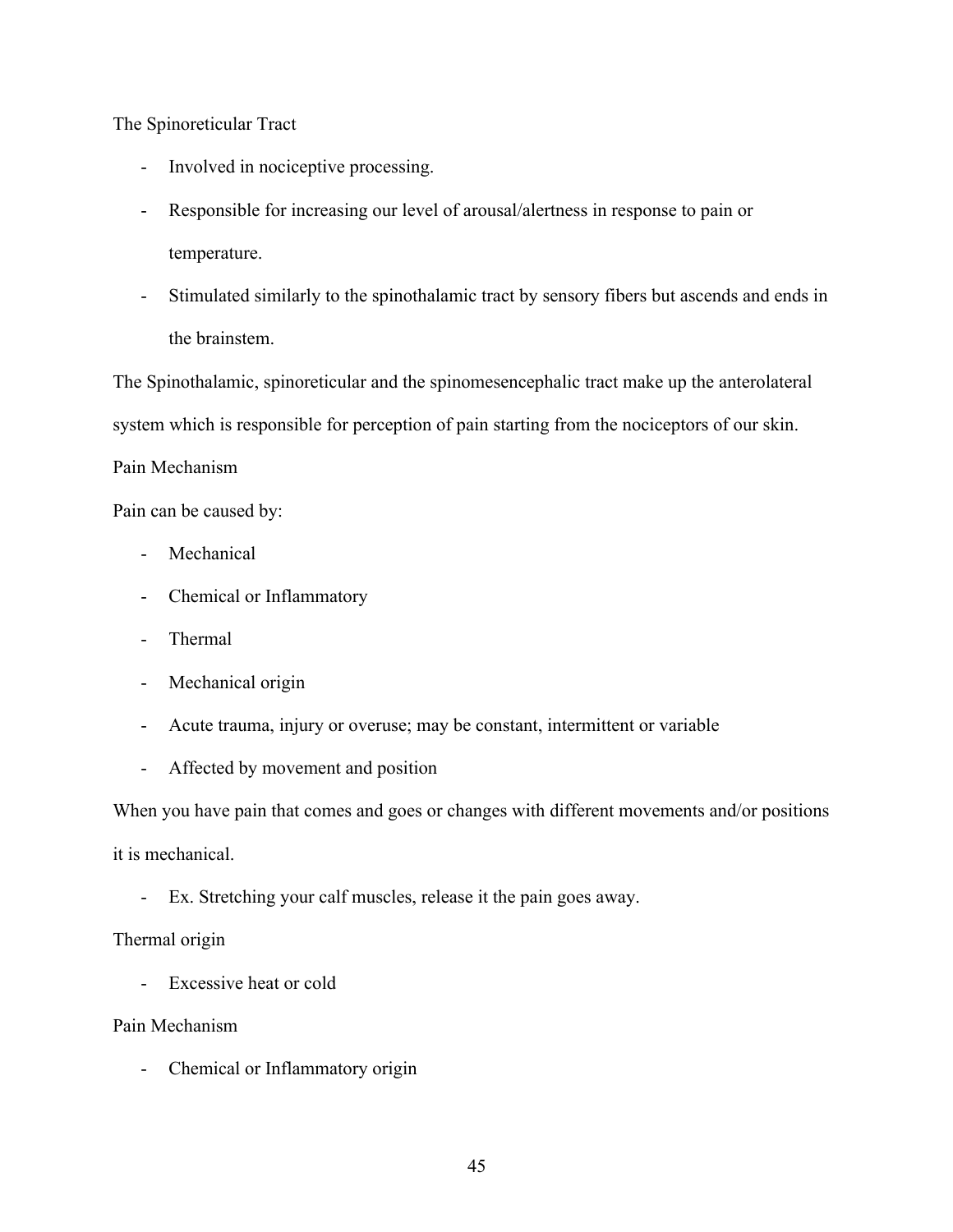- Arthritis, or other inflammatory disorders.
- Constant but responds to therapy, rest, positioning and gentle movement

Managing condition usually includes the use of medication.

Body's response is to release chemicals from the blood to start the healing process.

Neuroimaging to help understand pain

- CT (computed tomography)
- MRI (magnetic resonance imaging
- PET (positron emission tomography

Allowed researchers to look into the brain and study the brain and learn how pain affects different parts of the brain.

Research has shown structural pathological changes in the brain of patients who experienced chronic low back pain. (Kong et. al. 2013)

The Ascending Pathway

- Primary sensory neuron responds to noxious stimuli (stepping on a nail with the left foot); transmitting impulses to Dorsal Horn.
- The primary neuron synapses with the Secondary Neuron, by releasing Substance P in the synaptic cleft.
- Substance P stimulates the Secondary Neuron which crosses to the right side of the spinal cord and goes up the Spinothalamic tract through the Brain stem to the Thalamus.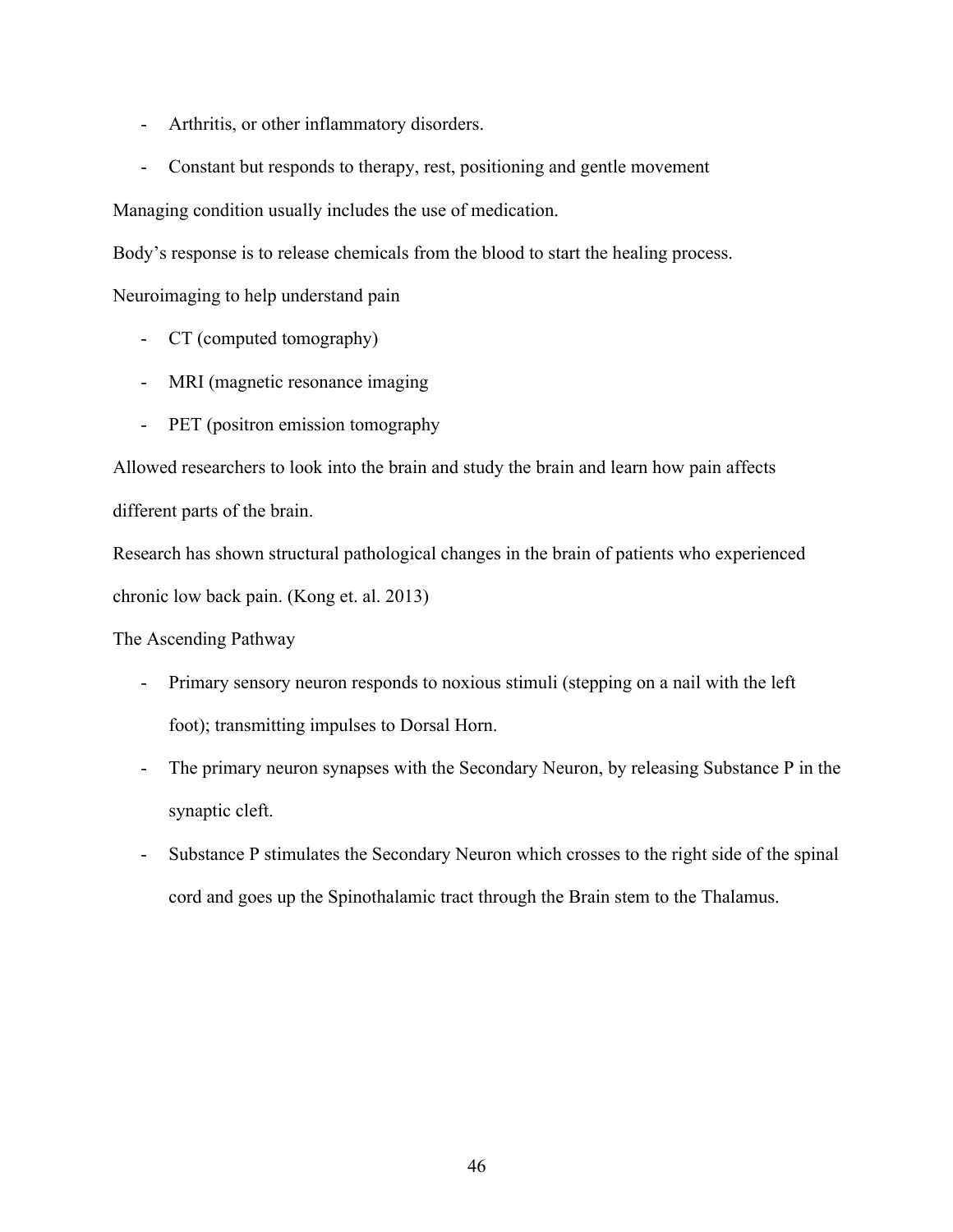- The secondary neuron synapses with the tertiary neuron which takes the information to the somatosensory areas of the cerebral cortex to the right side.

Descending pain pathway

- Dorsal Horn of Spinal cord is important
- Gate control for pain (Called the Substantia Gelatinosa)

#### Ascending pathway

- Primary sensory neuron responds to noxious stimuli transmitting impulses to Dorsal Horn and synapses with Secondary Neuron, releasing Substance P in the synaptic cleft. Substance P stimulates the Secondary Neuron to spread the impulses to the Thalamus via the Spinothalamic tract.

#### Descending Pathway

The descending pathway passes through the brainstem which is comprised of the Midbrain, Pons and Medulla.

Important areas of the descending pathway include:

- Periaqueductal Gray matter Midbrain
- Nucleus Raphe Magnus of the Medulla

When they are working correctly, the neurons from the Gray matter travel down to the Nucleus Raphe Magnus in the Medulla and synapse with a 2nd neuron which is a Serotonergic/ Noradrenergic, travelling down to the Dorsal Horn of the Spinal Cord to inhibit the communication between the 1st and 2nd afferent sensory neurons of the Ascending pathway which help to control the pain signals going up the Ascending Pathway.

## Dorsal Horn

- The Serotonergic and noradrenergic chemical perform two actions: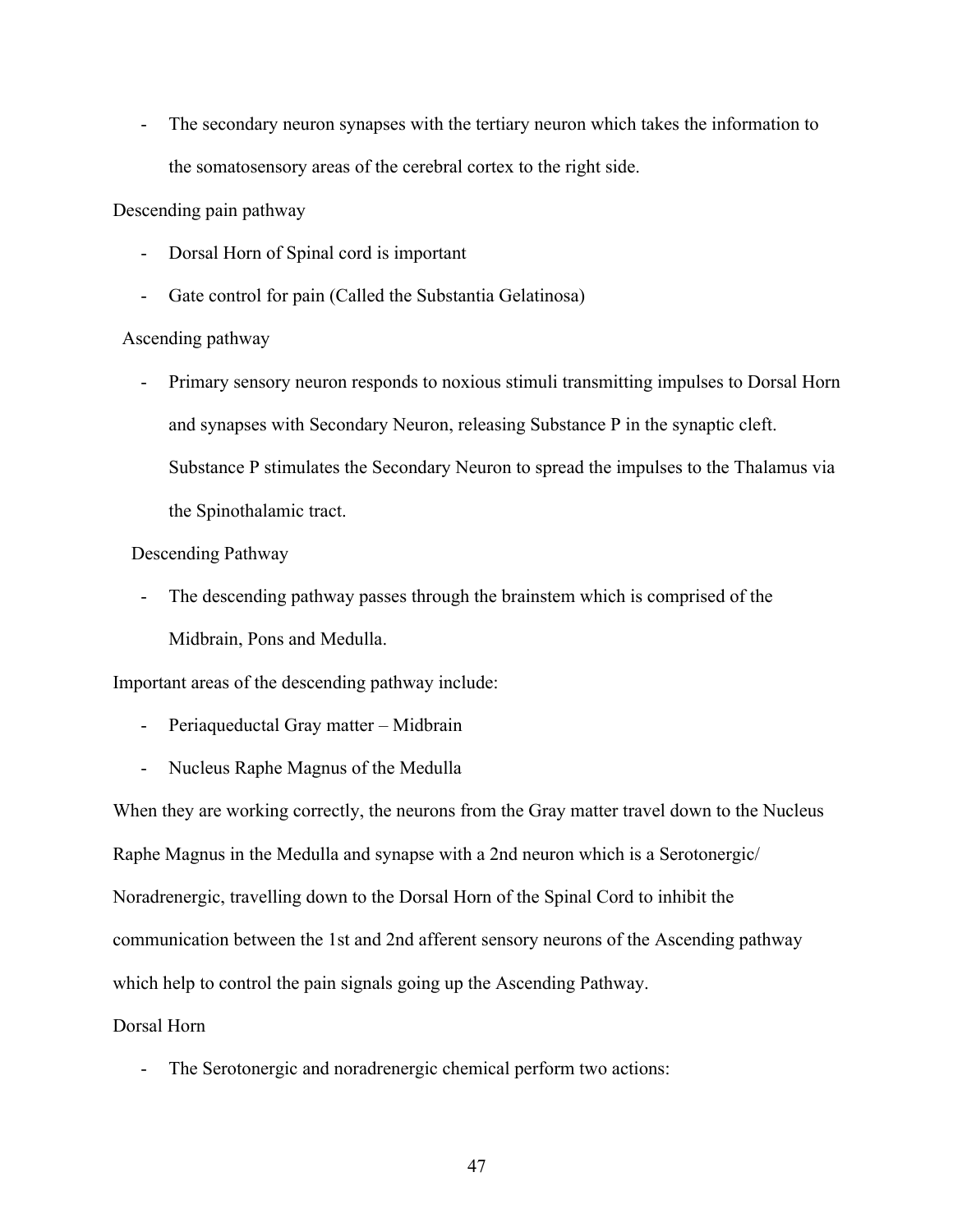- 1) Bind receptors on the presynaptic neuron (1st /primary afferent sensory neuron in the Dorsal Horn and inhibit the release of Substance P.
- 2) Stimulate a small neuron (called an interneuron) in the Dorsal Horn (also called the Substantia Gelatinosa).

The interneuron is an opioid neuron. When it is stimulated it releases the opioid within it. It is called Enkephalin.

#### Enkephalin

Enkephalin does two things:

- 1) Inhibit presynaptic neuron from releasing Substance P.
- 2) Inhibit post synaptic neuron from depolarizing (firing an electrical impulse), therefore stopping the continuous transmission of impulses to the Thalamus.

Review Questions

- A) List the three tracts that make up the anterolateral system?
- Spinothalamic, spinoreticular and spinomesencephalic tracts.
- B) What is the function of the myelin sheath?
- Receive an electrical signal from other neurons.
- Deliver signals via neurotransmitters to other neurons.
- Provide support and nutrients for neurons.
- Speed up the rate of transmission within a neuron.
- Connect and hold a neuron together.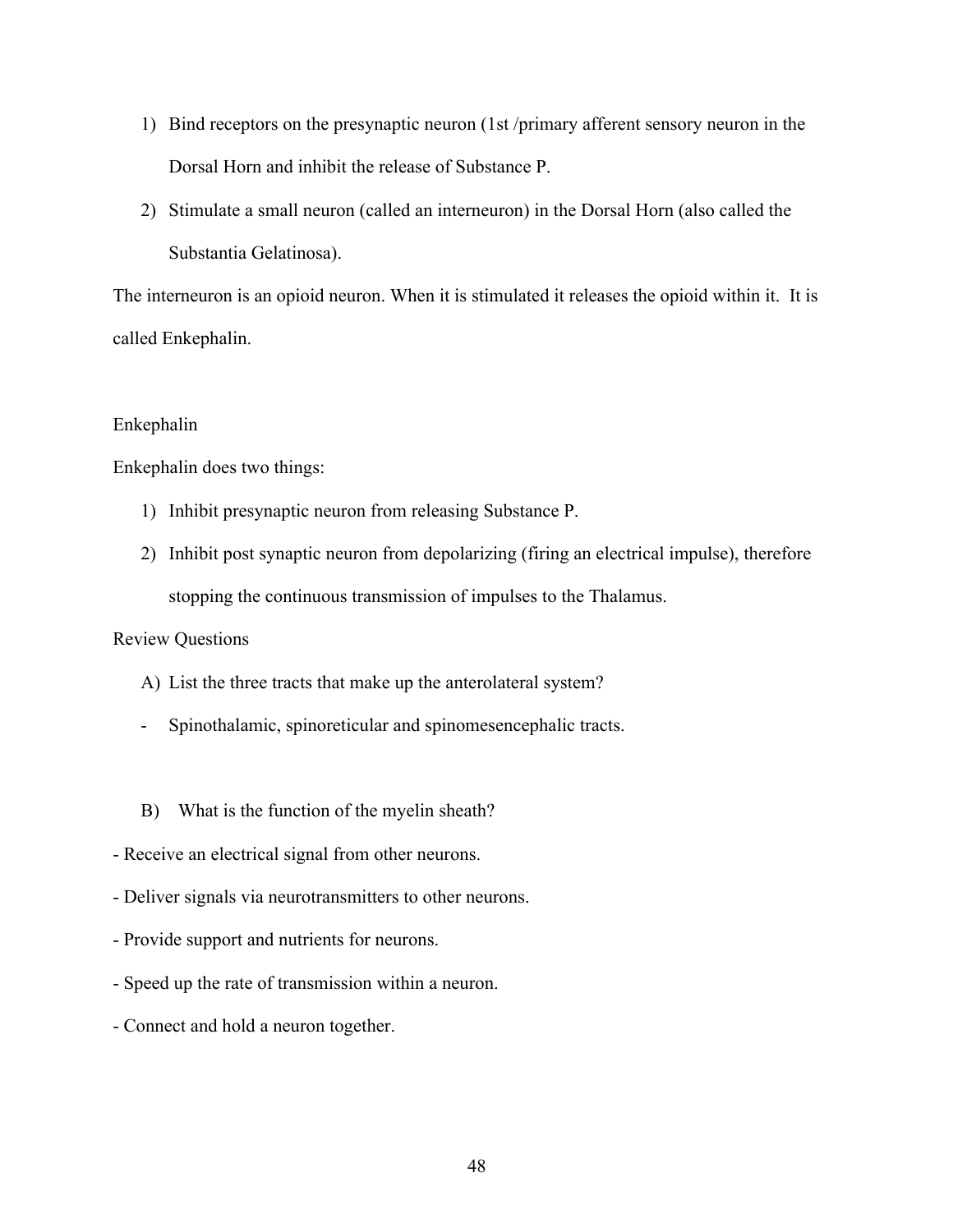- C) While walking barefoot in the park, Anne stubbed the left big toe on a rock. Describe clearly how the nociceptors transmits the signal to the brain, clearly labeling the type of neurons that participate in the process.
- Afferent Primary Sensory neuron receives the stimuli and transmits the impulse to the Dorsal Horn of the spinal cord (left side)
- The 2nd motor neuron receives the transmission at the Dorsal Horn and crosses to the right side of the spinal cord and travels to the Thalamus via the Spinothalamic Tract.
- The 3rd motor neuron receives the information from the 2nd motor neuron and transmits the information to the right side of the Somatosensory cortex of the brain.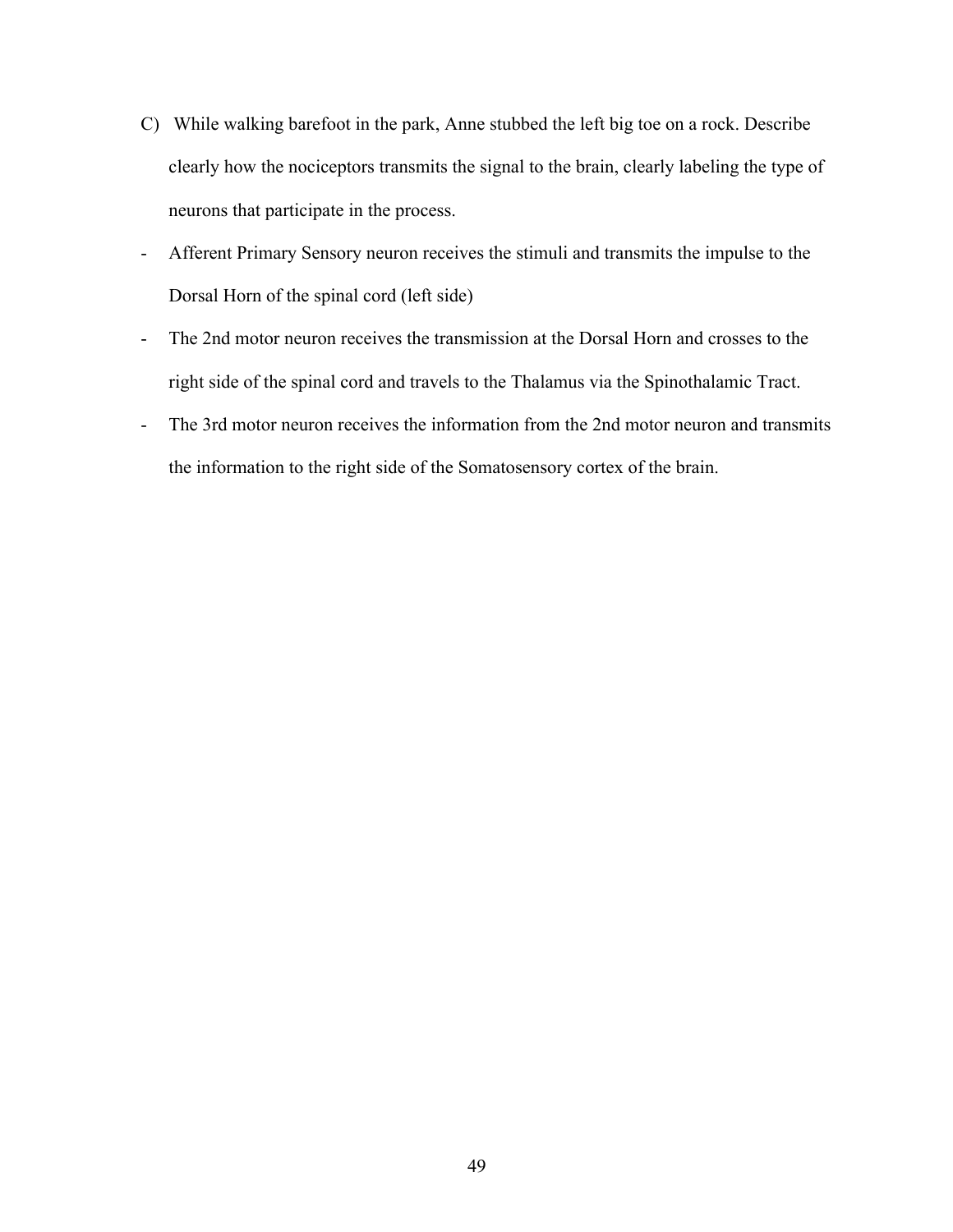## **Glossary**

Afferent: Travelling from the periphery to the spinal cord (dorsal horn).

Depolarize: Loss of difference in charge between the inside and outside of the cell.

Dorsal horn: The route into the spinal cord that (most) sensory nerves take towards the back of the cord.

Interneuron: Connect two brain regions (they are not direct sensory or motor neurons).

Nerve: A bundle of axons (the long conduction cables of neurons), can include a number of different types of neurons.

Neuron: a cell that, when excited by a stimulus, produces an electrical or chemical signal (often used interchangeably with nerve).

Neurotransmitters: chemicals that carry signals between one nerve cell and another (amino acids or proteins that provide the key to receptor locks).

Nociceptor: a peripheral sensory neuron that can respond to noxious stimuli.

Noxious (stimulus): harmful or potentially harmful stimulus - can be immediately harmful or harmful if left for a relatively long time (for example high temperature or long-lasting mediumhigh temperature).

Primary afferent fiber: a term used for all sensory neurons arriving in the dorsal horn but usually meaning those carrying pain signals (A-delta and C fibers).

Stimulus: something that causes a physiological response (single stimulus, plural stimuli).

Synapse: small space between one nerve cell and another across which an electrical or chemical signal is passed.

Synaptic cleft: The tiny space between two nerve cells across which the neurotransmitter diffuses.

50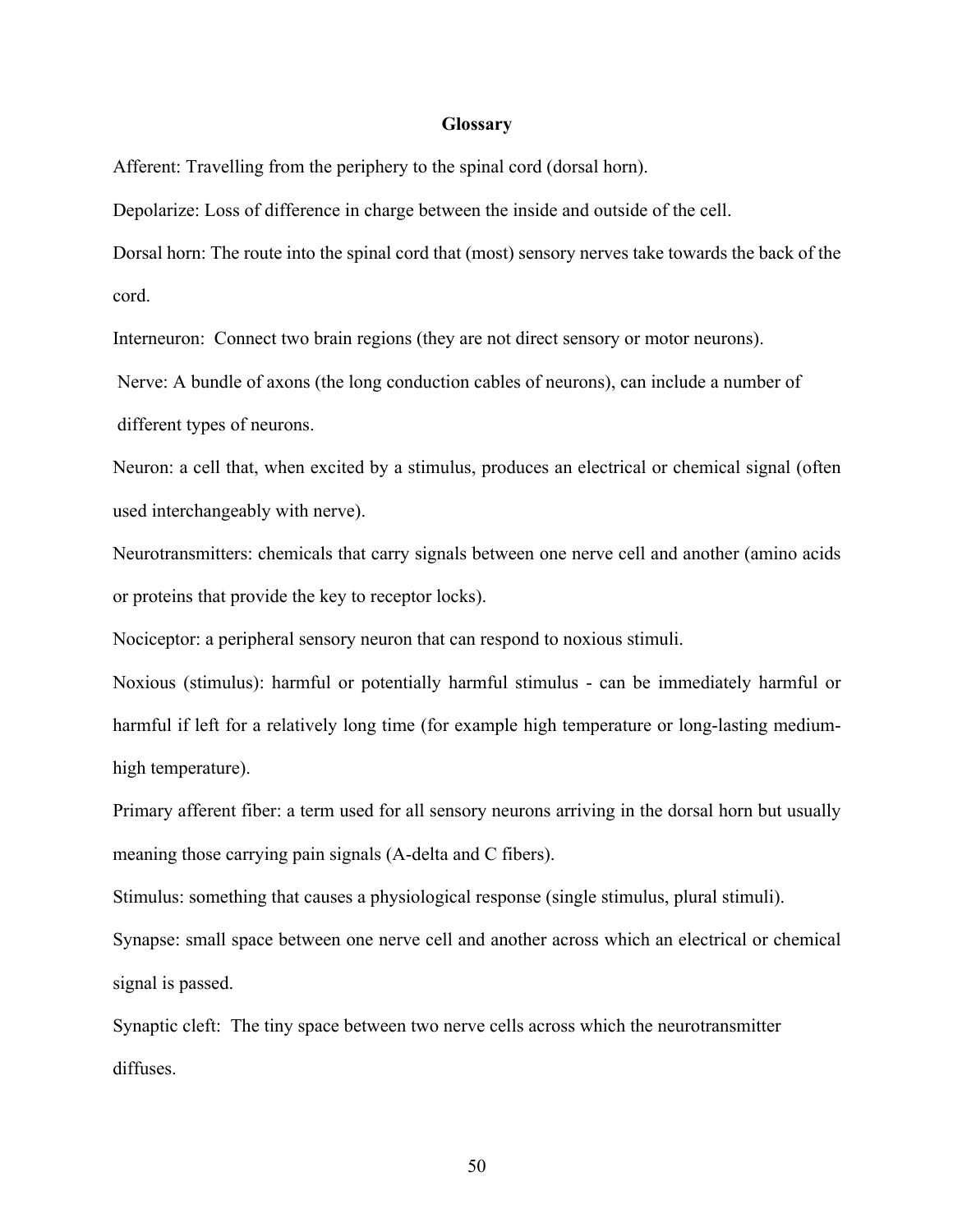Terminal: an ending, usually the end of the sensory nerve in the spinal cord.

Threshold: the lowest stimulus intensity that evokes pain.

Visceral: of the (internal) organs.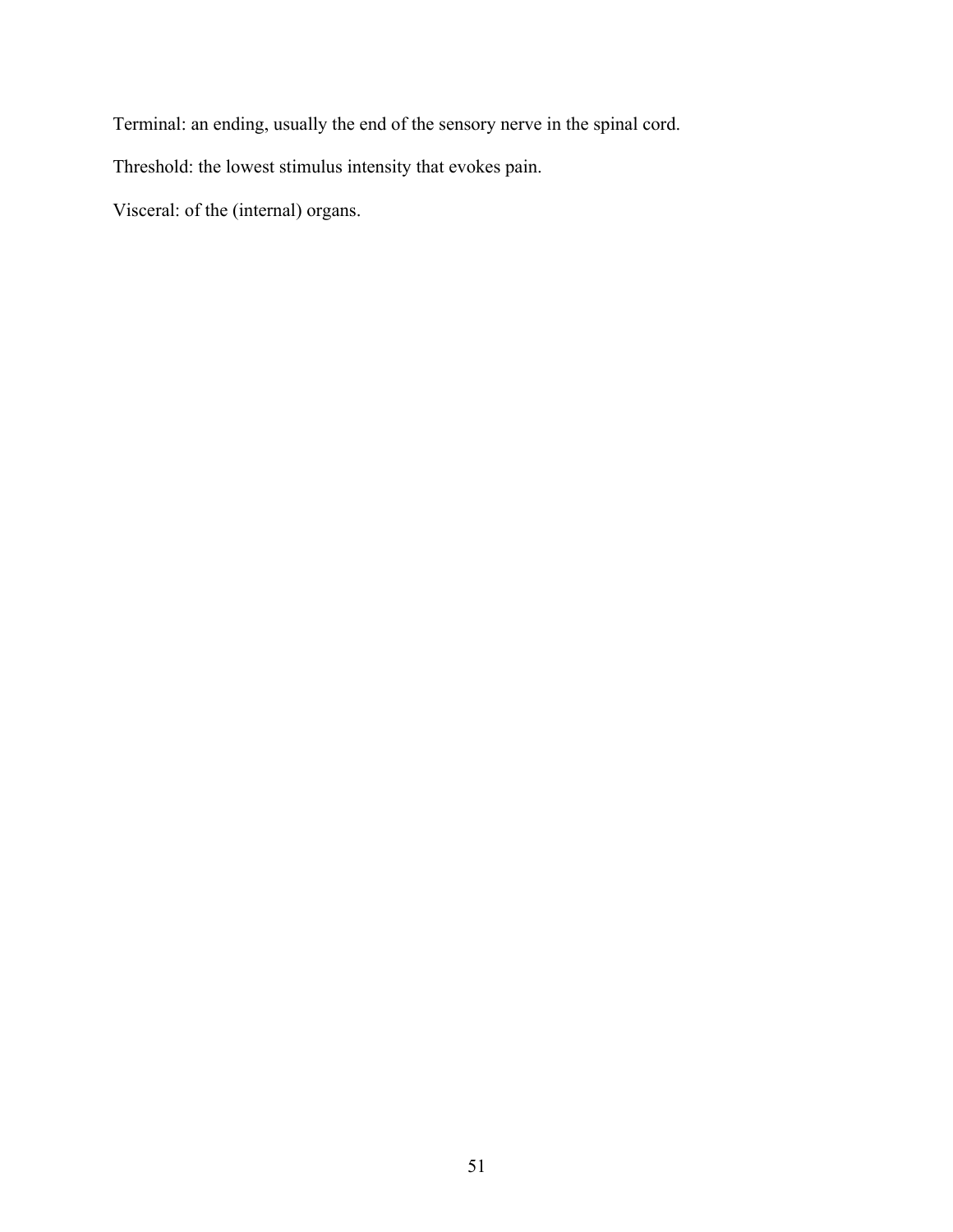#### **References**

- Al-Chalabi, M., Reddy, V., & Gupta, S. (2021). Neuroanatomy, Spinothalamic Tract. In www.ncbi.nlm.nih.gov. StatPearls Publishing. https://www.ncbi.nlm.nih.gov/books/NBK507824/?report=reader
- Contributor, N. T. (2015, September 21). Pain management 1: physiology how the body detects pain stimuli. Nursing Times. https://www.nursingtimes.net/clinical-archive/painmanagement/pain-management-1-physiology-how-the-body-detects-pain-stimuli-21-09- 2015/
- Hasudungan, A. (2013). Nociceptors An Introduction to Pain. In YouTube. https://www.youtube.com/watch?v=fUKlpuz2VTs
- Kong J, Spaeth RB, Wey H-Y, et al. (2013). S1 is associated with chronic low back pain: A functional and structural MRI study. Molecular Pain 9:43. Doi:10.1186/1744-8069-9-43. Retrieved January 22, 2022 from

http://www.ncbi.nlm.nih.gov/pmc/articles/PMC3765748/.

- PAIN! Physiology The Ascending Pathway, Descending Pain Pathway and the Substantia Gelatinosa. (n.d.). Www.youtube.com. Retrieved November 21, 2021, from https://youtu.be/5c8maFAhqIc
- Steeds, C. E. (2013). The anatomy and physiology of pain. Surgery (Oxford), 31(2), 49–53. https://doi.org/10.1016/j.mpsur.2012.11.005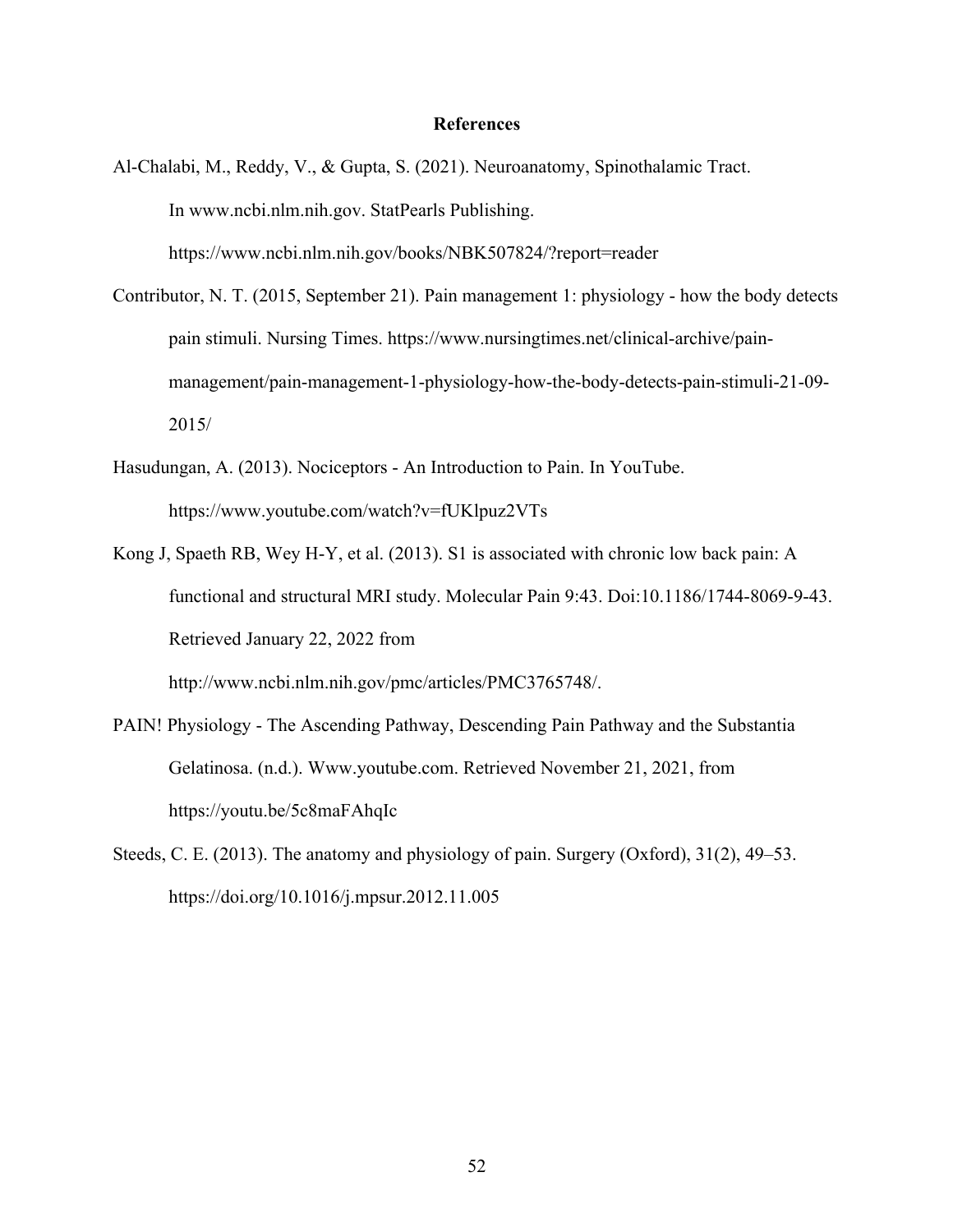## **Appendix I: Neuroanatomy of Pain Test Questions**

1. Unmyelinated nerve cells provide information on the exact location of an injury.

a) True

b). False

2. What is the function of the Descending pain pathway?

3. Where do the primary sensory neurons synapse with secondary sensory neurons?

4. Cliff is chasing a frog across the playground ad twists his left ankle. Outline in detail the pathway for pain transmission to the brain. Please include the neurons (motor, sensory, myelinated, or unmyelinated) in the transmission process.

- 5. What are two functions of Enkephalin?
	- a).  $\blacksquare$  $\mathbf{b}$ ).

6. **Example 10** neurons transmit signal from the brain to the spinal cord.

- a) Afferent motor
- b) Afferent sensory
- c) Efferent sensory
- d) Efferent motor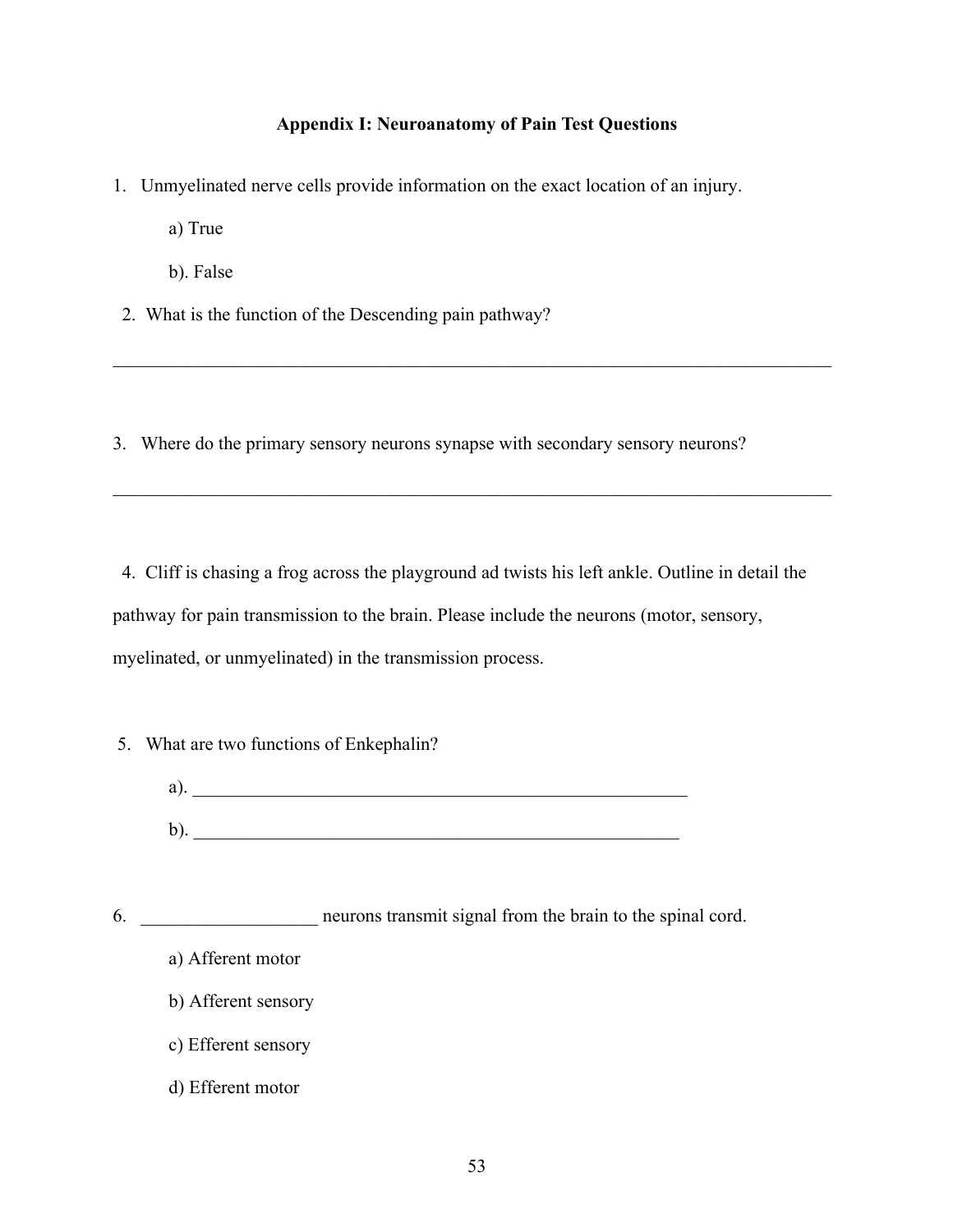7. Unmyelinated nerve cells provide information on the exact location of an injury.

- a) True
- b). False

8. What is the function of the Descending pain pathway?

9. Where do the primary sensory neurons synapse with secondary sensory neurons?

10. Cliff is chasing a frog across the playground ad twists his left ankle. Outline in detail the pathway for pain transmission to the brain. Please include the neurons (motor, sensory, myelinated, or unmyelinated) in the transmission process.

11. What are two functions of Enkephalin?

| a      |  |  |  |
|--------|--|--|--|
|        |  |  |  |
| ь<br>U |  |  |  |

12. **\_\_\_\_\_\_\_\_\_\_\_\_\_\_\_\_\_\_** neurons transmit signal from the brain to the spinal cord.

- a) Afferent motor
- b) Afferent sensory
- c) Efferent sensory
- d) Efferent motor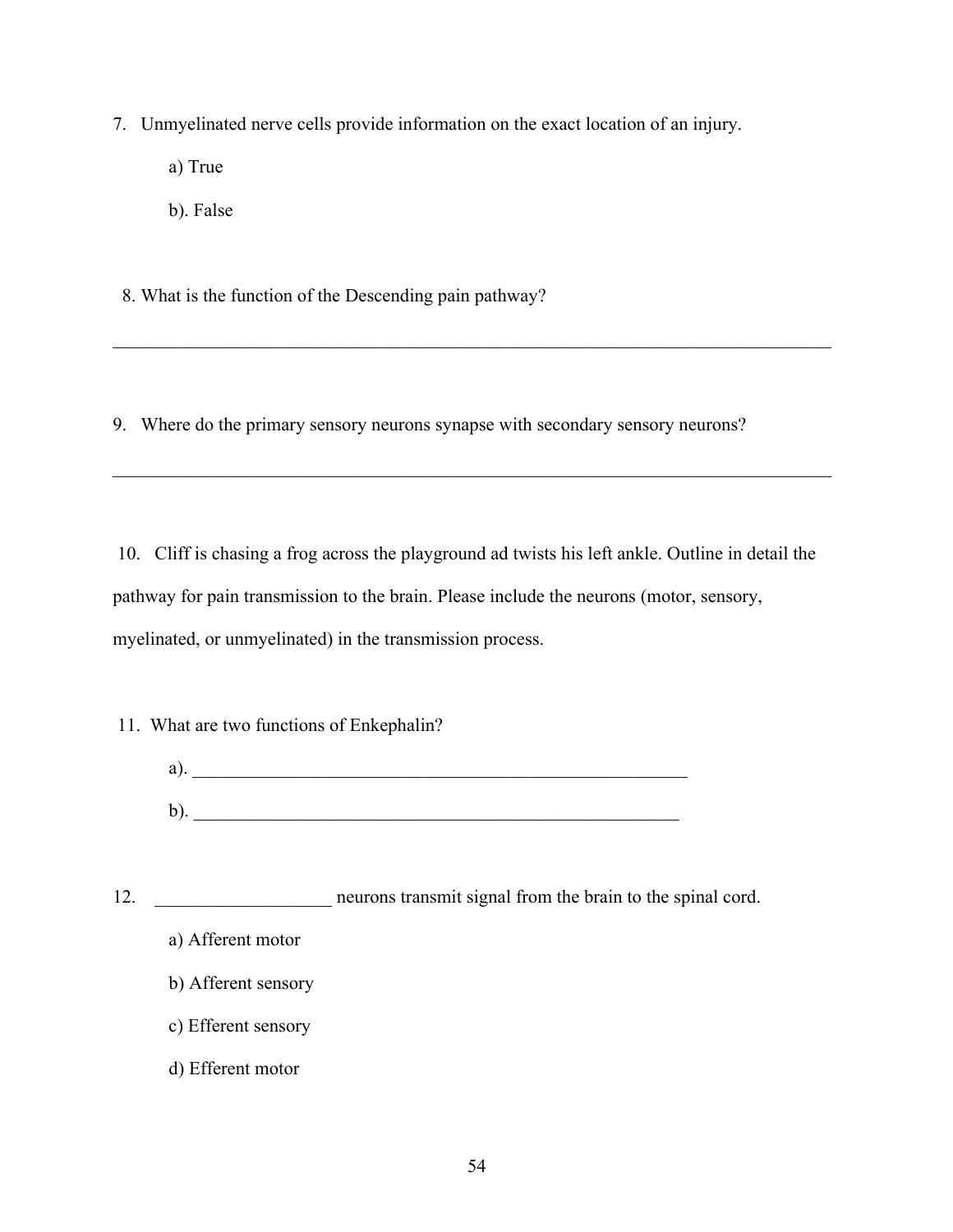## **Appendix J: Activity Pacing PowerPoint Lecture**

## **Objectives**

At the end of this module, you will be able to:

- 1. Define activity pacing.
- 2. Implement activity pacing in a plan of treatment.
- 3. Determine the baseline for an activity and develop a progressive

activity plan.

- 4. Write short-term and long-term goals for patient's treatment plan from case studies.
- 5. Educate patient in a role-play case scenario, on the techniques/strategies of activity pacing and its benefits.

## **Activity pacing defined**

Activity pacing is the adjustment made to activity levels in the pursuance of attaining a modified goal. (Pacing and Goal Setting - Pain Management - painHEALTH, 2021)

### **Purpose of activity pacing**

To help achieve the modified goals **NOT** to avoid activity.

Two parts to activity pacing:

Energy conservation (participate in activities that have personal value for example spending time with family, taking part in a recreational activity that is enjoyable).

Activities are graded to gradually increase task performance to the person's activity tolerance and reduce disability. (*Pacing and Goal Setting - Pain Management - painHEALTH*, 2021.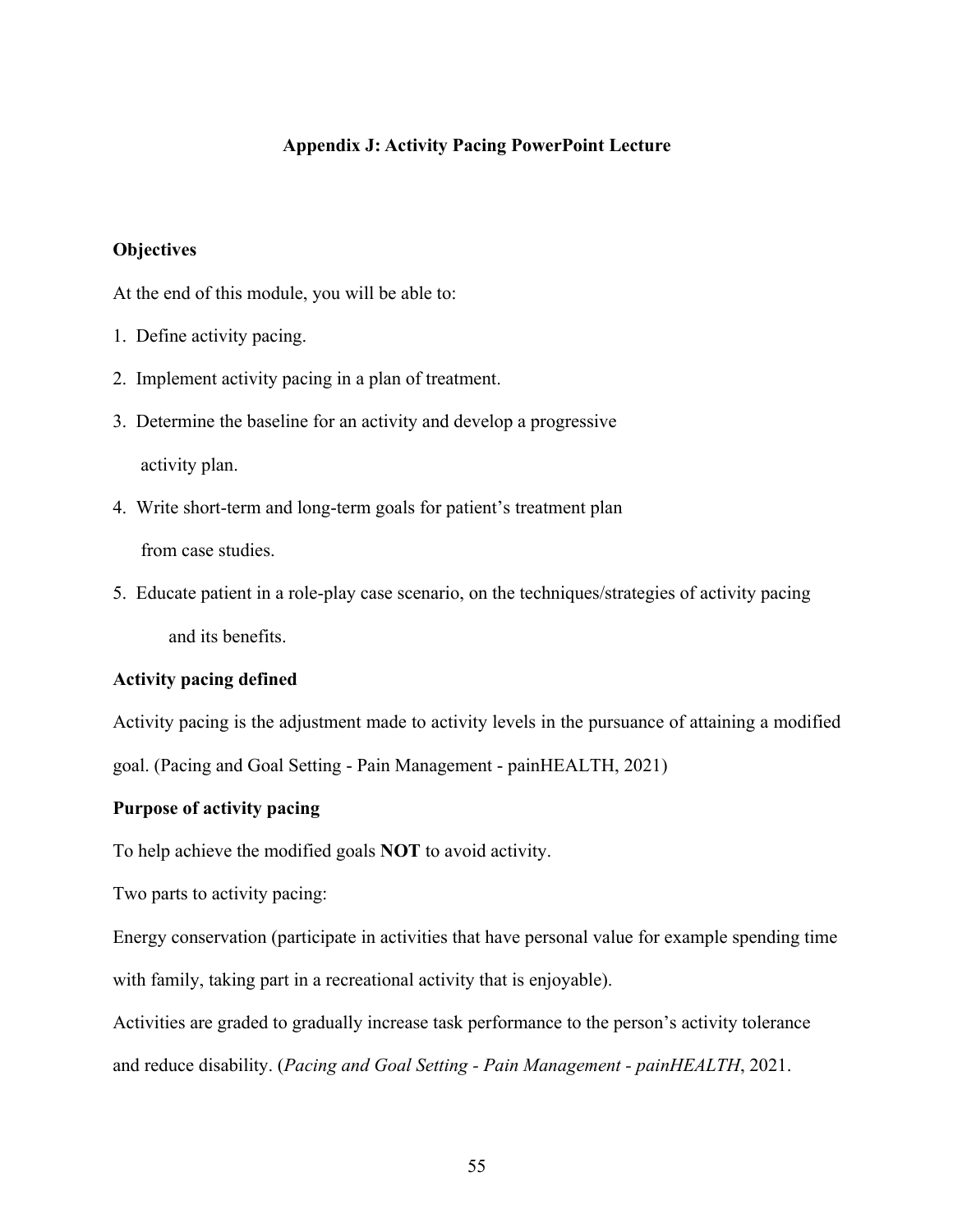# **The Effect of a Tailored Activity Pacing Intervention on Pain and Fatigue for Adults with Osteoarthritis**

In a study by Murphy et. al., (2010), the study examined the effects of activity pacing on reducing pain and fatigue of 32 patients with knee or hip osteoarthritis. They were of mixed age and gender and assigned to random groups receiving either a tailored or general activity pacing program. They met with an OT for two one-on-one sessions for a total of 1.5 hours over a 2 week period. Both groups received education on general principles of activity pacing, but the tailored group, the recommendations were based on the patient's personalized report of activities and education targeted the activity and impact on their symptoms. All participants had similar functional abilities and activity level.

#### **Results**

There was a baseline assessment and 10-week follow up. The participants wore a wrist accelerometer (any device that measures activity – Apple watch). Both groups reported pain reduction and there was no significant difference in the pain reduction of both groups. **Note:** The tailored group reported a greater positive impact on their fatigue level.

### **How to manage pain using activity pacing**

- 1. Use as a planned strategy.
- 2. Add a graded activity designed to increase the level of activity.
- 3. Use activity measurements to grade performance (time, repetitions, distance)
- 4. Do **NOT** use pain as the means to measure engagement in task performance.

### **Does pain equal harm?**

- **-** If a tissue has been injured, pain can linger after the tissue has healed.
- **-** A complete assessment to determine the origin of the pain is required to properly address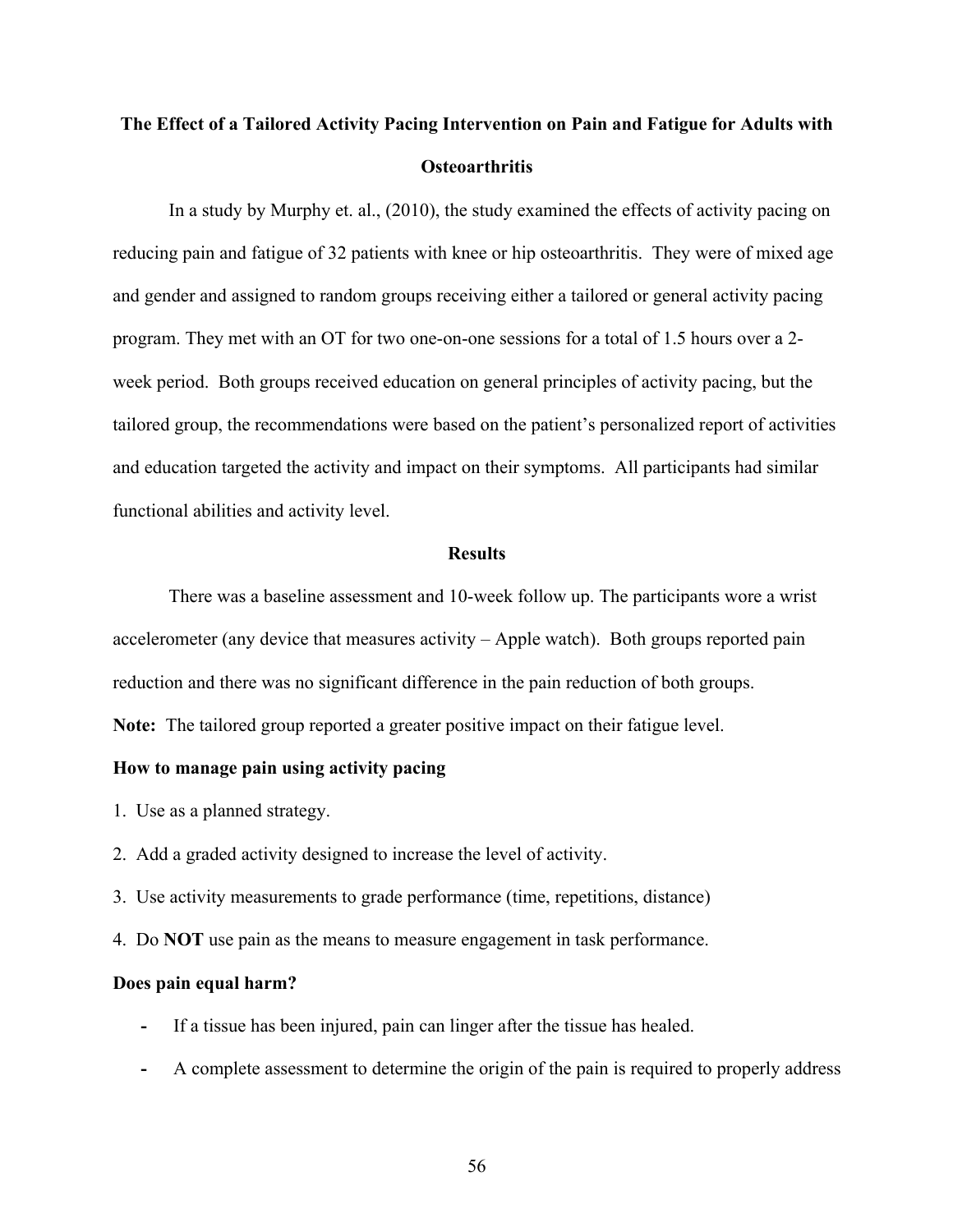pain in treatment.

**-** Since many factors can exacerbate the pain experience, a thorough assessment is required to implement the appropriate treatment method.

## **Case Example**

#### **Case Study A**

A 38-year-old male with complaints of chronic low back pain and leg pain, was involved in a car accident 3 years prior. Patient reports that before his accident he walked 5 miles daily and walked without an assistive device. He now walks with a front-wheeled walker and is able to walk 50 feet before taking a rest break. He uses a manual wheelchair for community mobility. Patient recently had Magnetic Resonance Imaging (MRI) of his lower but there were no findings that explained the reason for his pain.

#### **Case Example**

#### **Case Study B**

Phyllis is 68 years of age and had elective knee surgery 3 days ago. Phyllis reports pain of 7/10 at rest and 10/10 during transfers. Pain medication effectively reduces pain level to 4/10 at rest and Phyllis can tolerate the pain at this level.

#### **When is activity pacing used in treatment?**

Activity pacing is beneficial in the treatment of both acute and chronic pain. Understanding the origin of the pain is imperative in providing the best treatment and achieving positive outcomes.

#### **When is activity pacing used in treatment?**

Activity pacing is beneficial in the treatment of both acute and chronic pain but understanding the origin of the pain is imperative in providing the best treatment and achieving positive outcomes.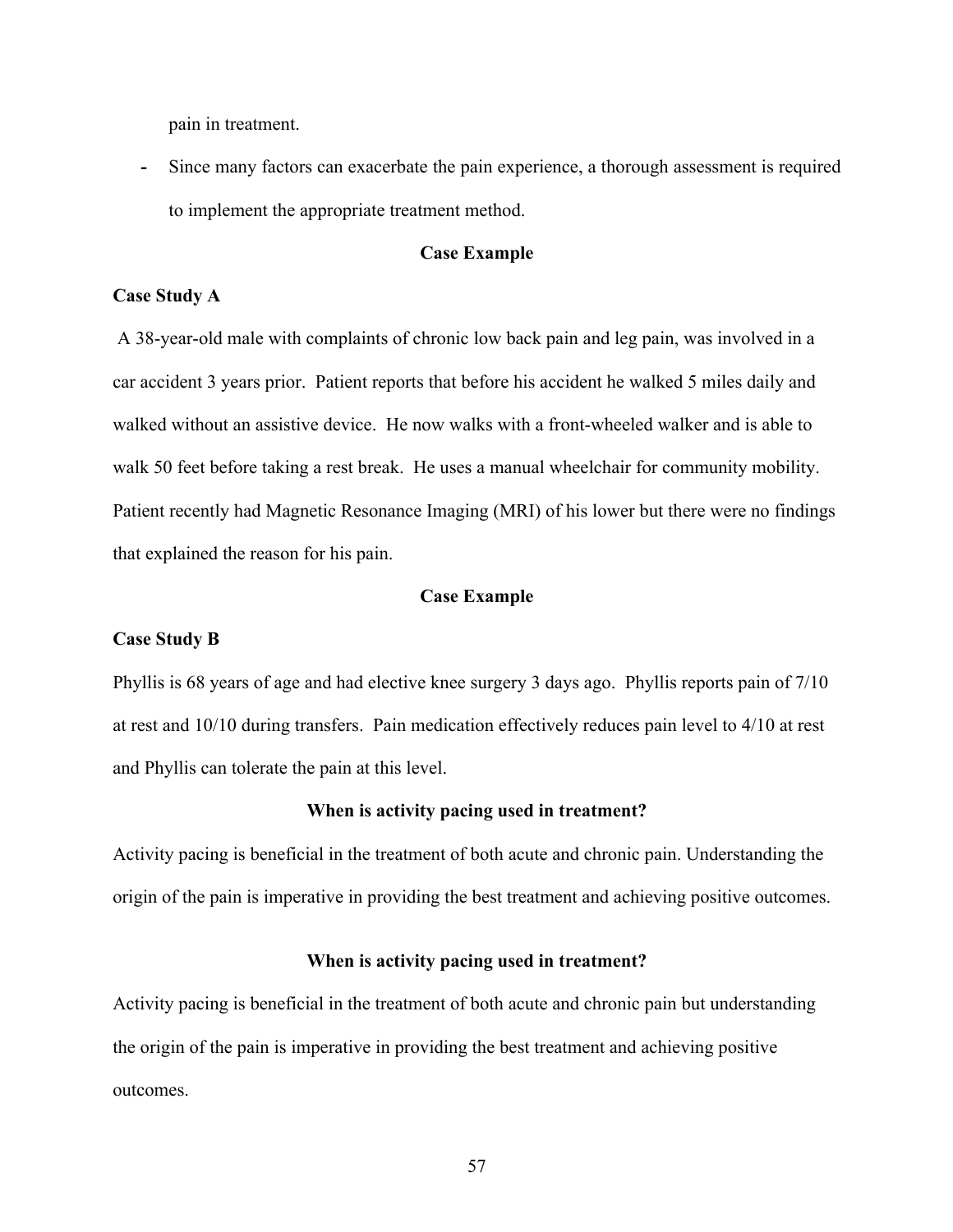**Step One -** Determine the baseline

- **-** Determine the baseline for task performance. (How long can the patient do the task before experiencing a pain flare). **Note: -It is normal to experience pain after activity , lasting for about 20-30 minutes. This is not a pain flare.**
- **-** Collaborate with the patient to identify the symptom that limits their activity the most. The baseline for task performance is set on this activity. (Example: - fatigue, pain).
- **-** Write the frequency or the distance in which the patient performs the task before feeling fatigue.
- **-** For each activity performed, take 3 measures over 3 days.
- **-** Take an average of the measures. (Add the 3 measures together then divide that number by 3).
- **-** Reduce that average by 20 % or multiple by .80 to determine the number of times or distance the task should be performed the first week.

**Step two -** Perform the task.

**Step three** - Increase performance by 10% each week.

**Step four** - Use SMART goals to increase activity level.

**Step five -** Manageable Chunks

- **-** Perform activities in small chunks facilitates improved activity tolerance.
- **-** Change positions, adjust posture (sitting, walking, standing).
- **-** Following these steps decreases opportunity for pain flares.

**Step Six -** Planned rest breaks

### **Setting Goals**

Prioritize goals – things that are determined to be most important (personal)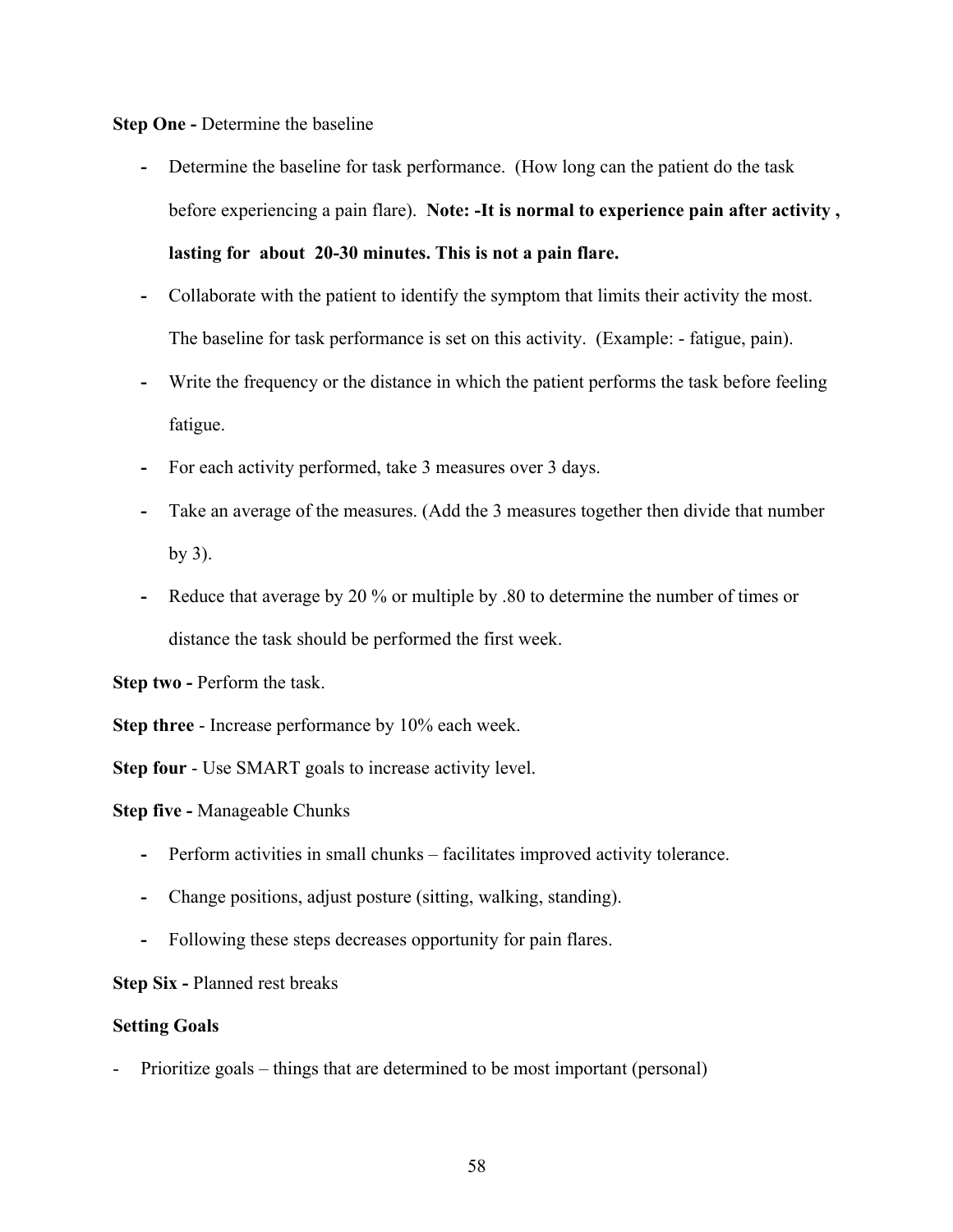- Complete tasks that are most important (personal)

Examples -: relationship with partner, spending time with children, read, cook for family, personal health).

**Note:** Plan activities to avoid performing too many tasks at once and becoming exhausted.

#### **Record important tasks**

- **-** Write down tasks and organize in order of importance.
- **-** The task with the highest priority will be the focus of the day for completion.

#### **Distribute Tasks to reduce Stress**

## **Case Studies**

### **Case Study 1 – David**

David is 38 years old and an electrician. He gets low back pain at the end of the day. He needs to sit for at least an hour to do his invoices on his laptop in the evenings. He is usually able to watch TV and read books without a pain flare, as he gets up at least every 30 minutes to move about. What would be your recommendations using activity pacing, to reach his goal of 1 hour to complete his activity?

### **Daily walk**

David decides that as his back pain is improving, he would like to work on his health and start a daily walk.

**Baseline:** David thinks he would be able to walk 30 minutes, but as he hasn't done this for a while he walks 10 minutes on Day 1 without a pain flare. On Day 2, he walks 20 minutes, with an increase in pain for 2-3 hours, so this is too much. On Day 3, he walks 14 minutes with some increase in his pain for 20 minutes.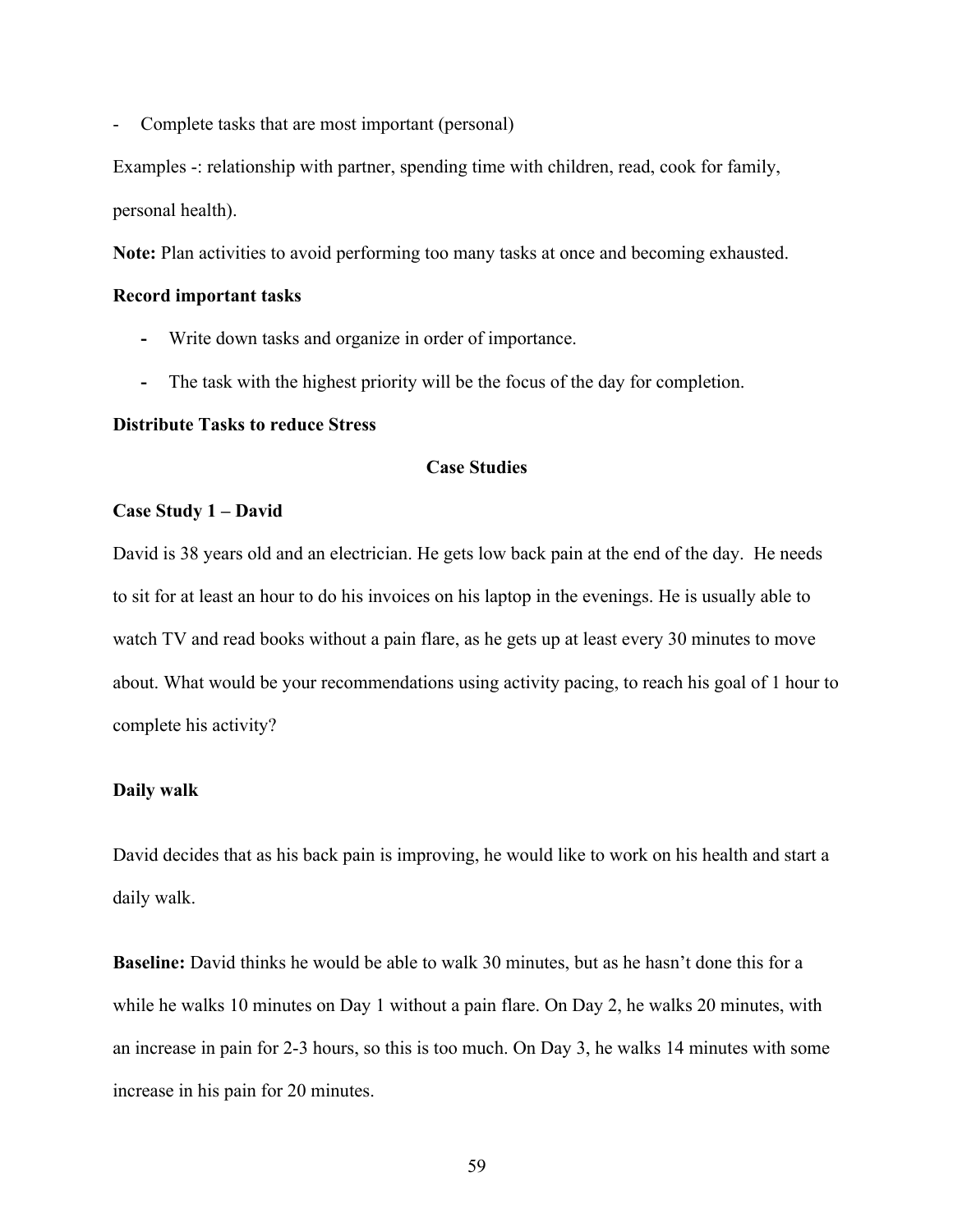# **Case Study 2: Fred**

Example 2. Fred is a 48 years old farmer with low back pain. His pain increases after he walks more than 20 minutes. Fred is usually able to walk once per day because of his long recovery period. Fred has been advised to walk 30-40 minutes every day to improve his health. What is the best recommendation for activity pacing for Fred?

Write a SMART Goal for each case study application.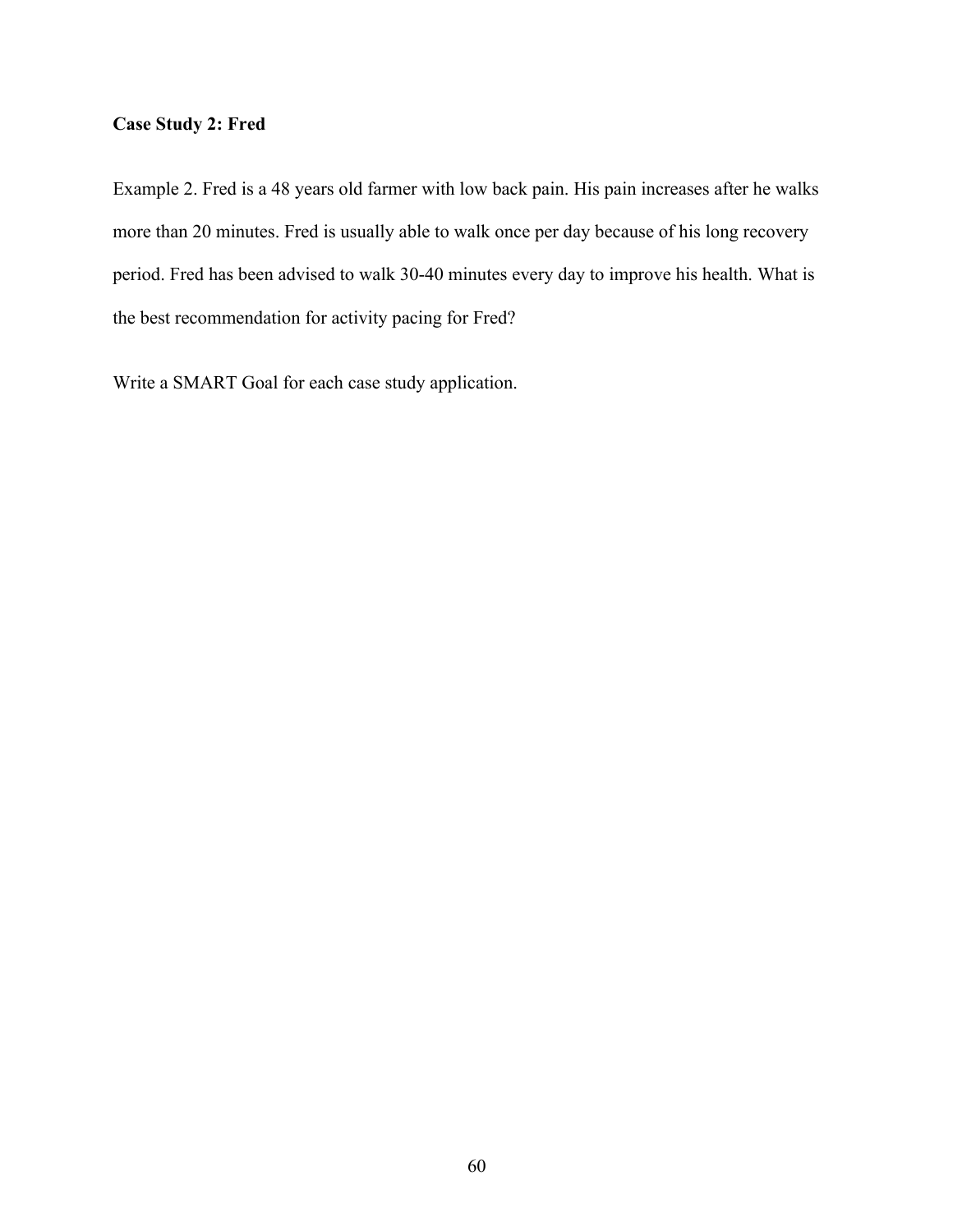## **References**

- Antcliff, D., Keeley, P., Campbell, M., Woby, S., Keenan, A.-M., & McGowan, L. (2018). Activity pacing: moving beyond taking breaks and slowing down. Quality of Life Research, 27(7), 1933–1935. https://doi.org/10.1007/s11136-018-1794-7
- Antcliff, D., Keenan, A.-M., Keeley, P., Woby, S., & McGowan, L. (2021). Testing a newly developed activity pacing framework for chronic pain/fatigue: a feasibility study. BMJ Open, 11(12), e045398. https://doi.org/10.1136/bmjopen-2020-045398
- Murphy, S. L., Lyden, A. K., Smith, D. M., Dong, Q., & Koliba, J. F. (2010). The Effect of a Tailored Activity Pacing Intervention on Pain and Fatigue for Adults with Osteoarthritis. The American Journal of Occupational Therapy: Official Publication of the American Occupational Therapy Association, 64(6), 869–876. https://www.ncbi.nlm.nih.gov/pmc/articles/PMC3655423/
- Pacing and Goal Setting Pain Management painHEALTH. (2021, July 19). Government of Western Australia, Department of Health. https://painhealth.csse.uwa.edu.au/painmodule/pacing-and-goal-setting/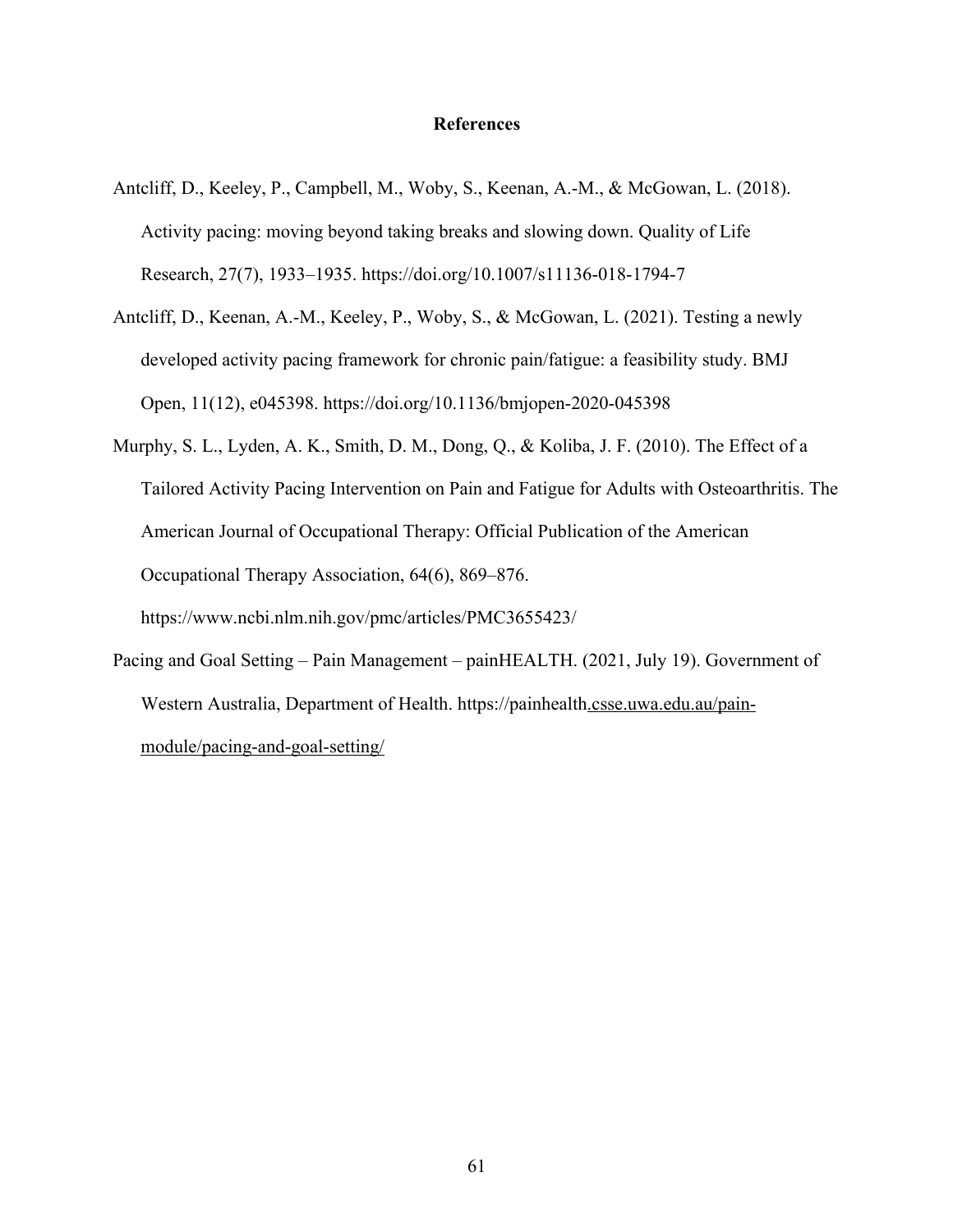### **Appendix K: Exercise and Manual Therapy**

#### **Exercise and Manual Therapy**

# **Objectives**

At the end of this module, the student will be able to:

Identify the benefits of manual and exercise therapy.

Identify considerations to designing an exercise program.

List the factors affecting adherence to an exercise program.

Identify the psychosocial factors to be addressed before implementing manual therapy.

List the benefits of manual therapy.

Apply knowledge of pain to complete a case study.

## **Exercise**

Used for chronic musculoskeletal pain (pain lasting longer than 12 weeks – lasting longer than

normal tissue healing time (Geneen & Moore, 2017)

- Most common types back, neck, knee, hand.

Many years ago, recommended treatment was rest and inactivity.

Exercise benefits:

- Physical health
- Mental health
- Improved physical function

#### Evidence for exercise therapy

Geneen & Moore (2017), completed a Cochrane Database of Systematic Reviews, selecting randomized controlled trials (RCTs) of painful conditions using exercise or physical activity as an intervention.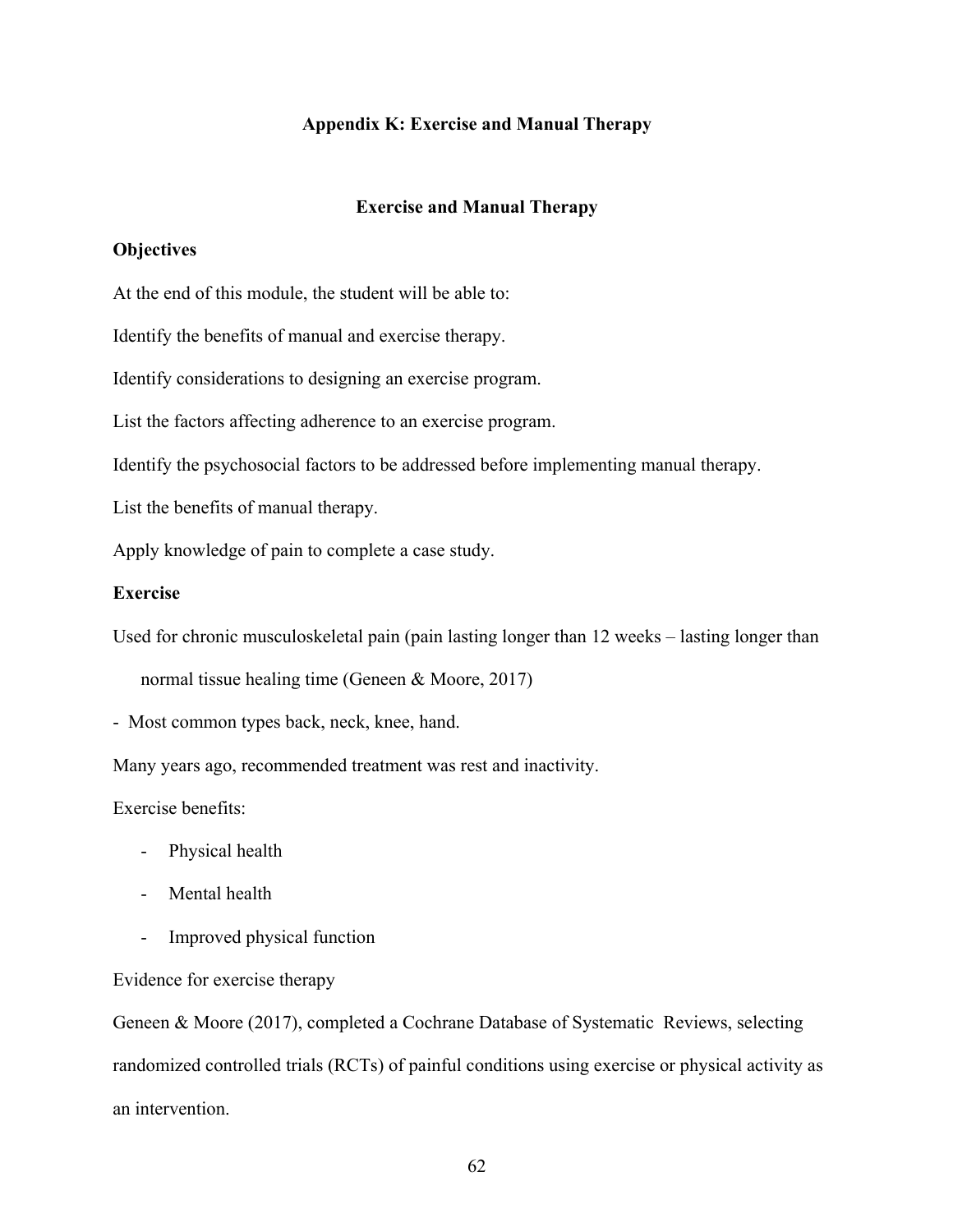Studies included a variety of conditions (osteoarthritis, low back pain, intermittent leg cramps, dysmenorrhea (period pains), neck pain.

Interventions: Land and water-based exercises focused on building strength, flexibility, range-ofmotion, core or balance training, yoga, Pilates and tai chi.

Results – Some positive reports of pain reduction and the evidence suggests pain improvement (reducing severity) and improved physical function and thus quality of life.

## **Exercise defined**

- Planned physical movement
- Posture, activities to prevent impairment
- Enhance functional fitness and wellbeing

## **Question**

What are some goals that may be attained by assigning therapeutic exercises to a patient

experiencing pain?

## **Goal of therapeutic exercise for musculoskeletal pain**

- Reduce pain
- Improve function
- Increase muscular strength
- Endurance or motor control
- Improve range of motion or flexibility
- Help with coordination or balance

## Goals

What is the first step to developing goals for a patient?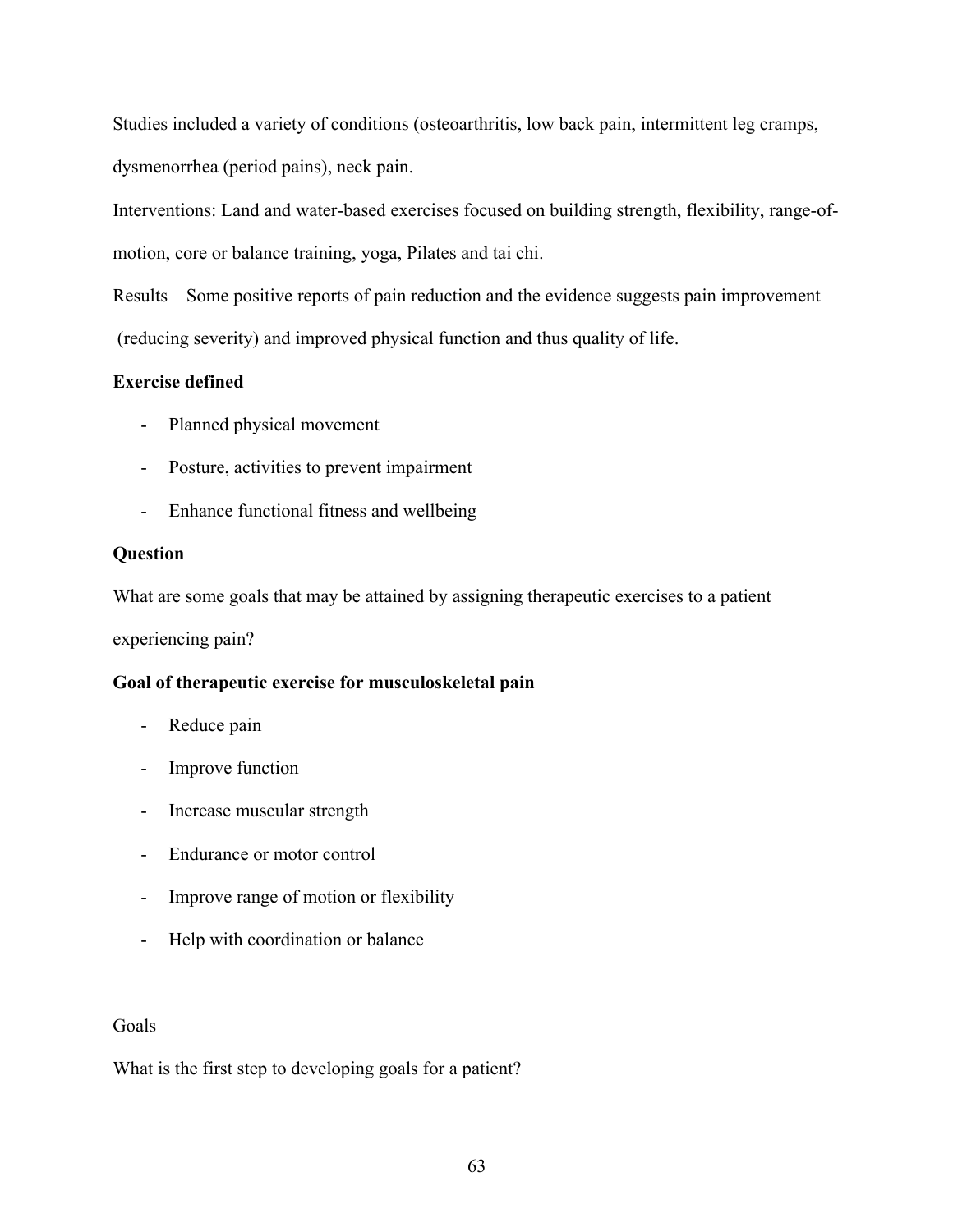### Collaboration

### **Goals are created in collaboration with the patient.**

Considerations for Developing an Exercise Program

### **Exercise Program Design Variables**

Considerations when designing a program

- 1. Specificity Exercise targets the muscle intended.
- 2. Overload Exercise beyond a normal level to have an effect.
- 3. Adaptation Muscle will adjust to the overload if increased until it reaches its capacity.
- 4. Individuality Program must be designed specifically to meet the individual needs and capabilities.
- 5. Reversibility Effects are easily lost when exercise stops and occurs within the simila timeframe it takes to train the system.

Patient Psychological factors

Psychological factors that predict patient participation in exercise program-:

- Motivation
- Self-efficacy (belief in capacity to execute behaviors necessary to produce specific results)

Patient education to address unhelpful beliefs, promote confidence and motivation to exercise, will be necessary prior to engagement in the program.

Clinical Guidelines for Low Back Pain

- Exercise is most widely used for this condition.
- Systematic Review completed by Krenn et al (2017) reviewed the guidelines for managing this condition included patient education, physical activity and manual therapy.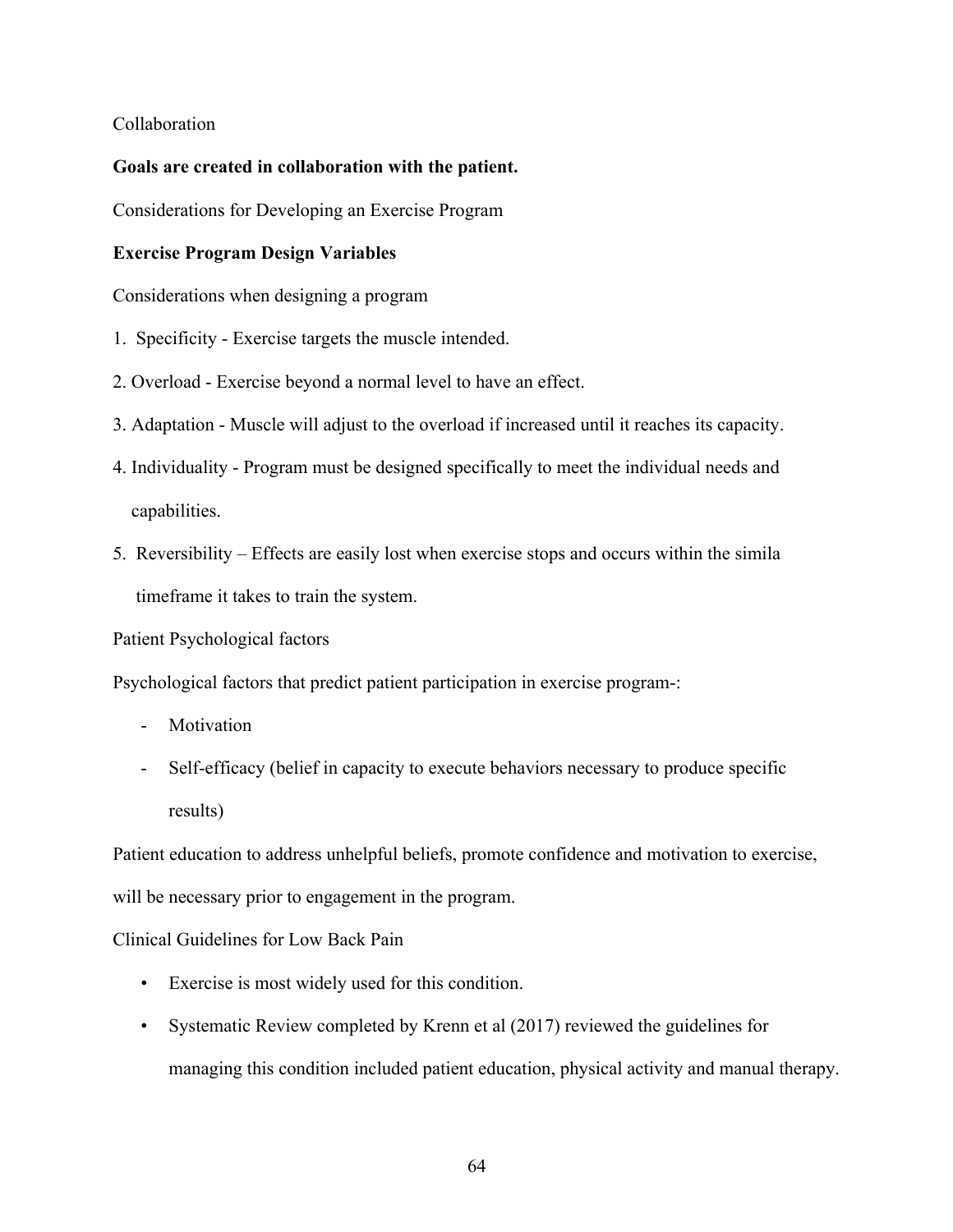- Positive results found with implementation with limited reports of harm from participation.
- Best results obtained when program is individualized to each patient, supervised and over longer time periods.

### Clinical Guidelines for Knee Pain

- Exercise improves function and reduce pain.
- It can improve physical performance, including walking distance and stair climbing, muscle strength, increase ROM in joints, walking speed and self-efficacy.
- A review of more than 50 Randomized Controlled Trials (RCTs) in knee osteoarthritis (OA )supports the use of land-based exercise therapy for reducing symptoms and deficits (Skou et al., 2018).
- Best results obtained from at least 3 x week of exercise participation with at least 2 sessions supervised (30-60 min. duration).

#### Clinical Guidelines for Hand Pain

- Mostly associated with OA of the hand and guidelines derived from expert consensus and systematic review.
- Some evidence derived from research done on knee OA.
- Best outcomes from patient education about joint protection along with exercise (ROM and strengthening).
- Heat therapy prior to exercise is recommended.
- In a RCT of patients with RA, the control group was provided with education on compensatory strategies, assistive device and joint protection. The experimental group received the education and a 8-week exercise program. Both the control group and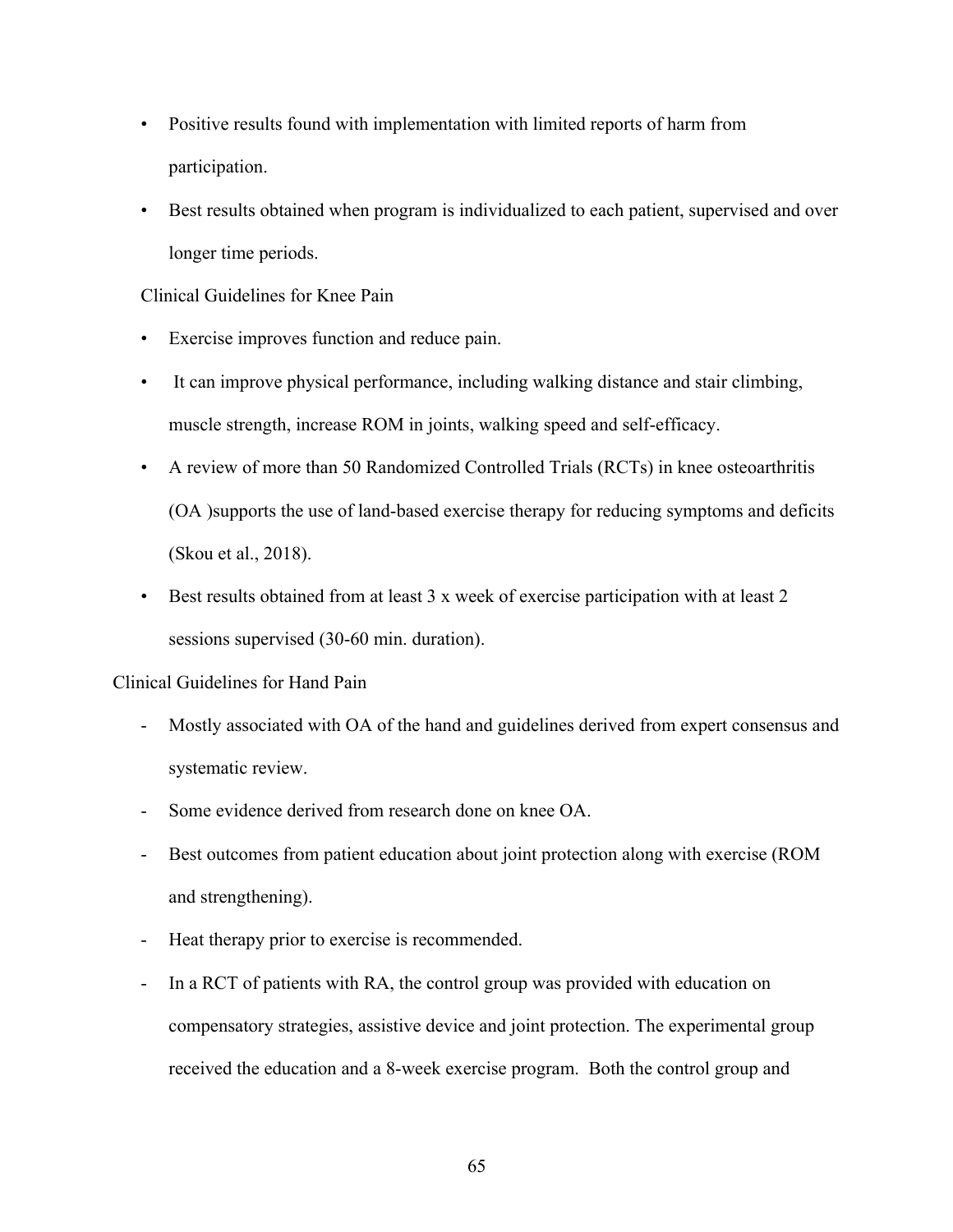exercise group improved functional performance, but the exercise group increased grip strength. Both groups did not report a reduction in pain (Ellegaard et al., 2019).

Factors Affecting Consistent Exercise Performance

- Patient forgets to complete exercises.
- Patient's attitude toward exercise (ex. patient views performing exercises as harmful)

Factors that Affect Compliance with Exercise

World Health Organization (WHO) categorize factors influencing exercise compliance:

- 1. Health system/health care team factors (Practitioner knowledge)
- 2. Social/economic factors (family dysfunction, illiteracy)
- 3. Condition-related factors (co-morbid factors)
- 4. Patient-related factors (Self-efficacy, forgetful)
- 5. Therapy-related factors (length of treatment, previous treatment failures)1,

Strategies to attain Exercise Compliance

- 1. Setting realistic goals
- 2. Individualized exercise program
- 3. Supervision of exercises
- 4. Providing refresher sessions
- 5. Develop exercise program as a part of functional tasks
- 6. Grading the increase of physical activity

### Manual Therapy

- Manual therapy has the longest history as an approach used for pain.
- Used to achieve musculoskeletal relief from pain.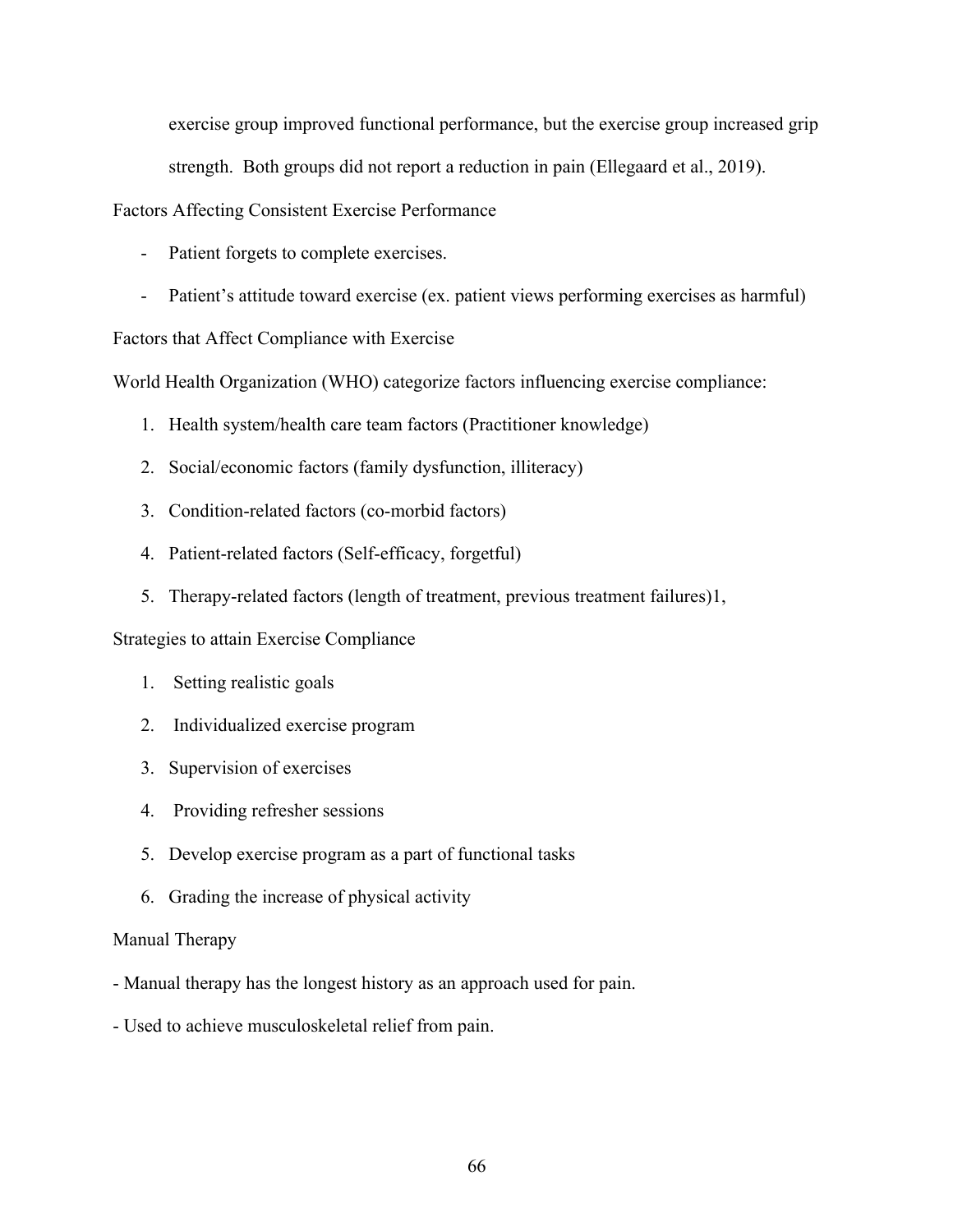-The use of hands, instead of a machine or device for joint manipulation and application of pressure to relieve tension on muscle, spasms and improve joint function (Daul, 2019).

Biopsychosocial Effects of Pain

Biopsychosocial effects must be addressed before manual therapy is implemented.

- Fear of movement
- Beliefs about cause of the limitation
- Supportive family and friends
- Good coping strategies (good emotional support, reasonable expectations.

### Effects of Manual Therapy

- Has an analgesic effect, mediating nociceptive information.
- Information from stretching mechanoreceptors join with nociceptors to take information to the somatosensory areas of the Cerebral cortex.

Studies in 2006 (George et al. compared the change in thermal sensitivity at distant and local sites in response to lumbar extension and bike exercise. Higher pain tolerance was noted with combined treatment than exercise alone. Suggesting that pain inhibition can be evident from passive or active applied movement.

There are some studies that have begun to explore this benefit further.

How does Manual Therapy work?

Gross explanation:

- Receptors that respond to stretching join with the nociceptors in the afferent system, transmitting information to the Cerebral cortex.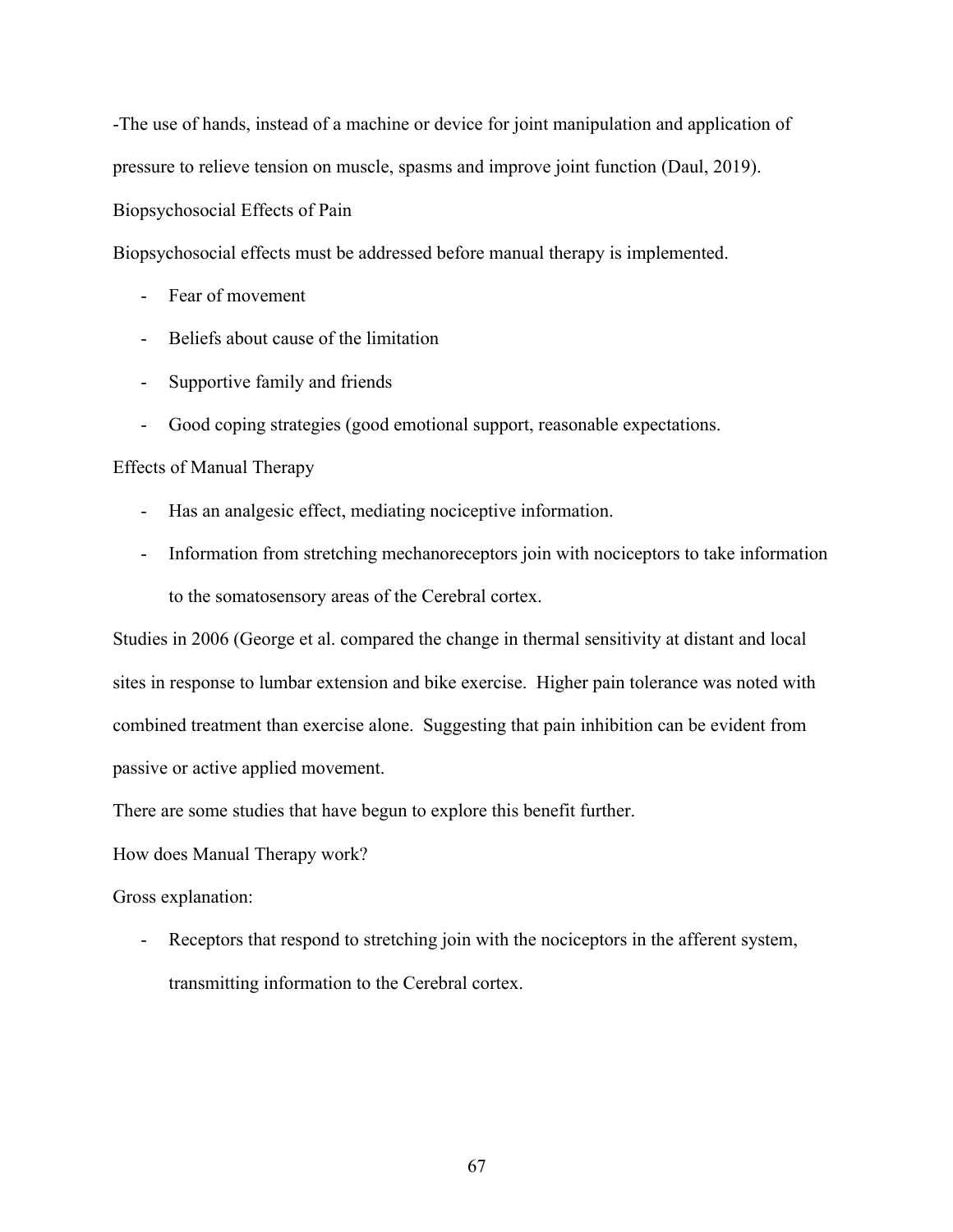- In the Descending pathway (pain modulation) the cortical projections into the Periaqueductal Gray (PAG) matter in the Midbrain originates from the Cerebral Cortex (Somatosensory areas).

The Descending Pathway

Important areas of the descending pathway include:

- Periaqueductal Gray matter Midbrain
- Nucleus Raphe Magnus of the Medulla

When they are working correctly, the neurons from the Gray matter travel down to the Nucleus Raphe Magnus in the Medulla and synapse with a  $2<sup>nd</sup>$  neuron which is Serotonergic/ Noradrenergic, traveling down to the Dorsal Horn of the Spinal Cord to inhibit the communication between the  $1<sup>st</sup>$  and  $2<sup>nd</sup>$  afferent sensory neurons of the Ascending pathway which help to control the pain signals going up the Ascending Pathway.

#### Periaqueductal Gray Area

- Mediates the transmission of nociceptive information.
- Dorsal PAG modifies the pain response inhibiting substance P at the source of the pain at the periphery (noradrenergic).
- Ventral PAG recuperative response 20-45 minutes after strategy is utilized (serotonergic).

Benefit has been linked with application of force applied which differ between clinicians theory.

Pleasure and Pain of Manual Therapy

- Initial pain experienced may be tolerated due to the expected benefits after treatment.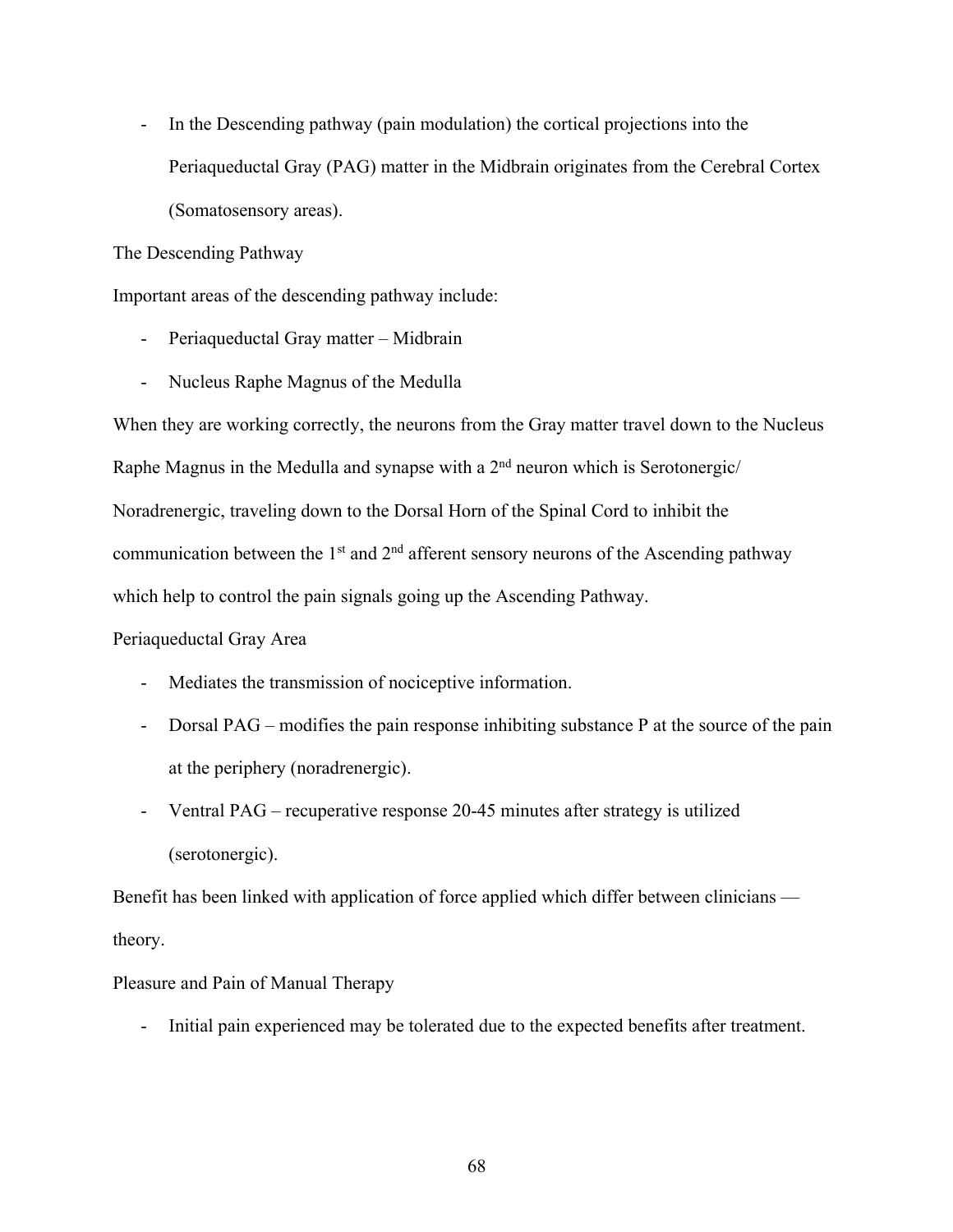- Reduction of pain releases dopamine motivating improved behaviors (postural adjustments, increasing movement and frequency of movement).
- Light touch deemed as pleasurable conveying a positive message to the brain positively impacting the descending pathway of the brain that inhibits the pain transmission.

Further research is underway to explore the benefits that manual therapy provides and to

hopefully offer more explanation of the effects.

Promoted Effects of Manual Therapy

- Offers pain relief immediately.
- Reduces patient's fear of movement.
- Reduces anxiety.
- Promotes tissue healing.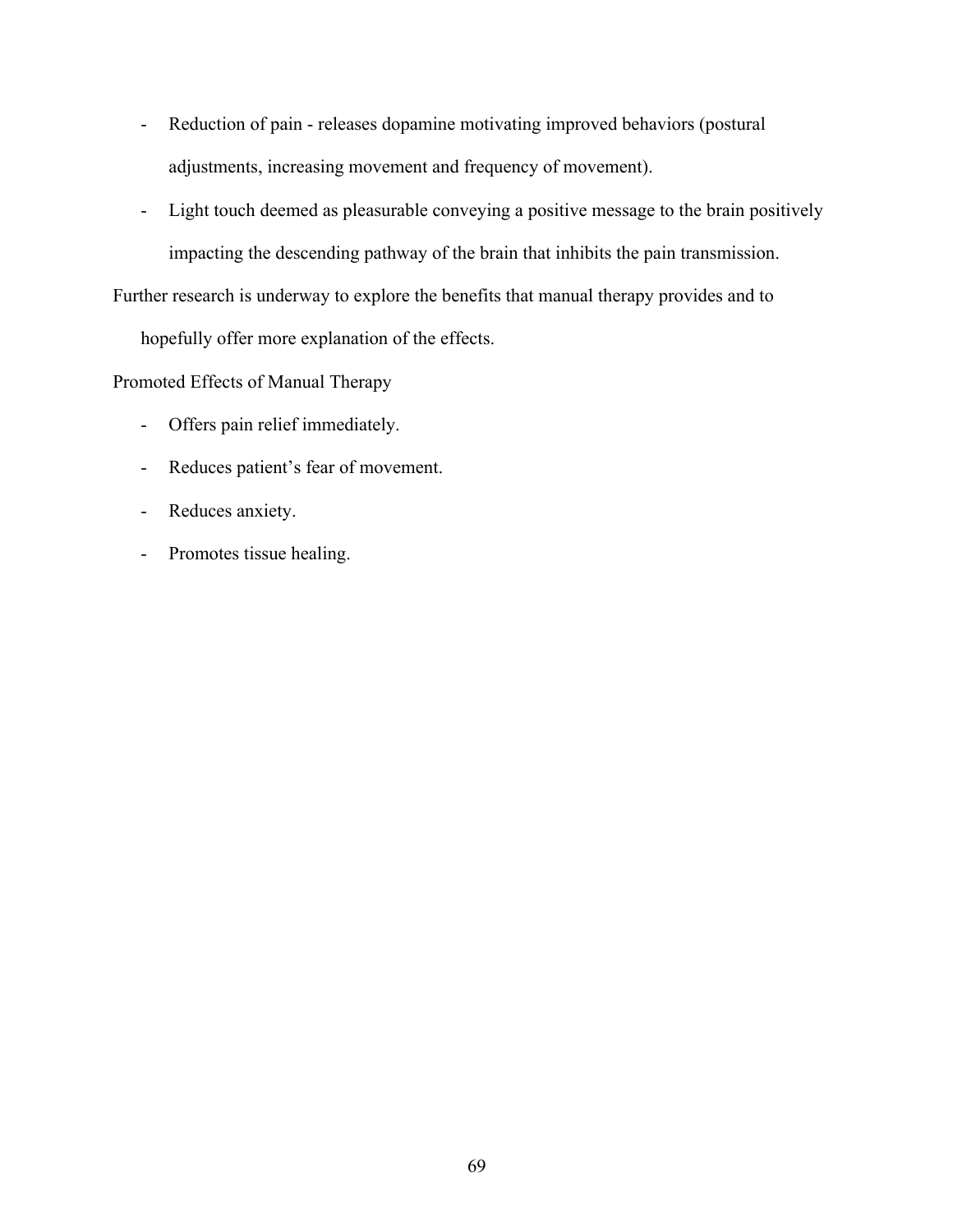#### **References**

- Daul, R. (2019). *Manual Physical Therapy for Pain Relief*. Spine-Health. https://www.spinehealth.com/treatment/physical-therapy/manual-physical-therapy-pain-relief
- Ellegaard, K., von Bülow, C., Røpke, A., Bartholdy, C., Hansen, I. S., Rifbjerg-Madsen, S., Henriksen, M., & Wæhrens, E. E. (2019). Hand exercise for women with rheumatoid arthritis and decreased hand function: an exploratory randomized controlled trial. *Arthritis Research & Therapy*, *21*(1). https://doi.org/10.1186/s13075-019-1924-9
- Hubert Van Griensven, Strong, J., & Unruh, A. M. (2014). *Pain : a textbook for health professionals*. Churchill Livingstone Elsevier.
- Krenn, C., Horvath, K., Jeitler, K., Zipp, C., Siebenhofer-Kroitzsch, A., & Semlitsch, T. (2020). Management of non-specific low back pain in primary care  $-$  A systematic overview of recommendations from international evidence-based guidelines. *Primary Health Care Research & Development*, *21*. https://doi.org/10.1017/s1463423620000626
- Skou, S. T., Pedersen, B. K., Abbott, J. H., Patterson, B., & Barton, C. (2018). Physical Activity and Exercise Therapy Benefit More Than Just Symptoms and Impairments in People With Hip and Knee Osteoarthritis. *Journal of Orthopaedic & Sports Physical Therapy*, *48*(6), 439– 447. https://doi.org/10.2519/jospt.2018.7877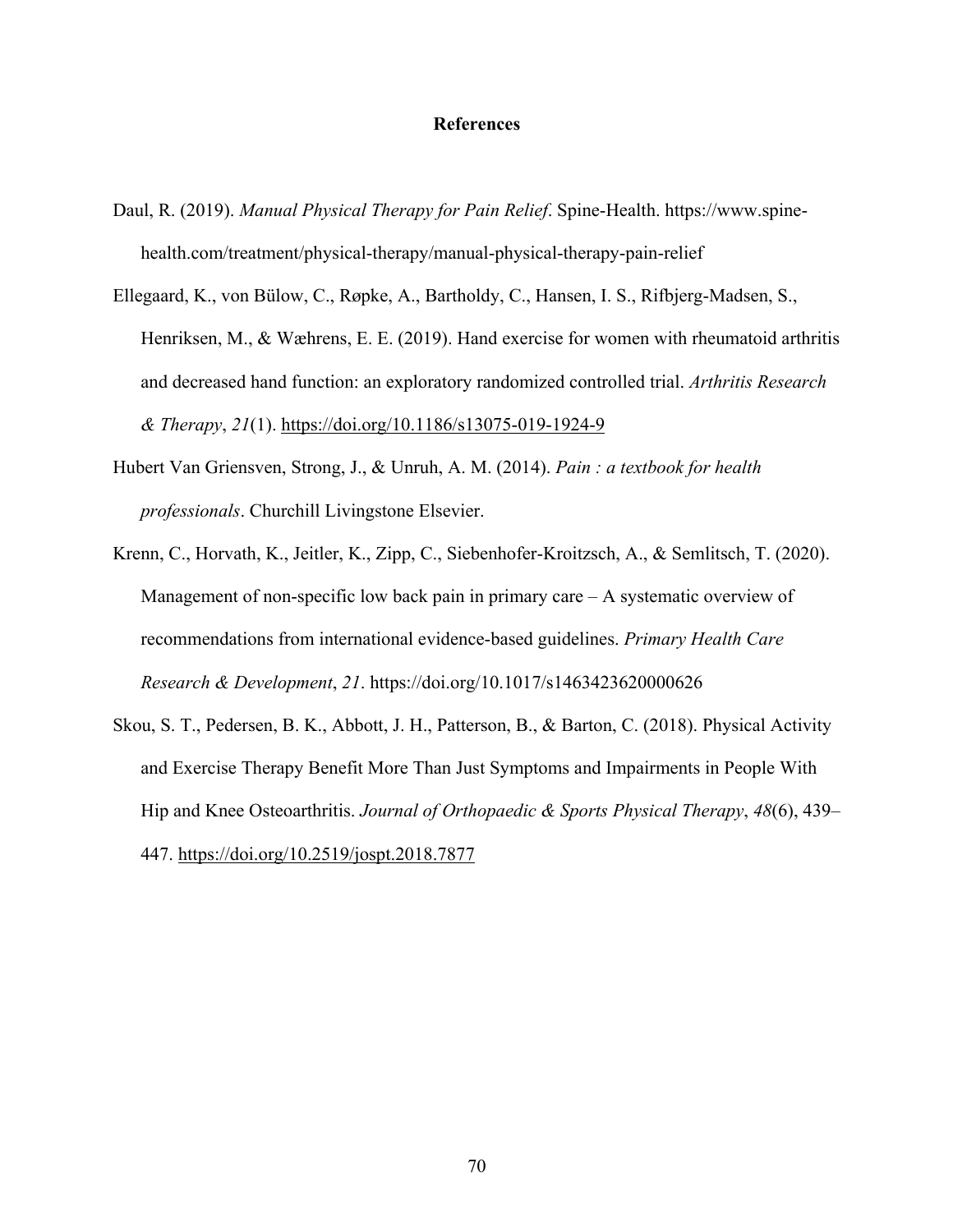#### **Assignment Objectives**

At the end of the assignment students will:

Demonstrate the ability to interview patients and collaborate on goals.

Choose an appropriate assessment tool to determine patient needs and guide intervention.

Explain the pain process

Choose measures for treating the pain by assessing patient's attitude to treatment approach. Collaborate with patient on how to assess treatment effectiveness.

#### **Case Study**

John is a 54-year-old assigned female at birth (AFAB) retired firefighter. John fell through the floor of a burning building 2 years ago, fracturing both arms and legs, ribs and back. John continues to report excruciating pain, walking with a rolling walker, and frequently using a wheelchair. An X-ray, MRI, CT scan and bone scan was completed and reported no injuries that would explain John's report of pain.

The patient has been referred to occupational therapy because of functional deficits: an inability to don shoes and socks, relying on the spouse to perform the tasks. John is now frequently incontinent because of the extended time to perform transfers and does not participate in community events or leisure activities which is placing a strain on the relationship. John and spouse walked 5 miles each day prior to the accident.

#### Assessment

- 1. Introduction
- 2. Occupational therapy role
- 3. Develop a support
- 4. Patient goal for treatment

71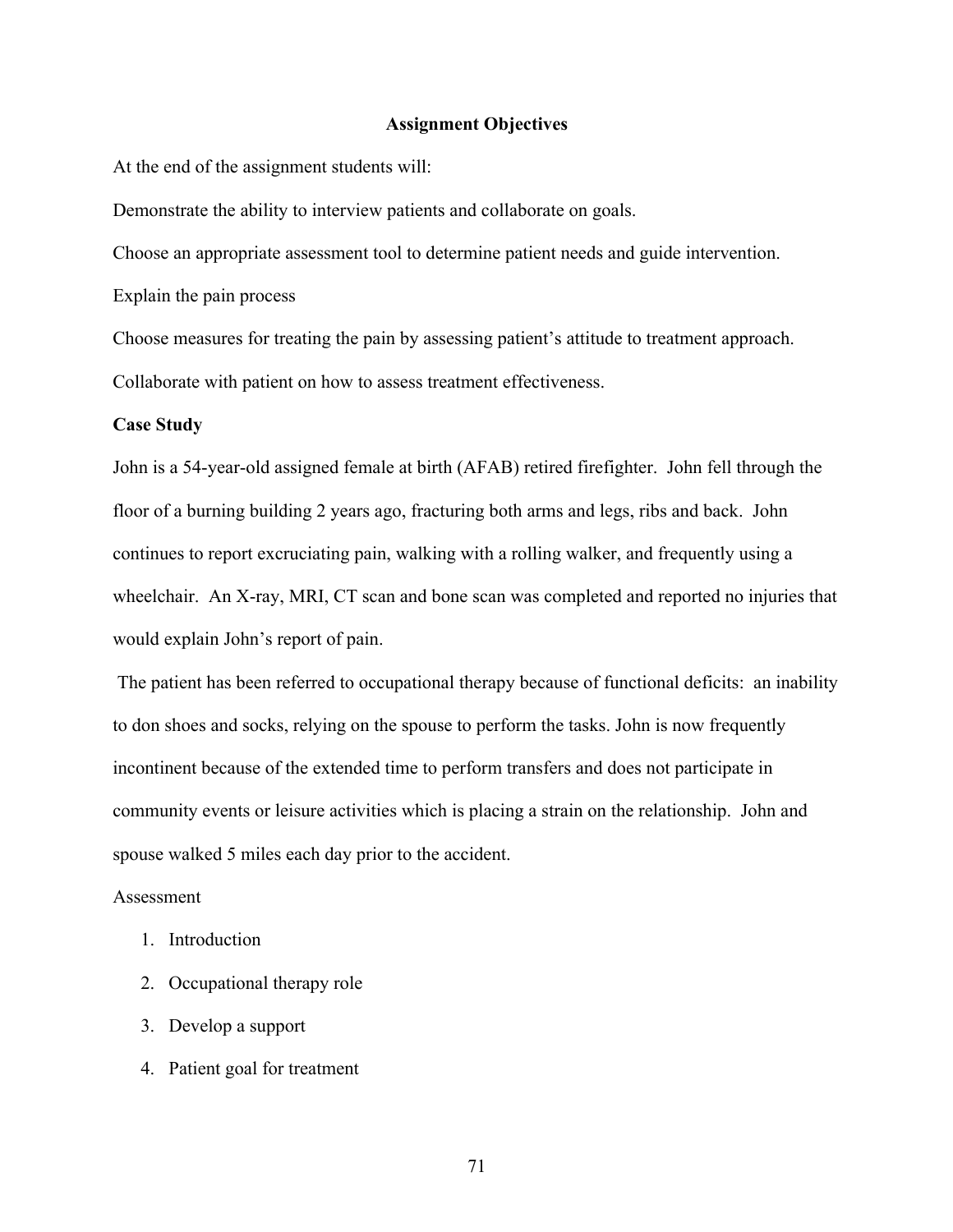- 5. Medical history (past and current)
- 6. Patient's areas of perceived deficit
- 7. Musculoskeletal assessment
- 8. Psychosocial factors (depression, sleep, eating habits, leisure, social/family support, motivation).
- 9. Patient's assessment of cause of pain
- 10. Goal Collaboration
- 11. Referral if appropriate

#### **Assignment**

### **Case study**

Jane is 31 years of age and has a 3-year-old daughter. Jane was involved in a car accident 1 year ago and continues to experience neck and back pain. She has not worked since her car accident and has been unable to care for her daughter. Her mother has since moved in the home to assist in the care of her daughter and granddaughter. Jane's husband is in pharmacology sales and travels 2 weeks out of each month.

Jane has limited range of motion to neck and trunk secondary to reports of pain. She had occupational and physical therapy for 6 months after her accident but continues to report debilitating pain of 9/10 without medication. She needs assistance with LB dressing, toileting and showering and all home IADLs. She has not had any imaging since the ones taken after the accident. Jane states that the pain has increased in the last month. She reports tingling and numbness in both arms that prevents her from maintaining her grasp on objects.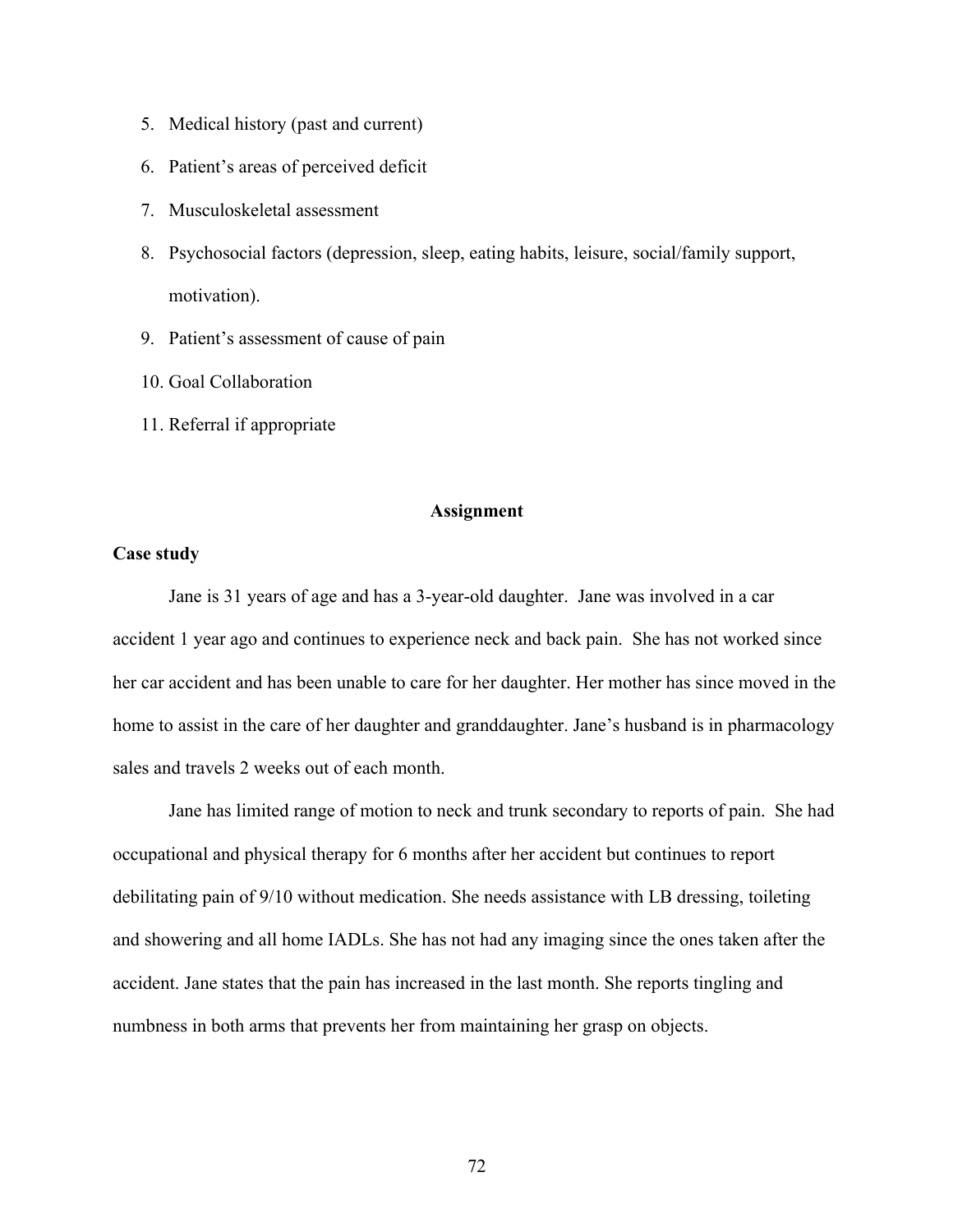# **Treatment**

- 1. What are the long-term goals?
- 2. What are the short-term goals?
- 3. How would you approach treatment? Explain the reason for your approach.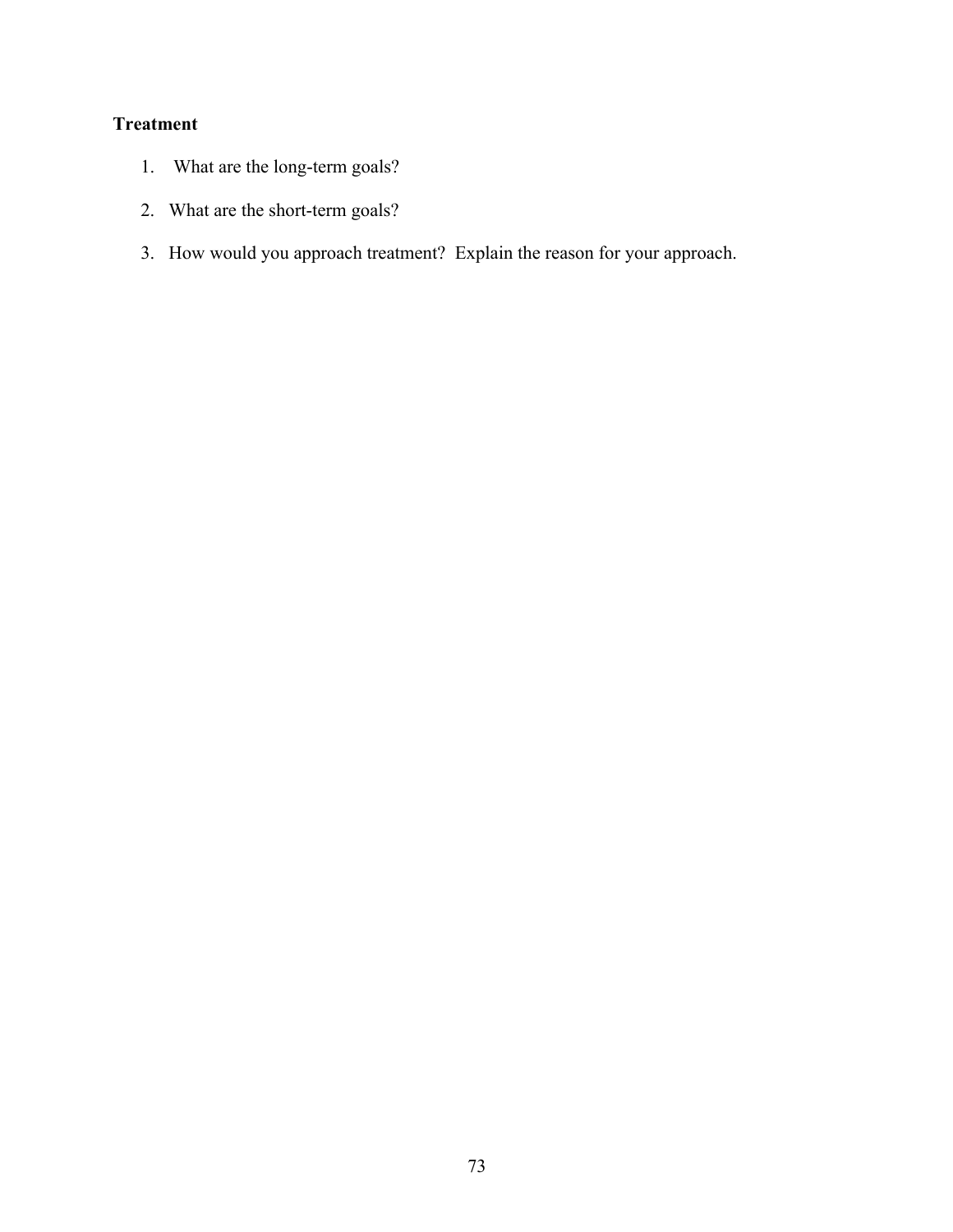### **Appendix L: Guest Lecture Certificate**

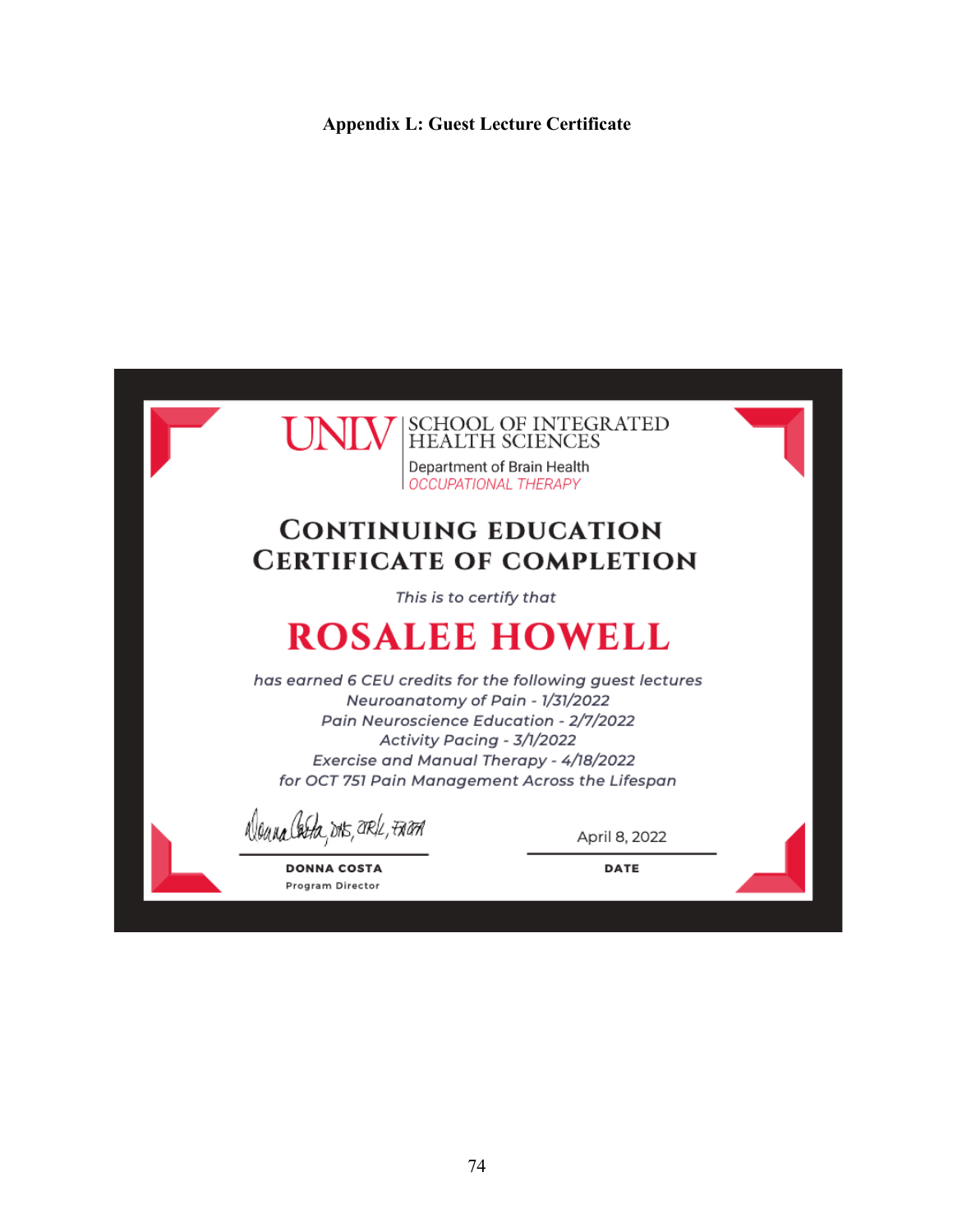#### **References**

- Allen, D. D., & Toth-Cohen, S. (2019). Use of case studies to promote critical thinking in occupational therapy students. *Journal of Occupational Therapy Education*, *3*(3). https://doi.org/10.26681/jote.2019.030309
- Andermann, A. (2016). Taking action on the social determinants of health in clinical practice: A framework for health professionals. *Canadian Medical Association Journal*, *188*(17-18), E474–E483. https://doi.org/10.1503/cmaj.160177
- Bain, L., Norris, S., & Stroud, C. (2019). *The role of nonpharmacological approaches to pain management PROCEEDINGS OF A WORKSHOP*. https://www.ncbi.nlm.nih.gov/books/NBK541702/pdf/Bookshelf\_NBK541702.pdf
- Bingolbali, E., & Bingolbali, F. (2015). *Faculty of Education; ERME* (p. 17). https://hal.archives-ouvertes.fr/hal-01289421/document
- Briggs, E. (2012). Evaluating the impact of pain education: How do we know we have made a difference? *British Journal of Pain*, *6*(2), 85–91. https://doi.org/10.1177/2049463712449961
- Centers for Disease Control and Prevention. (2020, December 2). *Products - data briefs number 390 - November 2020*. Retrieved February 23, 2022, from https://www.cdc.gov/nchs/products/databriefs/db390.htm
- Chatchumni, M., Eriksson, H., & Mazaheri, M. (2020). A scoping review of pain management education programs (PMEPs): Do they prepare nurses to deal with patients' Postoperative pain? *Pain Research and Management*, *2020*, 1–7. https://doi.org/10.1155/2020/4062493
- *CMS opioid roadmap: Strategy to fight the opioid crisis* [PDF]. (2020, June). Retrieved February 27, 2022, from https://www.cms.gov/About-CMS/Agency-Information/Emergency/Downloads/Opioid-epidemic-roadmap.pdf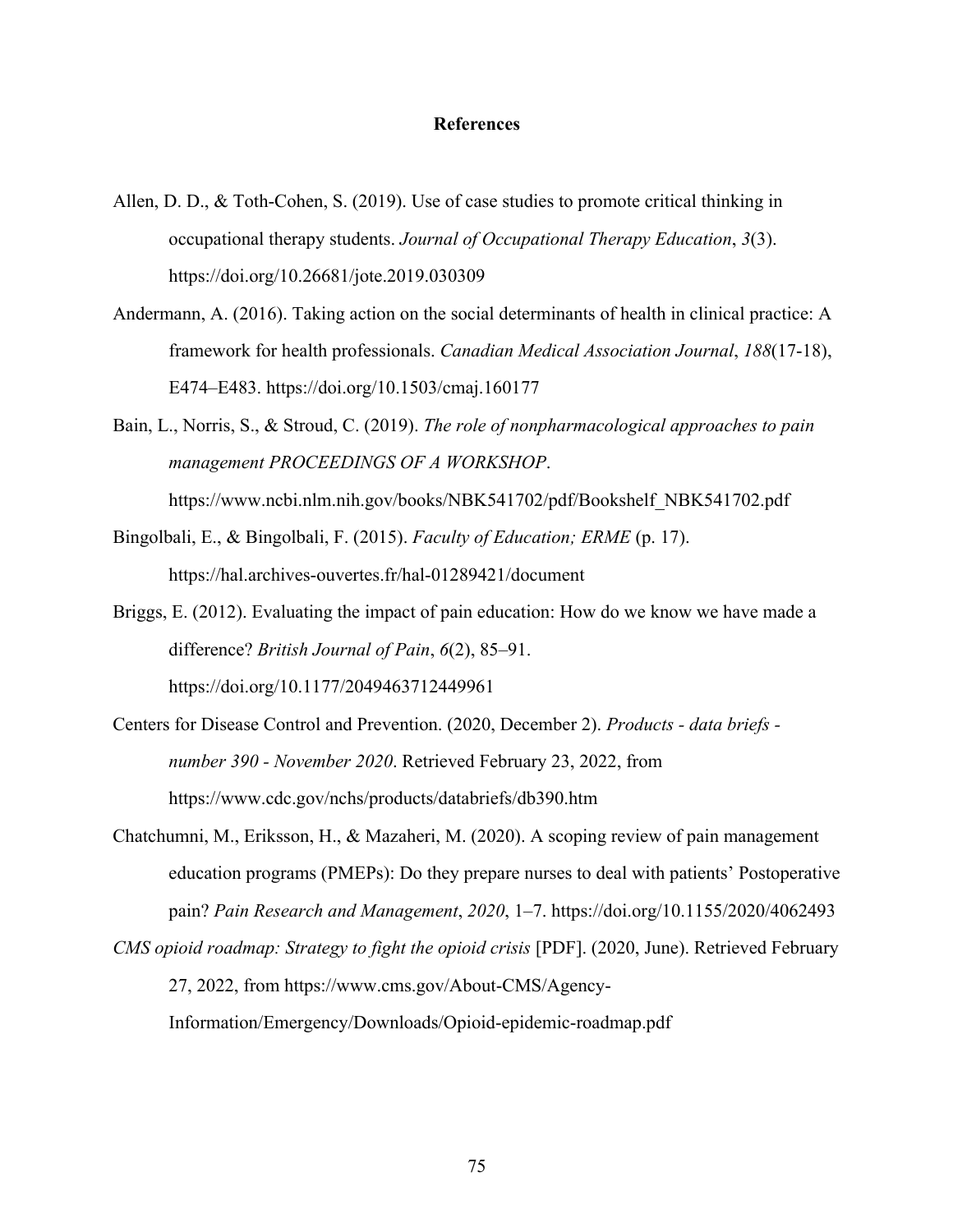- Cohen, M., Quintner, J., Buchanan, D., Nielsen, M., & Guy, L. (2011). Stigmatization of patients with chronic pain: The extinction of empathy. *Pain Medicine*, *12*(11), 1637–1643. https://doi.org/10.1111/j.1526-4637.2011.01264.x
- Dahlhamer, J., Lucas, J., Zelaya,, C., Nahin, R., Mackey, S., DeBar, L., Kerns, R., Von Korff, M., Porter, L., & Helmick, C. (2018). Prevalence of chronic pain and high-impact chronic pain among adults — United States. *MMWR. Morbidity and Mortality Weekly Report*, *67*(36), 1001–1006. https://doi.org/10.15585/mmwr.mm6736a2
- Fisher, E., Law, E., Dudeney, J., Palermo, T. M., Stewart, G., & Eccleston, C. (2018). Psychological therapies for the management of chronic and recurrent pain in children and adolescents. *Cochrane Database of Systematic Reviews*. https://doi.org/10.1002/14651858.cd003968.pub5
- Fishman, S. M., Young, H. M., Lucas Arwood, E., Chou, R., Herr, K., Murinson, B. B., Watt-Watson, J., Carr, D. B., Gordon, D. B., Stevens, B. J., Bakerjian, D., Ballantyne, J. C., Courtenay, M., Djukic, M., Koebner, I. J., Mongoven, J. M., Paice, J. A., Prasad, R., Singh, N., & Sluka, K. A. (2013). Core competencies for pain management: Results of an interprofessional consensus summit. *Pain Medicine*, *14*(7), 971–981. https://doi.org/10.1111/pme.12107
- Friedrichsdorf, S. J., & Goubert, L. (2020). Pediatric pain treatment and prevention for hospitalized children. *PAIN Reports*, *5*(1), e804. https://doi.org/10.1097/pr9.0000000000000804
- Gatchel, R. J., McGeary, D. D., McGeary, C. A., & Lippe, B. (2014). Interdisciplinary chronic pain management: Past, present, and future. *American Psychologist*, *69*(2), 119–130. https://doi.org/10.1037/a0035514
- Geneen, L. J., Moore, R. A., Clarke, C., Martin, D., Colvin, L. A., & Smith, B. H. (2017). Physical activity and exercise for chronic pain in adults: an overview of Cochrane Reviews. *Cochrane Database of Systematic Reviews*, *4*(4). https://doi.org/10.1002/14651858.cd011279.pub3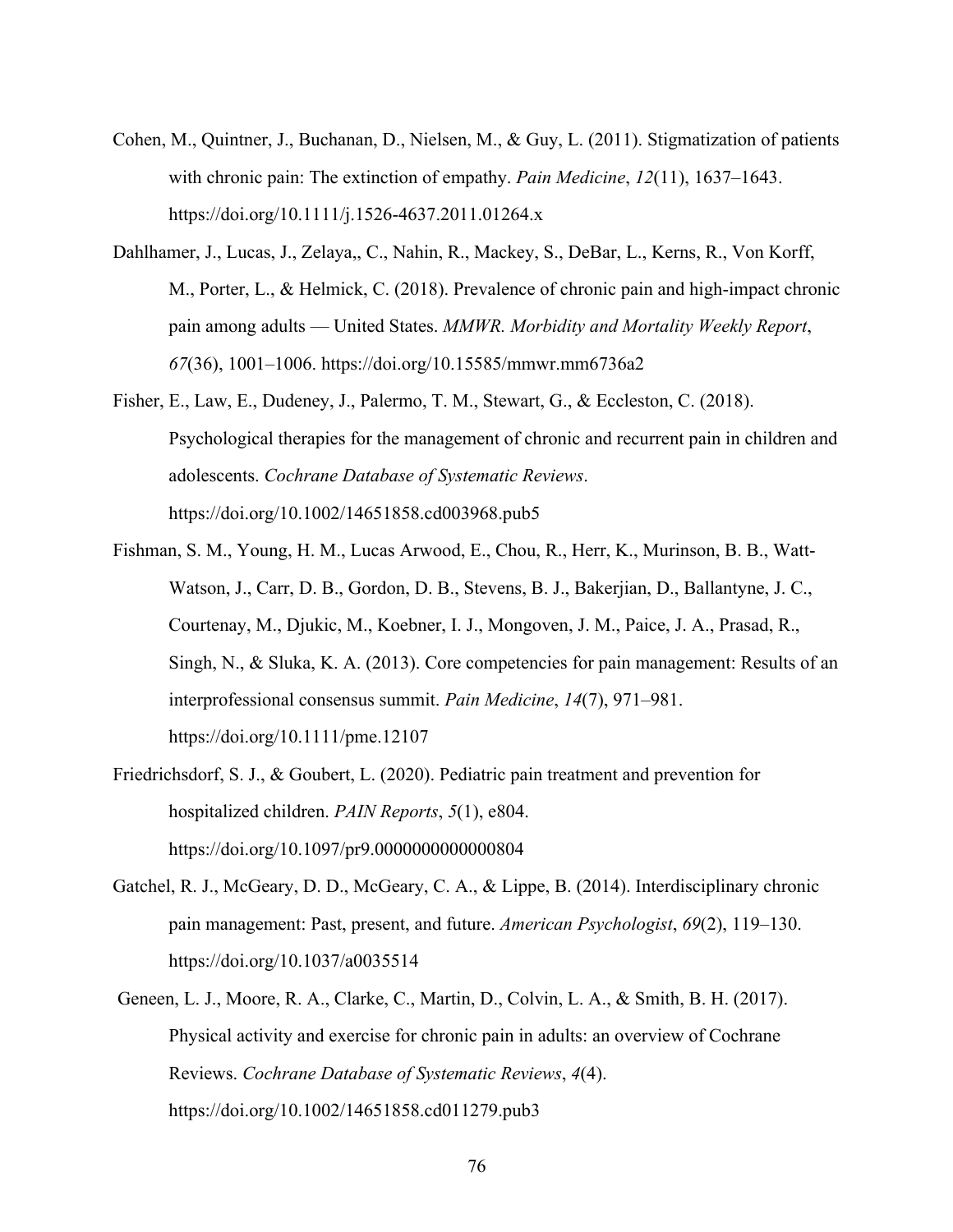- Germossa, G. N., Hellesø, R., & Sjetne, I. S. (2019). Hospitalized patients' pain experience before and after the introduction of a nurse-based pain management programme: A separate sample pre and post study. *BMC Nursing*, *18*(1). https://doi.org/10.1186/s12912- 019-0362-y
- Hadi, M. A., McHugh, G. A., & Closs, S. J. (2018). Impact of chronic pain on patients' quality of life: A comparative mixed-methods study. *Journal of Patient Experience*, *6*(2), 133– 141. https://doi.org/10.1177/2374373518786013
- Hajat, A., Hsia, C., & O'Neill, M. S. (2015). Socioeconomic disparities and air pollution exposure: A global review. *Current Environmental Health Reports*, *2*(4), 440–450. https://doi.org/10.1007/s40572-015-0069-5
- Hogans, B. B., & Gallagher, R. M. (2018). A global year for pain education: Progress, trends, and the way forward. *Pain Medicine*, *19*(8), 1507–1511. https://doi.org/10.1093/pm/pny102
- *How to be patient with yourself and others in a changing World*. (2020, July 10). Therapy Changes. https://therapychanges.com/blog/2020/07/how-to-be-patient-with-yourself-andothers-in-a-changing-world/
- Hu, C. (2020). Understanding college students' perceptions of effective teaching. *International Journal of Teaching and Learning in Higher*, *2020*(2), 318–328. https://files.eric.ed.gov/fulltext/EJ1286303.pdf
- Hubert Van Griensven, Strong, J., & Unruh, A. M. (2014). *Pain: A textbook for health professionals*. Churchill Livingstone Elsevier.
- *IASP Interprofessional Pain Curriculum Outline*. (n.d.). International Association for the Study of Pain (IASP). Retrieved April 7, 2022, from https://www.iasppain.org/education/curricula/iasp-interprofessional-pain-curriculum-outline/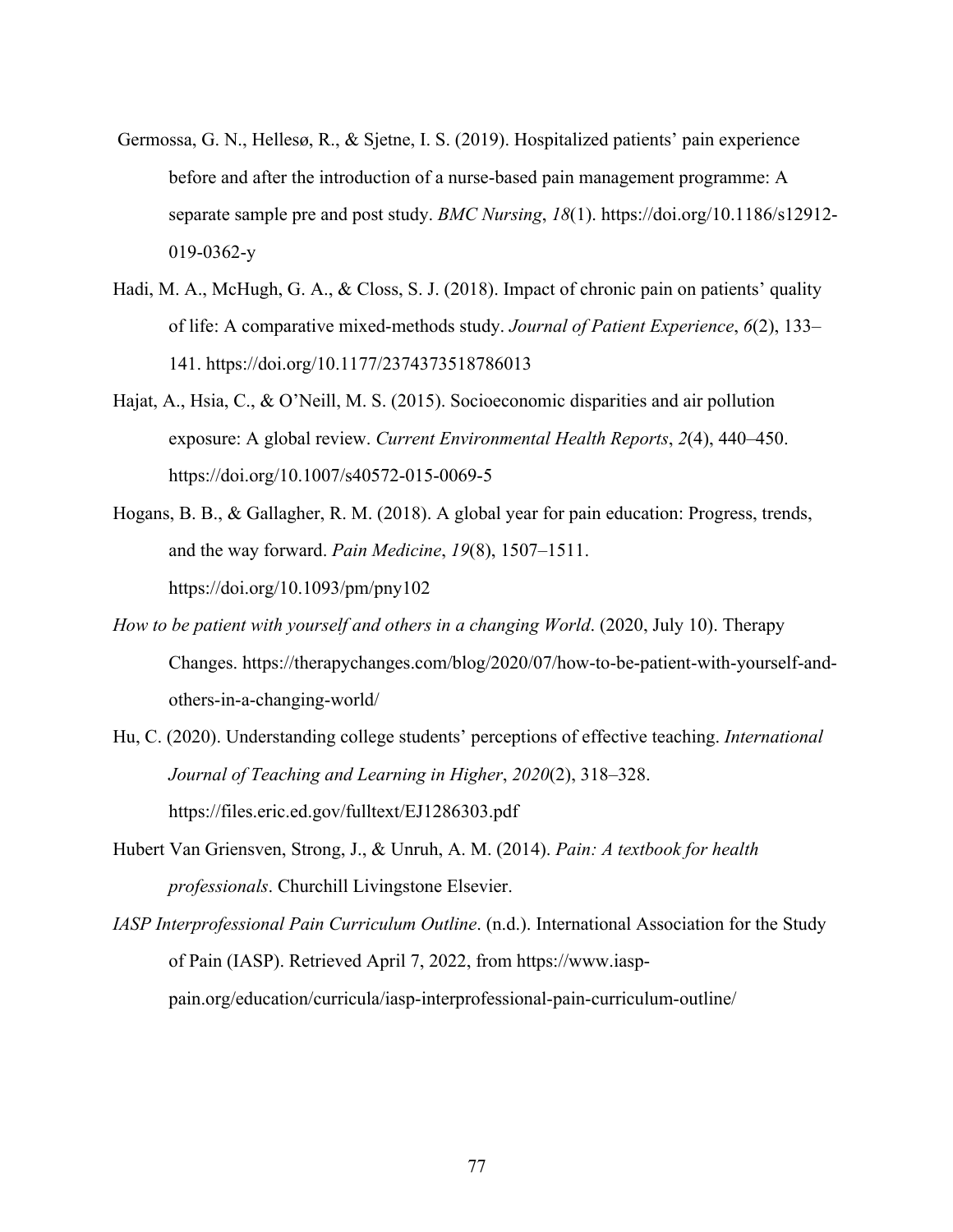- Karpyn, A., Young, C., & Weiss, S. (2012). Reestablishing healthy food retail: Changing the landscape of food deserts. *Childhood Obesity*, *8*(1), 28–30. https://doi.org/10.1089/chi.2011.0113
- Kim, H.-J., Min, J.-Y., Kim, H.-J., & Min, K.-B. (2016). Parks and green areas are associated with decreased risk for hyperlipidemia. *International Journal of Environmental Research and Public Health*, *13*(12), 1205. https://doi.org/10.3390/ijerph13121205
- Lakhan, S. E., Sheafer, H., & Tepper, D. (2016). The effectiveness of aromatherapy in reducing pain: A systematic review and meta-analysis. *Pain Research and Treatment*, *2016*, 1–13. https://doi.org/10.1155/2016/8158693
- Langjahr, A., Esq. (2019). CMS initiative regarding pain-management issues. *U.S. Pharmacist*, *44*(3), 36–37.
- Maeng, D., Baylor, K., Bulger, J. B., & Han, J. (2018). Impact of a multidisciplinary pain management program on patient care utilization and cost of care. *Journal of Pain Research*, *Volume 11*, 2375–2383. https://doi.org/10.2147/jpr.s177231
- Maclean, F., Carin-Levy, G., Hunter, H., Malcolmson, L., & Locke, E. (2012). The usefulness of the Person-Environment-Occupation Model in an acute physical health care setting. *British Journal of Occupational Therapy*, *75*(12), 555–562. https://doi.org/10.4276/030802212x13548955545530
- McLean, S. F. (2016). Case-Based learning and its application in medical and health-care fields: A review of worldwide literature. *Journal of Medical Education and Curricular Development*, *3*, JMECD.S20377. https://doi.org/10.4137/jmecd.s20377
- Morales, M. E., & Yong, R. (2020). Racial and ethnic disparities in the treatment of chronic pain. *Pain Medicine*, *22*(1), 75–90. https://doi.org/10.1093/pm/pnaa427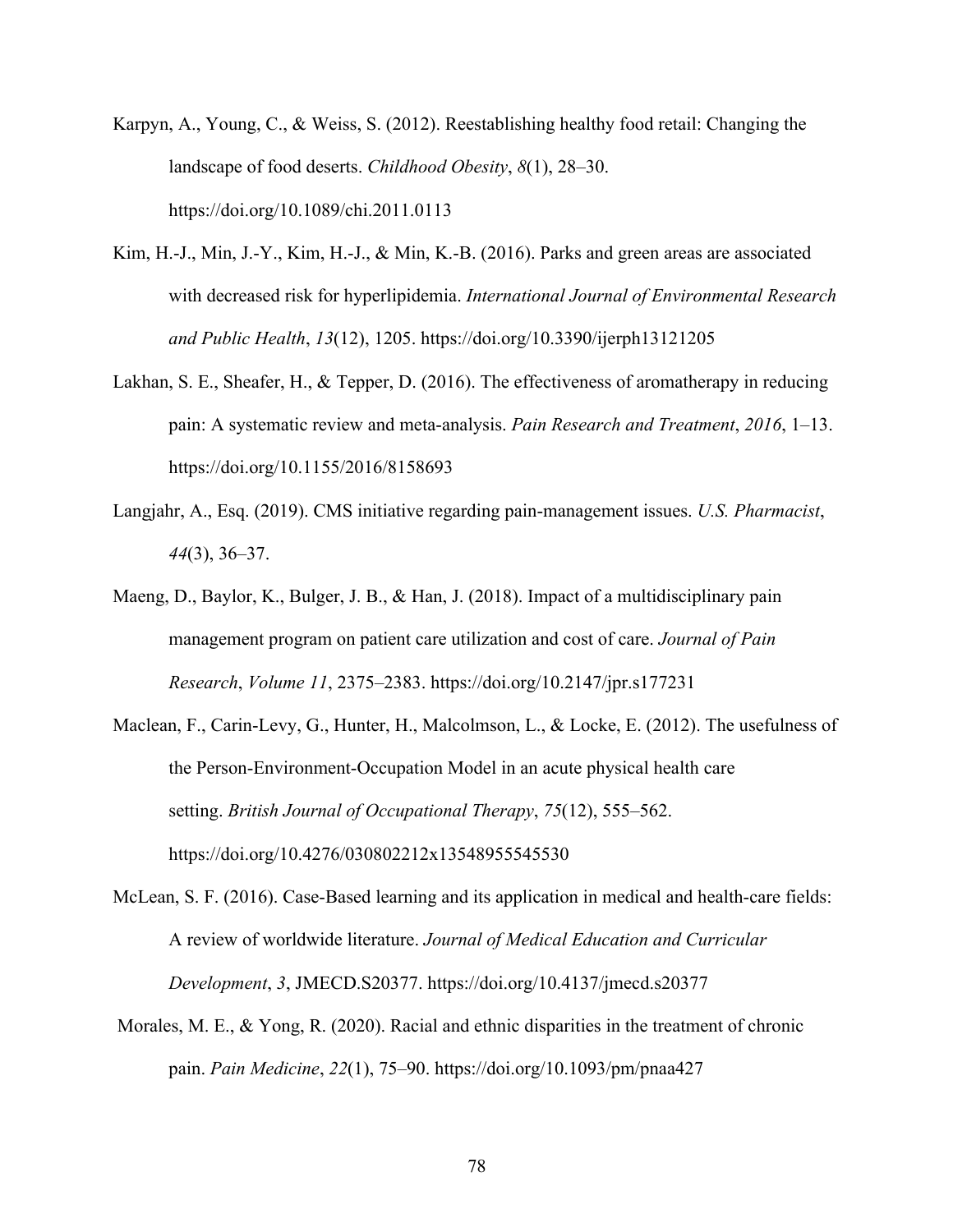- Nall, K. (2019). Use of physical agent modalities for pain management in long-term facilities. *Integrated Studies*. https://digitalcommons.murraystate.edu/bis437/239
- Nguyen, AB, C. A., Chernew, PhD, M. E., Ostrer, AB, I., & Beaulieu, PhD, N. D. (2019). Comparison of healthcare delivery systems in low- and high-income communities. *AJMC*, *7*(4). https://www.ajmc.com/view/comparison-of-healthcaredelivery-systems-in-low-and-highincome-communities
- *Occupational Therapy & Arthritis | Arthritis NSW*. (2021, February 9). www.arthritisnsw.org.au. https://www.arthritisnsw.org.au/occupational-therapy-arthritis/
- Pas, R., Meeus, M., Malfliet, A., Baert, I., Oosterwijck, S. V., Leysen, L., Nijs, J., & Ickmans, K. (2018). Development and feasibility testing of a Pain Neuroscience Education program for children with chronic pain: Treatment protocol. *Brazilian Journal of Physical Therapy*, *22*(3), 248–253. https://doi.org/10.1016/j.bjpt.2018.02.004
- Pontin, J., Gioia, K., Dias, A., Teramatsu, C., Matuti, G., & Mafra, A. (2021). The positives effects of a pain education program on patients with chronic pain: Observational study. *Brazilian Journal Of Pain*. https://doi.org/10.5935/2595-0118.20210026
- Position Statement Role of occupational therapy in pain management. (2021). *American Journal of Occupational Therapy*, *75*(Supplement\_3, 7513410010). https://doi.org/10.5014/ajot.2020.75s3001
- Robins, H., Perron, V., Heathcote, L., & Simons, L. (2016). Pain neuroscience education: State of the art and application in pediatrics. *Children*, *3*(4), 43. https://doi.org/10.3390/children3040043
- Role of occupational therapy in pain management. (2021). *The American Journal of Occupational Therapy*, *75*(Supplement\_3). https://doi.org/10.5014/ajot.2021.75s3001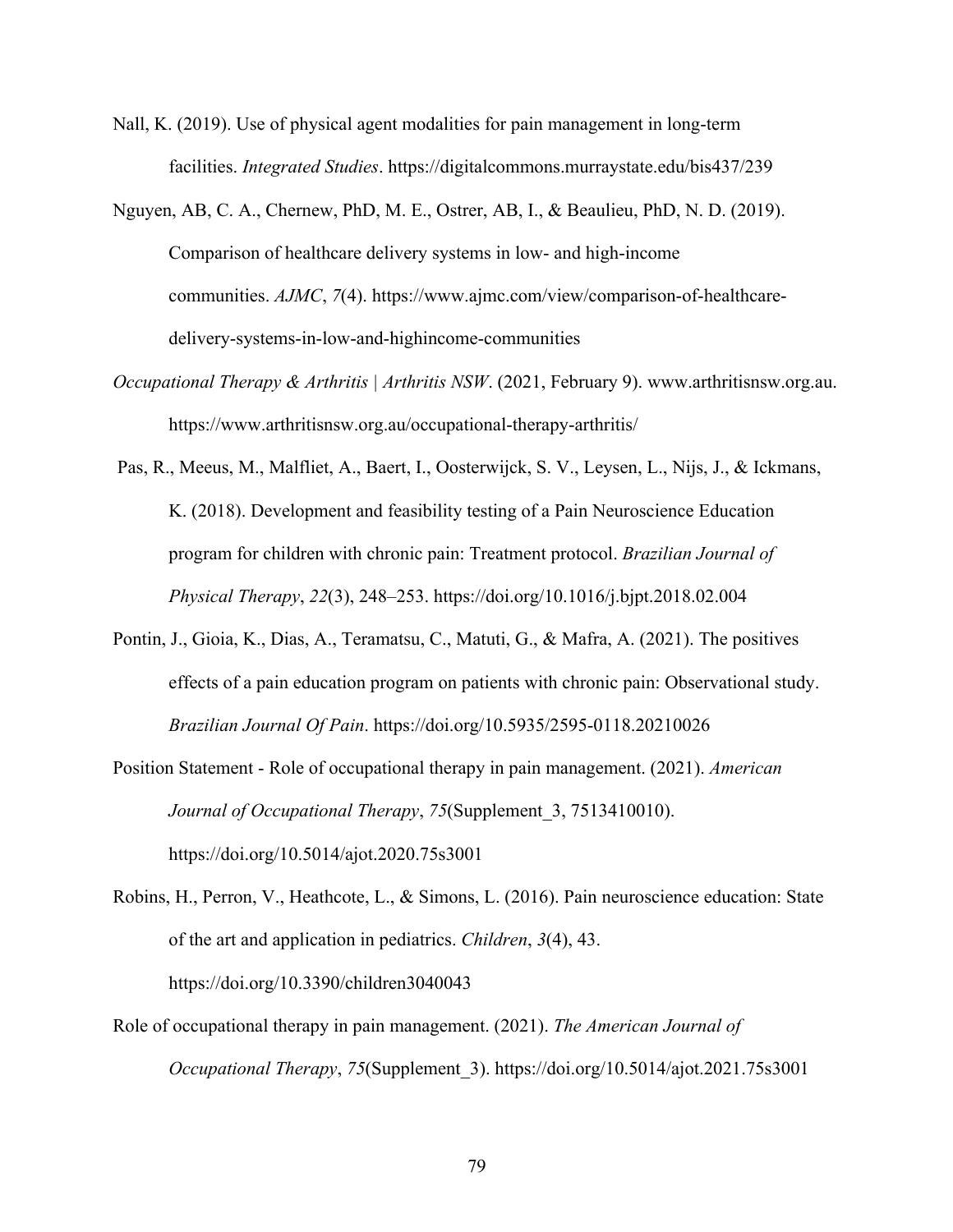- Rolfe, Steve, et al. "Housing as a social determinant of health and wellbeing: Developing an empirically-informed realist theoretical framework." *BMC Public Health*, vol. 20, no. 1, 20 July 2020, bmcpublichealth.biomedcentral.com/articles/10.1186/s12889-020-09224-0, 10.1186/s12889-020-09224-0.
- Schnake-Mahl, A. S., & Sommers, B. D. (2017). Health care in the suburbs: An analysis of suburban poverty and health care access. *Health Affairs*, *36*(10), 1777–1785. https://doi.org/10.1377/hlthaff.2017.0545
- Siddall, B., Ram, A., Jones, M. D., Booth, J., Perriman, D., & Summers, S. J. (2021). Short-term impact of combining pain neuroscience education with exercise for chronic musculoskeletal pain. *Pain*, *Publish Ahead of Print*. https://doi.org/10.1097/j.pain.0000000000002308
- Sosio, D., PhD, ABPP, & Demean, A., PhD, RYT. (2021). Behavioral medicine: How clinicians can reduce the stigma attached to chronic pain. *Practical Pain Management*, *21*(1).

Srinivasan, M., Wilkes, M., Stevenson, F., Nguyen, T., & Slavin, S. (2007). Comparing problembased learning with case-based learning: Effects of a major curricular shift at two institutions. *Academic Medicine*, *82*(1), 74–82. https://doi.org/10.1097/01.acm.0000249963.93776.aa

Staffe, A. T., Bech, M. W., Clemmensen, S. L. K., Nielsen, H. T., Larsen, D. B., & Petersen, K. K. (2019). Total sleep deprivation increases pain sensitivity, impairs conditioned pain modulation and facilitates temporal summation of pain in healthy participants. *PLOS ONE*, *14*(12), e0225849. https://doi.org/10.1371/journal.pone.0225849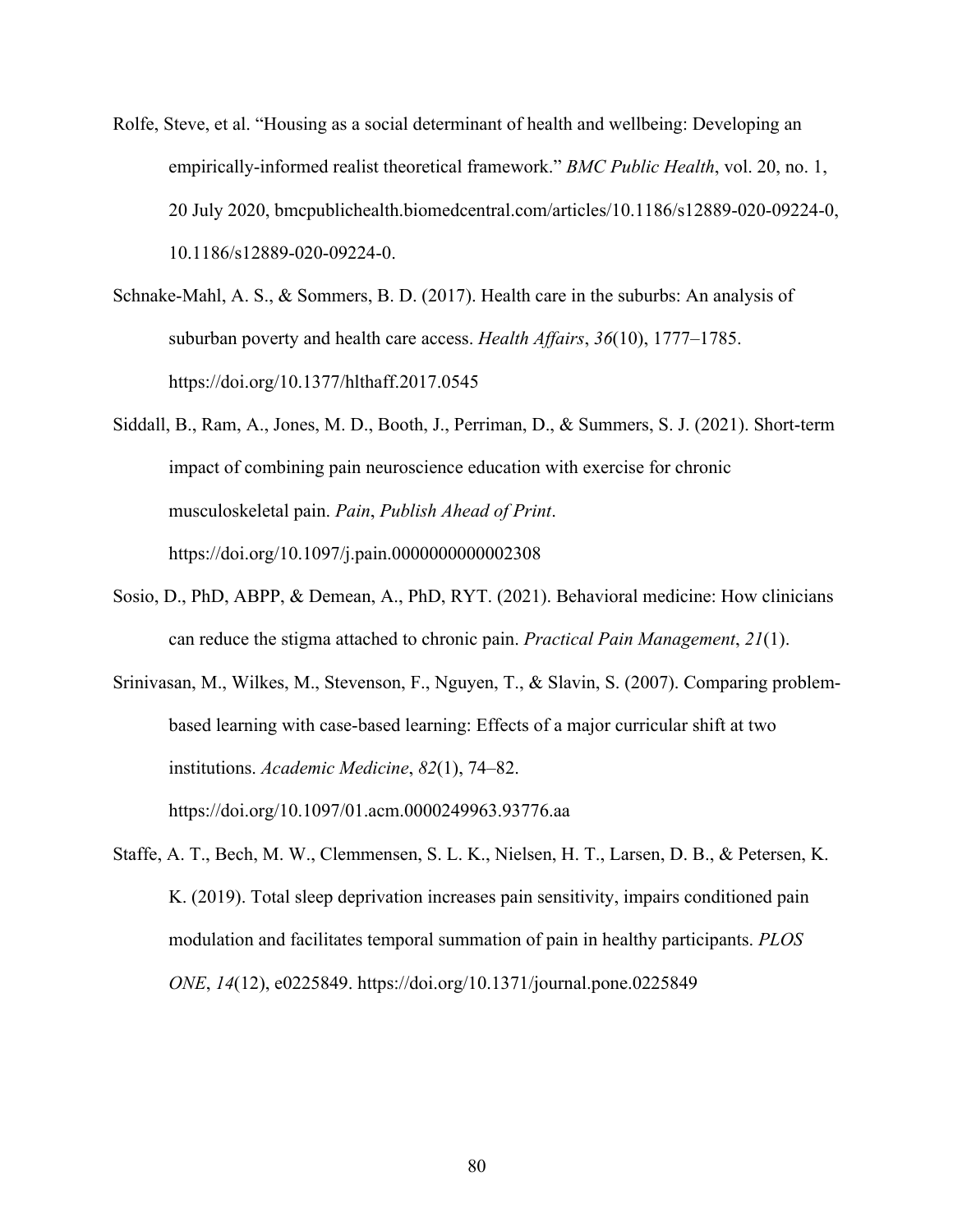- Strong, S., Rigby, P., Stewart, D., Law, M., Letts, L., & Cooper, B. (1999). Application of the person-environment-occupation model: A practical tool. *Canadian Journal of Occupational Therapy*, *66*(3), 122–133. https://doi.org/10.1177/000841749906600304
- Tahir, M. J., Schreiner, P. J., Nasrallah, I. M., Elbejjani, M., Wellons, M. F., Bryan, R. N., & Launer, L. J. (2019). Abstract 027: The menopausal transition and cerebrovascular reactivity in the coronary artery risk development in young adult study. *Circulation*, *139*(Suppl\_1). https://doi.org/10.1161/circ.139.suppl\_1.027
- Thompson, K., Johnson, M. I., Milligan, J., & Briggs, M. (2018). Twenty-five years of pain education research—What have we learned? Findings from a comprehensive scoping review of research into pre-registration pain education for health professionals. *Pain*, *159*(11), 2146–2158. https://doi.org/10.1097/j.pain.0000000000001352
- Vambheim, S. M., Kyllo, T. M., Hegland, S., & Bystad, M. (2021). Relaxation techniques as an intervention for chronic pain: A systematic review of randomized controlled trials. *Heliyon*, *7*(8), e07837. https://doi.org/10.1016/j.heliyon.2021.e07837
- Victor-Chmil, J. (2013). Critical thinking versus clinical reasoning versus clinical judgment. *Nurse Educator*, *38*(1), 34–36. https://doi.org/10.1097/nne.0b013e318276dfbe
- Waddell, G. (1987). 1987 Volvo award in clinical sciences: A new clinical model for the treatment of low-back pain. *Spine*, *12*(7), 632–644. https://doi.org/10.1097/00007632- 198709000-00002
- Wang, J., & Geng, L. (2019). Effects of socioeconomic status on physical and psychological health: Lifestyle as a mediator. *International Journal of Environmental Research and Public Health*, *16*(2), 281. https://doi.org/10.3390/ijerph16020281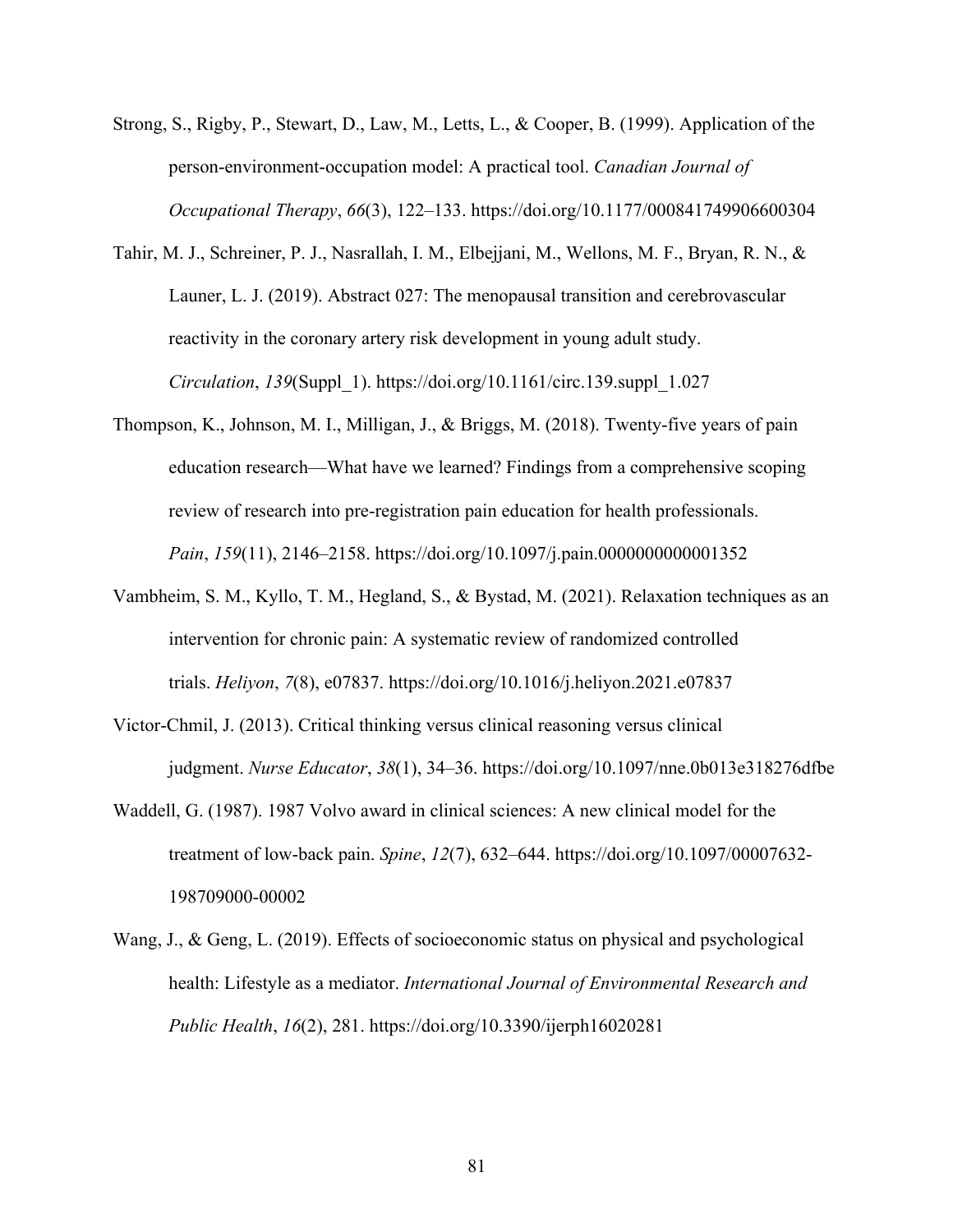- Widyadharma, I. P. E., Sari, N. N. S. P., Pradnyaswari, K. E., Yuwana, K. T., Adikarya, I. P. G. D., Tertia, C., Wijayanti, I. A. S., Indrayani, I. A. S., & Utami, D. K. I. (2020). Pain as clinical manifestations of COVID-19 infection and its management in the pandemic era: A literature review. *Egyptian Journal of Neurology, Psychiatry and Neurosurgery*, *56*(1). https://doi.org/10.1186/s41983-020-00258-0
- Williams, A. C., Eccleston, C., & Morley, S. (2012). Psychological therapies for the management of chronic pain (excluding headache) in adults. *Cochrane Database of Systematic Reviews, 2012*(11), Article No. CD007407. doi:10.1002/14651858.CD007407.pub3
- Williams, B. (2005). Case based learning A review of the literature: Is there scope for this educational paradigm in prehospital education? *Emergency Medicine Journal*, *22*(8), 577–581. https://doi.org/10.1136/emj.2004.022707
- Williams, D., Costa, M., Odunlami, A., & Mohammed, S. (2008). Moving upstream: How interventions that address the social determinants of health can improve health and reduce disparities. NIH Public Access. *J Public Health Manag Pract*, *14*, 8–17. https://doi.org/10.1097/01.PHH
- Woolf, S. H. (2019). Necessary but not sufficient: Why health care alone cannot improve population health and reduce health inequities. *Annals of Family Medicine*, *17*(3), 196– 199. https://doi.org/10.1370/afm.2395
- *Writing Effective Test Questions*. (n.d.). School of Medicine Faculty Development. https://facdev.ucr.edu/writing-effective-test-questions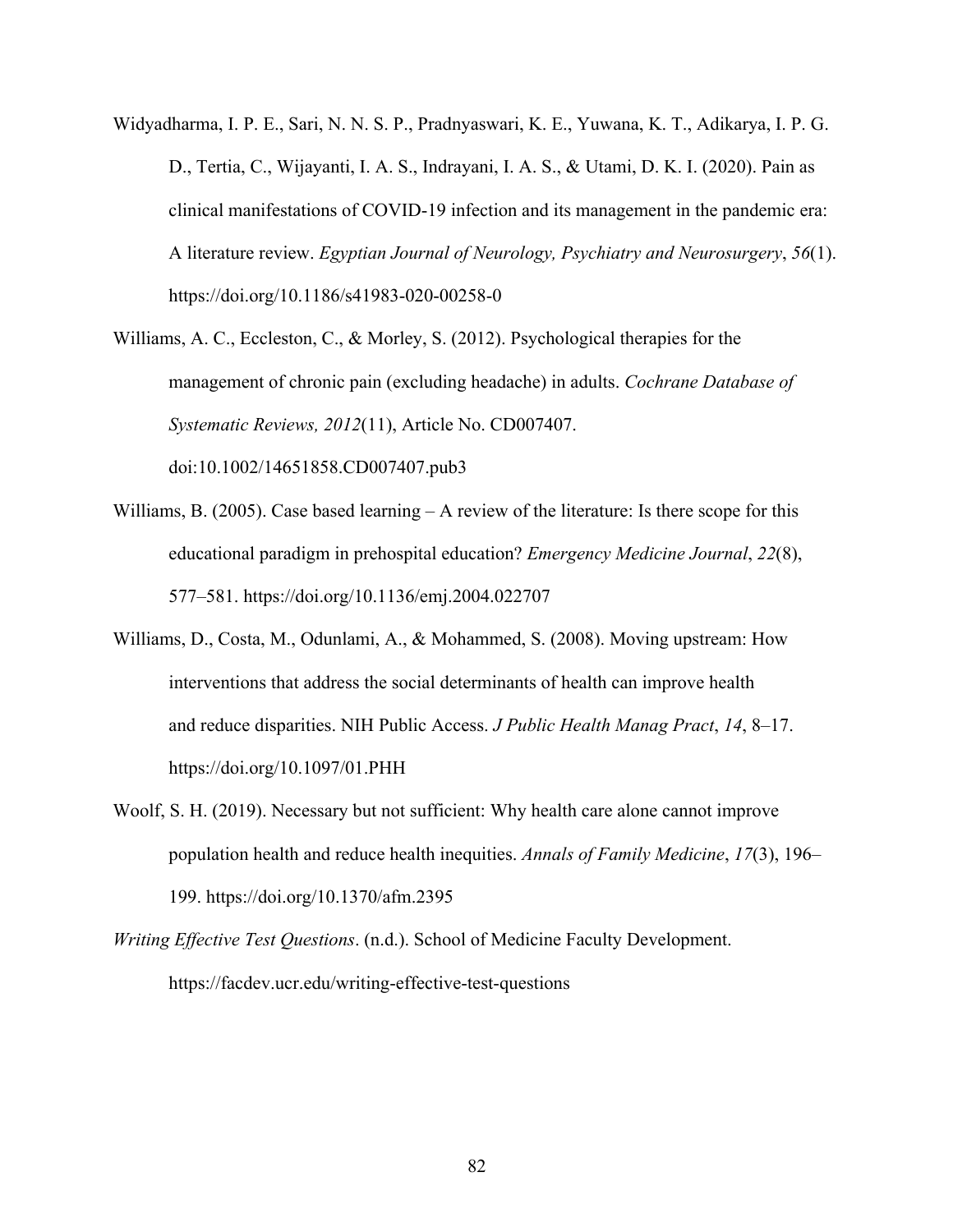### **Curriculum Vitae**

Rosalee Howell OTR/L Roseh325@gmail.com

### **Professional Summary**

Experienced occupational therapist of 24 years with strong communication and team building skills. Combined experience of 10 years in healthcare management, successful management of >30 employees and improving relationships and communication within an interdisciplinary team.

### **Work Experience**

## **12/21 – Present Patient Assessment Standards Coordinator (Back-up) – Encompass Health Rehab Hospital of Desert Canyon, Las Vegas NV**

- ! Assists in the data collection on the IRF-PAI.
- Ensures that there is supporting documentation.
- ! Coordinates the assembly of the documentation and submission to the appropriate entities in a timely manner.
- ! Support all staff on how to accurately document as it relates to the IRF-PAI.
- ! Collaborate with CNO and DTO to ensure compliance with outlined guidelines by CMS.

# **08/16 - Present Therapy Team Lead – Encompass Health Rehab Hospital of Desert Canyon, Las Vegas NV**

- ! Evaluates patients and provides skilled occupational therapy intervention, monitor and document patient's response.
- ! Clinical instructor for Occupational Therapy Level 1 and Level 2 Students.
- ! Schedule patients for treatment sessions and, manage schedules of patient with other service providers.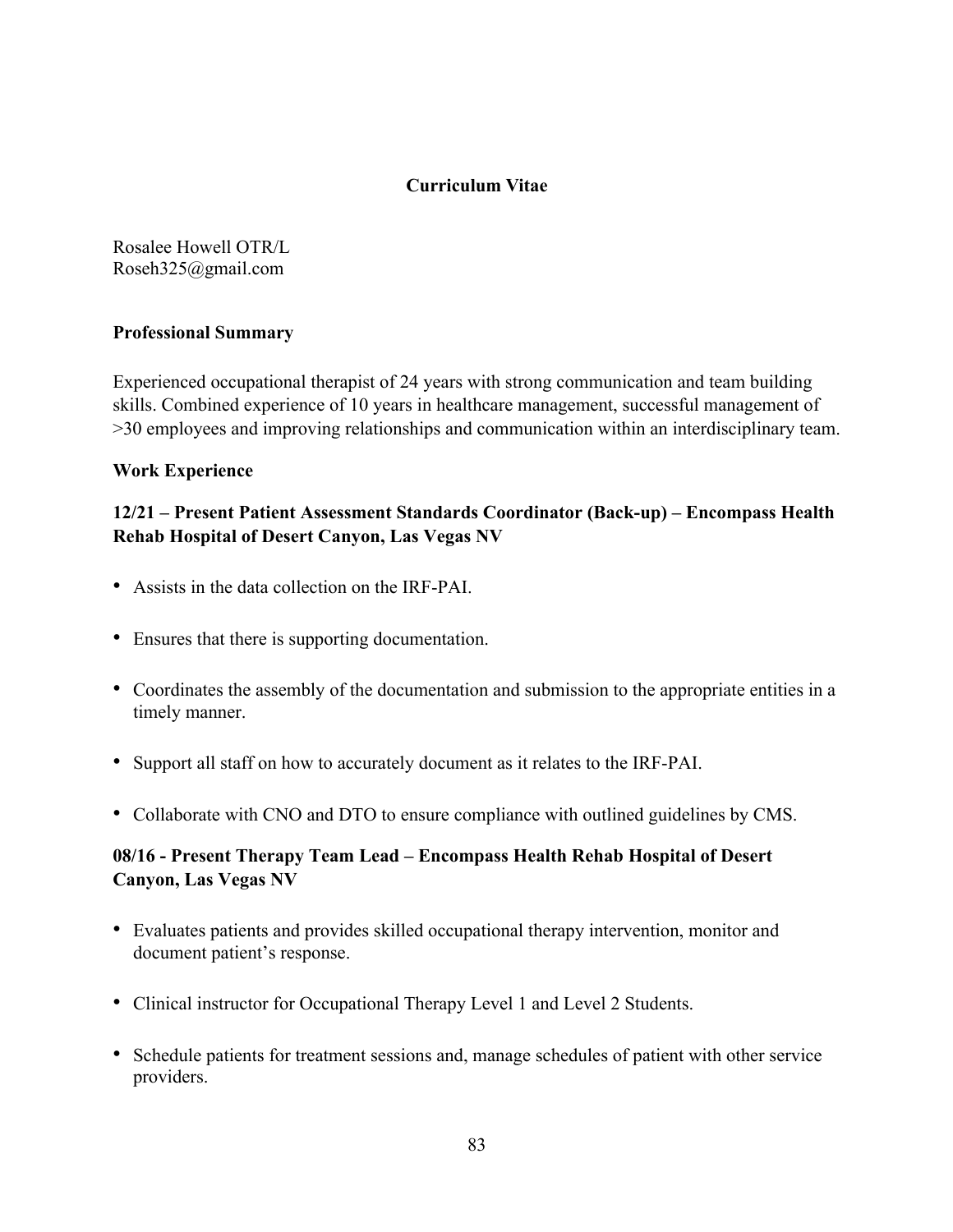- ! Assists Director with identifying qualified personnel for open positions in the department.
- ! Assists Director with management of FTE and budget.
- ! Developed a system to provide oversight and support to fieldwork students and clinical instructors.
- ! Manage competency evaluations and write performance evaluations for staff directly supervised.
- ! Program Champion of Joint Commission Accredited Oncology Program.
- ! Presenter at Quality Council on strategies to improve metrics for Oncology Program, improving compliance of Dietary and HADS assessment compliance by 50% in 1 month.
- ! Developed Community Connections program to provide education to general community on heath related topics.
- ! Committee member for Diversity, Equity, and Inclusion to promote a collaborative and equitable work experience for all employees.

# **2012 - 2016 Occupational Therapist /Director of Rehab, Protocol Agency, Calabasas CA**

- ! Evaluation, treatment, and discharge planning.
- ! Developed and supervised contracture management and wheelchair positioning program.
- Therapists' overall efficiency improved by 20%.

# **1/2011- 10/2011 Occupational Therapist, Onward Healthcare, Boca Raton FL**

- ! Evaluation and treatment of individuals with physical, psychological, and learning deficits.
- ! Collaboration with interdisciplinary team about discharge planning and placement.
- ! Recommendations for DME upon discharge.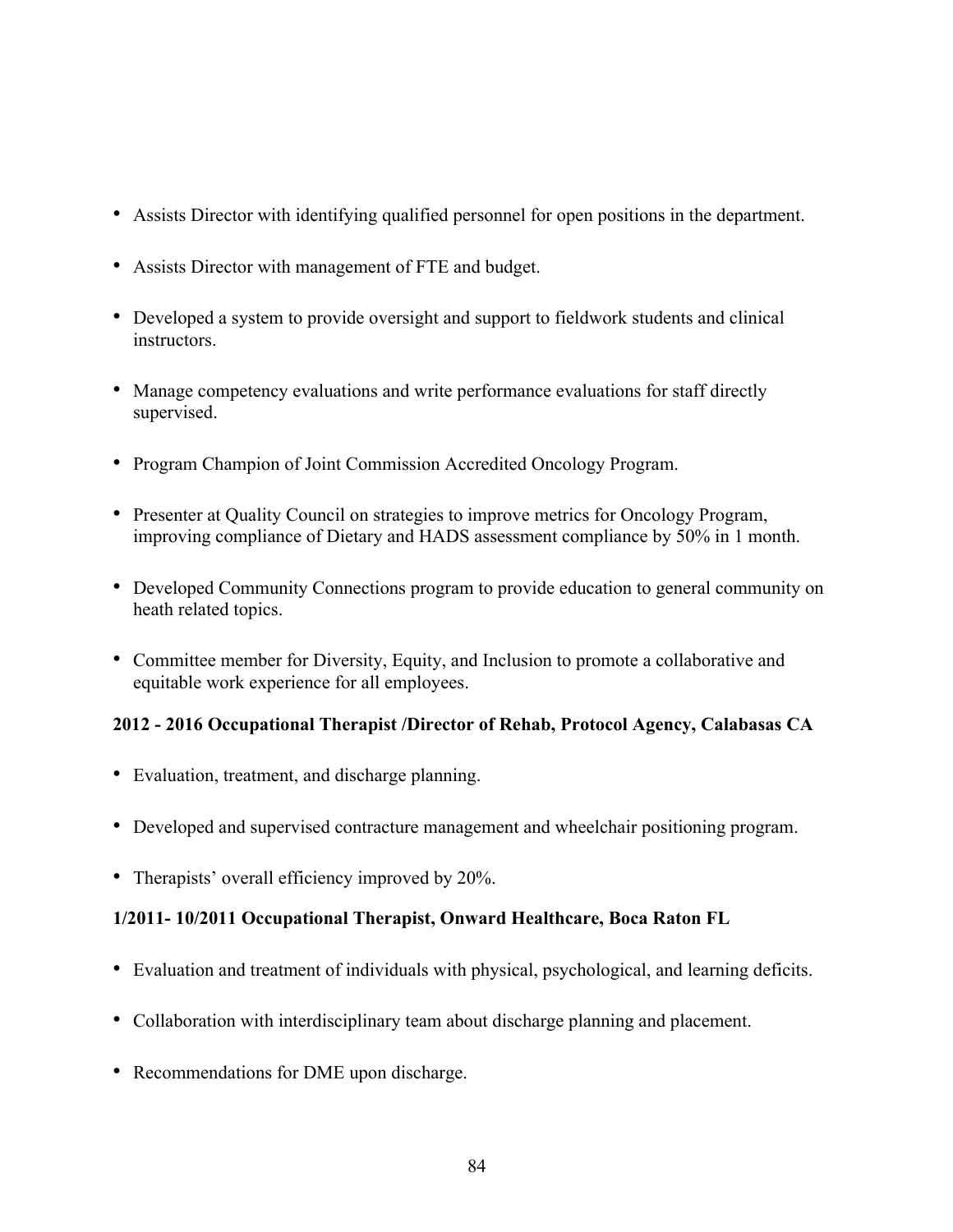# **3/2010 - 12/2010 Occupational Therapist, Gentiva Health Services - Home Health, Deland FL**

- ! Evaluation and treatment of adults in home environment.
- ! Recommendations for durable medical equipment
- ! Received a letter of commendation from the CEO of the company within 6 months of my employment for excellent patient care and patient outcomes.

### **12/2009 - 06/2012 Occupational Therapist, Ridgecrest Nursing - SNF, Deland, FL**

- ! Evaluation, development of plan of care and discharge planning.
- Wheelchair positioning and seating.

# **04/2009 - 11/2009 Director of Rehab, Select Medical Rehab/Longwood Health Care, Longwood FL**

- Therapy efficiency improved by 15%.
- Discharge Documentation completed within 72 hours, improvement by 75%.
- ! Contracture Management Program and splint modification.
- Contracture development decreased in facility by 50% within first year of implementation of Contracture management program.

### **01/2008 -04/2009. Director of Rehab, Salus Rehab/Deltona Health Care**

- Developed wheelchair positioning program resulting in a decreased rate of falls from wheelchair by 75%.
- ! Collaborated with Chief Nursing Officer to develop Restorative Nursing Program.
- Mentor for newly hired Rehab Directors.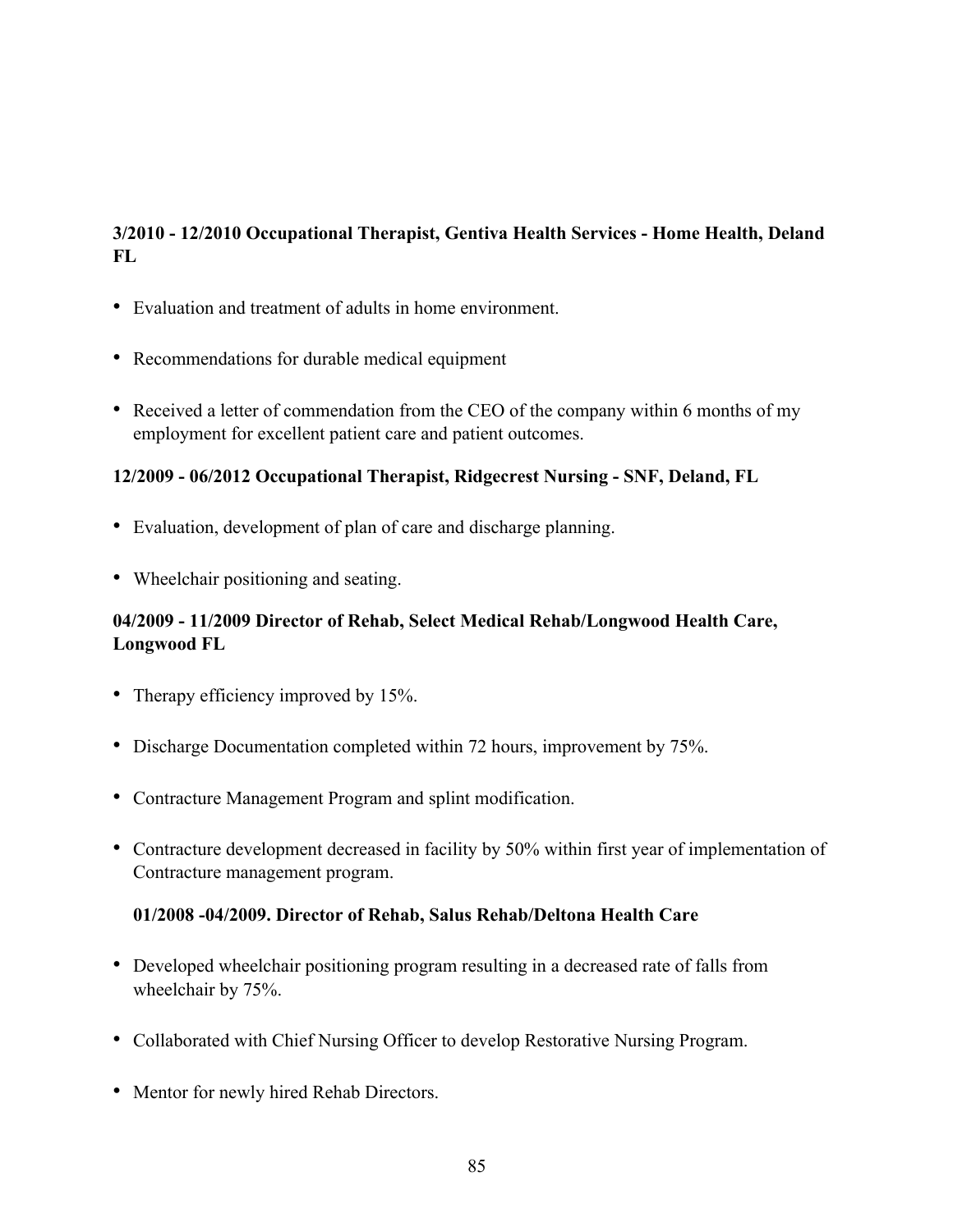## **12/2007 - 03/2011 Occupational Therapist, Florida Fish Memorial Hospital**

- ! Evaluation of adults and pediatric patients in an acute care setting.
- ! Provide recommendations for next level of care.

# **09/2006 - 11/2007 Director of Rehab, People first Rehab/Westminster Care of Orlando**

- ! Member of marketing team presented to Hospitalists on facility programs.
- ! Developed Cardiac, wheelchair positioning, contracture management program.
- ! Instrumental in therapy gym redesign; recommended therapy equipment to meet the needs of newly developed programs.
- ! Developed program for assessment and treatment of long-term residents to decrease contracture development, pressure ulcers and promote functional performance.
- Collaborated with Charge nurse in the Memory-care department, on structured activities including exercise and cognitive games to promote functional performance.
- ! Educated Nursing on strategies to manage patients in Memory Care Unit.
- ! Developed Restorative Nursing Program and documentation for the program.

# **10/03 - 12/2010 Occupational Therapist, RG Therapy Services (Pediatric)**

- ! Assessment and treatment of children 0-21 years of age.
- ! Recommendations for wheelchair seating and positioning devices.
- ! Education of family/caregivers of treatment strategies for carryover of skills.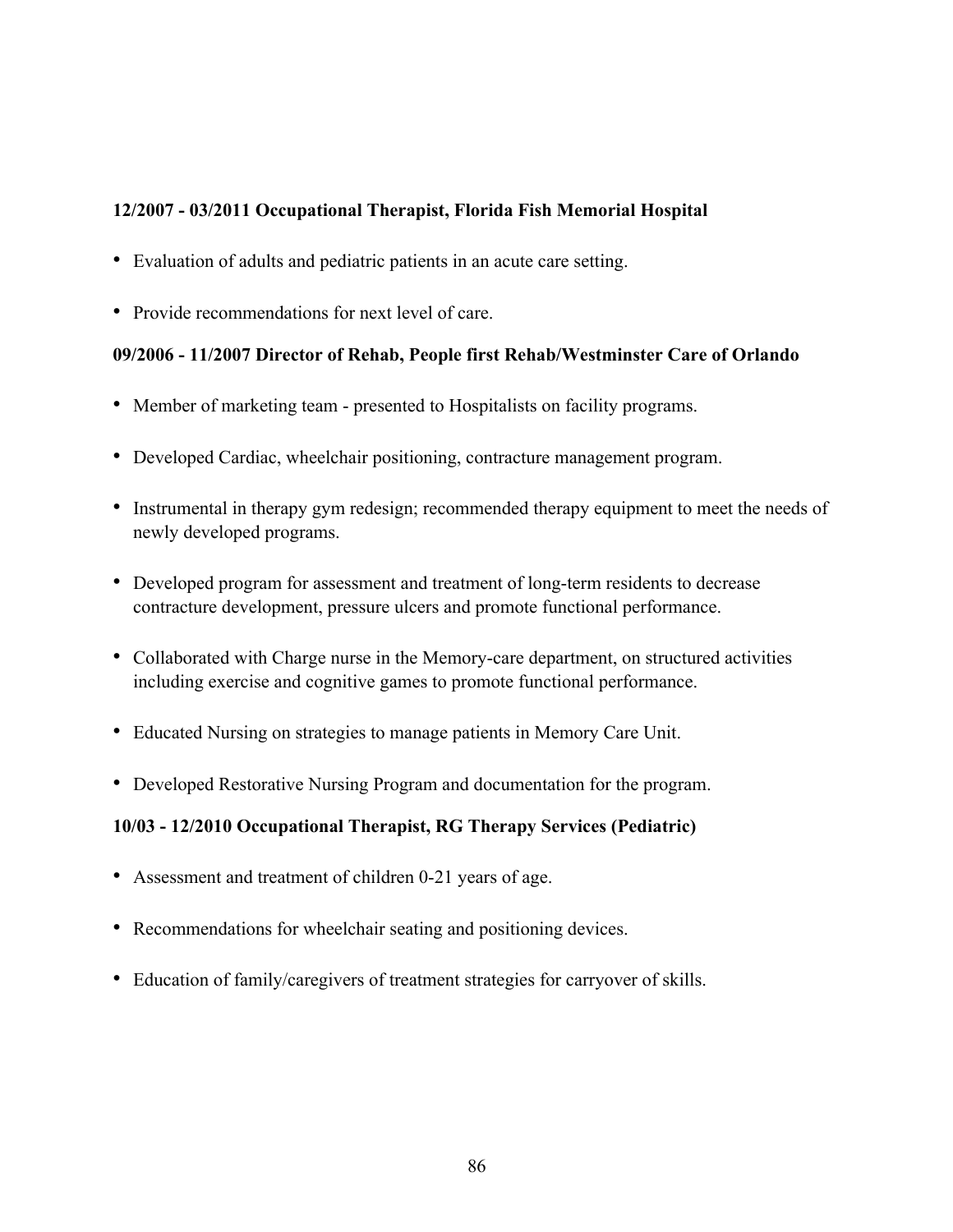## **05/2003 - 10/2003 Occupational Therapist, Central Florida Therapy Solutions (Pediatric)**

- ! Assessment and treatment of children 3-9 years of age.
- ! Education of family/caregivers on strategies to improve fine motor skills and social interaction using Applied Behavior Analysis.

# **09/1997- 04/2003. Occupational Therapist, Comprehensive Health Care (Pediatric)**

- ! Assessment and treatment of children 5-12 years of age in the school system.
- ! Educated teachers/caregivers on activities to improve grasp patterns and handwriting.

# **Academic Qualifications and Certifications**

- Bachelor of Science in Occupational Therapy from York College, Queens, N.Y (08/1992 06/1997)
- ! Master of Arts in Business Administration from Jones University, Centennial, CO (12/2005- 04/2007)
- ! Occupational Therapy Doctoral Student of The University of Nevada Las Vegas (UNLV), Las Vegas, NV (Expected 5/2022)
- Certified Occupational Therapist by NBCOT (09/1997 Present)
- ! Lymphedema Certification Norton School of Lymphedema (10/2019)